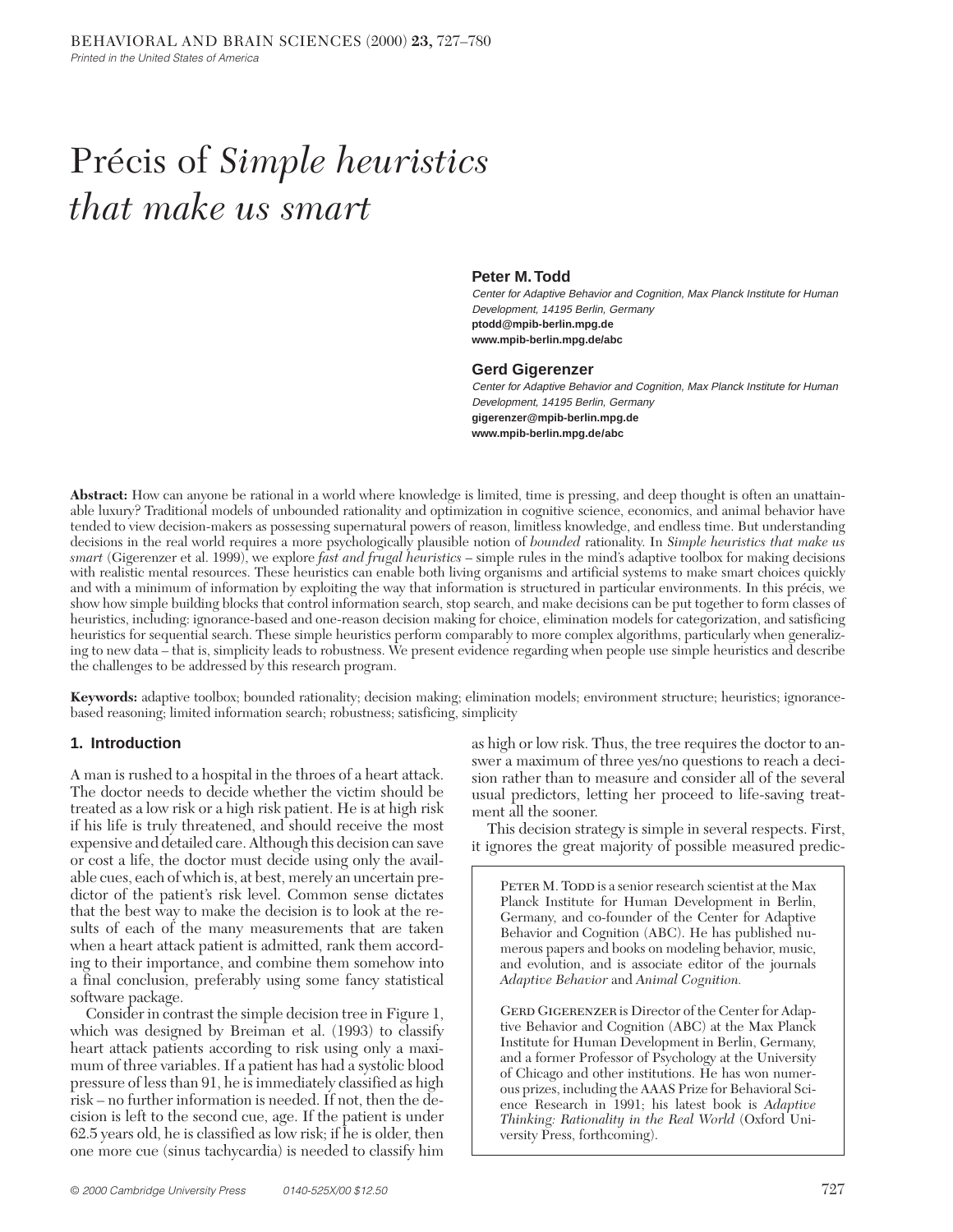

Figure 1. A simple decision tree for classifying incoming heart attack patients into high risk and low risk patients (adapted from Breiman et al. 1993).

tors. Second, it ignores quantitative information by using only yes/no answers to the three questions. For instance, it does not care how much older or younger the patient is than the 62.5 year cut-off. Third, the strategy is a step-by-step process; it may end after the first question and does not combine (e.g., weight and add) the values on the three predictors. Asking at most three yes/no questions is a fast and frugal strategy for making a decision. It is fast because it does not involve much computation, and it is frugal because it only searches for some of the available information. Its simplicity raises the suspicion that it might be highly inaccurate, compared to standard statistical classification methods that process and combine all available predictors. Yet it is actually more accurate in classifying heart attack patients according to risk status than are some rather complex statistical classification methods (Breiman et al. 1993). The more general form of this counterintuitive finding – that fast and frugal decision making can be as accurate as strategies that use all available information and expensive computation – forms one of the bases of our research program.

Our book, *Simple heuristics that make us smart* (hereafter *Simple heuristics*), is about fast and frugal heuristics for making decisions – how they work, and when and why they succeed or fail. These heuristics can be seen as models of the behavior of both living organisms and artificial systems. From a descriptive standpoint, they are intended to capture how real minds make decisions under constraints of limited time and knowledge. From an engineering standpoint, these heuristics suggest ways to build artificially intelligent systems – artificial decision-makers that are not paralyzed by the need for vast amounts of knowledge or for extensive computational power. These two applications of fast and frugal heuristics do not exclude one another – indeed, the decision tree in Figure 1 could be used to de-

scribe the behavior of an unaided human mind or could be built into an emergency-room machine. (Note that while decision trees are generally easy to use, their construction in the first place can be computationally expensive. The simple heuristics presented in the book can also avoid this costly construction phase.)

In this précis we describe the framework of our exploration of fast and frugal heuristics and summarize some of the results that have been obtained so far by the ABC Research Group. We begin by placing the study of simple heuristics within the context of bounded rationality, distinct from traditional views of unbounded rationality or optimization under constraints. We then describe the building blocks that go together to make up simple heuristics, and in section 4 we show how they can be combined into a variety of decision mechanisms for choice, categorization, estimation, and other tasks. Next we introduce the concept of ecological rationality, and explain how fast and frugal heuristics can achieve reasonable performance by fitting particular information structures in the environment and being robust to environmental change. In section 6 we cover the ways that the performance of these heuristics can be measured, and some of the evidence to date that people use such simple reasoning in particular decision tasks. We next relate our research to other recent notions of heuristics in section 7, and describe in section 8 the metaphor of the adaptive toolbox which organizes the mind's collection of simple heuristics. We conclude with a set of questions remaining to be explored, and a summary of the view of bounded rationality presented in the book.

## **2. Visions of rationality: From demons to bounded rationality**

Humans and animals make inferences about their world with limited time, knowledge, and computational power. In contrast, many models of rational inference view the mind as if it were a supernatural being possessing demonic powers of reason, boundless knowledge, and all of eternity with which to make decisions. Such visions of rationality often conflict with reality. But we can use them as points of comparison to help clarify our own vision of *ecological rationality* – adaptive behavior resulting from the fit between the mind's mechanisms and the structure of the environment in which it operates.

We start by considering two conceptual revolutions. The first is the demise of the dream of certainty and the rise of a calculus of uncertainty – probability theory – during what is known as the *probabilistic revolution* (Gigerenzer et al. 1989; Krüger et al. 1987). The probabilistic revolution has shaped our picture of the mind in fields ranging from cognitive science to economics to animal behavior. Mental functions are assumed to be computations performed on probabilities and utilities (Gigerenzer & Murray 1987). In this view, the laws of probability describe or prescribe sound reasoning, judgment, and decision making. Probabilistic conceptions of the mind have led to many elegant theories, but also to thorny problems. The moment one moves beyond simple constrained settings such as the ones that psychologists and computer scientists typically study to realworld situations that people actually live through, the time, knowledge, and computation that probabilistic models demand grow unfeasibly large.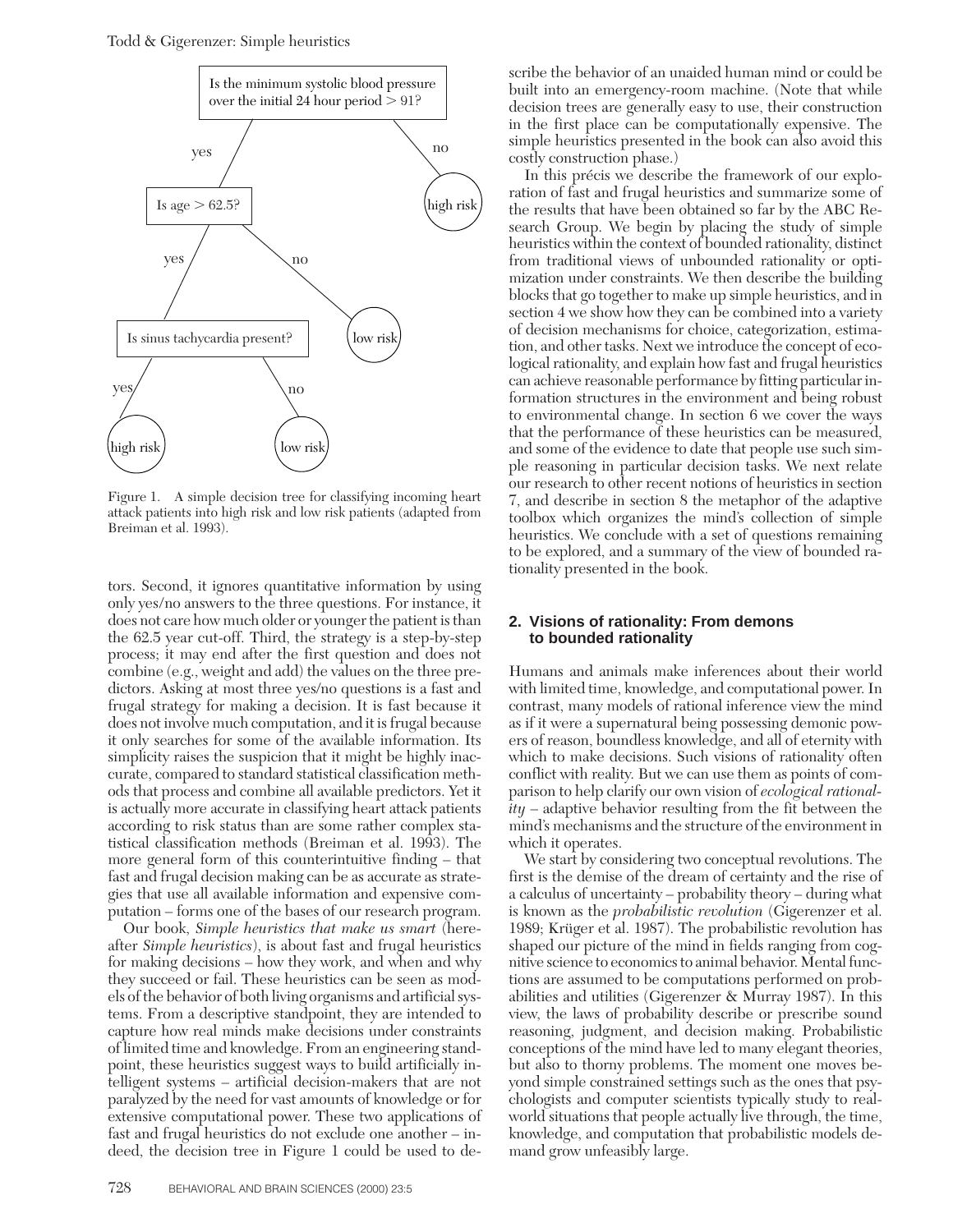In this book, we push for a second revolution, one which provides a different vision of how minds deal with the uncertain world. We propose replacing the image of an omniscient mind computing intricate probabilities and utilities with that of a bounded mind reaching into an adaptive toolbox filled with fast and frugal heuristics. Our premise is that much of human reasoning and decision making can be modeled by such heuristics making inferences with limited time and knowledge. These heuristics do not involve much computation, and do not compute quantitative probabilities and utilities. They are models of bounded rationality. This world view embraces the earlier probabilistic revolution's emphasis on uncertainty without sharing its focus on probability theory, either as a description or as an attainable norm of human behavior. But this second revolution is only just beginning – four major visions of rationality still continue to struggle with each other today, as shown in Figure 2.

Rationality comes in many forms. The first split in Figure 2 separates models that assume the human mind has essentially unlimited demonic or supernatural reasoning power from those that assume we operate with only bounded rationality. There are two species of demons: those that exhibit *unbounded rationality,* and those that *optimize under constraints.* There are also two main forms of bounded rationality: *satisfying heuristics* for searching through a sequence of available alternatives, and *fast and frugal heuristics* that use little information and computation to make a variety of kinds of decisions. We now explore each vision of rationality in turn.

#### **2.1. Unbounded rationality**

In 1814, the astronomer-philosopher Pierre Simon Laplace contemplated the ultimate genius, an omniscient superintelligence he characterized as follows:

Given . . . an intelligence which could comprehend all the forces of which nature is animated and the respective situation of the beings who compose it – an intelligence sufficiently vast to submit these data to analysis . . . nothing would be uncertain and the future, the past, would be present to its eyes. (Laplace 1814/1951, p. 1325)

Earlier, John Locke (1690/1959) had contrasted the omniscient God with us humble humans living in the "twilight of probability"; Laplace secularized this opposition with his fictitious superintelligence. From the perspective of God and Laplace's superintelligence alike, Nature is deterministic and certain; but for humans, Nature is fickle and uncertain. Mortals cannot precisely know the world, but must rely on uncertain inferences, on bets rather than on demonstrative proof. Although omniscience and certainty are not attainable for any real system, the spirit of Laplace's superintelligence has survived nevertheless in the vision of un-



Figure 2. Visions of rationality.

bounded rationality exemplified in various modern-day incarnations built around probability theory, such as the maximization of expected utility and Bayesian models.

Proponents of this vision paint humans in a divine light. God and Laplace's superintelligence do not worry about limited time, knowledge, or computational capacities. The fictional, unboundedly rational human mind does not either – its only challenge is the lack of heavenly certainty. In Figure 2, unbounded rationality appears in the class of models labeled "demons." We use the term in its original Greek sense of a divine (rather than evil) supernatural being, as embodied in Laplace's superintelligence.

The greatest weakness of unbounded rationality is that it does not describe the way real people think. Not even philosophers, as the following story illustrates. One philosopher was struggling to decide whether to stay at Columbia University or to accept a job offer from a rival university. The other advised him: "Just maximize your expected utility – you always write about doing this." Exasperated, the first philosopher responded: "Come on, this is serious."

Because of its unnaturalness, unbounded rationality has come under attack in the second half of the twentieth century. But when one (unboundedly rational) head has been chopped off, another very similar one has usually sprouted again in its place: its close demonic relative, optimization under constraints.

#### **2.2. Optimization under constraints**

To think is to take a risk, a step into the unknown. Our inferences, inevitably grounded in uncertainty, force us to "go beyond the information given," in Jerome Bruner's famous phrase. But the situation is usually even more challenging than this, because rarely is information given. Instead we must *search* for information – cues to classify heart attack patients as high risk, reasons to marry, indicators of stock market fluctuation, and so on. Information search is usually thought of as being internal, performed on the contents of one's memory, and hence often in parallel via our biological neural networks. But it is important to recognize that much of information search is external and sequential (and thus more time consuming), looking through the knowledge embodied in the surrounding environment. This external search includes seeking information in the socially distributed memory spanning friends and experts and in human artifacts such as libraries and the internet.

The key difference between unbounded rationality and the three other visions in Figure 2 is that the latter all involve *limited information search,* whereas models of unbounded rationality assume that search can go on indefinitely. In reasonable models, search must be limited because real decision makers have only a finite amount of time, knowledge, attention, or money to spend on a particular decision. Limited search requires a way to decide when to stop looking for information, that is, a *stopping rule.* The models in the class we call "optimization under constraints" assume that the stopping rule optimizes search with respect to the time, computation, money, and other resources being spent. More specifically, this vision of rationality holds that the mind should calculate the benefits and costs of searching for each further piece of information and stop search as soon as the costs outweigh the benefits (e.g., Anderson & Milson 1989; Sargent 1993; Stigler 1961). The rule "stop search when costs outweigh benefits" sounds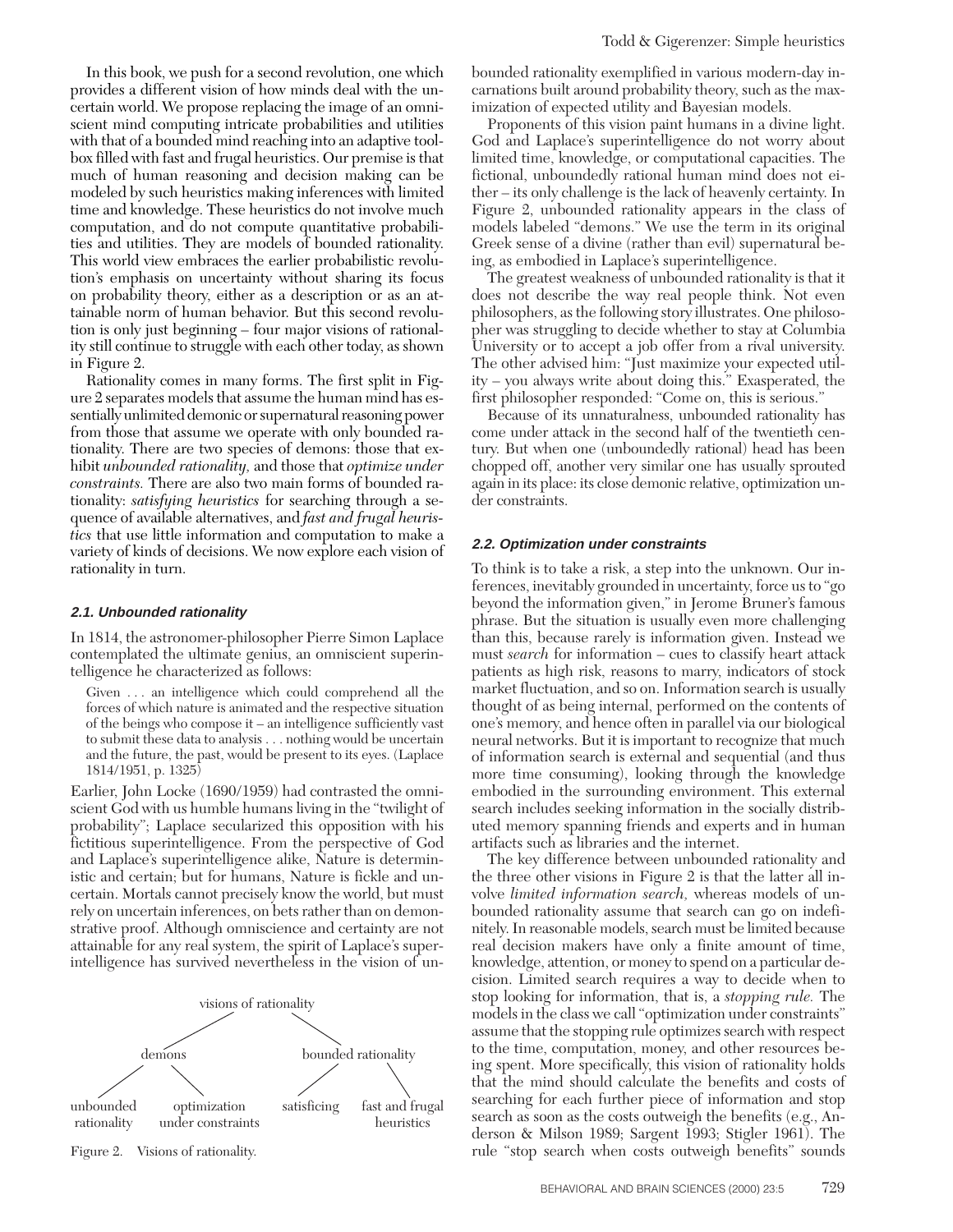plausible at first glance. But a closer look reveals that optimization under constraints can require even more knowledge and computation than unbounded rationality (Vriend 1996; Winter 1975).

The motivation for replacing unbounded rationality with optimization under constraints was originally to build empirically more realistic models that respect the limitations of human minds. The paradoxical approach is to model "limited" search by assuming that the mind has essentially unlimited time and knowledge with which to evaluate the costs and benefits of further information search. The dream of optimization, threatened in its instantiation in unbounded rationality, is thus salvaged by being incorporated into an apparent competitor – constrained optimization invites unbounded rationality to sneak in through the back door.

Of course, few would argue that real humans have the time and knowledge necessary to perform the massive computations required for constrained optimization. Instead, this vision of rationality is usually presented as a lofty ideal that human reasoning *should* aspire to. But such aspirations make real human reasoning look flawed and irrational in comparison. In our view, it is these aspirations that are flawed – we will argue that reasoning can be powerful and accurate without requiring unlimited time and knowledge.

What certain forms of optimization under constraints can offer – in contrast to unbounded rationality – is an analysis of the structure of environments. For instance, in Anderson's rational analysis framework (Anderson 1990; Oaksford & Chater 1994) constraints from the environment, rather than on the decision maker, are used to modify one's understanding of what is optimal behavior in a particular context. Such an analysis does not directly address the question of what mental mechanisms could possibly yield behavior approaching the optimal norm, but at least it allows us to create a more realistic standard for assessing proposed mechanisms.

Instead of these demonic visions of reason, we turn to the idea of bounded rationality. But many, if not most, researchers in cognitive science, economics, and animal behavior interpret the term "bounded rationality" as synonymous with optimization under constraints, a (mis)use we strongly reject. This interpretation may be responsible for the frequent dismissal of bounded rationality in favor of good old-fashioned demonic visions. The economist Thomas Sargent (1993), for instance, in interpreting bounded rationality as constrained optimization, argues that when one models people as "bounded" in their rationality, one's models use a greater number of parameters and become more demanding mathematically. He believes that the reason why researchers (particularly economists) stick with models incorporating unbounded rationality is that their desire for models with fewer parameters is not met by the bounded approach: "a reduction is not what bounded rationality promises" (p. 4). But this is a misleading interpretation of bounded rationality – rationality need not be optimization, and bounds need not be constraints.

## **2.3. Bounded rationality: Satisficing**

The "father" of bounded rationality, Herbert Simon, has vehemently rejected its reduction to optimization under constraints: "bounded rationality is not the study of optimization in relation to task environments" (Simon 1991). Instead, Simon's vision of bounded rationality has two interlocking components: the limitations of the human mind, and the

structure of the environments in which the mind operates. The first component of his vision means that models of human judgment and decision making should be built on what we actually know about the mind's capacities rather than on fictitious competencies. In many real-world situations, optimal strategies are unknown or unknowable (Simon 1987). Even in a game such as chess, where an optimal (best) move does in fact exist at every point, no strategy can calculate that move in a reasonable amount of time (either by human minds or computers), despite the well-defined nature of the possibilities to be searched. In less well-defined natural situations, our hope of identifying a useable optimal strategy is even further diminished. Because of the mind's limitations, humans "must use approximate methods to handle most tasks" (Simon 1990, p. 6). These methods include recognition processes that largely obviate the need for further information search, heuristics that guide search and determine when it should end, and simple decision rules that make use of the information found. We explore these classes of methods at length in our book.

The second component of Simon's view of bounded rationality, environmental structure, is of crucial importance because it can explain when and why simple heuristics perform well: if the structure of the heuristic is adapted to that of the environment. Simon's (1956a) classic example of this component concerns imaginary organisms foraging according to simple heuristics whose behavior can only be understood by looking at the structure of the information in the environment. Simon was not the only one to make this important point; it was made both before his work (e.g., Brunswik 1943) and at various times since (e.g., Anderson 1990; Shepard 1990), including more extreme emphasis on studying the environment rather than the mechanisms of the mind (e.g., Gibson 1979). But in general the second part of Simon's (1956a) paper title, "Rational choice and the structure of environments," has been neglected in mainstream cognitive sciences (even by Simon himself – see Simon 1987).

We use the term *ecological rationality* to bring environmental structure back into bounded rationality. A heuristic is ecologically rational to the degree that it is adapted to the structure of an environment (see below). Thus, simple heuristics and environmental structure can both work hand in hand to provide a realistic alternative to the ideal of optimization, whether unbounded or constrained.

One form of bounded rationality is Simon's concept of *satisficing* – a method for making a choice from a set of alternatives encountered sequentially when one does not know much about the possibilities in advance. In such situations, there may be no optimal method for stopping searching for further alternatives – for instance, there would be no optimal way of deciding when to stop looking for prospective marriage partners and settle down with a particular one (see Ch. 13 for more on satisficing in mate search). Satisficing takes the shortcut of setting an aspiration level and ending the search for alternatives as soon as one is found that exceeds the aspiration level (Simon 1956b; 1990), for instance leading an individual with Jack-Spratlike preferences to marry the first potential mate encountered who is over a desired width.

## **2.4. Bounded rationality: Fast and frugal heuristics**

Satisficing is a way of making a decision about a set of alternatives that respects the limitations of human time and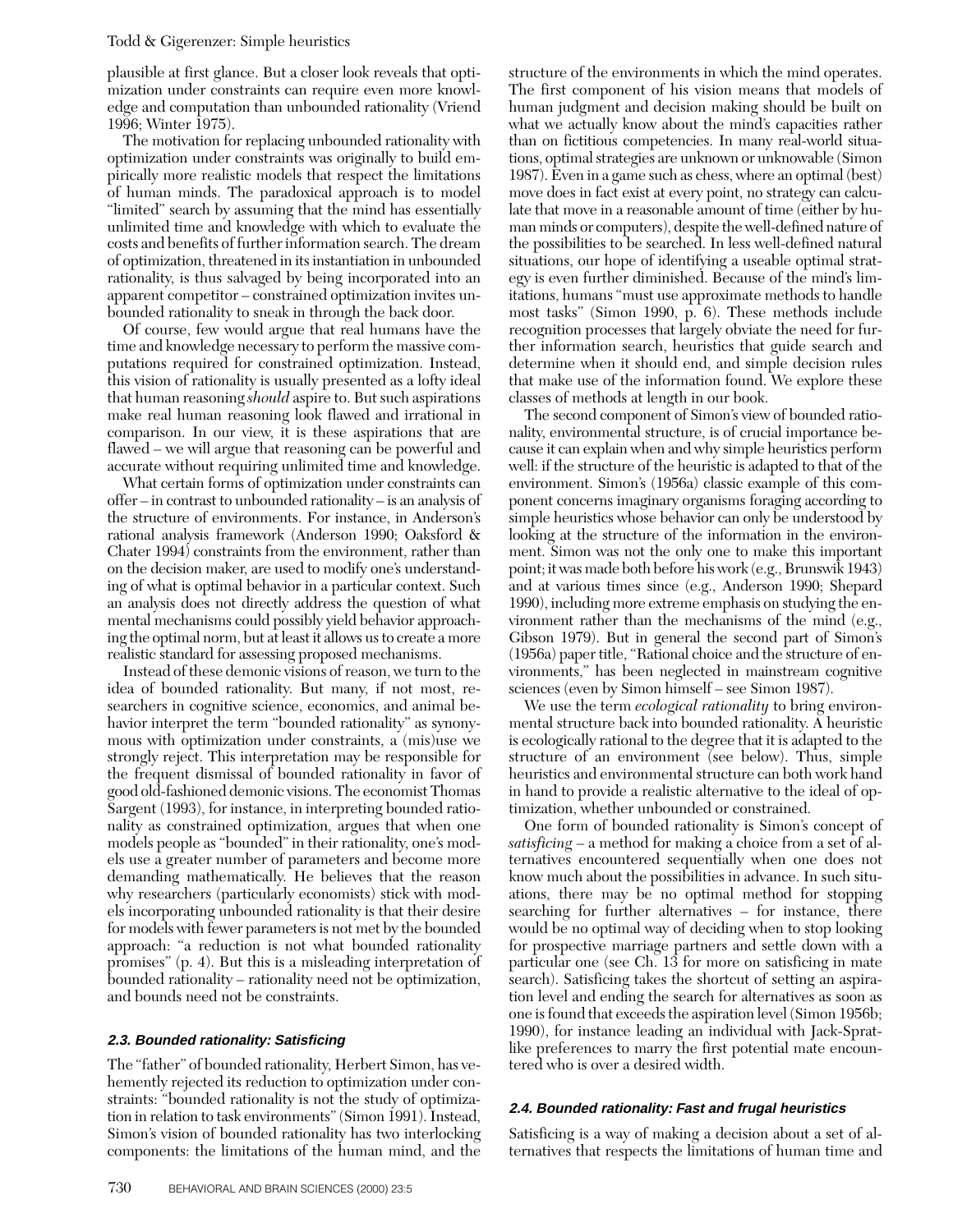knowledge: it does not require finding out or guessing about all the options and consequences the future may hold, as constrained optimization does. However, some forms of satisficing can still require a large amount of deliberation on the part of the decision maker, for instance to set an appropriate aspiration level in the first place, or to calculate how a current option compares to the aspiration level (Simon 1956b). Rather than let overzealous mental computation slip back into our picture of human rationality, we narrow our focus still more to concentrate on fast and frugal heuristics for decision making.

Fast and frugal heuristics employ a minimum of time, knowledge, and computation to make adaptive choices in real environments. They can be used to solve problems of sequential search through objects or options, as in satisficing. They can also be used to make choices between simultaneously available objects, where the search for information (in the form of cues, features, consequences, etc.) about the possible options must be limited, rather than the search for the options themselves. Fast and frugal heuristics limit their search of objects or information using easily computable stopping rules, and they make their choices with easily computable decision rules. We thus see satisficing and fast and frugal heuristics as two overlapping but different categories of bounded rationality: there are some forms of satisficing that are fast and frugal, and others that are computationally unreasonable; and there are some fast and frugal heuristics that make satisficing sequential option decisions, and some that make simultaneous option choices (see sect. 4). We consider fast and frugal heuristics to represent bounded rationality in its purest form.

A prime example of the classes of fast and frugal heuristics that we explore in our book is *one-reason decision making,* in which only a single piece of information is used to make a choice (we describe particular instances of this class in more detail below). There is a sound rationale for basing a decision on only one reason rather than on a combination of several: Combining information from different cues requires converting them into a common currency, a conversion that may be expensive if not actually impossible. Standard models of optimization, whether constrained or unbounded, assume that there is a common currency for all beliefs and desires, namely, quantitative probabilities and utilities. Although this is a mathematically convenient assumption, the way humans look at the world does not always conform to it. Some things do not have a price tag, and cannot be reduced to and exchanged for any common currency (Elster 1979). Love, true friendship, military honors, and Ph.D.s, for example, are supposed to be priceless, and therefore incommensurable with items for sale in a shopping mall. When reasons cannot be converted to a single currency, the mind may do best by employing a fast and frugal strategy that bases its decision on just one good reason. As we demonstrate (in Chs. 4–6), however, incommensurability is not the only reason for one-reason decision making.

Before we take a closer look at fast and frugal heuristics, let us sum up our discussion so far. Bounded rationality has become a fashionable term in many quarters, and a plethora of proposed examples have been thrown together under this term, including optimization under constraints. Figure 2 helps to make clear the distinctions between bounded rationality and the demonic visions of rationality. Unbounded rationality is not concerned with the costs of search, while bounded rationality explicitly limits search through stop-

ping rules. Optimization under constraints also limits search, but does so by computing the optimal stopping point, that is, when the costs of further search exceed the benefits. In contrast, bounded rationality "bets" on the effectiveness of simple ways of guiding and stopping information search (described in the next section) that do not attempt to optimize. Finally, the purest form of bounded rationality is to be found in fast and frugal heuristics, which employ limited search through objects (in satisficing) or cues and exploit environmental structure to yield adaptive decisions.

#### **3. The ABCs of fast and frugal heuristics**

In *Simple heuristics* we explore the view that people operate with bounded rationality to make the majority of their inferences and decisions – a framework that is also useful for studying other animals and for developing decisionmaking heuristics for artificial agents. This exploration of boundedly rational heuristics involves (1) designing computational models of candidate simple heuristics,  $(\overline{2})$  analyzing the environmental structures in which they perform well,  $(3)$  testing their performance in real-world environments, and (4) determining whether and when people (and other animals) really use these heuristics. The results of the investigatory stages (2), (3), and (4) can be used to revise the next round of theorizing in stage (1). The different stages of this research program rest on multiple methods, including theoretical modeling of heuristics, computer simulation of their performance, mathematical analysis of the fit between heuristics and specific environments, and laboratory experimentation. Across the next four sections we consider each of these stages in turn.

A computational model of a heuristic specifies the precise steps of information gathering and processing that are involved in generating a decision, such that the heuristic can be instantiated as a computer program. For a fast and frugal heuristic, this means the computational model must include principles for guiding search for alternatives or information (or both), stopping that search, and making a decision, as we now describe.

#### **3.1. Heuristic principles for guiding search**

Decisions must be made between alternatives, and based on information about those alternatives. In different situations, those alternatives and pieces of information may need to be found through active search. The heuristic principles for guiding search, whether across alternatives or information, are what give search its direction (if it has one). For instance, cues can be searched for in a random manner, or in order of some pre-computed criterion related to their usefulness (Ch. 6), or based on a recollection about which cues worked previously when making the same decision (Ch. 4). Search for alternatives can similarly be random or ordered.

Fast and frugal search-guiding principles do not use extensive computations or knowledge to determine where to look next. But such simplicity need not lead to a disadvantage in decision accuracy, because simple search strategies can help heuristics to be more robust than those that attempt to optimize their information search. For instance, the choice heuristics we focus on (Ch. 4) use cue orderings that are easy to compute, ignoring dependencies between cues just as people have been reported to do (e.g., Armelius & Armelius 1974). If instead the heuristics computed con-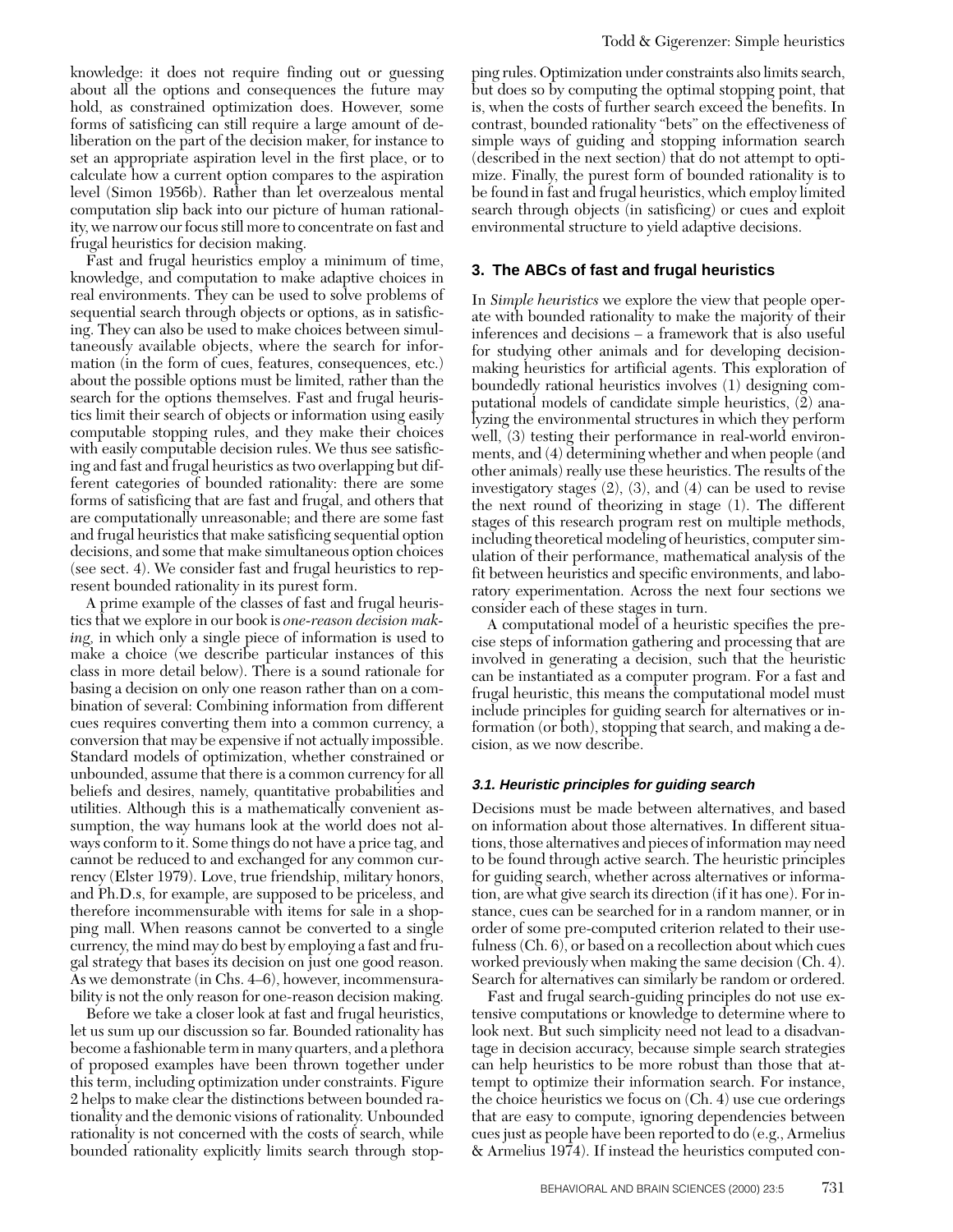## Todd & Gigerenzer: Simple heuristics

ditional probabilities between cues to determine search order, or tried all of the enormous number of cue orders to find the optimal one for a given data set, they might be slightly more accurate – but only when fitting the data set they already know. When making predictions about new data, simple information search methods that ignore dependencies between cues can actually yield more accurate choices (Ch. 6).

## **3.2. Heuristic principles for stopping search**

In our conception of bounded rationality, the temporal limitations of the human mind (or that of any realistic decisionmaking agent) must be respected as much as any other constraint. This implies in particular that search for alternatives or information must be terminated at some (preferably early) point. Moreover, to fit the computational capacities of the human mind, the method for determining when to stop search should not be overly complicated. For example, one simple stopping rule is to cease searching for information and make a decision as soon as the first cue or reason that favors one alternative is found (Ch. 4). This and other cue-based stopping rules do not need to compute an optimal cost-benefit trade-off as in optimization under constraints; in fact, they need not compute any utilities or costs and benefits at all. For searching through alternatives (rather than cues), simple aspiration-level stopping rules can be used, as in Simon's original satisficing notion (Simon 1956b; 1990; see also Ch. 13).

## **3.3. Heuristic principles for decision making**

Once search has been guided to find the appropriate alternatives or information and then been stopped, a final set of heuristic principles can be called upon to make the decision or inference based on the results of the search. These principles can also be very simple and computationally bounded. For instance, a decision or inference can be based on only one cue or reason, whatever the total number of cues found during search (see Chs. 2–6). Such one-reason decision making does not need to weight or combine cues, and so no common currency between cues need be determined. Decisions can also be made through a simple elimination process, in which alternatives are thrown out by successive cues until only one final choice remains (see Chs. 10–12).

## **3.4. Putting heuristic building blocks together**

These heuristic principles are the building blocks, or the ABCs, of fast and frugal heuristics. Given that the mind is a biological rather than a logical entity, formed through a process of successive accrual, borrowing, and refinement of components, it seems reasonable to assume that new heuristics are built from the parts of the old ones, rather than from scratch (Pinker 1998; Wimsatt 2000a). In this light, we have used two main methods to construct computational models of fast and frugal heuristics: combining building blocks and nesting existing heuristics. Heuristic principles can be combined in multiple ways, such as the several guises in which we find one-reason decision making throughout our book, though of course not arbitrarily: For instance, a fast and frugal heuristic for two-alternative choice that stops information search at the first cue on which the alternatives differ must also use a decision principle based on one-reason decision making. Additionally, entire fast and frugal heuristics can themselves be combined by nesting one inside another. As an example, the recognition heuristic (Chs. 2 and 3) works on the basis of an elementary cognitive capacity, recognition memory, but it can also serve as the first step of heuristics that draw on other capacities, such as recall memory (Chs. 4 and 5; see also sect. 8 below on combining tools in the adaptive toolbox). Recognition memory develops earlier than recall memory both ontogenetically and evolutionarily, and the nesting of heuristics can similarly be seen as analogous to the addition of a new adaptation on top of an existing one.

## **4. Classes of heuristics**

All of the heuristics that the ABC Research Group has been exploring can be thought of as enabling a choice of one or more objects or options from a (larger) set of possibilities. How many options there are in a particular decision situation, and how many are to be chosen, will partly determine the heuristics that can be employed. The amount and kind of cues available to make this choice can further constrain the set of appropriate mental tools. Together, these features divide the heuristics we have developed into the four main classes presented in this section.

## **4.1. Ignorance-based decision making**

The simplest kind of choice – numerically, at least – is to select one option from two possibilities, according to some criterion on which the two can be compared. Many of the heuristics described in our book fall into this category, and they can be further arranged in terms of the kinds and amount of information they use to make a choice. In the most limited case, if the only information available is whether or not each possibility has ever been encountered before, then the decision maker can do little better than rely on his or her own partial ignorance, choosing recognized options over unrecognized ones. This kind of "ignorance-based reasoning" is embodied in the *recognition heuristic* (Ch. 2): When choosing between two objects (according to some criterion), if one is recognized and the other is not, then select the former. For instance, if deciding at mealtime between Dr. Seuss's famous menu choices of green eggs and ham (using the criterion of being good to eat), this heuristic would lead one to choose the recognized ham over the unrecognized odd-colored eggs.

Following the recognition heuristic will be adaptive, yielding good choices more often than would random choice, in those decision environments in which exposure to different possibilities is positively correlated with their ranking along the decision criterion being used. To continue with our breakfast example, those things that we do not recognize in our environment are more often than not inedible, because humans have done a reasonable job of discovering and incorporating edible substances into our diet. Norway rats follow a similar rule, preferring to eat things they recognize through past experience with other rats (e.g., items they have smelled on the breath of others) over novel items (Galef 1987). We have used a different kind of example to amass experimental evidence that people also use the recognition heuristic: Because we hear about large cities more often than small cities, using recog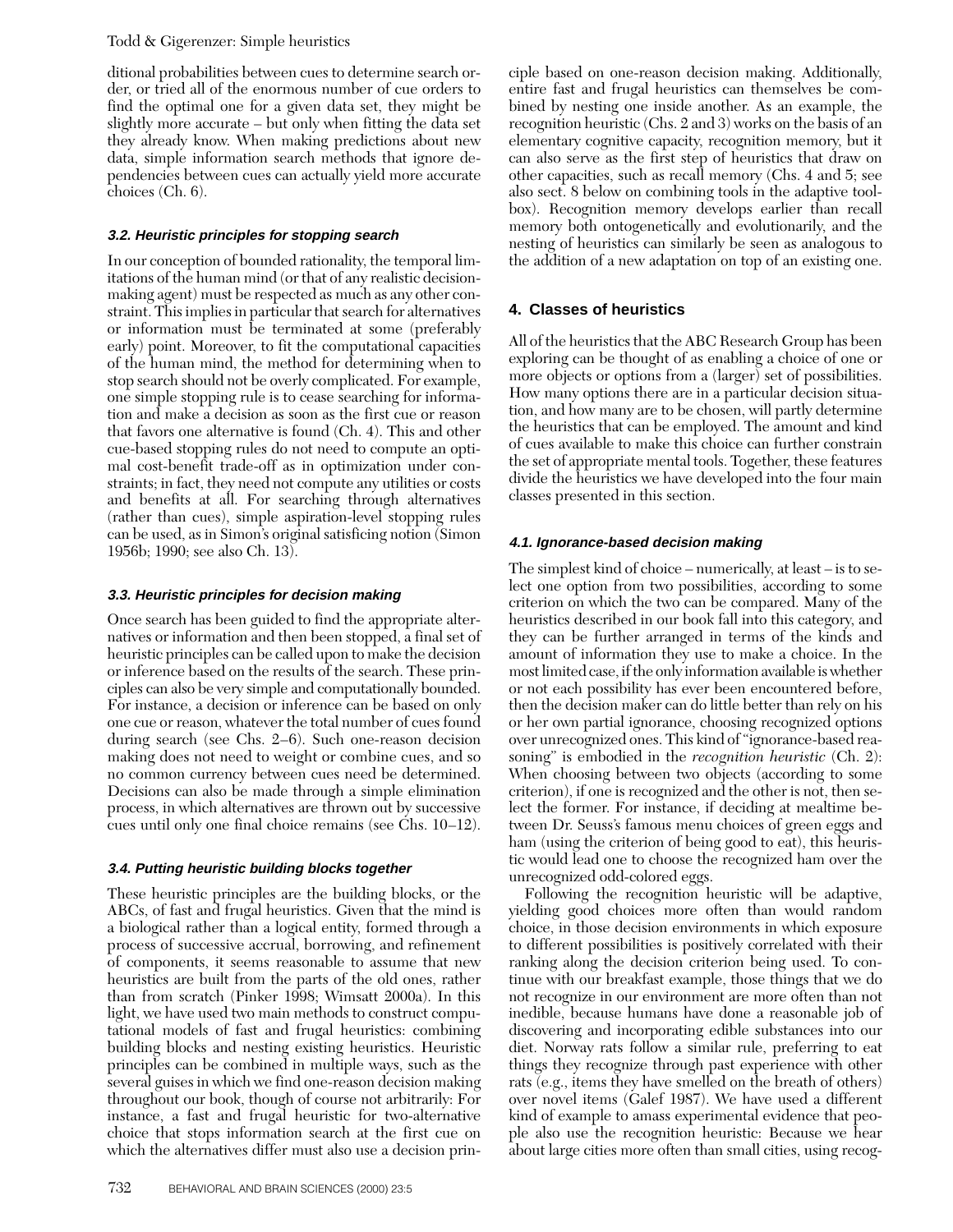nition to decide which of two cities is larger will often yield the correct answer (in those cases where one city is recognized and the other is not). In our experiments, over 90% of the participants act in accordance with the recognition heuristic, even after they have been taught further information about the recognized cities that should lead them to stop following this decision rule. Employing the recognition heuristic can lead to the surprising *less-is-more effect,* in which an intermediate amount of (recognition) knowledge about a set of objects can yield the highest proportion of correct answers – knowing (i.e., recognizing) more than this will actually *decrease* performance (Ch. 2).

The recognition heuristic can be generalized to cases in which several options are to be chosen from a larger set of possibilities, for instance when several social partners are to be chosen for some collaborative activity such as resource exchange or hunting. We have investigated a modern-day equivalent of this type of choice: selecting companies for investment. When deciding which companies to invest in from among those trading in a particular stock market, the recognition heuristic would lead investors to choose just those that they have heard of before. Such a choice can be profitable assuming that more-often-recognized companies will typically have some of the better-performing stocks on the market – a testable, but not obvious, assumption.

We tested precisely this assumption, and this approach to fast and frugal investing, by asking several sets of people what companies they recognized and forming investment portfolios based on the most familiar firms (Ch. 3). In this (admittedly short-term) trial of a simple heuristic in an unforgiving and often chaotic real social environment, we found that ignorance-driven recognition alone could match and often beat the highly trained wisdom of professional stock pickers. This does not, of course, prove that people use the recognition heuristic when making such choices (though common investment advice suggests this is so) – at this point we only have evidence that using this heuristic can be a surprisingly adaptive strategy in complex environments. Experimental examination of whether or not people employ the recognition heuristic (and others) in these types of social domains remains an important upcoming challenge.

#### **4.2. One-reason decision making**

Returning to choices of one of two options, most of the time we have more information than just a vague memory of recognition to go on, so that other heuristics can be employed. When multiple cues are available for guiding decisions, how can a fast and frugal reasoner proceed? The most frugal approach is to use a stopping rule that terminates the search for information as soon as enough has been gathered to make a decision. In particular, as mentioned earlier, one can rely on one-reason decision making (Ch. 4): Stop looking for cues as soon as one is found that differentiates between the two options being considered. This allows the decision maker to follow a simple loop, as shown in Figure 3: (1) select a cue dimension and look for the corresponding cue values of each option; (2) compare the two options on their values for that cue dimension; (3) if they differ (e.g., if one value is larger or if there is positive information for one option but not for the other), then stop and choose the option with the cue value indicating the greater value on the choice criterion; (4) if they do not differ, then return to



Figure 3. A flowchart of one-reason decision making. First, search for a cue and the corresponding cue values of each alternative; next, check whether the values for that cue discriminate between the alternatives; if so, then choose the indicated alternative; if not, select another cue and repeat this process. (Random choice can be used if no more cues are available.)

the beginning of this loop (step 1) to look for another cue dimension.

This little four-step loop incorporates two of the important building blocks of simple heuristics: a stopping rule (here, stopping after a single cue is found that enables a choice between the two options) and a decision rule (here, deciding on the option to which the one cue points). One other building block remains to be specified, however, before we can build a particular heuristic. We must determine just how cue dimensions are "looked for" in step 1 – that is, we must pick a specific information search rule. We have developed three fast and frugal one-reason decision heuristics that differ only in their search rule (Ch. 4; see also Gigerenzer & Goldstein 1996a). Take the Best searches for cues in the order of their validity – that is, how often the cue has indicated the correct versus incorrect options. Take the Last looks for cues in the order determined by their past success in stopping search, so that the cue that was used for the most recent previous decision (whether or not it was correct) is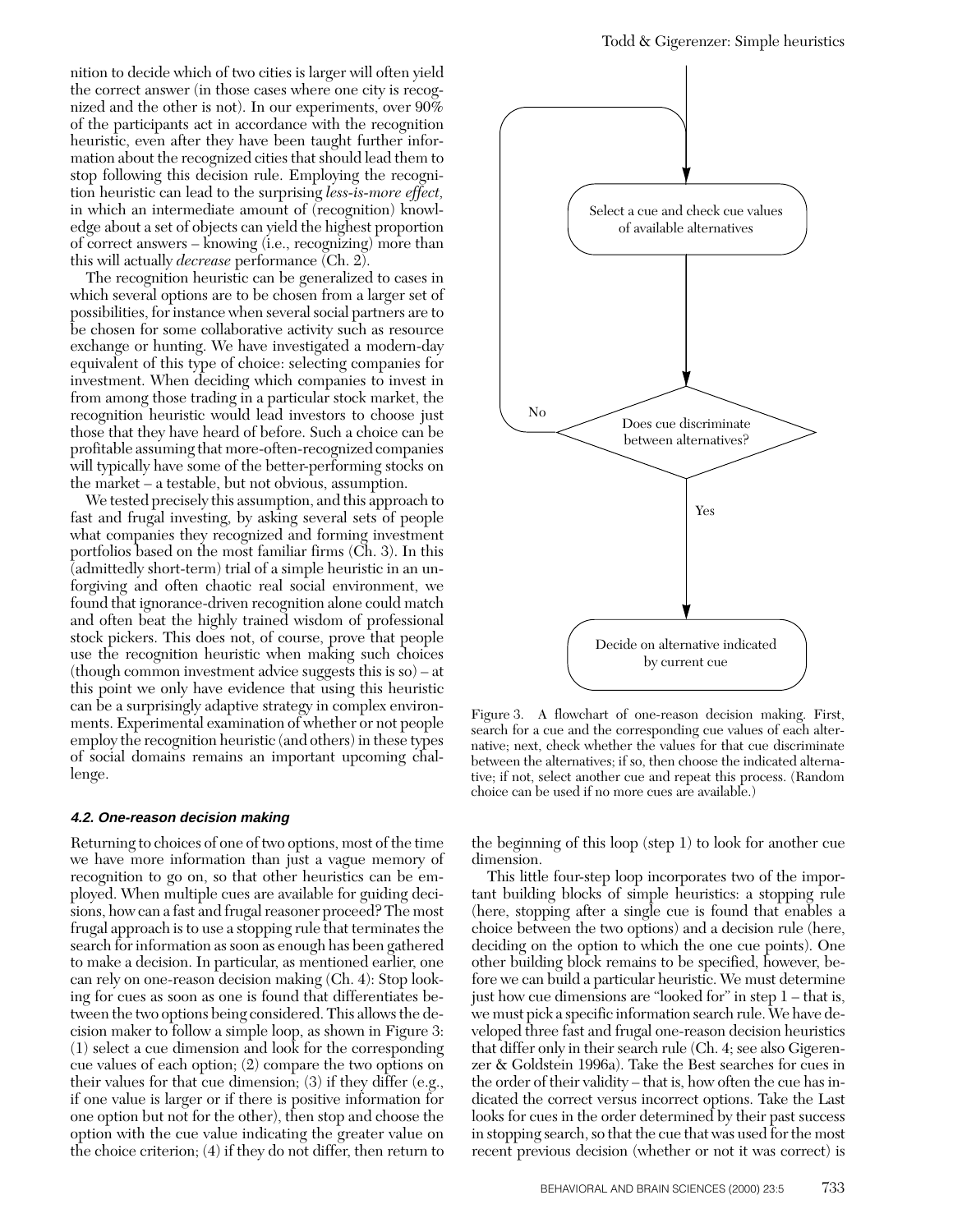#### Todd & Gigerenzer: Simple heuristics

checked first when making the next decision. Finally, the *Minimalist heuristic* selects cues in a random order.

What we found when we tested the performance of these one-reason decision-making heuristics was again surprising: Despite (or often, as we found later, because of) their simplicity and disregard for most of the available information, they still made very accurate choices. We compared these heuristics against a set of more traditional information-combining methods such as multiple regression, which weights and sums all cues in an optimal linear fashion, and a simple linear strategy (dubbed Dawes's Rule) that counts up all of the cues for and against a choice and looks at the difference. We found that the simple heuristics always came close to, and often exceeded, the proportion of correct inferences achieved by multiple regression and Dawes's Rule. This unexpected performance was found first with the data set that we have used as our simple "drosophila" example in both human and simulation experiments: choosing the larger of two German cities (Ch. 4). We then confirmed the inference accuracy of these simple heuristics in a further 19 data sets selected for their variety in both number of objects and number of cues available (Ch. 5).

The overall average performance across all 20 data sets for two simple heuristics and two traditional decision methods is shown in Table 1 (under "Fitting"). The high accuracy of Take the Best and Minimalist was achieved even though they looked through only a third of the cues on average (and decided to use only one of them), while multiple regression and Dawes's Rule used them all (see Table 1, "Frugality"). The advantages of simplicity grew in the more important test of generalization performance, where the decision mechanisms were applied to a portion of each data set that they had not seen during training. Here, Take the Best outperformed all three other algorithms by at least two percentage points (see Table 1, "Generalization"). The finding that a simple heuristic can outstrip its less frugal brethren particularly when generalizing to new decisions demonstrates the potential robustness of fast and frugal reasoning. These heuristics even performed nearly as well as much more sophisticated Bayesian methods that employ

Table 1. *Performance of different decision strategies across 20 data sets*

| Strategy            | Frugality | Accuracy ( $%$ correct) |                |
|---------------------|-----------|-------------------------|----------------|
|                     |           | Fitting                 | Generalization |
| Minimalist          | 2.2       | 69                      | 65             |
| Take the Best       | 2.4       | 75                      | 71             |
| Dawes's Rule        | 7.7       | 73                      | 69             |
| Multiple regression | 77        | 77                      | 68             |

Performance of two fast and frugal heuristics (Minimalist, Take the Best) and two linear strategies (Dawes's rule, multiple regression) across 20 data sets. The mean number of predictors available in the 20 data sets was 7.7. "Frugality" indicates the mean number of cues actually used by each strategy. "Fitting accuracy" indicates the percentage of correct answers achieved by the strategy when fitting data (test set  $=$  training set). "Generalization accuracy" indicates the percentage of correct answers achieved by the strategy when generalizing to new data (cross validation, i.e., test set  $\neq$ training set). (Data from *Simple heuristics,* Ch. 5.)

complex calculations to approach optimal behavior (Ch. 8). (These results also show the well-known "flat maximum" result that a linear model with equal-sized weights, e.g., Dawes's Rule, can predict about as well as multiple regression; see Dawes 1979.) Thus, making good decisions need not rely on the standard rational approach of collecting all available information and combining it according to the relative importance of each cue – simply betting on one good reason, even a reason selected at random, can do the trick.

But how? We turned to mathematical analysis (Ch. 6) to uncover the secrets of success of one-reason decision making. These simple heuristics are noncompensatory, meaning that once they have used a single cue to make a decision, no further cues in any combination can undo or compensate for that one cue's effect. When the information in the decision environment is structured in a matching noncompensatory fashion (i.e., the importance or validity of cues falls off rapidly in a particular pattern), the Take the Best heuristic can exploit that structure to make correct decisions as often as compensatory rules. Take the Best also performs comparatively well when information is scarce, that is, when there are many more objects than cues to distinguish them. Finally, the particular ordering of cues used by Take the Best, based on their ecological validity rather than other possible measures of validity, seems to give this heuristic great robustness when generalizing to new choices. We discuss this issue of exploiting environment structure further in section 5.1.

One-reason decision making may be at work in more than just consciously deliberated choices. We hypothesize that simple heuristics such as Take the Best can also play a role in memory reconstruction, updating and amending our recollection of the past in a rapid manner when further information is encountered (Ch. 9). But this adaptive updating in memory can cause as a side effect the curious phenomenon of hindsight bias – the erroneous belief that one's past judgments were closer to one's present state of knowledge than they actually were ("I knew it all along"). A memory model incorporating Take the Best can make precise predictions about when individuals will show hindsight bias, something that previous models have not allowed.

Single reasons can also suffice in situations where there are more than two options – particularly, when individual cues are fine-grained enough (or at least have enough possible values) to differentiate all the options. We have looked at the implications of this sort of single-cue decision making in the domain of parental investment (Ch. 14), specifically asking: How can a parent decide which of several offspring it should give resources to first?

Parent birds, for instance, returning to their nest with a juicy bug, typically face a number of gaping mouths that they must decide between. The parent can use the weight, hunger, age, or fixed position of each chick in the nest when picking which one to feed. As in other tasks described earlier, decision-making approaches based on traditional notions of rationality (e.g., in Gary Becker's economic analysis of the family; see Becker 1991) would dictate that the parent should assess and combine all of these cues to come up with the best choice (where "best" in this case means the choice that will lead to the greatest growth of the nestlings). But because each of these cues provides a full ordering of all the chicks (e.g., one is heaviest, one is next heaviest, and so on), only one cue is necessary for an unambiguous decision. We found that one-cue feeding rules are not only pos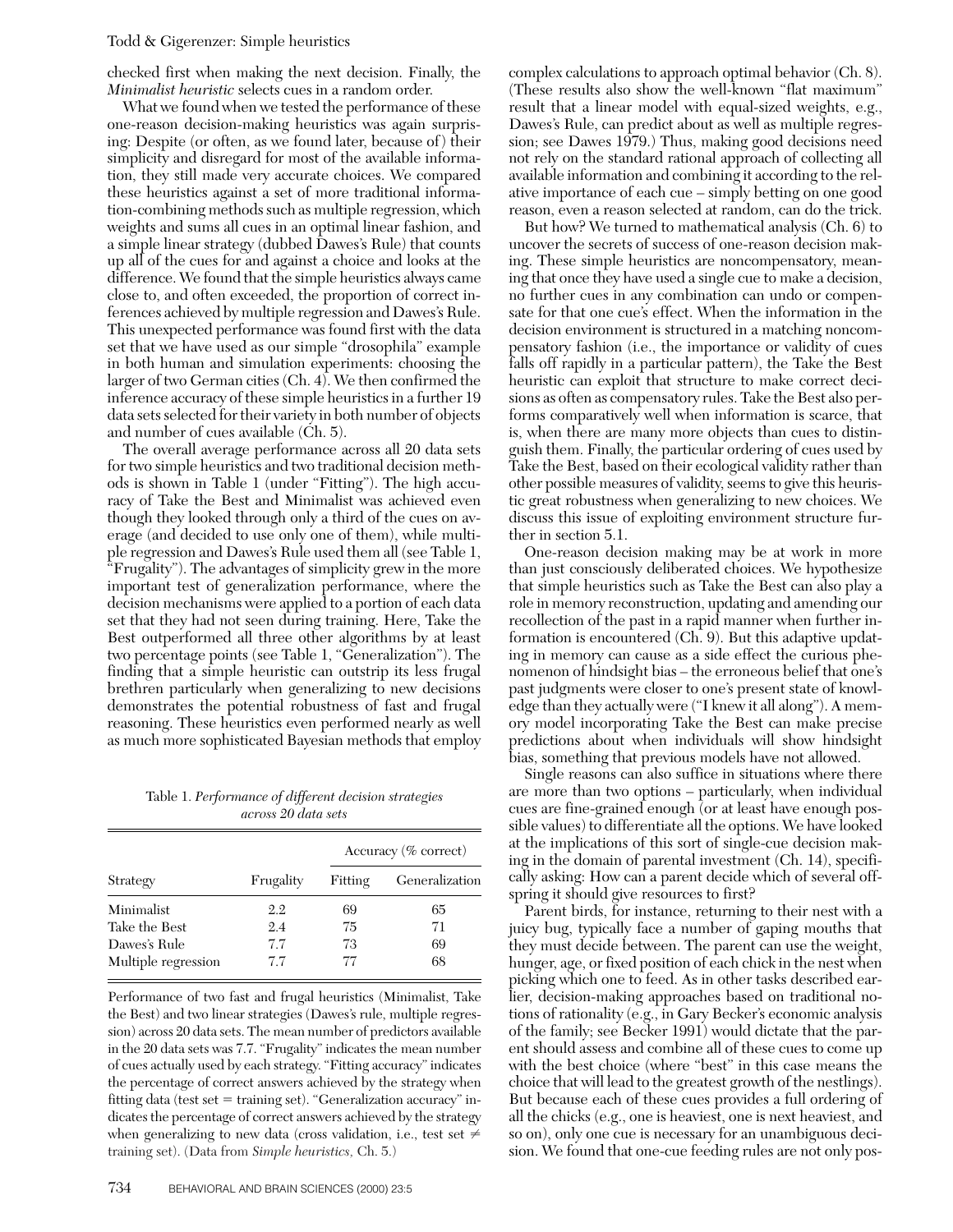sible, but can also be advantageous – they perform significantly better (again in terms of total chick growth) than rules that combine all the available information in an attempt to look forward in time and predict the optimal course of action (Ch. 14). This is another way that the simplicity of fast and frugal rules can become an advantage: In situations in which repeated decisions must be made (as in feeding and raising offspring), a simple cue-based heuristic that sticks to present knowledge can outperform rules that attempt to predict an uncertain future, because it avoids the compounded noise that accumulates the further forward one strains to look.

#### **4.3. Elimination heuristics for multiple-option choices**

As the bird-feeding example just given shows, not all choices in life are presented to us as convenient pairs of options – often we must choose between several alternatives. In situations where each available cue dimension has fewer values than the number of available alternatives, one-reason decision making will usually not suffice, because a single cue will be unable to distinguish between all of the alternatives. For instance, knowing whether or not each of 15 cities has a river is not enough information to decide which city is most habitable. But this does not doom the fast and frugal reasoner to a long process of cue search and combination in these situations. Again, a simple stopping rule can work to limit information search: Only seek cues (in an order specified by the search rule) until enough is known to make a decision. But now a different type of decision rule is needed instead of relying on one reason. One way to select a single option from among multiple alternatives is to follow the simple principle of *elimination:* Successive cues are used to eliminate more and more alternatives and thereby reduce the set of remaining options, until a single option can be decided upon.

The QuickEst heuristic (Ch. 10) is designed to estimate the values of objects along some criterion while using as little information as possible. The estimates are constrained to map onto certain round numbers (for instance, when estimating city population sizes, QuickEst can return values of 100,000, 150,000, 200,000, 300,000, and other "spontaneous" numbers, following Albers 1997), so this heuristic can be seen as choosing one value from several possibilities. QuickEst is designed to work well in environments characterized by a J-distribution, where there are many more objects at one end of a criterion range than at the other. To exploit this environmental structure, QuickEst first looks at a cue that separates the most common objects from all of the others (e.g., because most small cities in Germany do not have a professional soccer team, this cue should be one of the first checked when estimating a German city's population). QuickEst then looks at the next cue that separates the remaining most common objects from the rest, and so on until an estimate can be made. To estimate the criterion value of a particular object, the heuristic looks through the cues or features in this order until it comes to the first one that the object does not possess, at which point it stops searching for any further information (e.g., if a city possesses the first several features in order but lacks an exposition site, search will stop on that cue). QuickEst then gives the "rounded" mean criterion value associated with the absence of that cue as its final estimate (e.g., the mean size of all cities without an exposition site). Thus in effect Quick-

Est uses features that are present to eliminate all common criterion categories, and absent features to eliminate all less common criterion categories, so that only one criterion estimate remains. No cue combination is necessary, and no adjustment from further cues is possible.

QuickEst proves to be fast and frugal, as well as accurate, in environments in which small values are frequent and large values are rare, a distribution that characterizes a variety of naturally occurring phenomena including many formed by accretionary growth. This growth pattern applies to cities (Makse et al. 1995), and indeed big cities are much less common than small ones. As a consequence, when applied to the data set of German cities, QuickEst is able to estimate rapidly the small sizes that most of them have.

We have also used the principle of elimination to build a categorization heuristic called Categorization by Elimination (Ch. 11; see also Berretty et al. 1997). In this case, the task is to choose the one category, from several possible, that a given object falls into. The simple Categorization by Elimination heuristic makes accurate category judgments by using each successive cue to whittle away the set of possible categories to which the object in question could belong, until only a single possible category remains. Its performance comes within a few percentage points of the accuracy of traditional categorization algorithms including exemplar and neural network models, and yet in our tests it uses only about a quarter of the information that these other models employ. In situations in which categorization must be performed quickly and cues take time to search for, this fast and frugal approach has clear advantages.

Such advantages are obvious in the case of trying to ascertain and categorize the intentions of other animals (including humans) we happen to encounter. If we can decide quickly and with few cues whether an approaching person or bear is interested in fighting, playing, or courting, we will have more time to prepare and react accordingly (though in the case of the bear all three intentions may be equally unappealing). Some of the most obvious cues of intention that can be assessed at a distance (as opposed to facial expression, for instance, which requires closer scrutiny) are contained in an organism's motion: Is it coming at me or heading away, slowly or quickly, directly or indirectly? We have investigated just what motion cues (including velocity, heading, and curvature of path) people can use along with the Categorization by Elimination heuristic to judge the intention of another organism in a fast and frugal manner (Ch. 12; see also Blythe et al. 1996). We determined a set of simple motion cues that can be combined (e.g., by a neural network) to indicate intention correctly in over 80% of our laboratory trials; Categorization by Elimination uses only half of these cues and still correctly predicts two-thirds of the intentions, similar to the performance of trained human observers.

#### **4.4. Satisficing heuristics**

All the heuristics that we have discussed so far for choosing one option from more than one operate with the assumption that all the possible options are presently available to the decision maker: For instance, all the possible categories of motion are known, and all the chicks are sitting patiently in the nest. But a different strategy is called for when alternatives themselves (as opposed to cue values) take time to find, appearing sequentially over an extended period or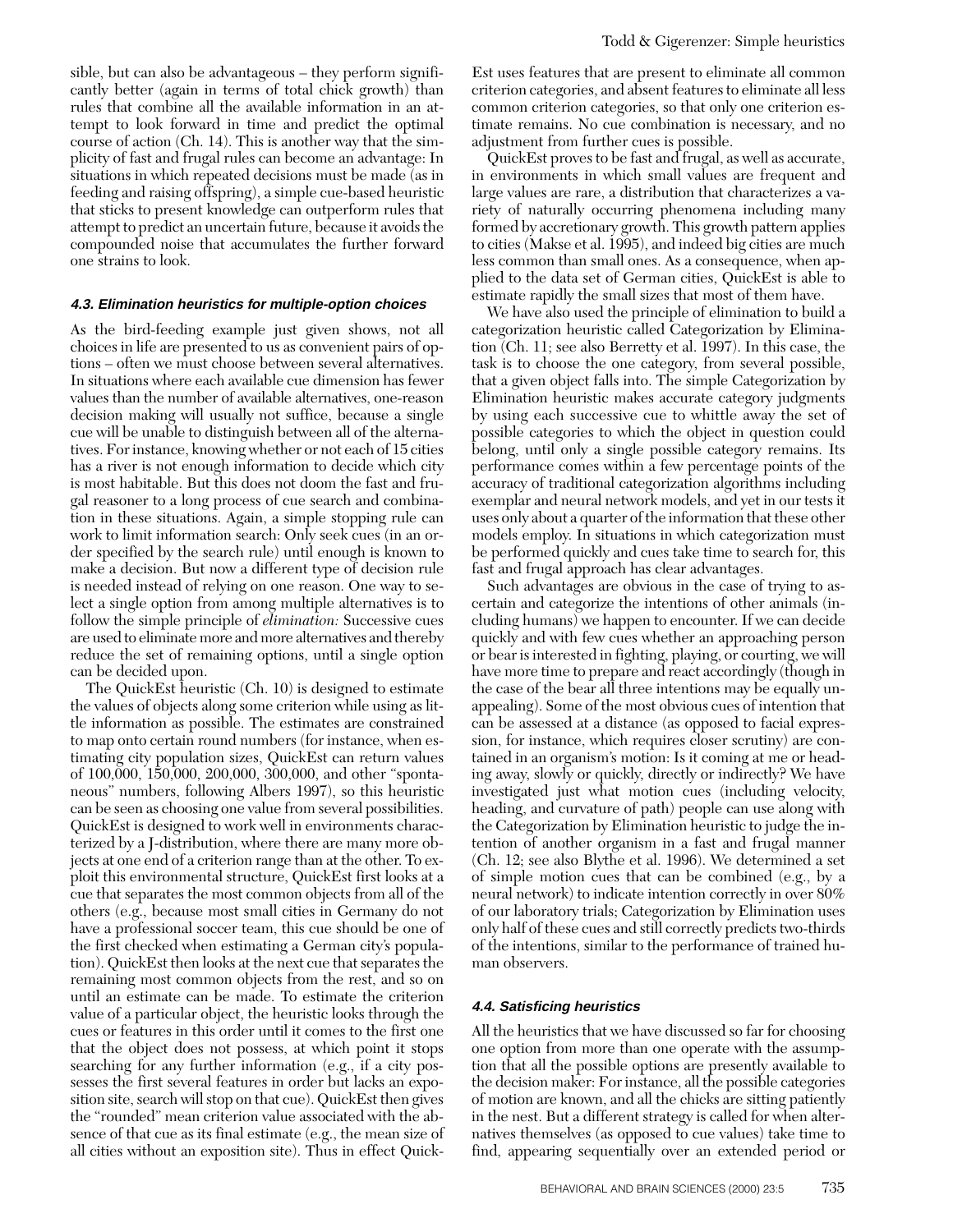#### Todd & Gigerenzer: Simple heuristics

spatial region. In this type of choice task, a fast and frugal reasoner need not (only) limit information search, but (also) must have a stopping rule for ending the search for alternatives themselves. One instance of this type of problem is the challenge that faces individuals searching for a mate from a stream of potential candidates met at different points in time. Here, Simon's (1956b, 1990) notion of a satisficing heuristic can be adaptive: An aspiration level is set for the selection criterion being used, and the search for alternatives is stopped as soon as the aspiration is met.

We have begun our study of satisficing heuristics for sequential search, including mate search, by simulating their performance in different mating environments (Ch. 13), focusing on simple methods for setting the aspiration level. The goal was to find satisficing heuristics that would limit both the time needed to determine a good aspiration level and the average number of potential mates that had to be considered before one was found exceeding the aspiration level. We have identified a class of simple learning heuristics that do indeed determine such adaptive aspiration levels, while still coming close to the criterion-selection performance of more optimal (and much slower) search rules. The next step, of course, is to test these theoretically plausible heuristics against data gleaned from observations of real people engaged in the mating game.

## **5. Why and when do simple heuristics work? The basics of ecological rationality**

Traditional definitions of rationality are concerned with maintaining internal order of beliefs and inferences (sect. 6.1). But real organisms spend most of their time dealing with the external disorder of their environment, trying to make the decisions that will allow them to survive and reproduce (Tooby & Cosmides 1998). To behave adaptively in the face of environmental challenges, organisms must be able to make inferences that are fast, frugal, and accurate. These real-world requirements lead to a new conception of what proper reasoning is: *ecological rationality.* Fast and frugal heuristics that are matched to particular environmental structures allow organisms to be ecologically rational. The study of ecological rationality thus involves analyzing the structure of environments, the structure of heuristics, and the match between them, as we demonstrate throughout our book.

How is ecological rationality possible? That is, how *can* fast and frugal heuristics work as well as they do, and escape the tradeoffs between different real-world criteria including speed and accuracy? The main reason for their success is that they make a tradeoff on another dimension: that of generality versus specificity. What works to make quick and accurate inferences in one domain may well not work in another. Thus, different environments can have different specific fast and frugal heuristics that exploit their particular information structure to make adaptive decisions. But specificity can also be a danger: if a different heuristic were required for every slightly different decision-making environment, we would need an unworkable multitude of heuristics to reason with, and we would not be able to generalize to previously unencountered environments. Fast and frugal heuristics avoid this trap by their very simplicity, which allows them to be robust when confronted by environmental change and enables them to generalize well to new situations.

## **5.1. Exploiting environment structure**

Fast and frugal heuristics can benefit from the way information is structured in environments. The QuickEst heuristic described earlier, for instance (Ch. 10), relies on the skewed distributions of many real-world variables such as city population size – an aspect of environment structure that traditional statistical estimation techniques would either ignore or even try to erase by normalizing the data. Standard statistical models, and standard theories of rationality, aim to be as general as possible, so they make as broad and as few assumptions as possible about the data to which they will be applied. But the way information is structured in real-world environments often does not follow convenient simplifying assumptions. For instance, whereas most statistical models are designed to operate on datasets where means and variances are independent, Karl Pearson (1897) noted that in natural situations these two measures tend to be correlated, and thus each can be used as a cue to infer the other (Einhorn & Hogarth 1981, p. 66). While general statistical methods strive to ignore such factors that could limit their applicability, evolution would seize upon informative environmental dependencies like this one and exploit them with specific heuristics if they would give a decision-making organism an adaptive edge.

Because ecological rationality is a consequence of the match between heuristic and environment, we have investigated several instances where structures of environments can make heuristics ecologically rational:

*Noncompensatory information.* The Take the Best heuristic equals or outperforms any linear decision strategy when information is noncompensatory, that is, when the potential contribution of each new cue falls off rapidly (Ch. 6).

*Scarce information.* Take The Best outperforms a class of linear models on average when few cues are known relative to the number of objects (Ch. 6).

*J-shaped distributions.* The QuickEst heuristic estimates quantities about as accurately as more complex information-demanding strategies when the criterion to be estimated follows a J-shaped distribution, that is, one with many small values and few high values (Ch. 10).

*Decreasing populations.* In situations where the set of alternatives to choose from is constantly shrinking, such as in a seasonal mating pool, a satisficing heuristic that commits to an aspiration level quickly will outperform rules that sample many alternatives before setting an aspiration (Ch. 13).

By matching these structures of information in the environment with the structure implicit in their building blocks, heuristics can be accurate without being too complex. In addition, by being simple, these heuristics can avoid being *too* closely matched to any particular environment – that is, they can escape the curse of overfitting, which often strikes more complex, parameter-laden models, as described next. This marriage of structure with simplicity produces the counterintuitive situations in which there is little trade-off between being fast and frugal and being accurate.

## **5.2. Robustness**

How can simple domain-specific heuristics ever be about as accurate as complex general strategies that work with many free parameters? One answer lies in not being *too* specific. Simple heuristics are meant to apply to specific environments, but they do not contain enough detail to match any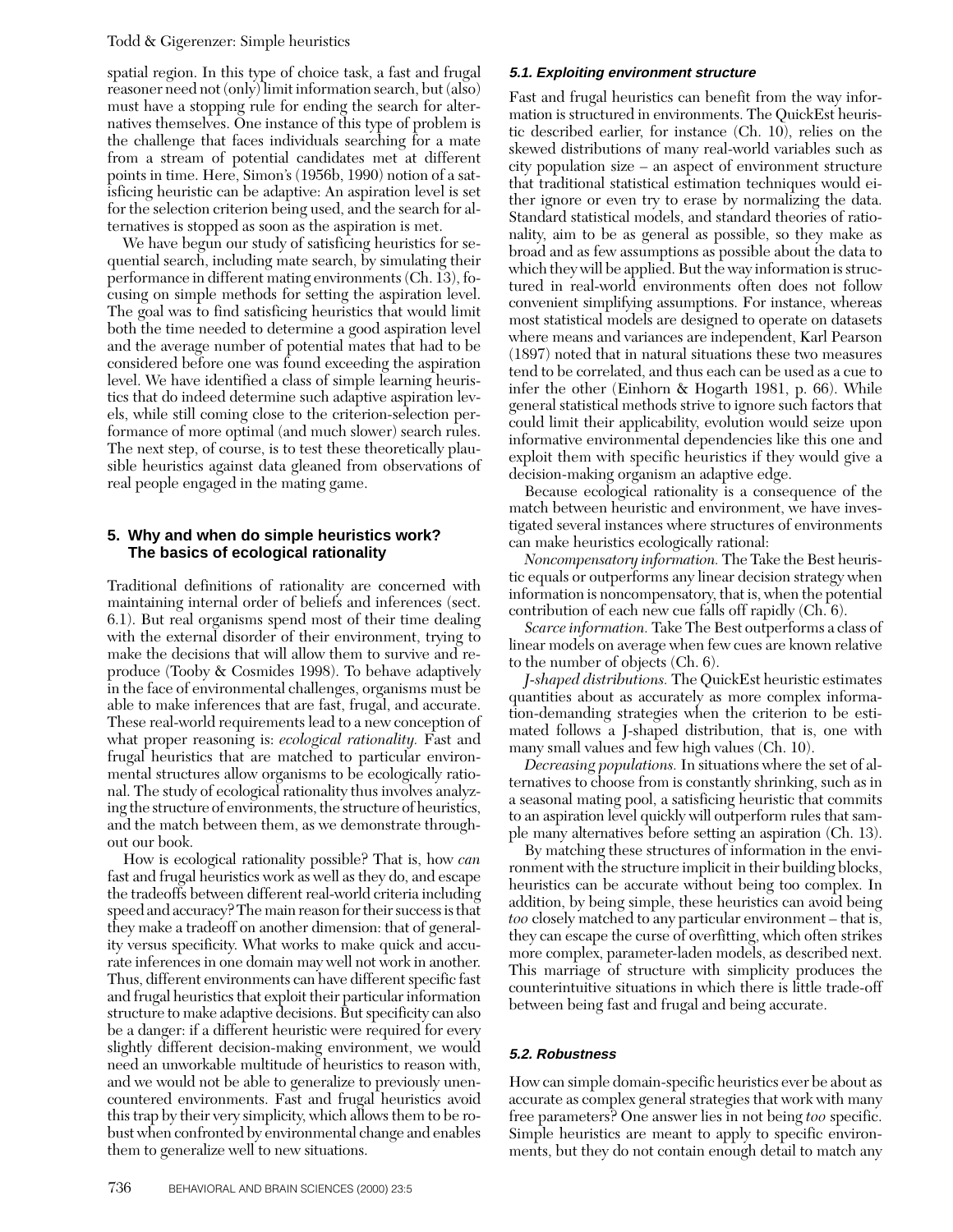Thus, there is an important difference between the two typical applications of a strategy, *fitting* (modeling decisions for a given set of data) and *generalization* (predicting or inferring based on new data). In fitting, it is usually true that the more parameters a model has, and the more information (cues) it uses, the better it will fit given data. In generalization, in contrast, more is not necessarily better. A computationally simple strategy that uses only some of the available information can be more robust, making more accurate predictions for new data, than a computationally complex, information-guzzling strategy that overfits.

Robustness goes hand in hand with speed, accuracy, and especially information frugality (Table 1). Fast and frugal heuristics can reduce overfitting by ignoring the noise inherent in many cues and looking instead for the "swamping forces" reflected in the most important cues. Thus, simply using only one or a few of the most useful cues can automatically yield robustness. Furthermore, important cues are likely to remain important. The informative relationships in the environment are likely to hold true even when the environment changes to some degree – for instance, April is likely to be associated with showers in northern locations year after year. In contrast, the random fluctuations of noise and the effects of smaller systematic factors may frequently change – for instance, May flowers may depend on many variable factors like temperature, rainfall, seed dispersal, and insect pests that collectively vary more from one year to the next. Because of this pattern, fast and frugal heuristics that pay attention to systematic informative cues while overlooking more variable uninformative cues can ride out a degree of environmental change without suffering much decrement in performance. Laplace's superintelligence would never overfit because it does not have to make uncertain predictions. But models of inference that try to be like a Laplacean superintelligence are doomed to overfitting, when they swallow more data than they can digest.

Studying ecological rationality enables us to go beyond the widespread fiction that basing decision making on more information and computation will always lead to more accurate inferences. There is a point where too much information and too much information processing can hurt. Cognition is the art of focusing on the relevant and deliberately ignoring the rest. We take the same approach to *modeling* cognition.

#### **6. How can simple heuristics be evaluated?**

#### **6.1. Performance in real-world environments**

As mentioned earlier, bounded rationality is often characterized as a view that takes into account the cognitive limitations of thinking humans – an incomplete and potentially

misleading characterization. If we want to understand how real human minds work, we must look not only at how our reasoning is "limited" compared to that of supernatural beings, but also at how our minds are adapted to real-world environments. This two-sided conception of bounded rationality should inform our choice of criteria with which to evaluate the performance of heuristics.

It is not enough merely to strive to compare human behavior to some optimal standard. As mentioned in section 2.3, many real-world situations do not have implementable optimizing strategies. Many other situations have too many possible optimizing strategies, because different definitions of optimality follow from different assumptions about the situation or the decision-maker's goals. Where the assumptions must be uncertain, an optimizing approach becomes uncertain as well, potentially leading to suboptimal outcomes if the wrong guesses are made. Alternatively, a nonoptimizing fast and frugal strategy can nonetheless get lucky and yield optimal outcomes. Hence, whether or not a decision strategy attempts to optimize its performance is not a sufficient evaluation criterion.

One set of criteria that is often used to assess judgments and decisions is the laws of logic and probability theory. These are often called *coherence* criteria because they are primarily concerned with the internal logical coherence of judgments rather than with how well they help us to make useful decisions in the real world. Most experimental research programs aimed at demonstrating the rationality or (usually) irrationality of humans and animals have used abstract coherence criteria. For instance, many claims that there are systematic irrational fallacies in human reasoning are based entirely on a violation of some rule or other of logic or probability (e.g., Tversky & Kahneman 1983; Wason 1983; see sect. 7).

In *Simple heuristics* we adopt a different, adaptive view of rational behavior. We do not compare human judgment with the laws of logic or probability, but rather examine how it fares in real-world environments. The function of heuristics is not to be coherent. Rather, their function is to make reasonable, adaptive inferences about the real social and physical world given limited time and knowledge. Hence, we should evaluate the performance of heuristics by criteria that reflect this function. Measures that relate decisionmaking strategies to the external world rather than to internal consistency – measures such as accuracy, frugality, and speed – are called *correspondence* criteria (Hammond 1996). As Egon Brunswik (1957) observed, the mind and the environment are like a husband and wife couple who must come to terms with one another by mutual adaptation. However, owing to the focus on coherence in much research on reasoning and decision making, the couple has become estranged. Our aim is to get this couple corresponding again, even if they cannot be coherent.

Indeed, the two kinds of criteria, coherence and correspondence, can sometimes be at odds with each other. For instance, in social situations, including some competitive games and predator-prey interactions, it can be advantageous to exhibit inconsistent behavior in order to maximize adaptive unpredictability and avoid capture or loss (Driver & Humphries 1988). In Chapters 4 and 5, we introduce a similarly illogical heuristic – the Minimalist heuristic – that violates transitivity but nevertheless makes fairly robust and accurate inferences in particular environments. Thus, logic and adaptive behavior can be logically distinct.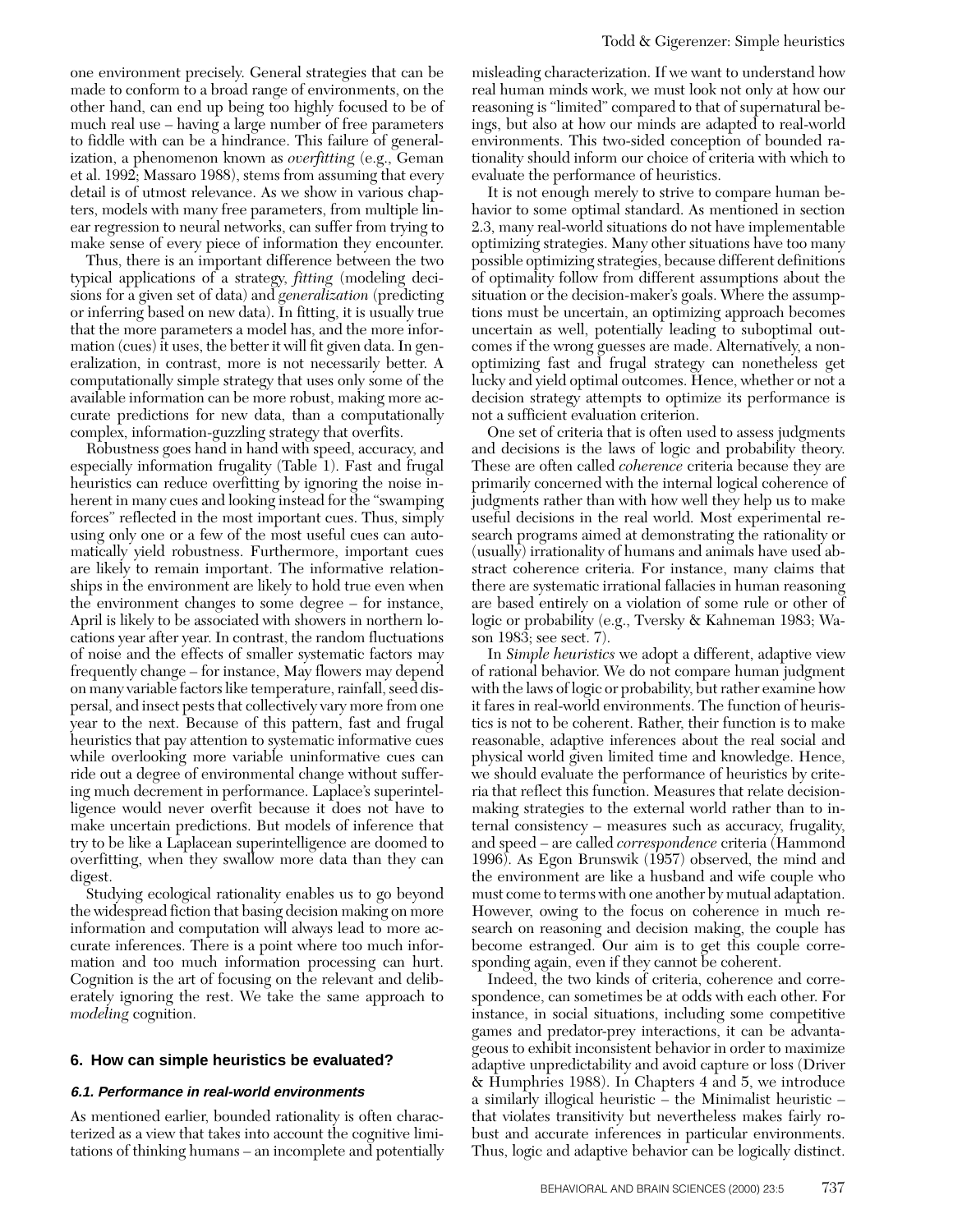#### Todd & Gigerenzer: Simple heuristics

To conclude: Heuristics are not simply hobbled versions of optimal strategies. There are no optimal strategies in many real-world environments in the first place. This does not mean, though, that there are no performance criteria in the real world. As a measure of the success of a heuristic, we compare its performance with the actual requirements of its environment, which can include making accurate decisions, in a minimal amount of time, and using a minimal amount of information. We have thus replaced the multiple coherence criteria stemming from the laws of logic and probability with multiple correspondence criteria relating to real-world decision performance. But there is a further difference between these two sets of multiple criteria: While *all* coherence criteria must be met for a decision method to be deemed rational, correspondence criteria can be considered in relation to each other. In some environments, for instance, it may be more important to make a decision quickly than completely accurately. However, one of the surprising empirical results reported in our book is that simple heuristics need not always make such tradeoffs. We show that, when compared to some standard benchmark strategies on a range of decision tasks, fast and frugal heuristics can be faster, more frugal, and more accurate at the same time. No tradeoff need be considered.

## **6.2. Do people use fast and frugal heuristics?**

The research program described so far encompasses three big questions: (1) What are reasonable heuristic principles for guiding information or alternative search, stopping search, and making a decision using the results of that search? (2) When and why do these heuristics perform well, that is, how can they be ecologically rational?  $(3)$  How well do fast and frugal heuristics actually perform in real-world environments? Exploring these three questions is sufficient if we are interested in investigating new heuristics for various applied settings – the realms of artificial intelligence and decision-support systems, for instance. But if we are also concerned with the principles that guide natural human and animal behavior, we must add a fourth question to our research program: What is the evidence that humans or animals use specific fast and frugal heuristics?

We know rather little about the heuristic principles of limited search and stopping that people and animals use. One major reason for this is that the typical experimental task eliminates search in the first place (but see, e.g., Connolly & Gilani 1982; Payne et al. 1993; Saad & Russo 1996). Researchers usually sidestep questions of search by using tasks in which all pieces of information – usually only two or three – are already conveniently laid out in front of the participant. Theories of cognition and the experimental tasks used to test those theories often conspire hand in hand to overlook limited search and stopping rules. More is thus known about the heuristic decision principles that people employ (e.g., Payne et al. 1993), and we have begun to investigate this with some of the fast and frugal heuristics described in the book as well. Additionally, we have started to make some inroads into the questions surrounding information search by using an experimental setting in which cues must be actively sought. We now give two brief examples of the kinds of empirical evidence we are gathering.

How can we distinguish whether people are using a simple versus a more complex decision strategy? One way is to compare the decision performance of humans and algorithms, using *outcome measures* that focus on the final decision behavior. Experiments designed to test whether or not people use the recognition heuristic, for instance (Ch. 2), showed that in 90% of the cases where individuals could use the recognition heuristic when comparing the sizes of two cities (i.e., when they recognized one city but not the other), their choices matched those made by the recognition heuristic. This does not prove that participants were actually using the recognition heuristic to make their decisions, however – they could have been doing something more complex, such as using the information about the recognized city to estimate its size and compare it to the average size of unrecognized cities (though this seems unlikely). Additional evidence that the recognition heuristic *was* being followed, though, was obtained by giving participants extra information about recognized cities that contradicted the choices that the recognition heuristic would make – that is, participants were taught that some recognized cities had cues indicating small size. Despite this conflicting information (which could have been used in the more complex estimation-based strategy described above to yield different choices), participants still made 92% of their inferences in agreement with the recognition heuristic. Furthermore, participants typically showed the less-is-more effect predicted by the earlier theoretical analysis of the recognition heuristic, strengthening suspicions of this heuristic's presence.

But often outcome measures are insufficient to distinguish between simple and complex heuristics, because they all lead to roughly the same level of performance (the "flat maximum" problem). Furthermore, comparisons made only on selected item sets chosen to accentuate the differences between algorithms can still lead to ambiguities or ungeneralizable findings (Ch. 7). Instead, *process measures* can reveal differences between algorithms that are reflected in human behavior. For instance, noncompensatory algorithms, particularly those that make decisions on the basis of a single cue, would direct the decision maker to search for information about one cue at a time across all of the available alternatives. In contrast, compensatory algorithms that combine all information about a particular choice would direct search for all of the cues of one alternative at a time. We have found such evidence for fast and frugal heuristics in laboratory settings where participants must actively search for cues (Ch. 7), especially in situations where time-pressure forces rapid decisions. However, there is considerable variability in the data of these studies, with many participants appearing to use more complex strategies or behaving in ways that cannot be easily categorized. Thus much work remains to be done to provide evidence for when humans and other animals use simple heuristics in their daily decisions.

## **7. How our research program relates to earlier notions of heuristics**

The term "heuristic" is of Greek origin, meaning "serving to find out or discover." From its introduction into English in the early 1800s up until about 1970, "heuristics" referred to useful, even indispensable cognitive processes for solving problems that cannot be handled by logic and probability theory alone (e.g., Groner et al. 1983; Polya 1954). After 1970, a second meaning of "heuristics" emerged in the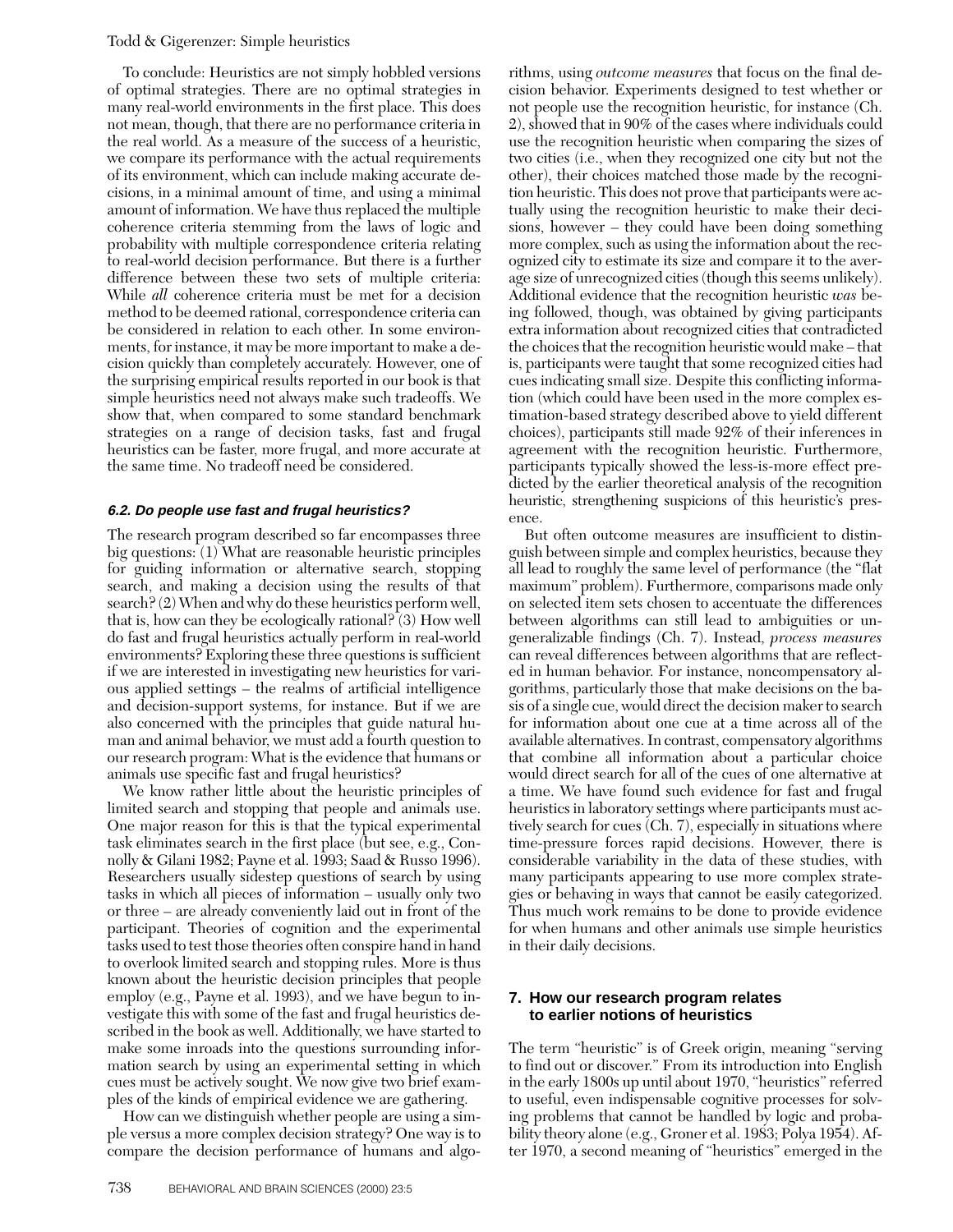fields of psychology and decision-making research: limited decision-making methods that people often misapply to situations where logic and probability theory should be applied instead (e.g., Tversky & Kahneman 1974). We use the term in the same positive sense as the earlier theorists, emphasizing their beneficial role in guiding search, and following Simon and Newell's emphasis on creating precise computational models. However, we break with the past tradition of using well-defined artificial settings for the study of heuristics, such as mathematical problems (Polya 1954) or the games of chess and cryptarithmetic that Newell and Simon (1972) investigated. Instead, our research addresses how fast and frugal heuristics can make inferences about unknown aspects of real-world environments.

The research most closely related to the ABC program on fast and frugal heuristics is that on adaptive decision making and on simple classification rules in machine learning. In their study of the "adaptive decision maker," Payne et al. (1993) studied the trade-off between accuracy and effort for various choice strategies, including lexicographic rules and Elimination by Aspects (Tversky 1972). Payne et al. emphasized that a decision maker has a multitude of strategies available and chooses between them depending on their costs and accuracy given constraints such as time pressure. One important distinction from the ABC program is that Payne et al. focused on preferences, such as between hypothetical job candidates or randomly selected gambles, rather than on inferences whose correct answer can be assessed, such as which soccer team will win or which of two cities is larger. As a consequence, they measured a strategy's accuracy by how closely it matched the predictions of a weighted additive rule, the traditional gold standard for rational preferences. Thus, in Payne et al.'s research a heuristic can never be better than a weighted additive rule in accuracy (though it may require less computational effort). In contrast, by measuring the performance of all competing strategies against external real-world criteria, we find that fast and frugal heuristics can be more accurate than a weighted additive rule both in theory (Ch. 4) and in practice (Ch. 5). Research in machine learning does typically focus on inferences about real-world environments, allowing accuracy to be measured objectively. Work on simple classification rules that use only one or a few cues (e.g., Holte 1993; Rivest 1987) has demonstrated that fast and frugal methods can be accurate, as well as being robust generalizers owing to their limited parameter use.

A very different notion emerged in psychology in the early 1970s, emphasizing how the use of heuristics can lead to systematic errors and lapses of reasoning that indicate human irrationality. This "heuristics-and-biases" program launched by Tversky and Kahneman (1974) tainted the idea of simple mental mechanisms by attaching them to the value-laden "bias" term in a single inseparable phrase. Within this program, heuristics were often invoked as the explanation when errors – mainly deviations from the laws of probability – were found in human reasoning. Although Tversky and Kahneman (1974) repeatedly asserted that heuristics sometimes succeed and sometimes fail, their experimental results were typically interpreted as indicating some kind of fallacy, which was usually attributed to one of three main heuristics: representativeness (judgments influenced by what is typical), availability (judgments based on what come easily to mind), or anchoring and adjustment

(judgments relying on what comes first). The reasoning fallacies described by the heuristics-and-biases program have not only been deemed irrational, but they have also been interpreted as signs of the bounded rationality of humans (e.g., Thaler 1991, p. 4). Equating bounded rationality with irrationality in this way is as serious a confusion as equating it with constrained optimization. Bounded rationality is neither limited optimality nor irrationality.

Our research program of studying fast and frugal heuristics shares some basic features with the heuristics-andbiases program. Both emphasize the important role that simple psychological heuristics play in human thought, and both are concerned with finding the situations in which these heuristics are employed. But these similarities mask a profound basic difference of opinion on the underlying nature of rationality, leading to very divergent research agendas: In our program, we see heuristics as the way the human mind can take advantage of the structure of information in the environment to arrive at reasonable decisions, and so we focus on the ways and settings in which simple heuristics lead to accurate and useful inferences. Furthermore, we emphasize the need for specific computational models of heuristics rather than vague one-word labels like "availability." In contrast, the heuristics-and-biases approach does not analyze the fit between cognitive mechanisms and their environments, in part owing to the absence of precise definitions of heuristics in this program. Because these loosely defined heuristics are viewed as only partly reliable devices commonly called on, despite their inferior decision-making performance, by the limited human mind, researchers in this tradition often seek out cases where heuristics can be blamed for poor reasoning. For arguments in favor of each of these views of heuristics, see the debate between Kahneman and Tversky (1996) and Gigerenzer (1996).

To summarize the place of our research in its historical context, the ABC program takes up the traditional notion of heuristics as an essential cognitive tool for making reasonable decisions. We specify the function and role of fast and frugal heuristics more precisely than has been done in the past, by building computational models with specific principles of information search, stopping, and decision making. We replace the narrow, content-blind norms of coherence criteria with the analysis of heuristic accuracy, speed, and frugality in real-world environments as part of our study of ecological rationality. Finally, whereas the heuristicsand-biases program portrays heuristics as a possible hindrance to sound reasoning, we see fast and frugal heuristics as enabling us to make reasonable decisions and behave adaptively in our environment.

## **8. The adaptive toolbox**

Gottfried Wilhelm Leibniz (1677/1951) dreamed of a universal logical language, the Universal Characteristic, that would replace all reasoning. The multitude of simple concepts constituting Leibniz's alphabet of human thought were all to be operated on by a single general-purpose tool such as probability theory. But no such universal tool of inference can be found. Just as a mechanic will pull out specific wrenches, pliers, and spark-plug gap gauges for each task in maintaining a car's engine rather than merely hitting everything with a large hammer, different domains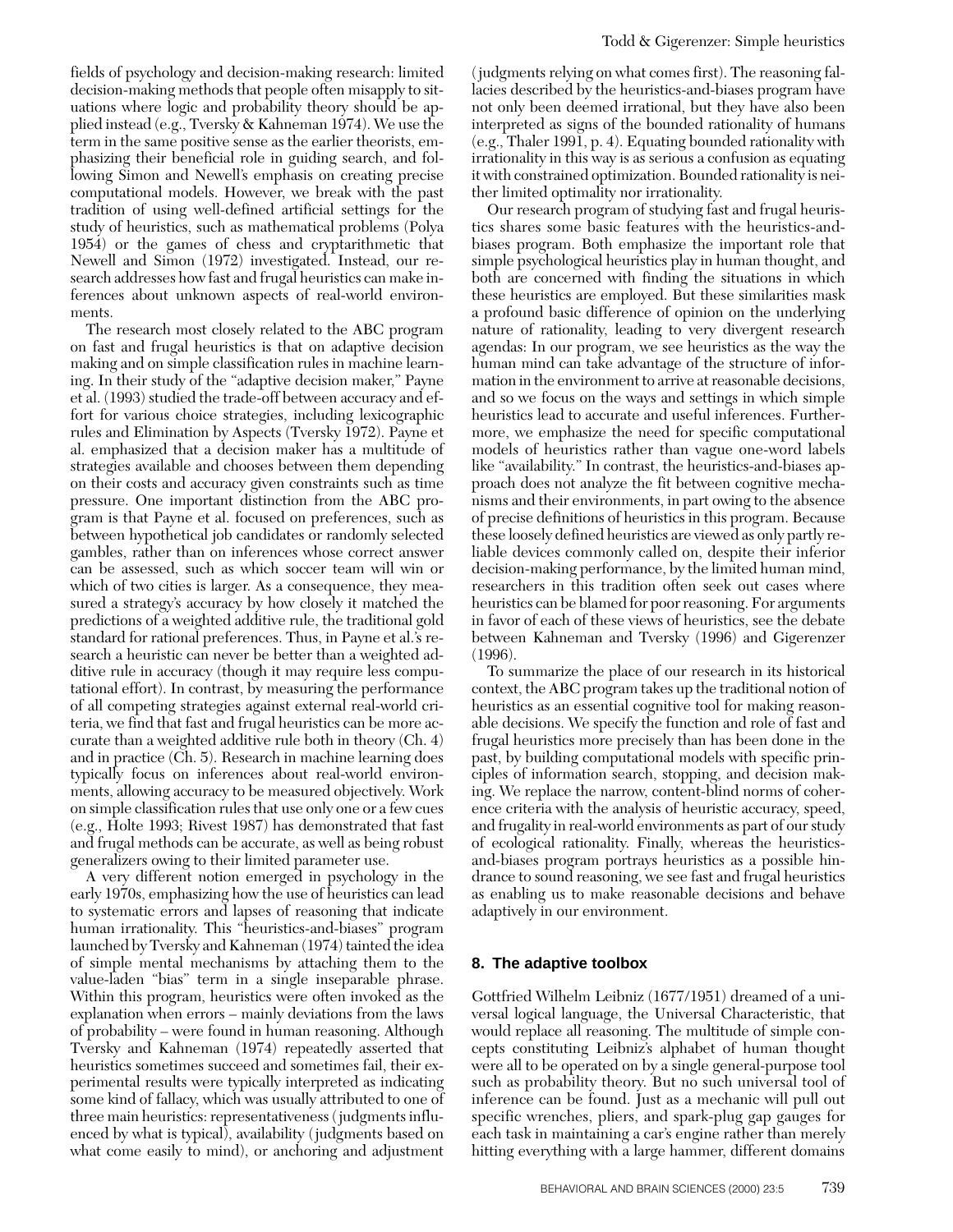#### Todd & Gigerenzer: Simple heuristics

of thought require different specialized tools. This is the basic idea of the *adaptive toolbox:* the collection of specialized cognitive mechanisms that evolution has built into the human mind for specific domains of inference and reasoning, including fast and frugal heuristics (see also Bettman 1979; Cosmides & Tooby 1992; Payne et al. 1993). The notion of a toolbox jumbled full of unique one-function devices lacks the beauty of Leibniz's dream of a single all-purpose inferential power tool. Instead, it invokes the more modest but surprising abilities of a "backwoods mechanic and used parts dealer" (as Wimsatt 2000a describes Nature) who can provide serviceable solutions to most any problem with just the things at hand.

The adaptive toolbox contains psychological (as opposed to morphological or physiological) adaptations (Tooby & Cosmides 1992). These include so-called "lower-order" perceptual and memory processes which can be fairly automatic, such as depth perception, auditory scene analysis, and face recognition, as well as "higher-order" processes that are based on the "lower" processes and can be at least partly accessible to consciousness. Higher-order mental processes include the examples we have discussed earlier of inferring whether a heart attack victim should be treated as a high- or low-risk patient and deciding whom to marry. The focus of *Simple heuristics* is on fast and frugal heuristics for higher-order cognitive processes that call upon lower-order processes of cue perception and memory. We also apply this constructive view to the mental tools themselves, creating heuristics from combinations of building blocks and other heuristics, as described in section 3. This feature distinguishes the adaptive toolbox image from the similar metaphor of the mind as a Swiss Army knife (Cosmides & Tooby 1992). Both analogies emphasize that the mind uses a collection of many specifically designed adaptive strategies rather than a few general-purpose power tools, but the toolbox metaphor puts more emphasis on the possibility of recombining tools and building blocks and the nesting of heuristics.

Lower-order perceptual and memory processes such as face and voice recognition are complex and difficult to unravel, in part because they make use of massively parallel computations. No one has yet managed to build a machine that recognizes faces as well as a two-year-old child. Now consider a higher-order decision mechanism that makes inferences based on these processes, the recognition heuristic introduced in Chapter 2. This fast and frugal heuristic uses recognition to make rapid inferences about unknown aspects of the world. Although the mechanisms of recognition memory may be intricate and complex, the recognition heuristic can be described as an algorithm just a few steps long. There is thus no opposition between simple and complex processes operating in the mind – both have their place, and can be studied somewhat independently. We do not need to know precisely how recognition memory works to describe a heuristic that relies on recognition. This example illustrates an apparently paradoxical thesis: *Higherorder cognitive mechanisms can often be modeled by simpler algorithms than can lower-order mechanisms.*

This thesis is not new. It has been proposed in various forms over the past century, as for example by proponents of the Würzburg school of psychology in the early twentieth century (Kusch 1999) and more recently by Shepard (1967). The thesis has limits as well, of course: Some higherorder processes, such as the creative processes involved in the development of scientific theories or the design of so-

phisticated artifacts, are most likely beyond the purview of fast and frugal heuristics. But we believe that simple heuristics can be used singly and in combination to account for a great variety of higher-order mental processes that may at first glance seem to require more complex explanation, as we demonstrate throughout our book.

## **9. Remaining challenges**

*Simple heuristics* presents our efforts to date at advancing a vision of ecological rationality arising from fast and frugal decision mechanisms matched to their task environments. Our successes have been modest in the face of the challenges that remain. Here we indicate the directions that this research program must explore for us to gain a fuller understanding of how minds can make use of simple heuristics.

*Cognitive tasks.* The first challenge is to explore fast and frugal heuristics for solving tasks beyond those we considered so far. What other classes of decisions can be made by simple mechanisms? How can fast and frugal cognition help in tasks that extend over time such as planning or problem solving? Can simple heuristics be applied to perceptual mechanisms as well? We expect so – a few researchers have called perception a "bag of tricks" (e.g., Ramachandran 1990), full of quick and sometimes dirty mechanisms that evolved not because of their consistency but because they worked.

*Adaptive problems.* The next challenge is to study how fast and frugal heuristics are applied to important adaptive problems – how domain-specific should we expect simple heuristics to be? The discovery of domain-specific heuristics for important adaptive problems may help clarify how the mind is organized – for instance, if heuristics used for sequential mate search differ from heuristics for sequential habitat search, this may indicate that mate choice and habitat choice are distinct domains with specialized mechanisms. What heuristics apply to adaptive problems such as food choice (including modern forms of dieting), health preservation (including visiting doctors and taking drugs), and navigation (including getting from one end of a city to another)?

*Social norms and emotions.* Simple heuristics can also be advantageous for navigating the complexities of social domains, and can be learned in a social manner, through imitation, word of mouth, or cultural heritage. We suspect that social norms, cultural strictures, historical proverbs, and the like can enable fast and frugal social reasoning by obviating cost-benefit calculations and extensive information search. We also speculate that emotions may facilitate rapid decision making by putting strong limits on the search for information or alternatives, as when falling in love stops partner search and facilitates commitment. Where can we find further evidence for the decision-making functions of these cultural and emotional processes, and how can they serve as building blocks in precise models of fast and frugal heuristics?

*Ecological rationality.*We do not yet have a well-developed language for describing those aspects of environment structure, whether physical or social, that shape the design and performance of decision heuristics. Here one can turn for inspiration to other fields, including ecology and statistics, that have analyzed environment structure from different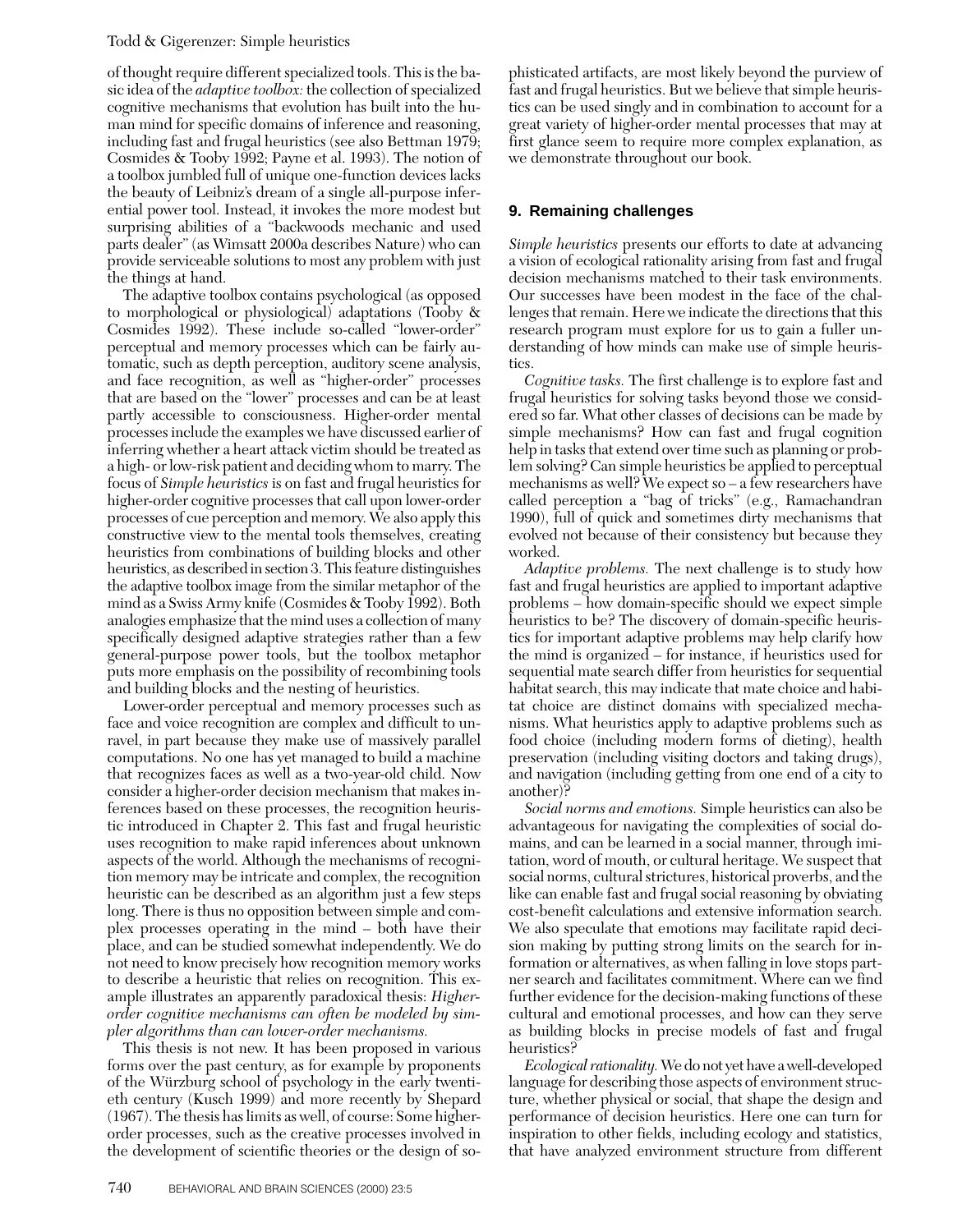*Performance criteria.* How should the performance and usefulness of heuristics be measured? Ultimately, ecological rationality depends on decision making that furthers an organism's adaptive goals in the physical or social environment. How can measures of decision speed, frugality, and accuracy be augmented by and combined with measures of adaptive utility? We have tested the generalization ability of heuristics so far only in cross-validation tests. How can we measure predictive accuracy and robustness in environments that are in a state of continual flux, with new objects and cues appearing over time? Finally, we have focused on adaptive goals in terms of correspondence criteria (e.g., accuracy, speed, and frugality) as opposed to the coherence criteria (e.g., consistency, transitivity, and additivity of probabilities) traditionally used to define rationality. Is there any role for coherence criteria left? Should one follow Sen (1993) in arguing that consistency is an ill-defined concept unless the social objectives and goals of people are specified?

*Selecting heuristics.* How does the mind know which heuristic to use? Following our bounded rationality perspective, a fast and frugal mind need not employ a metalevel demon who makes optimal cost-benefit computations when selecting a heuristic. The fact that heuristics are designed for particular tasks rather than being general-purpose strategies solves part of the selection problem by reducing the choice set (Ch. 1). But we have not yet addressed how individual heuristics are selected from the adaptive toolbox for application to specific problems.

*Multiple methodologies.* The combination of conceptual analysis, simulation, and experimentation has deepened our understanding of fast and frugal heuristics. However, more evidence must be amassed for the prevalence of simple heuristics in human and animal reasoning. This need not be done solely through laboratory experiments, where we often find that alternative mechanisms can equally account for the observed behavior (as discussed in Ch. 7). Collecting data from the field – whether that field is a jungle habitat or an airplane cockpit – is also vital for discovering new heuristics and teasing competing mechanisms apart.

## **10. Summary of the ABC view of rationality**

The research program described in *Simple heuristics* is designed to elucidate three distinct but interconnected aspects of rationality (see also Chase et al. 1998):

1. *Bounded rationality.* Decision-making agents in the real world must arrive at their inferences using realistic amounts of time, information, and computational resources. We look for inference mechanisms exhibiting bounded rationality by designing and testing computational models of fast and frugal heuristics and their psychological building blocks. The building blocks include heuristic principles for guiding search for information or alternatives, stopping the search, and making decisions.

2. *Ecological rationality.* Decision-making mechanisms can exploit the structure of information in the environment to arrive at more adaptively useful outcomes. To under-

stand how different heuristics can be ecologically rational, we characterize the ways that information can be structured in different decision environments and how heuristics can tap that structure to be fast, frugal, accurate, and adaptive at the same time.

3. *Social rationality.* The most important aspects of an agent's environment are often created by the other agents it interacts with. Thus, predators must make crucial inferences about the behavior of their prey (Ch. 12), males and females must make decisions about others they are interested in mating with (Ch. 13), and parents must figure out how to help their children (Ch. 14). Social rationality is a special form of ecological rationality, and to study it we design and test computational models of fast and frugal heuristics that exploit the information structure of the social environment to enable adaptive interactions with other agents. These heuristics can include socially adaptive building blocks, such as social norms and emotions of anger and parental love, which can act as further heuristic principles for search, stopping, and decision.

These three aspects of rationality look toward the same central goal: to understand human (and animal) behavior and cognition as it is adapted to specific environments, both ecological and social, and to discover the heuristics that guide adaptive behavior. In some ways, this view leaves behind a certain sense of beauty and morality associated with the dream of optimal thought. Leibniz's universal calculus exhibits the aesthetics and the moral virtue of this lofty ideal, as does Laplace's omniscient superintelligence. Cognitive scientists, economists, and biologists have often chased after the same beautiful dreams by building elaborate models endowing organisms with unlimited abilities to know, memorize, and compute. These heavenly dreams, however, tend to evaporate when they encounter the physical and psychological realities of the waking world: Mere mortal humans cannot hope to live up to these standards, and instead appear nightmarishly irrational and dysfunctional in comparison.

In the face of this dilemma, many researchers have still preferred to keep dreaming that humans can approximate the exacting standards of optimality, rather than surrendering to an ungodly picture of human irrationality and stupidity. The choice, however, is not between an unrealistic dreaming rationality and a realistic nightmare irrationality. There is a third vision that dispenses with this opposition: rationality through simplicity, and accuracy through frugality. In *Simple heuristics,* we strive to paint in a few more of the details of this hopeful vision.

#### **NOTE**

**1.** Gerd Gigerenzer, Peter M. Todd, and the ABC Research Group are the authors of *Simple heuristics that make us smart* (1999) Oxford University Press.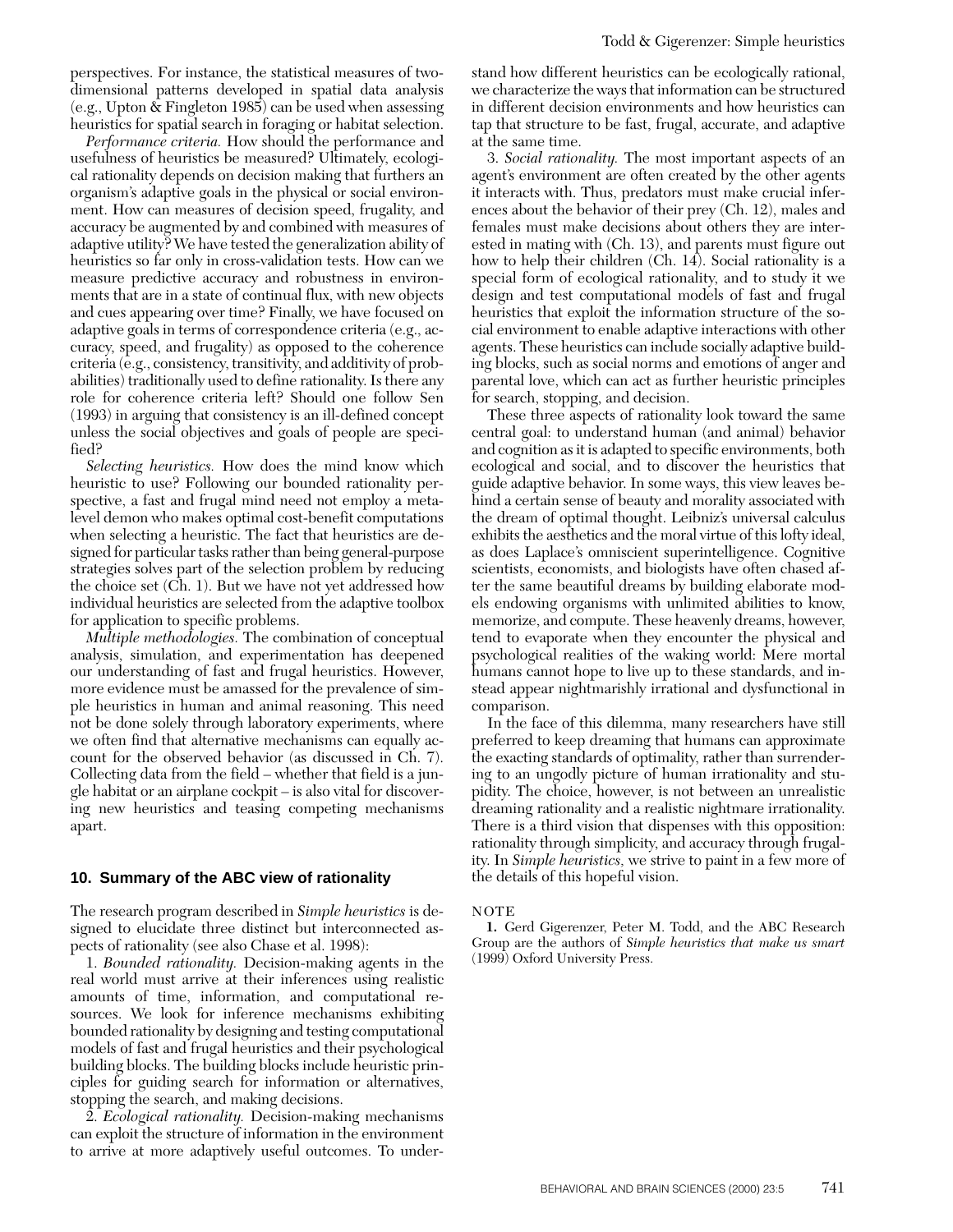# Open Peer Commentary

*Commentary submitted by the qualified professional readership of this journal will be considered for publication in a later issue as Continuing Commentary on this article. Integrative overviews and syntheses are especially encouraged.*

## **The evolution of rational demons**

#### Colin Allen

Department of Philosophy, Texas A&M University, College Station, TX 77843- 4237. **colin-allen@tamu.edu www-phil.tamu.edu/~colin/**

**Abstract:** If fast and frugal heuristics are as good as they seem to be, who needs logic and probability theory? Fast and frugal heuristics depend for their success on reliable structure in the environment. In passive environments, there is relatively little change in structure as a consequence of individual choices. But in social interactions with competing agents, the environment may be structured by agents capable of exploiting logical and probabilistic weaknesses in competitors' heuristics. Aspirations toward the ideal of a demon reasoner may consequently be adaptive for direct competition with such agents.

Gigerenzer, Todd, and the ABC Research Group (Gigerenzer et al. 1999) provide a compelling account of real-world decision making. I very much like what they have accomplished and I do not expect to say anything here that they would strongly disagree with. But as someone whose livelihood depends to a considerable extent on attempting to inculcate "the baggage of the laws of logic" (p. 365) into minds of varying impressionability, I wonder how much to fear that my attempts to present first-order logic as a standard of good reasoning will be consigned to lectures to the Flat Earth Society.

I take it that people (and not just philosophers) *are* sometimes concerned that their reasoning satisfies what the authors call "coherence criteria" – criteria encoded in classical logics and probability theory. I take it also that dreams of "demon" rationality were not implanted in us by a Cartesian deity. Humans, under their own impetus, aspire to consistency in their beliefs and likelihood assessments, and they reason accordingly. From whence comes this aspiration? And is it an adaptation?

One of Gigerenzer et al.'s important principles is that fast and frugal heuristics are successful because environments are structured in specific ways (Gigerenzer et al. 1999). The recognition heuristic works because of a usually dependable relationship between the saliency of names in the environment and target properties such as population size or market performance. Other fast and frugal heuristics take into account additional cues that are correlated with target properties. Simple heuristics that use only a subset of the available cues to discriminate options can lead to remarkably accurate assessments of the target properties. But fast and frugal heuristics can also deliver inconsistent judgments. As the authors point out, some heuristics can, in principle, return judgments such as that city A is larger in population than city B, B is larger than C, and C is larger than A.

Gigerenzer et al. (1999) provide no empirical evidence that people actually make such inconsistent judgments. But if they do, I would also like to know whether, in a given session, subjects hesitate or show other signs of uncertainty when they produce a judgment that is inconsistent with others just produced. Except under the most severe time pressures, I would be astounded if people blithely produced the inconsistent series of judgments shown above without revealing some sign of discomfort. By assigning a penalty for wrong answers – a trick sometimes employed by my colleagues who use multiple-choice examinations – one might perhaps expect to induce consistency checking. So, in considering when people might not use simple heuristics, I would like to suggest investigating those situations where the cost of being wrong exceeds the benefit of being right. Perhaps it is no accident that Darwin attempted to consider all his reasons in deciding whether to marry!

Where else might attempting to live up to the ideal of a demon rationalizer be an adaptive thing to do? Here I think it may be interesting to distinguish between the "passive" environment and the "agentive" environment. According to this distinction the structure of the passive environment is relatively independent of an individual's behavior or dispositions. The passive environment contains what would be thought of as the nonsocial environment as well as large-scale aspects of the social environment (such as the stock market) which are not responsive to the isolated acts of individuals. For example, the environmentally-provided relationships between fruit color and nutritional value or between company name recognition and company stock performance are not going to change (in the short run) if an individual tends to rely heavily on that cue to make feeding or investing decisions. (In the long run, of course, there may be coevolution between plants and feeders, and there will be an effect on the market if many individuals pick stocks on name recognition alone.) In contrast, in dealing directly with other agents, an individual's selection tendencies can be exploited by a savvy opponent. Thus, for example, if you know that I rely on presence of a university as the best cue for estimating city size, you could lower my overall success rate by presenting me with disproportionately many pairs of cities that violate the norm. Here, the structure of the encountered environment is not independent of the subject's dispositions. Failures of logical or probabilistic consistency provide additional vulnerabilities that a logically or statistically proficient opponent might exploit.

We might see our imperfect implementation of demon rationality as an evolutionary artifact, the byproduct of other adapted systems, or as itself a cognitive adaptation. I have never really liked the often-produced hypothesis that intelligence is a social adaptation but here, perhaps, is a place where it finds a home. Individuals who are smart because of fast and frugal heuristics alone can be exploited in social interactions by those who are more proficient in logic and probability. There may therefore be selection pressure to develop more demon-like forms of rationality. Fast and frugal heuristics certainly are part of what makes us smart. But the "baggage" of logic and probability theory could be well worth carrying when journeying among competing agents. I shall continue to load up my students with as much as they can bear.

## **Where does fast and frugal cognition stop? The boundary between complex cognition and simple heuristics**

Thom Baguley,<sup>1</sup> and S. Ian Robertson<sup>2</sup>

<sup>1</sup>Department of Human Sciences, Loughborough University, Loughborough, LE11 3TU, England; <sup>2</sup>Department of Psychology, University of Luton, Luton, LU1 3JU, England. **t.s.baguley@lboro.ac.uk ian.robertson@luton.ac.uk**

**Abstract:** *Simple heuristics that make us smart* presents a valuable and valid interpretation of how we make fast decisions particularly in situations of ignorance and uncertainty. What is missing is how this intersects with thinking under even greater uncertainty or ignorance, such as novice problem solving, and with the development of expert cognition.

Reading *Simple heuristics* led to a curious feeling of familiarity. Many of the ideas were familiar, yet at the same time there was a sense of discovery. The notion that evolution and ecological constraints influence cognition is topical in recent research (Lansdale 1998), student texts (Robertson 1999), and popular science (Pinker 1997). The idea that decisions draw on evidence provided by our memories is also well established. Although several impor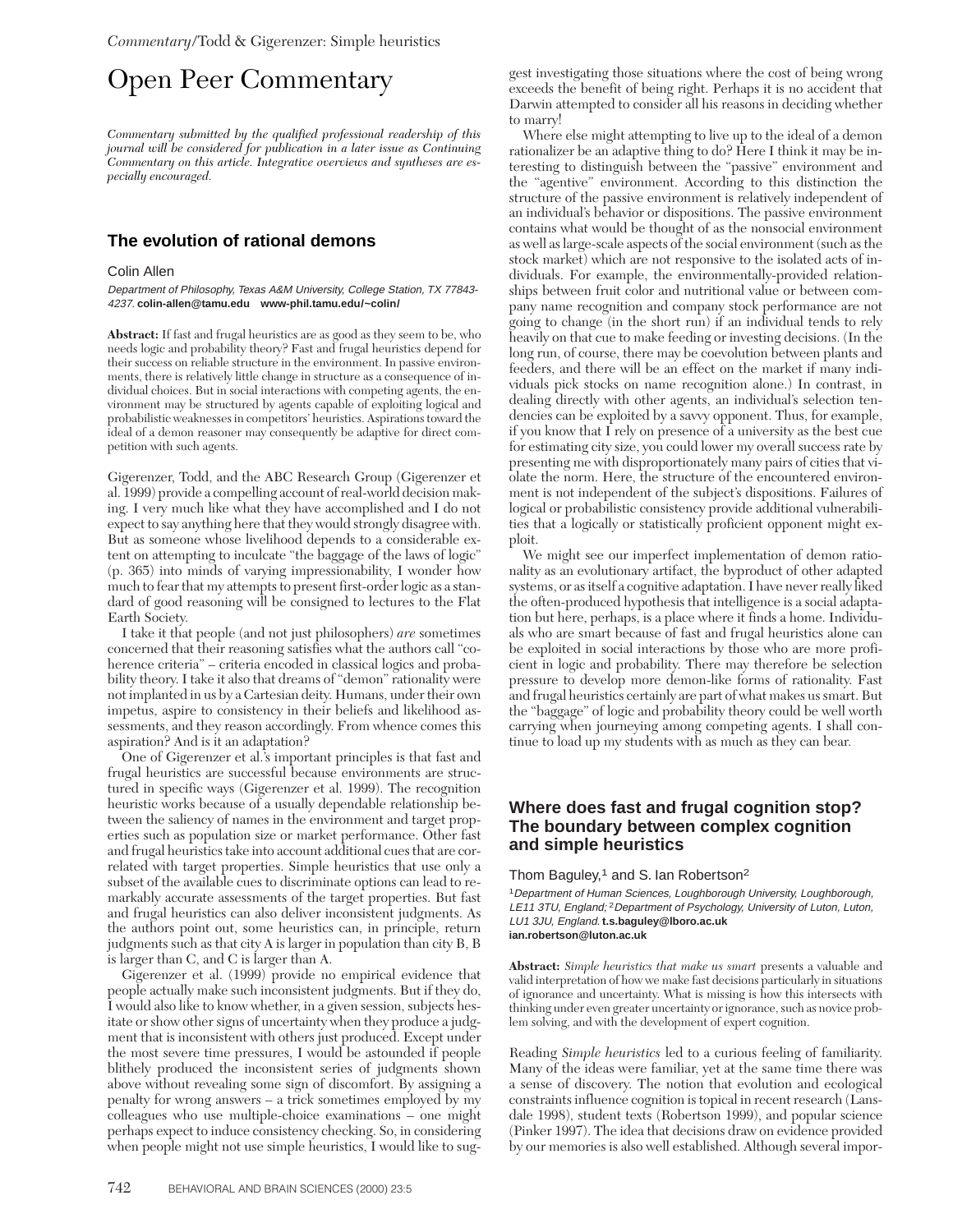tant contributions are made by the book we focus on what we consider the most exciting one: the proposal of a flexible, modular, ecologically rational toolbox of fast and frugal heuristics.

First, the toolbox approach offers the potential to balance the costs of domain-general and domain-specific solutions to problems. Second, it attempts detailed process models of cognition. Third, it may offer a way of integrating a range of work within and without cognitive science. None of these potential benefits has been fully realized, yet *Simple heuristics* is a promising sketch of how such a toolbox might work (e.g., of how skewed environmental distributions can constrain our selection of search or decision rules). The close relationship between environmental structure and heuristics suggests that a drawing together of research on perception, memory, and cognition is required. An earlier response to such a proposal led to the development of large, far-fromfrugal, unified theories of cognition (Newell 1990). Unified theories such as SOAR or ACT-R try to model everything at once, whereas the adaptive toolbox approach tries to find niches where simple strategies can be applied in a modular way.

ACT-R and SOAR emerged from a tradition of research on high-level cognition such as problem solving (Newell & Simon 1972). Where does fast and frugal cognition stop and where does slow and lavish cognition such as reasoning or problem solving begin? One extreme view is that all cognition is fast and frugal: thinking always involves some computational shortcut to solve a syllogism, prove a theorem, or discover a solution. For example, skill and expertise are often readily modeled by recognition of familiar problems and application and modification of routine methods (see Payne 1988). This position does not seem that far from the sympathy expressed with Brooks's program of research which eschews "building elaborate mental models" of the world (Ch. 15, Goodie, Ortmann, Davis, Bullock & Werner, p. 334). At the other extreme, it may be argued that because fast and frugal heuristics require a certain "beneficial" level of ignorance this limits them to a few narrow niches. There is no reason to take on either extreme (at least where human cognition is concerned). However, it is necessary to explicate the relationship between fast and frugal heuristics and the existing body of research on complex cognition such as problem solving.

When fast and frugal approaches fail are we then unable to achieve our desired goal directly and therefore resort to problem solving? We think that the fast and frugal approach can be more intimately linked to traditional problem solving approaches than this. Take one of several issues left open in *Simple heuristics:* that of selecting heuristics (Ch. 16, Gigerenzer et al. 1999, p. 364). This occurs in two guises: how heuristics become available for selection, and, once available, how one is selected. Humans may learn new heuristics, new principles for selecting heuristics, or develop expertise with their application through problem solving. Selecting and applying a heuristic seems to require a more-or-less elaborate representation of a domain. Adults are able to use heuristics in a sophisticated way because they have a relatively rich conceptual representation of the world compared to infants. Many tasks that appear simple for adults are predicated on rich expertise (Wood 1988). Problem solving and reasoning are important for exploring unfamiliar situations and building up representations of them (Baguley & Payne 2000). This takes time and effort (even if relatively slow and frugal weak methods such as imitative problem solving are used; Robertson, in press), but the dividends may be very large. Once those representations are established, experts are able to apply domain-specific solutions to problems just as mature humans can apply heuristics such as "Take the Best" in familiar environments with the appropriate structure. Reading *Simple heuristics* sometimes gave us the impression that evolution is the only candidate for the origins of the toolbox components. This needs qualifying. Humans are innately equipped to develop and learn certain classes of heuristics.

We suggest, therefore, that fast and frugal heuristics supplement traditional problem solving research. They may be brought to bear on selecting and applying operators under means-ends analysis (e.g., where a recognition heuristic is used to avoid returning to previous states). In conclusion, the adaptive toolbox has much to offer. Important aspects remain to be fleshed out, and we have reservations about some elements of the approach. The way the toolbox draws on supposed end-products of memory (given that the "binary quality of recognition" is itself the output of an incompletely understood decision process) may be an over-simplification. It may also be unwise to reject normative approaches out of hand, although we agree that norms should not be applied unquestioningly.

## **Keeping it simple, socially**

#### Louise Barrett<sup>1,2</sup> and Peter Henzi<sup>2</sup>

<sup>1</sup>Evolutionary Psychology and Behavioural Ecology Research Group, School of Biological Sciences, University of Liverpool, L69 3BX, United Kingdom; <sup>2</sup>Behavioural Ecology Research Group, School of Social Anthropology and Psychology, University of Natal, Durban 4041, South Africa. **louiseb@liv.ac.uk henzi@mtb.und.ac.za**

**Abstract:** Fast and frugal heuristics function accurately and swiftly over a wide range of decision making processes. The performance of these algorithms in the social domain would be an object for research. The use of simple algorithms to investigate social decision-making could prove fruitful in studies of nonhuman primates as well as humans.

Three and a half years ago, when we began a study of baboons in the Western Cape, South Africa, we used a very simple onereason decision rule to pick our study troops: we selected the ones who slept on the cliffs directly opposite our research house. We have never regretted this decision, although a more thorough investigation of the baboon population might have yielded troops with a more intriguing demographic composition or more unusual ranging patterns. Our relatively uninformed search and decisionmaking process yielded baboons that were good enough. As advocates of one-reason decision-making, we were therefore delighted to discover that Gerd Gigerenzer, Peter Todd, and the ABC Research Group had conducted a much more systematic investigation of simple heuristics, and were very impressed with the results (Gigerenzer et al. 1999). One of the most satisfying elements of their analyses was the way in which the various algorithms were tested in real-world situations, rather than against a perfectly rational or optimal ideal. In the field of animal behaviour, we are all too often confronted with optimality models that make unrealistic assumptions ("imagine your baboon is a sphere moving in a vacuum") and treat animals as perfect rational agents with complete knowledge. If something as simple as the recognition heuristic can beat the stock market, that most fiendishly complicated of human inventions, then, as Gigerenzer et al. (1999) themselves suggest, it seems likely that this simplicity may also pay dividends within the animal kingdom.

The "fast and frugal" approach is particularly interesting to us as primatologists because of the essentially anthropocentric approach taken with studies of primate cognition. If humans, with their relatively enormous brains, can achieve more with less knowledge as Gigerenzer et al. (1999) have demonstrated, then it seems reasonable to suppose that the same might be true for our less well-endowed cousins. This may seem obvious, but primates are often imputed to have extremely advanced cognitive skills and reasoning abilities largely on the basis of their close relationship with humans, rather than any firm demonstration that this is the case. Monkeys and apes are often assumed to use complex mentalist analyses of their social situation and be able to adopt manipulative courses of action, as befits their increased neocortex size relative to other animals (see, e.g., Byrne & Whiten 1988). Perhaps, however, this increased cortex is actually needed to help animals think more simply, rather than in more complicated ways. [See also Whiten & Byrne: "Tactical Deception in Primates" BBS 11(2) 1988.]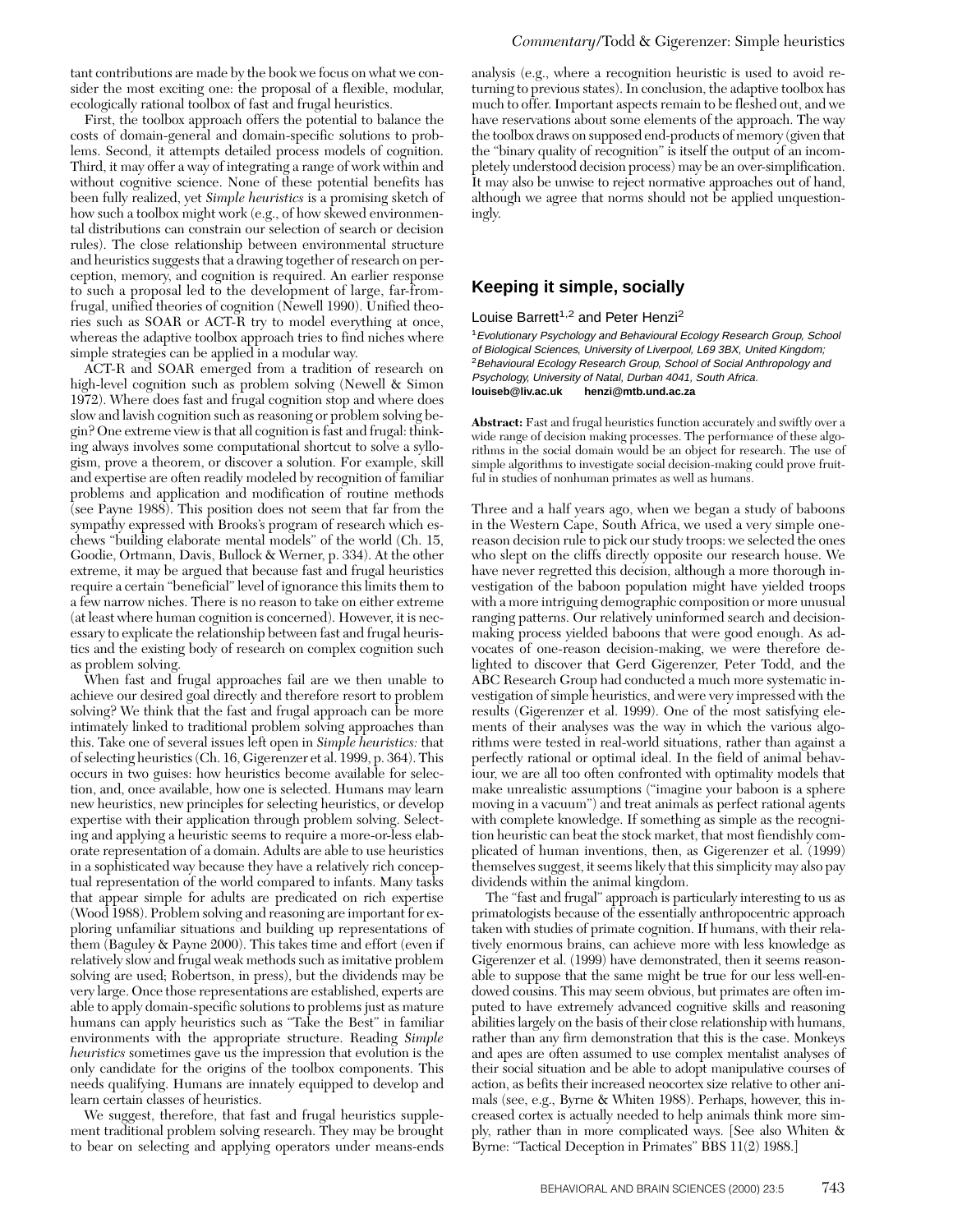Blurton-Jones et al. (1999) recently suggested that the need to learn increasing amounts of information over the course of human evolution would have selected for new ways of learning and processing information. Fast and frugal heuristics could have been one such mechanism to help speed decision-making in an ever more complicated social world. The same argument could, of course, be applied to the increase in social complexity over the course of primate evolution as a whole, and could explain the increase in primate brain size over that of the other mammals. It is therefore an interesting empirical issue as to whether fast and frugal heuristics are the result of our primate heritage, or whether they truly do represent a new way of using information that is not available to other primate species. Is a large neocortex needed to make the initial inferences about ecological (social) validities, correlations between cues and the structure of the social environment that allow fast and frugal algorithms to work so speedily and accurately? Rather ironically, is it the case that large brains are needed in order to reason in the simplest way possible? The success of the fast and frugal algorithm of parental investment suggests that this need not be the case, but the social world does present animals with an inherently more complex environment consisting as it does of other individuals with their own goals and interests at heart. Decisions made in the social domain may therefore require more complex assessments, but once the initial correlations and cue values are learned, the generalisation to a fast and frugal heuristic would seem likely to pay dividends. Testing the performance of fast and frugal heuristics in the social arena would seem to be the logical next step for Gigerenzer, Todd, and their colleagues to take. It would be interesting to know the limits of these algorithms under these more dynamic and interactive conditions. Would a point be reached where simple heuristics failed to make us smart, and more complex abilities such as "mind-reading" and the attribution of mental states were needed to perform well? Or do these abilities constitute fast and frugal heuristics in themselves?

The use of fast and frugal heuristics as an explanation of the social decision-making of other primate species also warrants further attention. Our own data on baboons show that females make short-term tactical decisions with regard to grooming partners and social interactions and, therefore do not support the idea that long-term strategic alliance formation is the key to primate sociality (Barrett et al. 1999). It would be interesting to investigate whether these short-term decisions can be modelled by a fast and frugal algorithm such as Take the Best and whether females exploit their ignorance to good advantage. The fact that other social decisions requiring mutual choice, such as finding a mate, can be modelled using fast and frugal algorithms suggests to us that social decision-making of the kind we observe would be an excellent candidate for investigating the power of simple heuristics from a comparative perspective.

## **Rationality, logic, and fast and frugal heuristics**

José Luis Bermúdez

Department of Philosophy, University of Stirling, Stirling FK9 4LA, Scotland **jb10@stir.ac.uk www.stir.ac.uk/philosophy/cnw/webpage1.htm**

**Abstract:** Gigerenzer and his co-workers make some bold and striking claims about the relation between the fast and frugal heuristics discussed in their book and the traditional norms of rationality provided by deductive logic and probability theory. We are told, for example, that fast and frugal heuristics such as "Take the Best" replace "the multiple coherence criteria stemming from the laws of logic and probability with multiple correspondence criteria relating to real-world decision performance." This commentary explores just how we should interpret this proposed replacement of logic and probability theory by fast and frugal heuristics.

The concept of rationality is Janus-faced. It is customary to distinguish the psychological laws governing the actual processes of

744 BEHAVIORAL AND BRAIN SCIENCES (2000) 23:5

reasoning from the normative theories according to which such reasoning is to be evaluated (Nozick 1993).<sup>1</sup> Authors who make this distinction often enjoin us to ignore one of the faces to concentrate on the other – either instructing us, as Frege (1918– 1919) famously did, to ignore the messy details of psychology to focus on the objective relations between thoughts that are the domain of logic, or, like Willhelm Wundt (1973, cited on p. 357), imploring us to ignore the subtleties of the logician in order to explain the psychology of reasoning. It is clear that Gigerenzer et al. (1999) favour the second of these positions. In fact, they seem to be making an even stronger claim. They seem to be suggesting that, where the dictates of the logician and the heuristics of the quick and dirty reasoner come into conflict, it is logic and probability theory that must be sacrificed. But what exactly does this mean in detail? Why should the prevalence of fast and frugal heuristics have any implications at all for the normative theories of logic and probability theory?

The notion of a fast and frugal heuristic has been around for a long time, although not perhaps under that name (Kahneman & Tversky 1973; Simon 1982). There is a standard way of interpreting such heuristics so that they are not really in conflict at all with the normative theories of logic and probability theory. One might say, for example, that, although the normative theories provide the standards by which practical reasoning ought to be judged (that is to say, they tell us what *ought* to be done, or what it is *rational* to do, in a particular situation when one possesses such-and-such information), there are nonetheless computational reasons why it is often not actually possible to use such theories in the actual process of decision-making. Because it is not always possible in practice to assign numerical probabilities to possible outcomes, or to give them numerical desirability ratings (let alone to use these figures to work out the course of action that best maximises expected utility), we are impelled to use shortcuts. But what justifies these shortcuts (what makes it *rational* to adopt them) is that they lead us to do more or less what we would have done had we actually put the normative theories into practice by working out the figures and crunching the numbers. Proponents of optimal foraging theory think that something like this holds of the "rules of thumb" converging on optimality that natural selection has thrown up (Dawkins 1995, Ch. 2). And, as the authors point out (Gigerenzer & Todd, p. 26), the accuracy of fast and frugal heuristics is often assessed in the literature by measuring how closely they match the predictions of a weighted additive rule, like the rule of maximising expected utility.

But this is emphatically not how Gigerenzer et al. view the operation of heuristics like "Take the Best." It can, by their lights, be rational to use such heuristics even when they result in courses of action that contravene the dictates of the normative theories. The heuristics can trump the normative theories. Again, there is a relatively innocuous way of understanding such a claim. One might think, for example, that it might be rational to use a heuristic even in a situation where it does not match the predictions of the normative rule simply because, when one takes a sufficiently longterm view, the overall benefits of using the heuristic outweigh the occasional benefits to be had by crunching the numbers each time. But all this really amounts to is the claim that we should evaluate a strategy rather than a particular application of that strategy. The normative standards according to which we do the judging are not themselves changed. Gigerenzer et al. certainly want to say something more controversial than this. But what?

Gigerenzer et al. say that they want to impose a new set of criteria for judging the rationality of decision-rules – what they term "multiple correspondence criteria relating to real-world decision performance" (Gigerenzer et al. 1999, p. 22). For example, it becomes rational to select the companies in one's investment portfolio by a simple version of the recognition heuristic (viz. only put companies with a high recognition factor into one's portfolio) because, as it happens, such portfolios seem to outperform both the relevant indices and random portfolios of stocks (see Ch. 3). That is, success becomes the sole determinant of rational decision-making.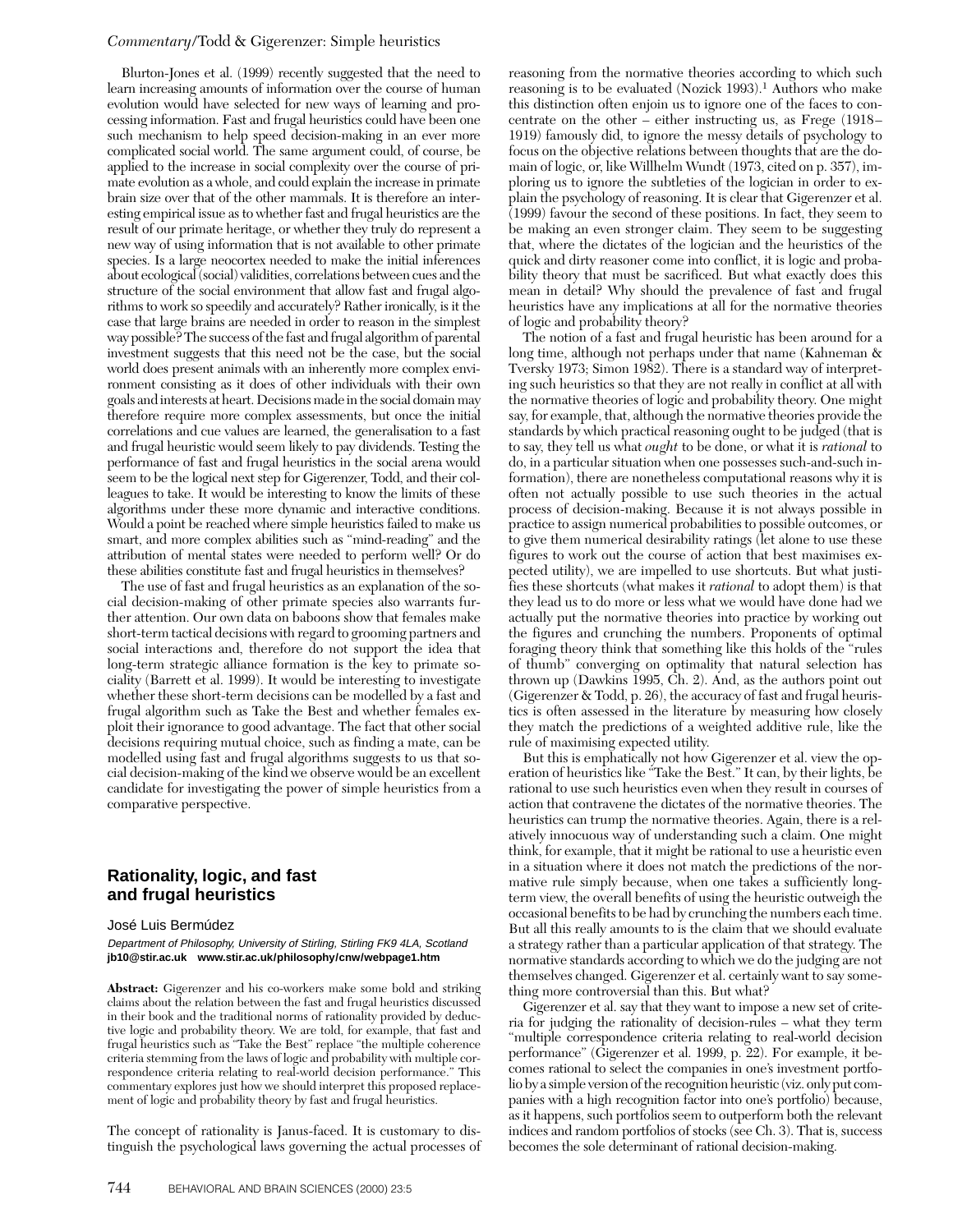There are several problems with this; they point to a difficulty with the research programme as a whole. First, there is a very important equivocation in how the stockmarket experiment is being described. The authors write as if their strategy was a pure application of the recognition heuristic. But this seems wrong. They did not invest in companies that they recognised. Rather, they invested in companies that had a high national and/or international recognition factor, where this is calculated statistically by comparing the recognition judgments of several different populations. These are two very different things. The first would have been a pure fast and frugal heuristic. The second, in contrast, seems much closer to a calculated investment strategy. What makes this equivocation important is that the notion of rationality applies very differently in the two cases. It is hard to see how anything other than a pure success-based criterion of rationality could be applied to the fast and frugal version of the recognition heuristic. Or, to put this another way, it is hard to see what reasons there might be for holding that it is rational to make one's investment decisions solely according to whether one has heard of the companies in question other than that the strategy more or less works over time – and it is equally hard to see how, if the strategy doesn't work, it could then possibly be described as rational. But the same does not hold of the sophisticated investment strategy of investing only in companies with a statistically attested high recognition. There are all sorts of reasons why this is a rational strategy to adopt – quite apart from the well-documented "big company effect" in bull markets (to which the authors themselves draw attention) and the simple thought that a company with a high recognition factor will correspondingly have a high market share. That is to say, even if it did turn out (as it probably would in a bear market) that the strategy did not beat the index it might well still count as a rational strategy to have adopted.

What this points us to is an important discussion in the concept of rationality. A workable concept of rationality must allow us to evaluate the rationality of an action without knowing its outcome. Without this the concept of rationality cannot be a useful tool in the control, regulation and evaluation of decision-making as and when it happens. And it is precisely such a way of evaluating the rationality of an action that we are offered by the orthodox normative theories of expected utility maximisation and so forth. But is far from clear that Gigerenzer and his co-workers have offered a genuine alternative to this. They claim to have replaced criteria of rationality based upon logic and probability theory with a heuristic-based criteria of real-world performance. but it doesn't look as if they've offered us criteria of *rationality.*

#### **NOTE**

**1.** For discussion of ways to strike the balance between these two facets of rationality see Bermúdez 1998; 1999a; 1999b; 1999c; 2000 and the essays in Bermúdez and Millar (in preparation).

#### **How smart can simple heuristics be?**

#### Nick Chater

Department of Psychology, University of Warwick, Coventry, CV4 7AL, United Kingdom **nick.chater@warwick.ac.uk**

**Abstract:** This commentary focuses on three issues raised by Gigerenzer, Todd, and the ABC Research Group (1999). First, I stress the need for further experimental evidence to determine which heuristics people use in cognitive judgment tasks. Second, I question the scope of cognitive models based on simple heuristics, arguing that many aspects of cognition are too sophisticated to be modeled in this way. Third, I note the complementary role that rational explanation can play to Gigenerenzer et al.'s "ecological" analysis of why heuristics succeed.

Gigerenzer, Todd, and the ABC Research Group have provided a series of impressive demonstrations of how simple "fast and frugal" cognitive heuristics can attain surprisingly impressive levels of performance, comparable to human performance in a range of tasks. They show, for example, that decision making based on a single piece of evidence, rather than integrating across all available evidence, can lead to close optimal performance in a wide range of estimation tasks (Gigerenzer et al. 1999, Ch. 4, p. 75, Gigerenzer & Goldstein). Gigerenzer et al. interpret these results as having radical implications for cognition in general – in particular, as undercutting the view that cognition must involve well-optimized cognitive machinery which behaves in accordance with classical rational norms of probability theory, logic, and decision theory. This line of thought raises the attractive possibility that the complexity of the mind may have been dramatically overestimated. Perhaps the mind is really just a collection of smart heuristics, rather than a fantastically powerful computing machine. This is an exciting and important thesis. This commentary focuses on three challenges to this approach, which may open up avenues for future research.

**1. Empirical evidence.** Gigerenzer et al. focus on providing a feasibility proof for the viability of a particular kind of simple reasoning heuristic. This task primarily involves providing computer simulations showing that simple heuristics give good results on specific decision problems, in comparison to conventional methods such as linear regression, and to other heuristic approaches, such as unit-weighted regression. But there is little by way of experimental evidence that people actually do reason in this way, aside from important but preliminary evidence reported in Chapter 7. This is particularly important precisely because the simulations in this book show that a wide range of algorithms give very similar levels of performance. Hence, prima facie, all these algorithms are equally plausible candidates as models of how people might perform on these problems.

In the absence of a broader set of experimental tests there is some reason to doubt that people make decisions by relying on one cue only. As Gigerenzer et al. note, in perception and language processing there is ample evidence that multiple cues are integrated in recognition and classification, in extremely complex ways (e.g., Massaro 1987). Gigerenzer et al. propose that these cases are in sharp contrast to the operation of conscious decisionmaking processes – determining whether this divide is a real one is an important area for empirical research.

**2. Scope.** One of the most startling findings in psychology is that, across a very wide range of judgment tasks, including medical diagnosis, expert performance does not exceed, and is frequently poorer than, results obtained by linear regression over sets of features of the cases under consideration (Meehl 1954; Sawyer 1966).

An equally startling finding, this time from artificial intelligence and cognitive science, has been that in everyday reasoning, people vastly outperform any existing computational model (Oaksford & Chater 1998a). Even the inferences involved in understanding a simple story draw on arbitrarily large amounts of world knowledge, and people must integrate and apply that knowledge highly effectively and rapidly. Attempts to model such processes computationally have become mired in the nest of difficulties known as the "frame problem" (Pylyshyn 1987).

So cognition is, in some regards, remarkably weak; and in other regards it is remarkably powerful. In the present context, the crucial point is that the simple heuristics discussed in this book are aimed at modeling areas where cognition is weak – indeed, where cognitive performance is already known to be frequently outperformed by linear regression. But it is by no means clear that the picture of the mind as a set of simple heuristics will generalize to everyday reasoning, where cognitive performance appears to be remarkably strong. Indeed, it may be that it is not that simple heuristics make us smart (as Gigerenzer et al.'s title suggests); rather it may be that we resort to simple heuristics to do the very thing we are *not* smart at.

**3. Why do heuristics work?** Gigerenzer et al. downplay the importance of traditional conceptions of rationality in their discussion of reasoning methods. Indeed, they note that a heuristic such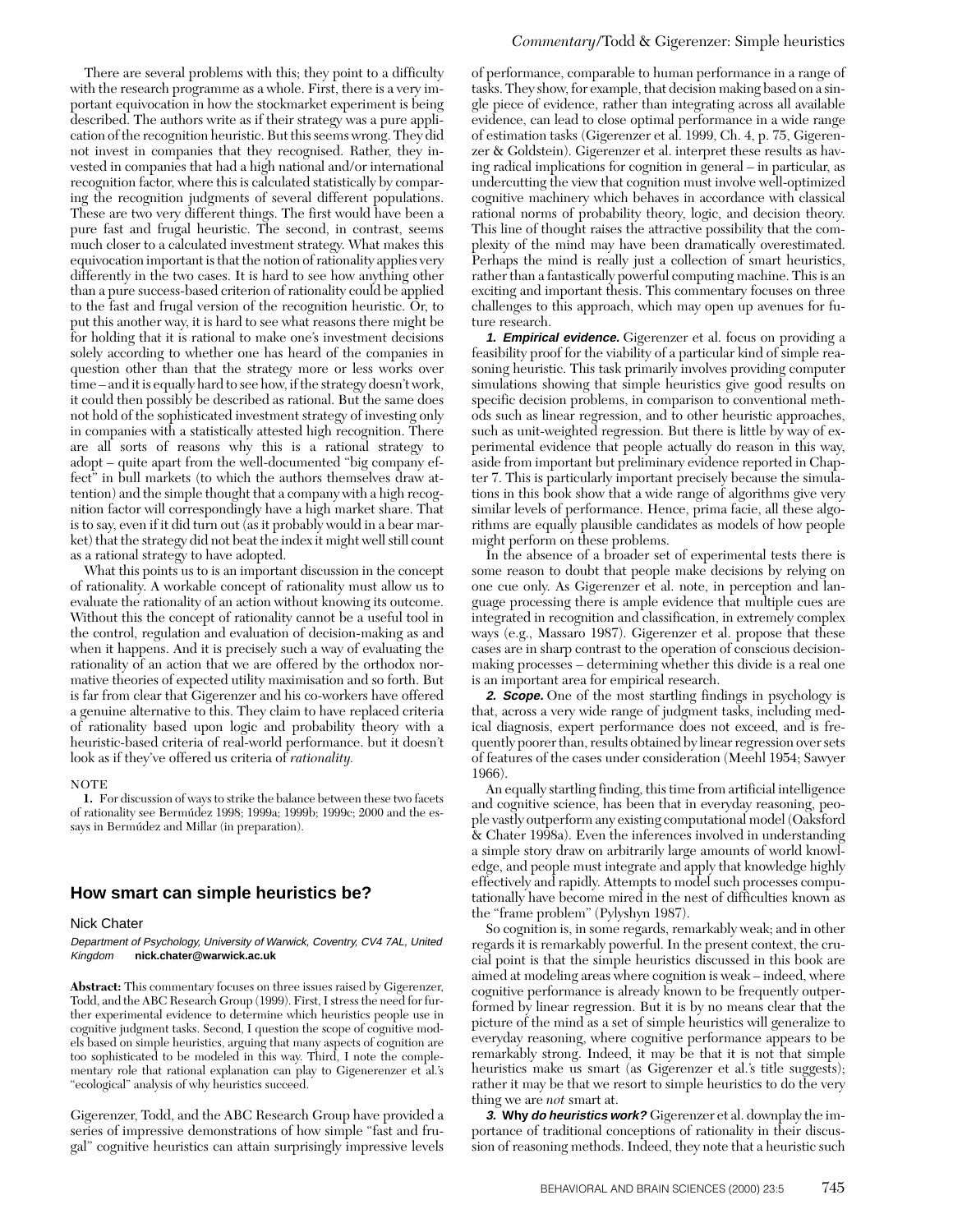as Take the Best has not been derived from "rational" principles of probability or statistics. Instead, they focus on an ecological notion of rationality – does the heuristic work in practice on real world data?

The viewpoint may appear to be an alternative to more traditional notions of rationality as used in psychology (Anderson 1990; Chater et al. 1999; Oaksford & Chater 1998b), economics (Kreps 1990) and behavioral ecology (McFarland & Houston 1981), in which behavior is assumed to approximate, to some degree, the dictates of rational theories, such as probability and decision theory. But it may be more appropriate to see the two viewpoints as complementary. Gigerenzer et al. (1999) are concerned to demonstrate rigorously *which* particular heuristics are successful, by computer simulation on realistic data sets. Traditional rational theories aim to explain *why* heuristics work. They characterize the optimization problem that the cognitive process, economic actor or animal faces; using rational theories (probability, decision theory, operations research) to determine the "rational" course of action; and conjecture that the heuristics used in actual performance approximate this rational standard to some degree. From this point of view, rational methods can be viewed as compatible with the "ecological" view of rationality outlined in Gigerenzer et al. (1999). Focusing on simple cognitive heuristics does not make the application of rational standards derived from formal calculi unnecessary. Instead, it gives a defined role for rational explanation – to explain why and under what conditions those heuristics succeed in the environment. This perspective is, indeed, exemplified in Gigerenzer et al.'s formal analysis of the conditions under which the Take the Best heuristic is effective (Ch. 6) and consistent with Gigerenzer et al.'s valuable comparisons between Take the Best and Bayesian algorithms (Ch. 8).

This book shows an important direction for research on human reasoning. It should act as a stimulus for empirical, computational, and theoretical developments in this area.

## **Simple heuristics could make us smart; but which heuristics do we apply when?**

#### Richard Cooper

School of Psychology, Birkbeck College, University of London, London, WC1E 7HX United Kingdom **r.cooper@psychology.bbk.ac.uk www.psyc.bbk.ac.uk/staff/rc.html**

**Abstract:** Simple heuristics are clearly powerful tools for making near optimal decisions, but evidence for their use in specific situations is weak. Gigerenzer et al. (1999) suggest a range of heuristics, but fail to address the question of which environmental or task cues might prompt the use of any specific heuristic. This failure compromises the falsifiability of the fast and frugal approach.

Gigerenzer, Todd, and the ABC Research Group (1999) are right to criticise much contemporary psychological decision-making research for its focus on mathematically optimal approaches whose application requires unbounded time and knowledge. They have clearly demonstrated that an agent can make effective decisions in a range of ecologically valid decision-making situations without recourse to omniscient or omnipotent demons. They have also cogently argued that biological decision-making agents cannot have recourse to such demons. The question is therefore not "Do such agents use heuristics?", but "Which heuristics do such agents use (and when do they use them)?" Gigerenzer et al. acknowledge that this question is important, but address it only in passing.

Gigerenzer et al.'s failure to specify conditions that might lead to the use of specific fast and frugal heuristics compromises the falsifiability of the fast and frugal approach. Difficult empirical results may be dismissed as resulting from the application of an asyet-unidentified fast and frugal heuristic or the combination of items from the "adaptive toolbox" in a previously unidentified way. Gigerenzer et al. criticise the heuristics-and-biases approach of Tversky and Kahneman (1974) on much the same grounds. They note, for example, that both base-rate neglect and conservatism (two apparently opposing phenomena) can be "explained" by appealing to the appropriate heuristic or bias (because Tversky & Kahneman provide insufficient detail on the conditions that are held to evoke particular heuristics or biases). Gigerenzer et al. contend, quite reasonably, that such a post-hoc appeal does not amount to an adequate explanation of the behaviour. It is suggested that the use by the ABC Research Group of precise computational simulation techniques avoids this criticism. The computational simulations are very welcome and add a dimension often lacking in decision making research, but they do not, in their disembodied form, address the question of which heuristic might be applied when.

The issue of heuristic selection is not entirely ignored by Gigerenzer et al. The suggestion is that heuristics are either selected (or built from components within the adaptive toolbox) on a task-by-task basis. The challenge therefore lies in specifying: (1) the conditions under which different established heuristics are employed; (2) the conditions that provoke the construction of novel, task-specific heuristics; (3) the basic components available in the adaptive toolbox; and (4) the mechanisms by which appropriate heuristics may be constructed from these components. Of these, only the third is discussed at any length – the building blocks are held to involve elements that direct search, stop search, and decide based on the results of search – but that discussion of these elements is insufficient to allow the fourth concern to be addressed.

At several points in the book heuristic selection is conceived of as a meta-level decision-making task, suggesting that one might use a (presumably fast and frugal) heuristic to decide which fast and frugal heuristic to apply in a given situation. Two issues of minor concern are the possibility of an infinite regress (How do we select the fast and frugal heuristic to decide which fast and frugal heuristic to apply in the first place?) and the possibility that (assuming the infinite regress is avoided) the fast and frugal heuristic doing the selection might not yield the optimal fast and frugal heuristic for the original decision-making task.

Speculation as to the environmental and task cues that might lead to selection of the fast and frugal heuristics discussed in the book does not yield an obvious solution. For example, it is implied that one-reason decision making is appropriate (and presumably employed) for binary choice and that Categorisation By Elimination (CBE) is appropriate (and presumably employed) for multiple choice. However, both heuristics might be applied in both situations. The question of which heuristic to apply when remains.

The importance of heuristic selection is compounded by the lack of evidence presented in favour of the use by human decision makers of many of the heuristics discussed. For example, both Quick-Est and CBE are presented solely as heuristics that can be shown to be fast and frugal. No comment is made on the psychological reality of either of these heuristics. This seems particularly odd when robust psychological findings that would appear to be of relevance (such as those addressed by Tversky and Kahneman's [1974] heuristics-and-biases approach) are ignored. How, for example, might the fast and frugal approach address the phenomena that Gigerenzer et al. use to demonstrate the difficulties present in the heuristics-and-biases approach (base-rate neglect and conservatism), or the confirmation bias often seen in diagnosis versions of categorisation? The latter, in particular, appears to be in direct conflict with the only categorisation heuristic proposed (CBE).

Fast and frugal heuristics have great promise. Human decision making cannot result from the application of algorithms with unbounded costs. Gigerenzer et al. have shown that fast and frugal heuristics can yield good decisions. They have not shown that humans use such heuristics, and by not addressing the question of which heuristics might be applied when, they have, like Tversky and Kahneman, given us a theory of human decision making that is unfalsifiable.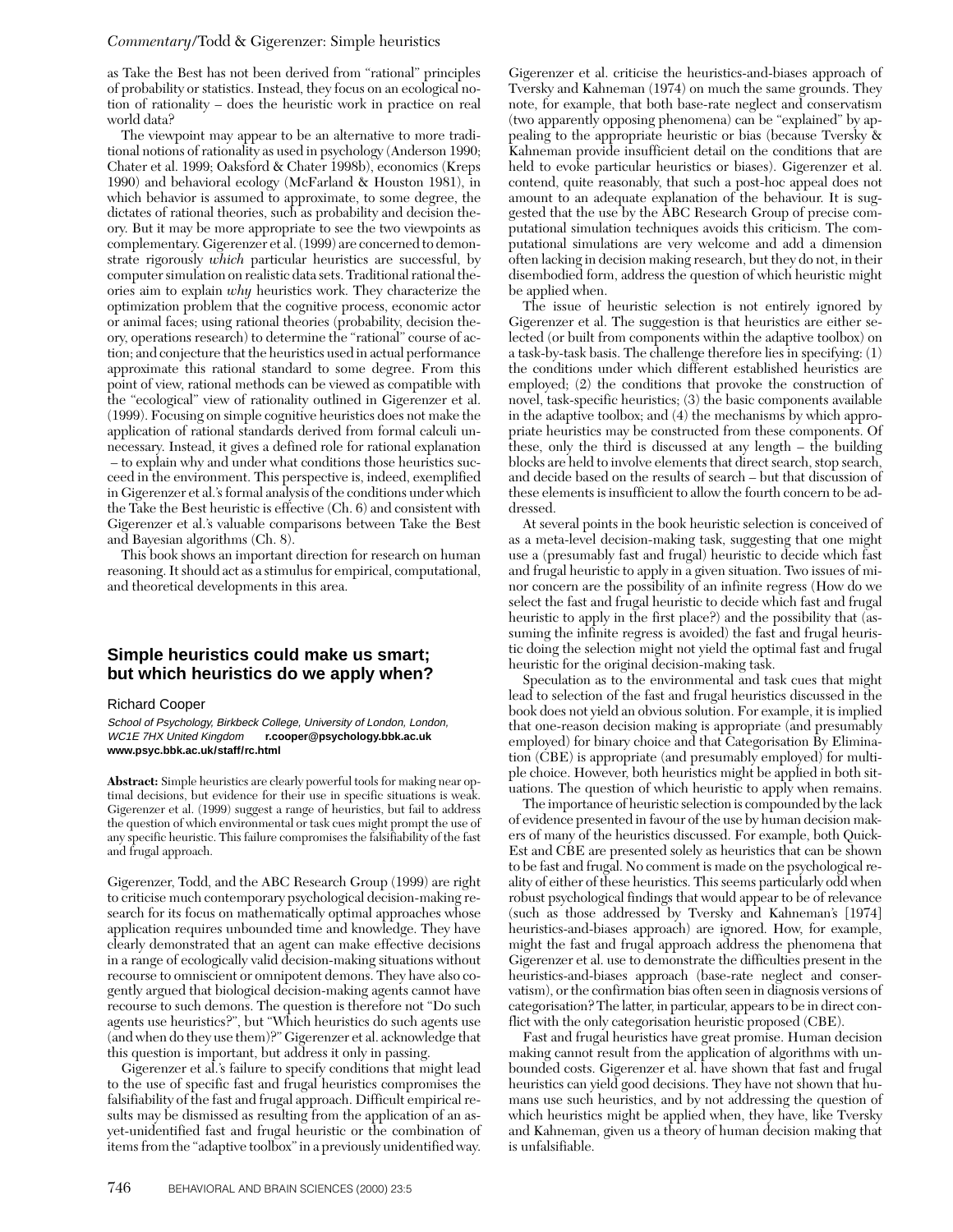## **Psychological research on heuristics meets the law**

#### Christoph Engel

Max-Planck-Projektgruppe, Recht der Gemeinschaftsguter, Poppelsdorfer Allee 45, D 53115 Bonn, Germany. **engel@mpp-rdg.mpg.de www.mpp-rdg.mpg.de**

**Abstract:** Heuristics make decisions not only fast and frugally, but often nearly as well as "full" rationality or even better. Using such heuristics should therefore meet health care standards under liability law. But an independent court often has little chance to verify the necessary information. And judgments based on heuristics might appear to have little legitimacy, given the widespread belief in formal rationality.

The mind is one of the last unknown territories of this world. Gigerenzer, Todd, and the ABC Research Group (1999) make an expedition into this territory and find it inhabited by strange and unexpected beings. They have baptized them fast and frugal heuristics, with given names like Take the Best. (1) What can a lawyer learn from these insights into our internal geography? And (2) is there anything he could give psychologists in return?

(1) The book starts with what reads like a legal case history. A man is rushed to a hospital in the throes of a heart attack. The doctor needs to decide quickly whether the victim should be treated as a low-risk or a high-risk patient. Only in the latter case does he receive expensive care. Assume the doctor has read the book and applies the heuristic reported therein. The doctor tests systolic blood pressure first. If it is below 91, the patient is immediately treated as high risk. If not, the doctor checks the patient's age. A patient under 62.5 years is classified as low risk. For older patients the doctor searches for a third cue, *sinus tachycardia.* If it is present, the patient gets full and immediate treatment. If not, the patient is once and forever treated as low risk. Let this be our patient, and assume that he dies from heart disease on the next day. His relatives sue the hospital for malpractice. They point to a host of other diagnostic means that are state of the medical art. Does the hospital nonetheless have a chance to win in court?

The answer depends on the standard of health care. It would be of no use for the hospital to recall what the book reports on the limitations of the individual mind. At least not insofar as these limitations can be overcome by technology, other specialists, anticipatory training or better organisation. Within this framework, time pressure might count. And if, in that legal order, cost-benefit analysis may be applied to questions of life and death, decision costs might be an argument. The hospital would be in a stronger position if the doctor had to choose among several patients who looked similarly ill at the outset. But the attorney of the hospital would focus on another argument: other hospitals that tested all the scientifically available cues made on average less accurate choices.

Is the law hindered from using this knowledge? There are two major obstacles. Going to court is a form of third party settlement. This third party needs reliable information on the facts of the case. In cases of alleged malpractice, this information is not easy to collect, and even more difficult to prove. Information economics speaks about nonverifiable information. Standard court practice overcomes the problem by formal rules of consent, and by relying on state of the art treatment. If the doctor proved both, he would normally not be liable. This strategy is difficult to transfer to heuristics, for they perform well precisely because they are not general, but issue-specific or even situation specific. They exploit local knowledge. Local knowledge is often unverifiable. And the general reliability of a search and decision tool is hard to prove, if its very essence is to be "ecologically rational," not general. One way out might be an ex ante contract that explicitly empowers the doctor to use those heuristics that are approved by a formalized doctors' community.

The second obstacle stems from the fact that the courts are part of government. What they do must appear legitimate. More traditional forms of rationality easily produce what political scientists

call "output legitimacy." The term refers to a form of legitimacy that does not rely on acts of empowerment by the electorate, but on the fact that government ostensibly improves welfare, which is why court decisions must have reasons. That heuristics may do better than formal rationality is a highly counter-intuitive finding, and it is provocative in that it destroys the illusion of full rationality. If the courts accept decisions based on heuristics, they have to confront the parties with the fact that they live in an insecure world. Put more precisely: heuristics will only have a fair chance in court if people learn that they can trust heuristics at least as much as they now believe they can trust formal rationality.

(2) Heuristics are not the sole form of reasoning to overcome the limitations of formal rationality. Heuristics should rather be tested against the other forms of applied rationality, not against utopian scientific models. Some of the legal experiences with applied rationality may be worth considering for psychologists. Applied rationality is not for Robinson Crusoe, but for a world previously shaped by institutions, be they formal legal rules, social norms, personal ties, cultural and historical embeddedness, or common beliefs. The stronger institutions narrow the situation down, the longer the illusion of formal rationality can be maintained at relatively low cost.

The way a lawyer is trained to find his decisions is not formal rationality, but also not heuristics. One might call it holistic decision making. It relies strongly on common sense and judgment (*Urteilsvermoegen*). The lawyer starts by relatively formal and general rules. But if his reading of the facts before him makes him doubt the wisdom of the rule, a rich toolbox allows him to take tailor-made steps aside. The further he leaves the general rule behind, the stronger his reasons must be. And the single courtroom is part of the legal system. The single unusual case can therefore set a learning process for the legal system into motion.

The picture becomes even richer if we look at the social function of legal rules. In the great majority of cases, legal rules are simply obeyed. Often the parties do not even know that there is a formal rule. The rule is mirrored in social norms or simple routines. But the formal legal system is always present in the background. Each party has at any time the right to trigger its application. One can interpret this as different levels of rationalisation, depending on the controversial character of the case, or the resources a party wants to invest into its settlement.

## **How good are fast and frugal inference heuristics in case of limited knowledge?**

#### Edgar Erdfelder and Martin Brandt

Department of Psychology, University of Bonn, D-53117 Bonn, Germany. **{erdfelder; brandt}@uni-bonn.de www.psychologie.uni-bonn.de/~erdfel–e**

**Abstract:** Gigerenzer and his collaborators have shown that the Take the Best heuristic (TTB) approximates optimal decision behavior for many inference problems. We studied the effect of incomplete cue knowledge on the quality of this approximation. Bayesian algorithms clearly outperformed TTB in case of partial cue knowledge, especially when the validity of the recognition cue is assumed to be low.

Gigerenzer et al.'s *Simple heuristics that make us smart* provides a powerful demonstration of Simon's (1956a) satisficing principle: Human inference mechanisms can be both simple *and* accurate. A class of reasoning heuristics characterized by speed and frugality is shown to perform very efficiently in a variety of areas and across a wide range of inference problems. The most prominent example is the Take the Best (TTB) rule of decision making under uncertainty, discussed in more than half of the chapters of the book. TTB uses the principle of one-reason decision making in an apparently simplistic step-by-step manner. In fact, had we not read the pioneering article by Gigerenzer and Goldstein (1996a) prior to thinking about the effectiveness of TTB, we would most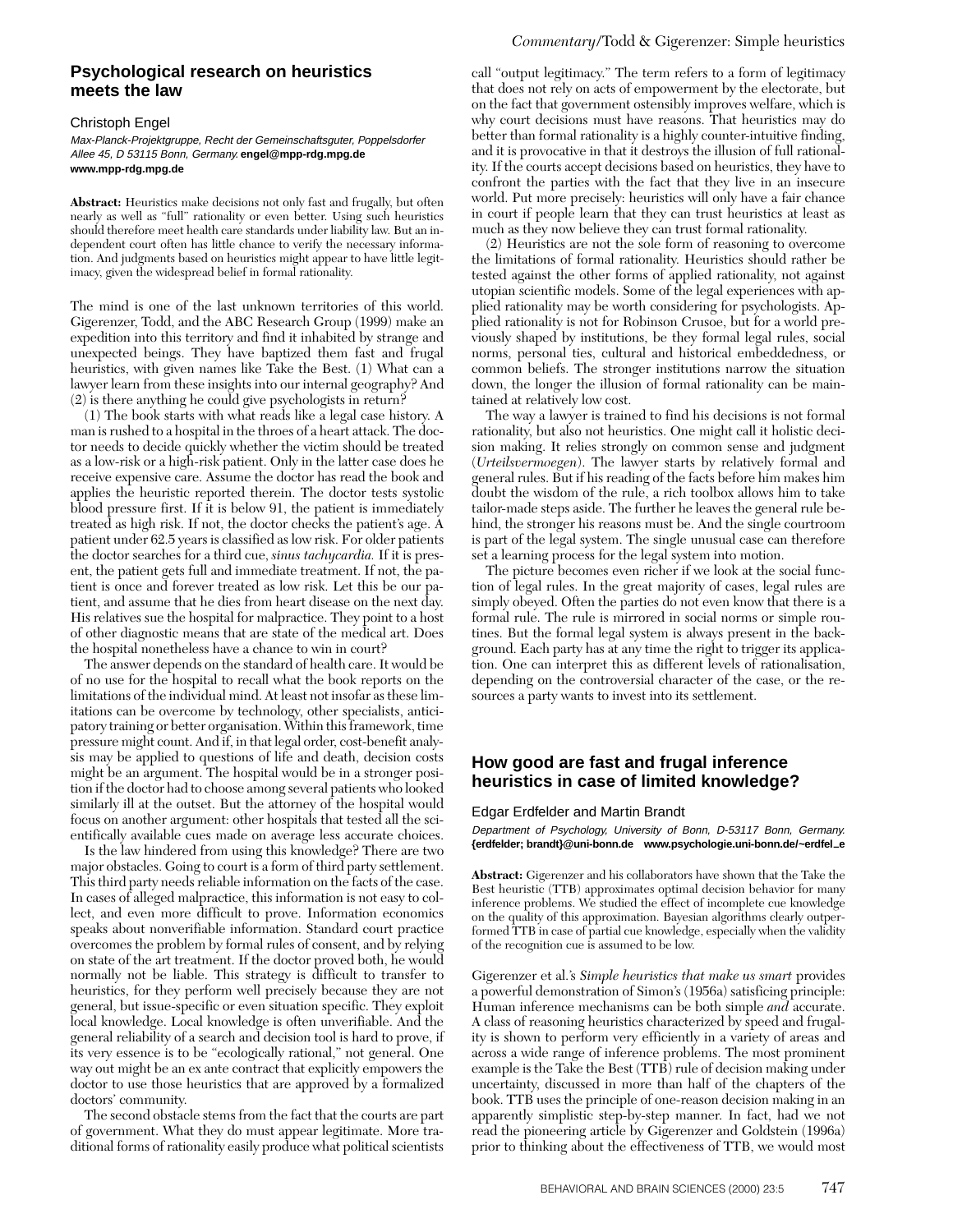likely have sided with those believing that TTB is easily outperformed by alternative inference rules.

What struck us even more than the good performance of TTB compared to more costly decision heuristics are the results of Martignon and Laskey's (Ch. 8) comparisons to Bayesian algorithms. The computationally intensive "profile memorization method" (PMM) defines the optimum that can be achieved for cue-based inferences under uncertainty. Let *a* and *b* denote any two of *n* objects. For each object, *m* binary cue values  $C_1$ ,  $C_2, \ldots, C_m$  are given, and the task is to predict which of the two objects scores higher on a criterion variable *X.* Then PMM predicts  $X_a > X_b$  if

$$
L_{\text{PMM}}(a,b) := \qquad (1) \qquad \frac{100\%}{\text{1000}} \qquad \qquad 74.2\% \qquad \qquad 74.0\% \qquad \qquad 80.1\%
$$

$$
\frac{P(X_a > X_b | (C_1(a), C_2(a), ..., C_m(a)), (C_1(b), C_2(b), ..., C_m(b)))}{P(X_a \le X_b | (C_1(a), C_2(a), ..., C_m(a)), (C_1(b), C_2(b), ..., C_m(b)))} > 1.
$$

Thus, if there are  $d \leq n$  different cue profiles, then  $d \cdot (d - 1)/2$ conditional probabilities need to be computed (or estimated from a sample). In contrast, TTB does not even need the *m* cue validities to determine the sequence of steps in the decision tree; their rank order is sufficient.

A Bayesian algorithm more similar to TTB in terms of frugality is the "Naive Bayes" (NB) rule. NB assumes conditional independence of cue values given the criterion values. If this assumption holds, then the PMM decision rule reduces to the NB rule: Pre- $\text{dict } X_a > X_b$  if the product

$$
L_{\text{NB}}(a,b) := \prod_{j=1}^{m} \frac{P(X_a > X_b \mid C_j(a), C_j(b))}{P(X_a \le X_b \mid C_j(a), C_j(b))} > 1. \tag{2}
$$

If the independence assumption is violated then, in general,  $L_{\rm NB}$  $(a, b)$  differs from  $L_{\text{PMM}}(a, b)$  and NB is just an approximation to PMM that has the advantage of requiring less parameters for the prediction task.

Despite its frugality, TTB comes close to the PMM benchmarks in almost all inference tasks summarized in Table 8-1 (p. 182), and it performs as well as and sometimes even better than the NB rule. For example, for the city population task previously analyzed by Gigerenzer and Goldstein (1996a), the percentages of correct decisions for TTB, NB, and PMM are 74.2%, 74.0%, and 80.1%, respectively.

We were interested in the boundary conditions that must be met to guarantee that TTB approximates optimal decision behavior so closely. This is a topic in some chapters of the book, and the message of the authors is clear: It is certainly possible to conceive inference problems in which TTB compares unfavorably with PMM, NB, and alternative decision heuristics. For example, TTB runs into difficulties if a large number of cues (*m*) is used to rank a small number of objects (*n*) and if the cue validities are approximately equal (see Chs. 5 and 6). However, inference problems characterized by these attributes appear to be "artificial" in the sense that they do not conform to the structure of inference problems that are typical of real-world settings.

Is it permissible to argue that the more an inference problem resembles real-world problems, the more TTB approximates optimal decision behavior? To answer this question, we ran another competition between TTB and Bayesian algorithms, this time considering the more realistic case of limited knowledge. A simple way of incorporating incomplete knowledge into Bayesian algorithms is to compute expected probabilities whenever some of the cue values are missing. For example, if we need to compute  $P(X_a > X_b | (C_1(a) = ?, C_2(a) = 0), (C_1(b) = 0, C_2(b) = 1)$ , where "1" means a cue is present, "0" it is absent, and "?" cue value is unknown, then we use the conditional expected value

Table 1 (Erdfelder & Brandt). *Percent correct inferences of the Take-the-Best heuristic and two Bayesian decision algorithms (PMM Bayes, Naive Bayes) for the city population inference task given different degrees of cue knowledge*

| $\%$ cues known | Take the Best | Naive Bayes | <b>PMM</b> Bayes |
|-----------------|---------------|-------------|------------------|
| $0\%$           | $50.0\%$      | 50.0%       | 50.0%            |
| 10%             | 55.4%         | 58.7%       | 58.9%            |
| 20%             | 59.4%         | 63.1%       | 63.7%            |
| 50%             | 66.8%         | 69.5%       | 71.9%            |
| 75%             | 70.9%         | 72.2%       | 76.6%            |
| 100%            | 74.2%         | 74.0%       | 80.1%            |

$$
\begin{array}{ll} P(X_a > X_b | (C_1(a) = 1,\, C_2(a) = 0),\, (C_1(b) = 0,\, C_2(b) = 1)) \\ \cdot P(C_1(a) = 1 | (C_2(a) = 0),\, (C_1(b) = 0,\, C_2(b) = 1)) \\ + \; P(X_a > X_b | (C_1(a) = 0,\, C_2(a) = 0),\, (C_1(b) = 0,\, C_2(b) = 1)) \\ \cdot P(C_1(a) = 0 | (C_2(a) = 0),\, (C_1(b) = 0,\, C_2(b) = 1)). \end{array} \eqno{(3)}
$$

We employed this principle in a computer simulation of the city population inference task. In each simulation run, 90, 80, 50, and  $25\%$  of the cue values were randomly deleted from the profiles. Table 1 summarizes the results for the case that all  $n = 83$  German cities are recognized. As expected, the TTB scores match the results reported by Gigerenzer and Goldstein (1996a, p. 656). Somewhat unexpectedly, however, TTB performs best in the unrealistic case of perfect cue knowledge. If cue knowledge is not perfect, NB outperforms TTB quite clearly. Similarly, the relative performance of TTB with respect to PMM is slightly worse if 75% rather than 100% of the cue values are known.

Figure 1 illustrates how these results generalize to more realistic scenarios where not all of the cities are recognized and only 50% of the cue values are known. Obviously, the disadvantage of TTB with respect to the Bayesian algorithms depends heavily on the validity of the recognition cue which is always evaluated first in TTB. If the recognition cue validity is .80, then TTB is almost as efficient as Bayesian procedures (Fig. 1a). However, if the recognition cue is not correlated with the criterion – a realistic assumption for several inference problems discussed in the book – then TTB performs worse the smaller the number of cities recognized (Fig. 1b).

We conclude that TTB has no built-in mechanism that makes it suitable for all types of real-world inference problems. Rather, TTB and other fast and frugal heuristics need to be complemented by meta-mechanisms that determine the choice among the heuristics and their variants. Gigerenzer et al. (1999) hold a similar position (pp. 364–65). We are thus looking forward to future research that helps surmount the remaining problems.

#### ACKNOWLEDGMENT

The preparation of this work was supported by grants ER 224/1-1 and ER 224/1-2 of the Deutsche Forschungsgemeinschaft. Correspondence should be addressed to Edgar Erdfelder, Psychologisches Institut, Universität Bonn, Römerstraße 164, D-53117 Bonn, Germany. erdfelder@uni-bonn.de.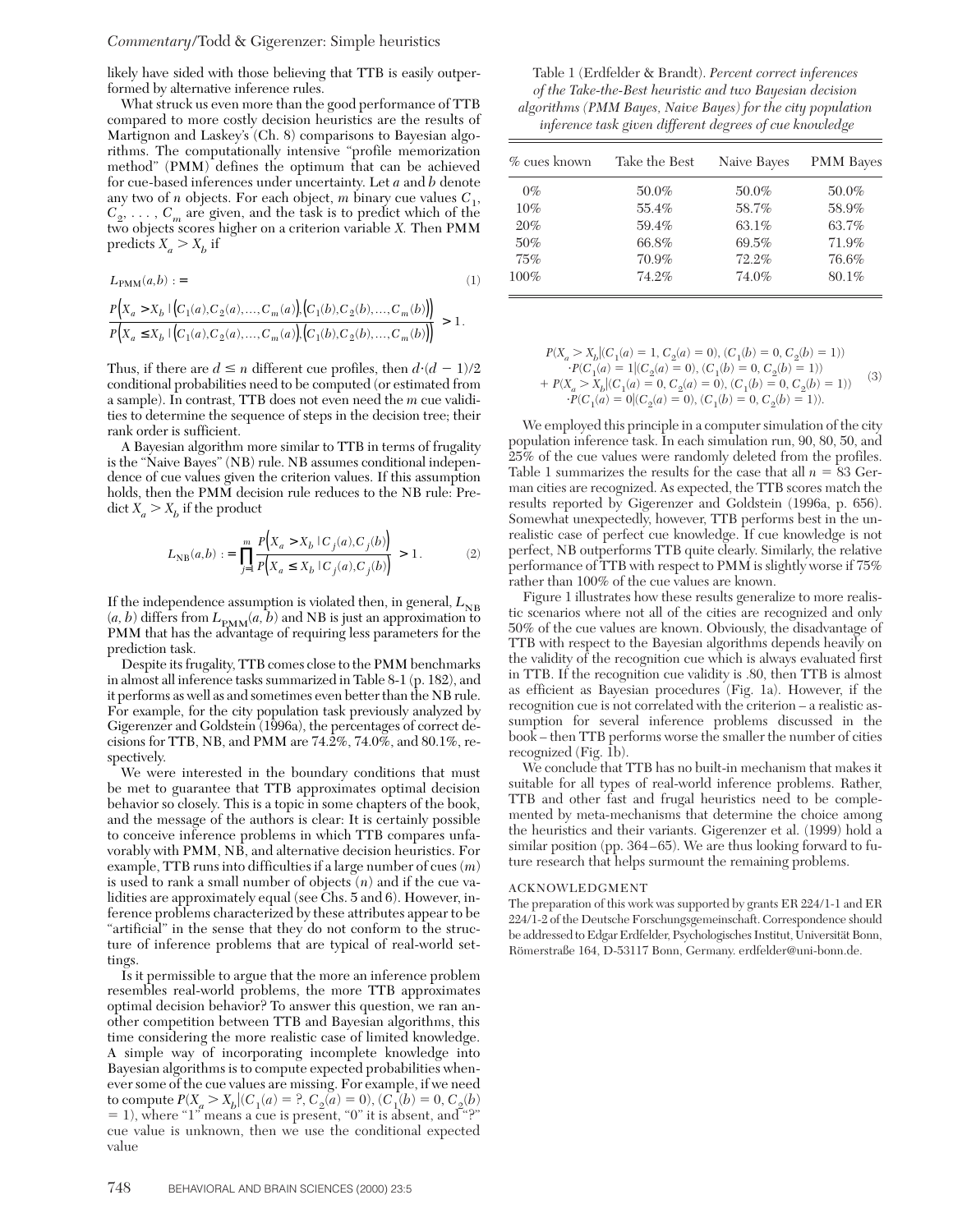Validity of recognition cue: 0.50



Figure 1 (Erdfelder & Brandt). Percent correct inferences of the Take the Best heuristic and two Bayesian decision algorithms (PMM Bayes, Naive Bayes) for the city population inference task with 50% cue knowledge. Performance is plotted as a function of the number of cities recognized. Figure 1a (left) refers to a recognition cue validity of .80, Figure 1b (right) to a recognition cue validity of .50.

## **Simple heuristics: From one infinite regress to another?**

Aidan Feeney

Department of Psychology, University of Durham, Science Laboratories, Durham DH1 3LE, England. **aidan.feeney@durham.ac.uk http://psynts.dur.ac.uk/staff/feeney.html**

**Abstract:** Gigerenzer, Todd, and the ABC Research Group argue that optimisation under constraints leads to an infinite regress due to decisions about how much information to consider when deciding. In certain cases, however, their fast and frugal heuristics lead instead to an endless series of decisions about how best to decide.

Gigerenzer, Todd, and the ABC Research Group's alternative approach to decision making is based upon a dissatisfaction with the notions of unbounded rationality and rationality as optimisation under constraints. They claim that whilst the notion of unbounded rationality is not informed by psychological considerations, optimisation under constraints seeks to respect the limitations of information processors, but in a manner which leads to an infinite regress. Specifically, when an information processor is making a decision, the optimisation under constraints approach requires him/her to further decide whether the benefits of considering more information relevant to that decision are outweighed by the costs of so doing. As such a cost/benefit analysis must be performed every time a decision is made, the decision making process becomes endless.

Gigerenzer et al.'s alternative is to specify a range of fast and frugal heuristics which, they claim, underlie decision making. Their stated goals (Gigerenzer et al. 1999, p. 362) are as follows:

1. To see how good fast and frugal heuristics are when compared to decision mechanisms adhering to traditional notions of rationality.

2. To investigate the conditions under which fast and frugal heuristics work in the real environment.

3. To demonstrate that people and animals use these fast and frugal heuristics.

As the authors admit (p. 362), they are undoubtedly much closer to achieving their first two aims than they are to achieving the third. Before their third objective can be reached however,

Gigerenzer et al. must attempt to answer a further question: How do decision makers decide how to decide?

Applying the fast and frugal analysis seems least objectionable in cases where the algorithm used to make a decision is predetermined (by evolution or by a programmer, etc.). In principle, fast and frugal heuristics seem nonproblematic for phenomena such as a parent bird's decisions about provisioning or some of the relatively automatic processes involved in, for example, memory retrieval (all that remains is a demonstration that animals and humans do employ them). Their application is nonproblematic in these cases because, given certain environmental conditions, there is likely to be only one way in which, for example, an individual bird will feed its young. The relevant heuristic is pre-programmed so, as there exists only one decision method for that decision under those conditions, there is no confusion about which method to apply.

Now consider the example used by Rieskamp and Hoffrage (Ch. 7, p. 141). They ask the reader to consider Mr. K., who is trying to figure out how his friends (Mr. Speed and Mr. Slow) make investment decisions. Here decision methods requiring more processing resources than do the fastest and most frugal of the fast and frugal heuristics are treated as alternative strategies that people are more likely to use in the absence of time pressure. This sounds suspiciously like the kind of situation that could, potentially, lead to an infinite regress. The decision maker is free to decide between a range of decision-making strategies, leaving him/ her to make decisions about how to make decisions ad infinitum.

Rieskamp and Hoffrage's only attempt to explain why the theory does not predict an infinite regress is the following: "Based on an individual's prior experience of decision making, a particular situation could prompt her or him to use a particular decision strategy" (p. 147). This explanation seems inadequate. For one thing, part of our advantage over other species is our ability to make decisions in situations for which prior experience has not prepared us. For example, Wason's abstract indicative selection has recently been characterised as a decision-making task rather than as a problem best thought of as requiring deductive inference (Evans & Over 1996; Oaksford & Chater 1994). It is certainly a task requiring decisions (which card or cards should be selected in order to test the experimental rule) for which the naïve participant's prior experience is unlikely to have prepared him. Given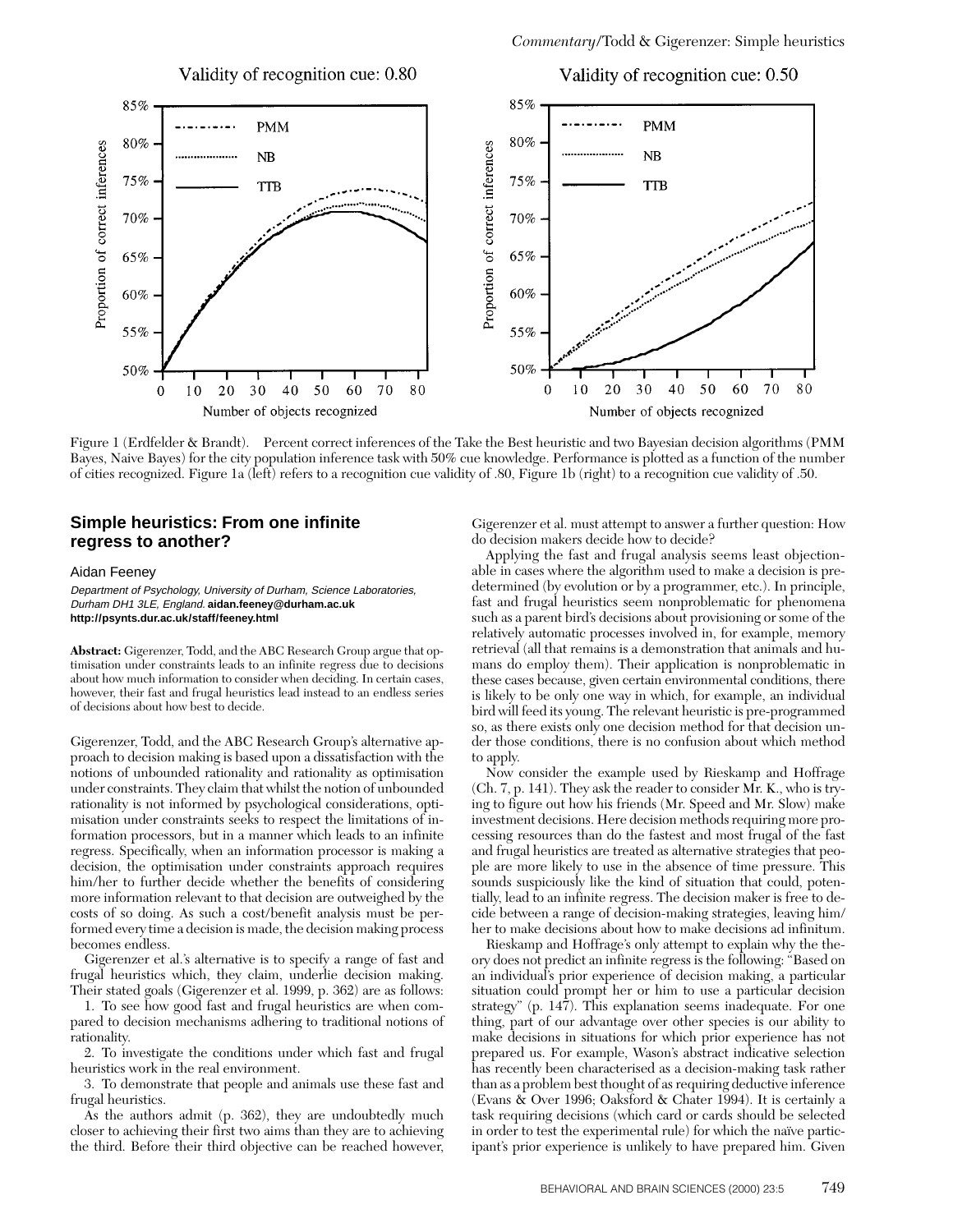such a lack of preparedness one might expect participants, when selecting cards, to rely wholly on the inappropriate application of heuristics successful in superficially similar domains. Indeed, there is substantial evidence that this may be the case (see Evans et al. 1993 for a review). However, more recent evidence (Feeney & Handley, in press) suggests that, at least under certain experimental conditions, participants will reason deductively on the abstract selection task. It is not clear how prior experience might explain such differential use of heuristic and deductive strategies on Wason's task.

Rieskamp and Hoffrage contrast their "prior experience" solution with the view that limited time and limited knowledge constraints are supplementary criteria evaluated in the course of making a decision. The implication seems to be that evaluating these supplementary criteria whilst making a decision leads to an infinite regress, whereas an appeal to prior experience does not. As we have seen, prior experience cannot be relied upon to prepare people for certain situations, such as attempting Wason's selection task, where decisions are called for. Yet it has been shown that under different experimental conditions, people may use different strategies to make these decisions. Of course, this is not to claim that Rieskamp and Hoffrage are incorrect in claiming that very often, prior experience will guide the strategy we select to make a decision.

Unfortunately, Gigerenzer et al.'s analysis may lead to an infinite regress when a decision maker faces an unfamiliar decision situation and is free to adopt one of a number of decision strategies or decision heuristics. Given that Gigerenzer et al.'s central complaint about the optimisation under constraints view of rationality is that it leads to an infinite regress, it is ironic that unless their own account can be supplemented with metacognitive principles it must be adjudged merely to have replaced one infinite regress with another.

#### ACKNOWLEDGMENT

The author would like to thank David Over for helpful comments on this commentary.

## **Against an uncritical sense of adaptiveness**

#### Steve Fuller

Department of Sociology, University of Warwick, Coventry, CV4 7AL, United Kingdom. **s.w.fuller@warwick.ac.uk**

**Abstract:** The "adaptive toolbox" model of the mind is much too uncritical, even as a model of bounded rationality. There is no place for a "metarationality" that questions the shape of the decision-making environments themselves. Thus, using the ABC Group's "fast and frugal heuristics," one could justify all sorts of conformist behavior as rational. Telling in this regard is their appeal to the philosophical distinction between coherence and correspondence theories of truth.

Despite its popular evolutionary resonances, the word "adaptive" normally makes rationality theorists reach for their wallets, since adaptive conceptions of rationality usually deliver much less than they promise. Here I do not mean that they lack the rigor, precision, and systematicity of the standard conceptions. This is already granted by Gigerenzer, Todd, and the ABC Research Group (1999) as the price the theorist must pay for a model of rationality that explains how subjects achieve their goals under the time and resource constraints of realistic decision-making environments. I am also happy to grant them this point (cf. Fuller 1985). My concern is that the "adaptive toolbox" lacks any provision for meta-rationality, or metacognition more generally, other than as an iterated version of the first-order mental processes that the ABC Group have identified.

Symptomatic of the problem, as well as a sense of the stakes, is the discussion of the trade-off between what Gigerenzer et al. call "generality" and "specificity" of a particular heuristic's adaptiveness (1999, p. 18). Always writing with an eye toward the history of philosophy, they associate these two dimensions with, respectively, the coherence and correspondence theories of truth. Although such connections give their model a richness often lacking in contemporary psychology, they also invite unintended queries.

It is clear what the ABC Group mean by the distinction. To a first approximation, their "fast and frugal" heuristics "correspond" to the particular environments that a subject regularly encounters. But these environments cannot be so numerous and diverse that they create computational problems for the subjects; otherwise their adaptiveness would be undermined. In this context, "coherence" refers to the meta-level ability to economize over environments, so that some heuristics are applied in several environments whose first-order differences do not matter at a more abstract level of analysis.

Yet philosophers have come to recognize that correspondence and coherence are not theories of truth in the same sense. Whereas correspondence is meant to provide a definition of truth, coherence offers a criterion of truth. The distinction is not trivial in the present context. Part of what philosophers have tried to capture by this division of labor is that a match between word (or thought) and deed (or fact) is not sufficient as a mark of truth, since people may respond in a manner that is appropriate to their experience, but their experience may provide only limited access to a larger reality. A vivid case in point is Eichmann, the Nazi dispatcher who attempted to absolve himself of guilt for sending people to concentration camps by claiming he was simply doing the best he could to get the trains to their destinations. No doubt he operated with fast and frugal heuristics, but presumably one would say something was missing at the meta-level.

The point of regarding coherence as primarily a criterion, and not a definition, of truth is that it forces people to consider whether they have adopted the right standpoint from which to make a decision. This Eichmann did not do. In terms the ABC Group might understand: Have subjects been allowed to alter their decision-making environments in ways that would give them a more comprehensive sense of the issues over which they must pronounce? After all, a model of bounded rationality worth its salt must account for the fact that any decision taken has consequences, not only for the task at hand but also for a variety of other environments. One's rationality, then, should be judged, at least in part, by the ability to anticipate these environments in the decision taken.

At a more conceptual level, it is clear that the ABC Group regard validation rather differently from the standard philosophical models to which they make rhetorical appeal. For philosophers, correspondence to reality is the ultimate goal of any cognitive activity, but coherence with a wide range of experience provides intermittent short-term checks on the pursuit of this goal. By regarding coherence-correspondence in such means-ends terms, philosophers aim to delay the kind of locally adaptive responses that allowed Ptolemaic astronomy to flourish without serious questioning for 1,500 years. Philosophers assume that if a sufficiently broad range of decision-making environments are considered together, coherence will not be immediately forthcoming; rather, a reorientation to reality will be needed to accord the divergent experiences associated with these environments the epistemic value they deserve.

All of this appears alien to the ABC Group's approach. If anything, they seem to regard coherence as simply facilitating correspondence to environments that subjects treat as given. Where is the space for deliberation over alternative goals against which one must trade off in the decision-making environments in which subjects find themselves? Where is the space for subjects to resist the stereotyped decision-making environments that have often led to the victimization of minority groups and, more generally, to an illusory sense that repeated media exposure about a kind of situation places one in an informed state about it? It is a credit to his honesty (if nothing else), that Alfred Schutz (1964) bit the bullet and argued that people should discount media exposure in favor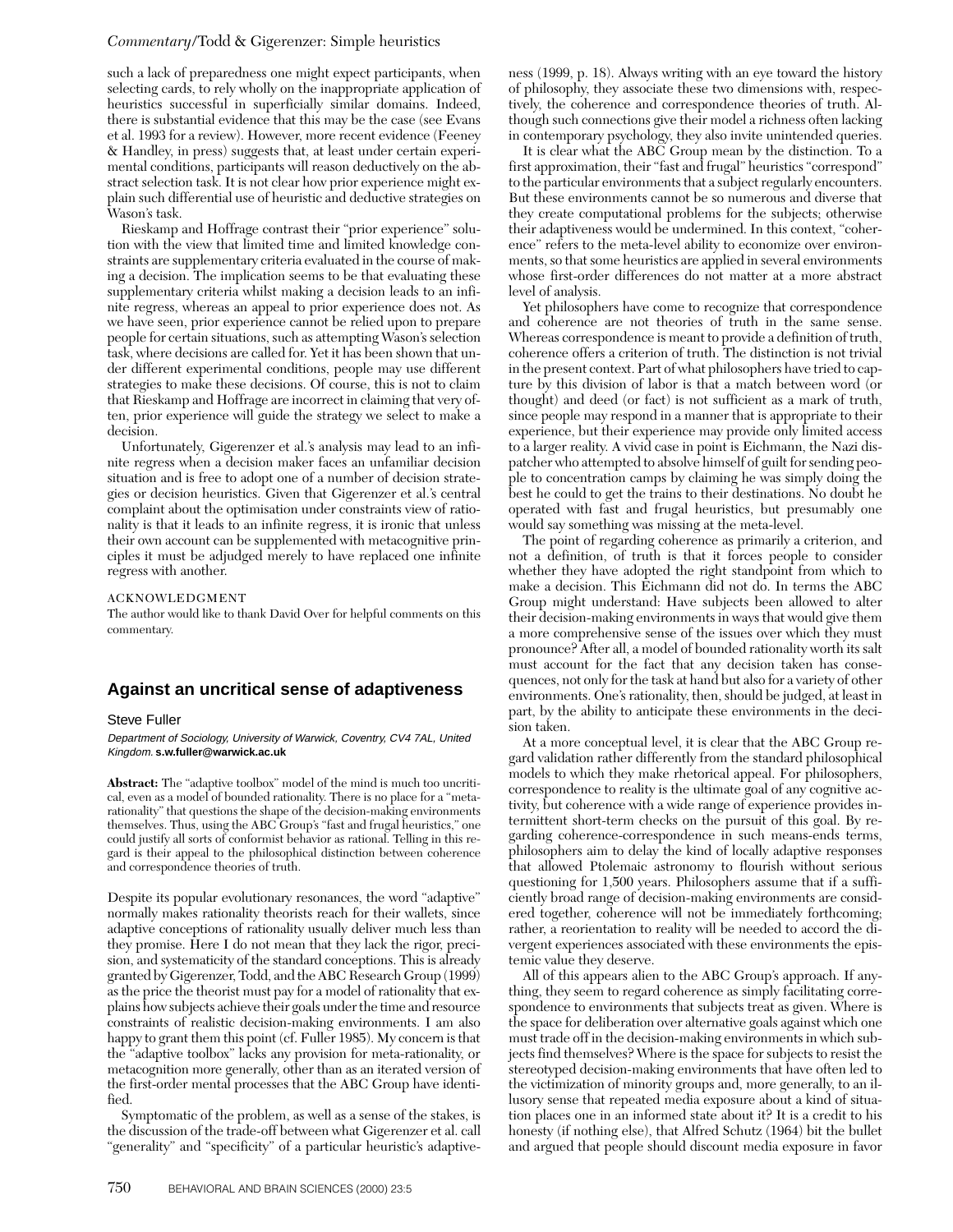of personal cumulative experience. But this also led him to distrust public opinion polls and mass democratic votes as reliable indicators of normatively acceptable social policies.

For all their talk of "social" and "ecological" rationality, the ABC Group are conspicuously silent on the normative implications of their research. It would be easy to epitomize their findings as implying that people with a conventional awareness of the social environments in which they act should trust their gut feelings when making decisions. The concept of "adaptive preference formation," popularized by Leon Festinger (1957), seems to ring no alarms for them. Consequently, they do not consider how prior successes in one's own (or others') decision-making environments might reinforce certain responses that, in a more reflective setting, might come to be doubted and perhaps even reversed. Certainly, their chapter on the latently positive virtues of "hindsight bias" do not inspire confidence (Gigerenzer et al. 1999, Ch. 9).

## **Is less knowledge better than more?**

#### Alvin I. Goldman

Department of Philosophy, University of Arizona, Tucson, AZ 85721-0027. **goldman@u.arizona.edu w3.arizona.edu/~phil/faculty/goldman.html**

**Abstract:** When a distinction is drawn between "total" knowledge and "problem-specific" knowledge, it is seen that successful users of the recognition heuristic have more problem-specific knowledge than people unable to exploit this heuristic. So it is not ignorance that makes them smart, but knowledge.

Gigerenzer et al. (1999) present a fascinating case for the accuracy of fast and frugal heuristics. In Chapter 2, "The recognition heuristic: How ignorance makes us smart," Goldstein and Gigerenzer contend that (in certain cases) the recognition heuristic (RH) enables comparatively ignorant people to get correct answers to questions more often than knowledgeable people. This finding, they claim, is paradoxical: "The recognition heuristic can thus lead to a paradoxical situation where those who know more exhibit lower inferential accuracy than those who know less" (Gigerenzer et al. 1999: pp. 45–46). Does RH really imply that comparatively ignorant people fare better than comparatively knowledgeable ones in certain cases? Yes and no; it depends on how one conceptualizes comparative knowledgeability.

In a Goldstein-Gigerenzer thought experiment (later substantiated by experimental work), the Scottish MacAlister brothers take a quiz composed of two-alternative questions about the population sizes of the 50 largest German cities. The youngest brother recognizes none of these cities, the middle brother recognizes 25 of them, and the eldest brother recognizes all 50. Because the middle brother recognizes some cities but not others, he can sometimes apply RH, where RH consists in the following rule: "If one of two objects is recognized and the other is not, then infer that the recognized object has the higher value" (p. 41). In the present case the "higher value" is the larger population size. So when the middle brother is presented with a city that he recognizes and a city that he does not, he can apply RH and infer that the recognized city has a larger population than the unrecognized one. By assumption, he will be right on 80% of these choices. The older MacAlister brother has no opportunity to use RH, because he recognizes all 50 of the cities. Goldstein and Gigerenzer assume that when a brother recognizes both cities in a pair, there is a 60% chance of making the correct choice. Thus, it turns out that the middle brother scores better on the quiz than the older brother, despite the fact that, as Goldstein and Gigerenzer put it, the older brother knows more.

Is this a good way to describe the comparative knowledge states of the older and middle brothers? Let us distinguish two bodies of knowledge: *total* knowledge and *problem-specific* knowledge. Plausibly, the older brother has more total knowledge about German

cities than the middle brother; but does he have more problemspecific knowledge? On the contrary, I suggest, the middle brother has more problem-specific knowledge; so there is nothing "paradoxical" about the fact that the middle brother performs better on the quiz. It is not unambiguously true of the middle brother, as Goldstein and Gigerenzer claim, that ignorance "makes him smart." Yes, he is comparatively ignorant in total knowledge of German cities, but he is not comparatively ignorant on the crucial dimension of problem-specific knowledge.

Consider an analogous case. Mr. Savvy knows a lot about politics. Concerning the current Senatorial campaign, he knows the voting records of each candidate, he knows who has contributed to their campaigns, and so forth. Mr. Kinny has much less knowledge on such matters. So Savvy certainly has more total political knowledge than Kinny. It does not follow, however, that Savvy has more problem-specific knowledge on every question concerning the Senatorial race. Even such a crucial question as "Which candidate would do a better job vis-à-vis your interests?" might be one on which Kinny has superior problem-specific knowledge than Savvy. Suppose, as Kinny's name suggests, that he has a well-informed cousin who always knows which of several candidates is best suited to his own interests, and the cousin also has the same interests as Kinny himself. So as long as Kinny knows which candidate is favored by his cousin, he will select the correct answer to the question, "Which candidate would do a better job visà-vis my (Kinny's) interests?" (In Goldman 1999, Ch. 10, I call this sort of question the "core voter question.") In recent years political scientists have pointed out that there are shortcuts that voters can use to make crucial political choices, even when their general political knowledge is thin. Kinny's holding the (true) opinion that his cousin knows who is best is such a shortcut. Indeed, it is an invaluable piece of knowledge for the task at hand, one that Savvy may well lack.

Return now to the German cities problem. When the middle brother gets a test item in which he recognizes exactly one of the two named cities, he acquires the information that this city is more recognizable to him than the other. As it happens, this is an extremely reliable or diagnostic cue of the relative population sizes of the cities. If, as Goldstein and Gigerenzer assume, he also believes that a recognized city has a larger population than an unrecognized one, then these two items of belief constitute very substantial problem-specific knowledge. The older brother has no comparable amount of problem-specific knowledge. From the point of view of problem-specific knowledge, then, the brothers are misdescribed as a case in which ignorance makes the middle brother smart. What he knows makes him smart, not what he is ignorant of. More precisely, his ignorance of certain things – the names of certain German cities – creates a highly diagnostic fact that he knows, namely, that one city is more recognizable (for him) than the other. No comparably useful fact is known to his older brother. So although the older brother has more total knowledge, he has less problem-specific knowledge.

I do not take issue with any substantive claims or findings of Goldstein and Gigerenzer, only with the spin they put on their findings. RH can be exploited only when a person knows the true direction of correlation between recognition and the criterion. In the cities case, he must know (truly believe) that recognition correlates with greater population. When this kind of knowledge is lacking, RH cannot be exploited. Suppose he is asked which of two German cities has greater average annual rainfall. Even if there is a (positive or negative) correlation between recognition and rainfall, he won't be able to exploit this correlation if he lacks an accurate belief about it. Goldstein and Gigerenzer do not neglect this issue. They cast interesting light on the ways someone can estimate the correlation between recognition and the criterion (1999: pp. 41–43). But they fail to emphasize that only with a (tolerably) accurate estimate of this sort will applications of RH succeed. For this important reason, knowledge rather than ignorance is responsible for inferential accuracy. There is no need to rush away from the Goldstein-Gigerenzer chapter to advise our chil-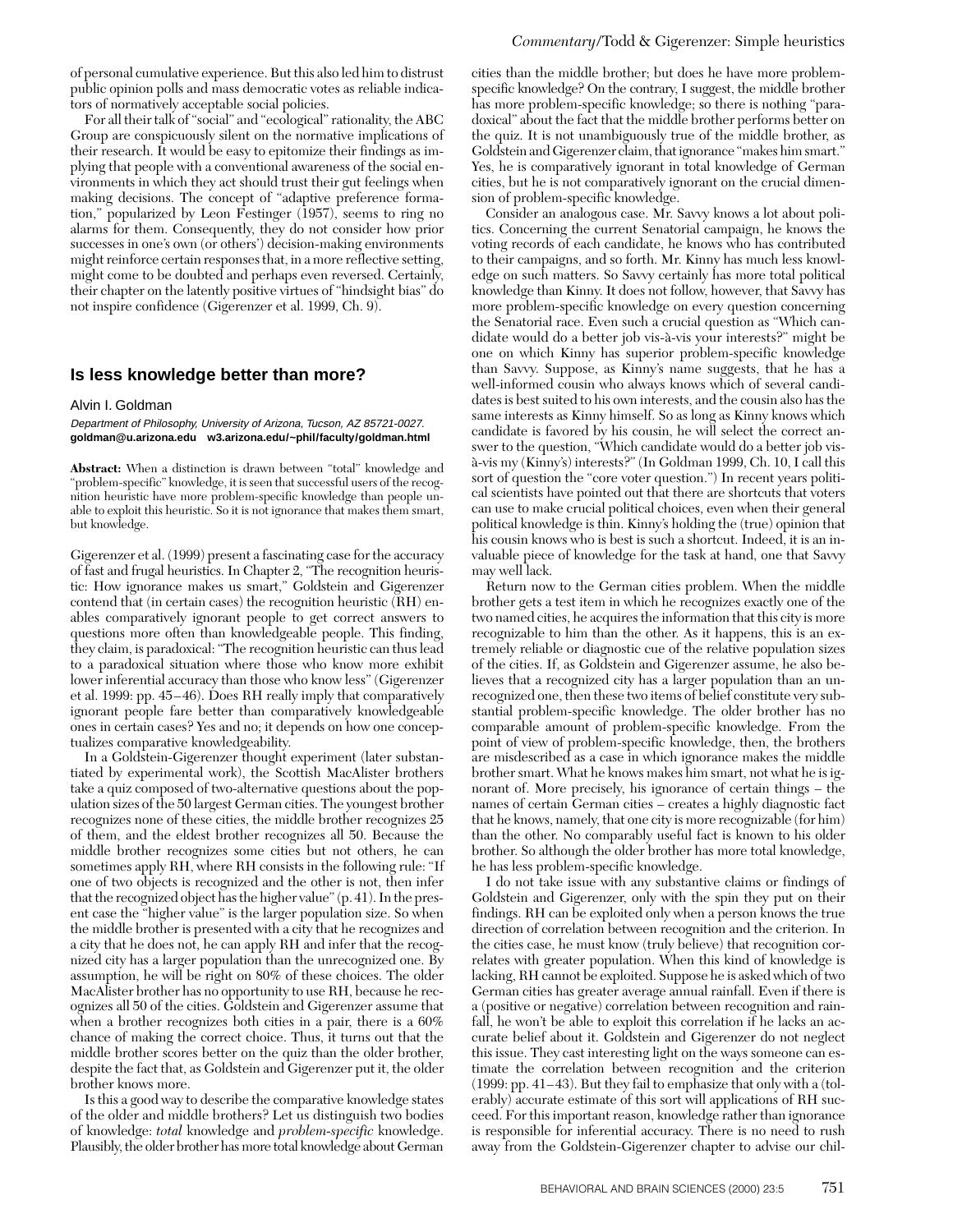dren or our students that the new way to get smart is to stop reading books or drop out of school. Knowledge of relevant premises, not ignorance, is still the best way to acquire further knowledge through inference.

## **Heuristics in technoscientific thinking**

Michael E. Gorman

School of Engineering and Applied Science, University of Virginia, Charlottesville, VA 22903-2442 **meg3c@virginia.edu repo-nt.tcc.virginia.edu**

**Abstract:** This review of Gigerenzer, Todd, and the ABC Research Group's *Simple heuristics that make us smart* focuses on the role of heuristics in discovery, invention, and hypothesis-testing and concludes with a comment on the role of heuristics in population growth.

In this commentary, I will explore the role of heuristics in technoscientific thinking, suggesting future research.

**Scientific discovery.** Herbert Simon and a group of colleagues developed computational simulations of scientific discovery that relied on a hierarchy of heuristics, from very general or weak ones to domain-specific ones. The simplest of the discovery programs, BACON.1, simulated the discovery of Kepler's third law by looking for relationships between two columns of data, one corresponding to a planet's distance from the sun, the other its orbital period (Bradshaw 1983). The program's three heuristics:

1. If two terms increase together, compute ratio.

2. If one term increases as another decreases, compute product.

3. If one term is a constant, stop.

Given the data nicely arranged in columns, these heuristics will derive Kepler's third law. Simon and his colleagues termed this an instance of data-driven discovery. Gigerenzer et al. (1999) argue that heuristics save human beings from having to have complex representations of problem domains. All of Kepler's struggles to find a way to represent the planetary orbits might be unnecessary – all he had to do was apply a few simple heuristics.

But the importance of problem representation is cueing the right heuristics. No one but Kepler would have looked for this kind of relationship. He had earlier developed a mental model of the solar system in which the five Pythagorean perfect solids fit into the orbital spaces between the six planets. This pattern did not fit the data Kepler obtained from Tycho Brahe, but Kepler knew there had to be a fundamental geometrical harmony that linked the period and revolution of the planets around the sun. A heuristics-based approach can help us understand how Kepler might have discovered the pattern, but we also need to understand how he represented the problem in a way that made the heuristics useful.

Kulkarni and Simon (1998) did a computational simulation of the discovery of the Ornithine cycle, involving multiple levels and types of heuristics. To establish ecological validity, they used the fine-grained analysis of the historian Larry Holmes. Unlike Kepler, Krebs did not have to come up with a unique problem representation; the problem of urea synthesis was a key reverse-salient in chemistry at the time.

Gigerenzer et al. need to pay more attention to the way in which problems and solutions come from other people. An alternative to recognizing a solution is recognizing who is most likely to know the solution. Could "Take the Best" apply to a heuristic search for expertise?

For Krebs, the key was a special tissue-slicing technique he learned from his mentor, Otto Warburg. This hands-on skill was Krebs's "secret weapon." These hands-on skills are at least partly tacit, because they have to be learned through careful apprenticeship and practice, not simply through verbal explanation. To what extent are heuristics tacit as well?

In his experimental notebook on February 21, 1876, Alexander Graham Bell announced that he was going to follow the analogy of nature and build a telephone based on the human ear. "Follow the analogy of nature" is a common heuristic used by inventors (Gorman 1998), but using it depends on having a good mental model of the source of the analogy. Bell had built devices that gave him hands-on tacit knowledge of the workings of the human ear, so his use of the nature heuristic was his "secret weapon."

To what extent are heuristics tacit? Is there value in making them explicit, as Bell tried to do?

**Confirmation bias.** In Chapter 11, p. 235, Berretty, Todd, and Martignon discuss the categorization by elimination (CBE) heuristic. In 1960, Peter Wason discussed how participants failed to eliminate hypotheses on the 2–4–6 task. Wason's finding sparked a literature on confirmation bias (Gorman 1992), the gist of which is that people do not ordinarily eliminate hypotheses when confronted with negative evidence. [See Stanovich & West: "Individual Differences in Reasoning" *BBS* 23(5) 2000.]

Klayman and Ha (1987) tried to separate positive and negative test heuristics from confirmation. In the case of Bell, for example, most of his experiments were directed towards obtaining a positive signal, but failure to obtain the hoped-for result usually meant a problem with the experimental apparatus, not a disconfirmation (Gorman 1995). Falsification is useful in a late stage of problemsolving when the possibility of error is low. Would the same be true for CBE on a complex, multi-dimensional classification where evidence had to be gathered over time? Could CBE be used to direct the search for additional evidence?

**Population growth.** In Chapter 14, p. 309, Davis and Todd discuss heuristics for parental investment. In humans, the heuristic with the greatest global consequences may be the one that determines how many children to have. The greater the risk of losing a child, the more children humans want. Instead of investing heavily in one child, this is a "spread the risk" heuristic; in large parts of the world, people feel they have little control over disease, war, famine, and other factors that increase the risk of child mortality. In more affluent societies with low child mortality and educated, empowered women, parents invest in fewer offspring (Sen 1994). The role of heuristics in population growth is a promising area for future research. [See also Vining: "Social versus Reproductive Success" *BBS* 9(1) 1986."]

## **Evolution, learning, games, and simple heuristics**

#### Peter Hammerstein

Innovationskolleg Theoretische Biologie, Humboldt-Universität zu Berlin, 12247 Berlin, Germany **p.hammerstein@itb.biologie.hu-berlin.de**

**Abstract:** Humans are incapable of acting as utility maximisers. In contrast, the evolutionary process had considerable time and computational power to select optimal heuristics from a set of alternatives. To view evolution as the optimising agent has revolutionised game theory. Gigerenzer and his co-workers can help us understand the circumstances under which evolution and learning achieve optimisation and Nash equilibria.

Gigerenzer and his co-workers present an impressive study (Gigerenzer et al. 1999) of how human decision making is guided by fast and simple procedures. They also theorise about the adaptive nature of these procedures and demonstrate that simple heuristics can even be superior to statistical methods, such as multiple regression analysis, if only one makes appropriate assumptions about the environments in which decisions are made. This seems to indicate that in the environments under consideration the "heuristic that makes us smart" is better than many alternatives. The authors thus implicitly invoke optimality considerations, at least for a constrained set of alternative procedures. At first sight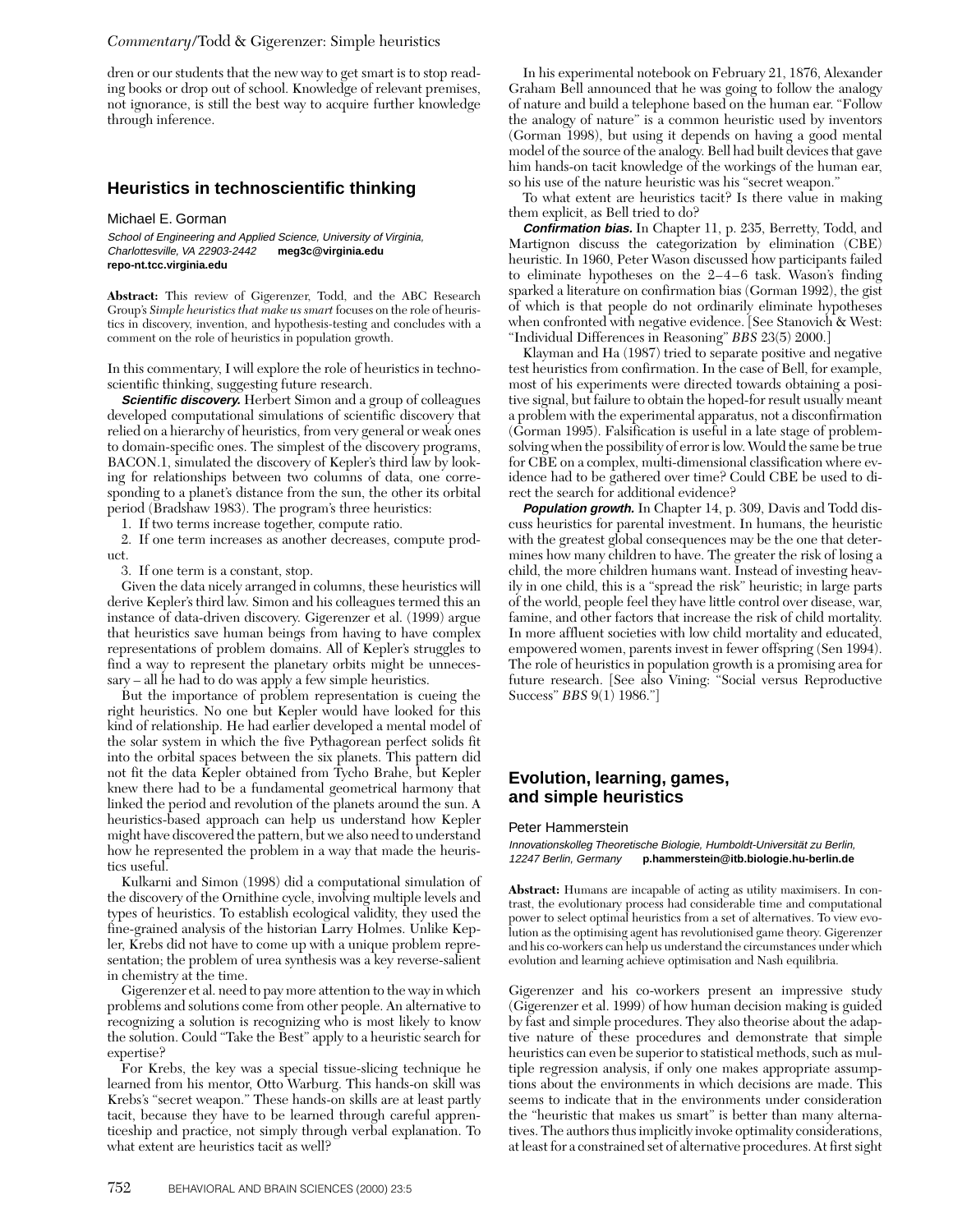this may appear inconsistent with some of their statements in which they suggest that we should dismiss optimality considerations in the study of decision making. My comment aims at showing how this inconsistency can be resolved, and why optimality still has a place in decision theory even if one assumes like the authors that humans do not possess sufficient mental tools to actually solve optimisation problems in their daily lives.

I agree with them that considering humans as utility maximisers is like entering the world of science fiction. We know too well that most humans cannot deal properly with probabilities and that the task of computing conditional expectations is too difficult even for professional mathematicians when they have to decide quickly. Businessmen are perhaps making more money than mathematicians but again this is not due to their talents in optimisation. For example, in many auctions it can be observed that the bidders who actually get the object that is put up for auction are those who overestimate the value of this object and pay more for it than it is worth to them. This phenomenon is known as the "winner's curse." Rational decision makers would anticipate the winner's curse but experiments dealing with this phenomenon show that humans easily step into the pitfall set up by the auctioneer.

In contrast, suppose that the process of biological evolution would select bidding strategies for auctions that take place generation after generation in a population in which strategies are genetically inherited. The maladaptive winner's curse phenomenon would then disappear! In other words, evolution and not the human mind has an optimising tendency. Our fast and frugal heuristics are probably better than many alternative procedures because they have been subject to Darwinian evolution.

The history of game theory can be used to further illustrate this point. John Nash invented the central game-theoretic solution concept which is now named after him. In a Nash equilibrium, every player uses a strategy that maximises this player's payoff, given that all the others use their equilibrium strategies. A fast but not frugal way of justifying this concept is to make the assumption that "every player knows that every player knows that everybody in the game is rational." Of course, this is an absurd assumption. Why then has it been used for decades? A cynical answer to this question would be that this assumption created an ideal "playground" and many positions for mathematicians, enabling them to do work of apparently great importance without ever having to bother much about empirical findings. Another answer would be that people in the field did not really trust rationality reasoning and had vague ideas about alternative foundations of the Nash equilibrium in mind.

Modern evolutionary game theory demonstrates nicely that such alternative foundations are possible as long as one invokes evolution or learning as those processes that actually make the choice of strategy. The first major step in this direction was made by Maynard Smith and Price and in the biological literature following their work. More recently, economists, such as Weibull, have also adopted evolutionary game theory. Even Nash himself had interpretations along the lines of evolutionary game theory in mind. In his Ph.D. thesis he already introduced the "mass action interpretation" of the Nash equilibrium. This passage of his thesis did not show up in any of Nash's publications. Ironically, theorems about mathematical existence of Nash equilibria seemed to be more acceptable for publication than conceptual arguments about why these equilibria are of any importance. Had Nash not received the Nobel award, forcing some people to think about laudatory speeches, we would still not know about his mass action interpretation.

Seeing this partially unfortunate history of conceptual thinking in game theory it appears to me that the book by Gigerenzer et al. is an important step in exactly the direction of research that has been ignored for too long. However, one should not throw out the baby with the bath water. Evolution certainly has an optimising tendency if one makes reasonable assumptions about the space of alternative mental mechanisms from which natural selection "picks a winner." This is where evolutionary biology and psychology mutually depend on one another. Biology provides the background about the optimising process and psychology can help to understand what the space of strategies is that evolution acts upon. Not only evolution but also learning can optimise and produce Nash equilibria but it does so less reliably. For example, the literature on learning direction theory, which is partially cited in the book, shows that unlike evolution, learning does not cause the winner's curse phenomenon to disappear in experiments where people have a chance to get experience at auctions.

Why do people not learn the optimal behaviour in this case? Probably because fast and too simple mental procedures set the conditions for how to change bidding tendencies according to experience from previous rounds of the same experiment. Once these tendencies are inappropriately specified, the resulting learning procedure fails to act as an optimising agent. This shows that even in the context of learning one has to think about the effects of simple heuristics. I suggest placing more emphasis on this problem in future work of the ABC group. Needless to say that it seems like a very promising task for both biologists and psychologists to elaborate on the ideas that Gigerenzer and his co-workers have put together in their seminal contribution to decision theory with empirical content.

## **On the descriptive validity and prescriptive utility of fast and frugal models**

#### Clare Harries<sup>1</sup> and Mandeep K. Dhami<sup>2</sup>

<sup>1</sup>Department of Psychology, University College London, London WC1E6BT, United Kingdom; <sup>2</sup>Department of Psychology, City University, London EC1V 0HB, United Kingdom. **clare.harries@ucl.ac.uk** www.psychol.ucl.ac.uk/clare/self.html

**Abstract:** Simple heuristics and regression models make different assumptions about behaviour. Both the environment and judgment can be described as fast and frugal. We do not know whether humans are successful when being fast and frugal. We must assess both global accuracy and the costs of Type I and II errors. These may be "smart heuristics that make researchers look simple."

Are humans really fast and frugal? Should humans be fast and frugal? Human judgment may be described on a number of dimensions such as the amount of information used and how it is integrated. The choice of a model dictates how these dimensions are characterised, irrespective of the data. For example, regression models in judgment and decision-making research are linear and compensatory, and researchers have assumed that humans are, too (Cooksey 1996). The fast and frugal models proposed by Gigerenzer, Todd, and the ABC Research Group (1999) use few cues and are often noncompensatory, assuming humans are, too.

Are humans really using less information in the fast and frugal model than the regression model? People can chunk information (e.g., Simon 1979). Regression models are characterised as complex in terms of use of multiple cues, but they often contain few significant cues (on average three; Brehmer 1994). This challenges the argument that fast and frugal models are more frugal than regression models, at least in terms of the number of cues searched. Unlike standard practice (Tabachnik & Fidell 1996), in their regression analyses, Gigerenzer et al. retain nonsignificant cue weights. A fairer test would compare fast and frugal models against parsimonious regression models.

Regression models have been used to describe the relationship between judgments and the cues (the judgment system), and the relationship between outcomes and the cues (the environment system; Cooksey 1996). In both cases the underlying structure of the cues is similar (e.g., they are correlated). Fifteen years of machine learning research demonstrates that fast and frugal models can describe environments (Dutton & Conroy 1996). It is not surprising that these models should also be good at describing human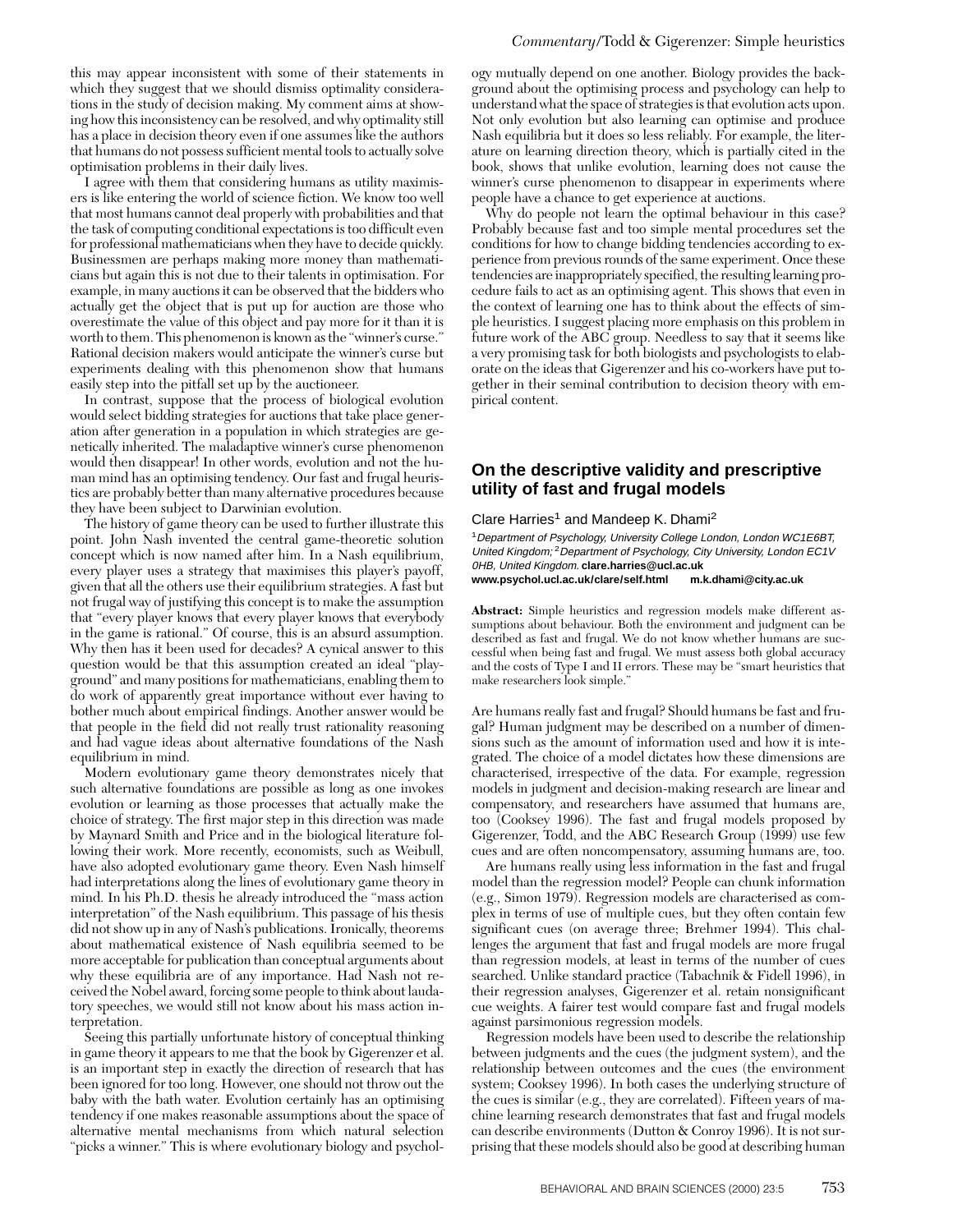judgment. Both types of models are useful for fitting data per se. Chapter 7 demonstrates that fast and frugal models are good at describing human judgment, under conditions of time pressure with participants neither experienced nor familiar with the choice task. At other points in the book, results of simulations seem to be generalised with little justification to humans. However, research has shown that fast and frugal models are valid descriptions of professionals' judgment behaviour in the legal and medical domains (Dhami & Ayton 1998; Harries & Dhami 1998). So far we have learned that the environment and humans can be described as fast and frugal. We do not yet know whether humans are successful when being fast and frugal because studies either don't collect judgments or don't include outcomes.

We have doubts about the prescriptive utility of fast and frugal models. The book argues (at least implicitly) that if fast and frugal models are good at predicting the environment, then humans should (and do) use these strategies to make accurate decisions. However, in many situations global accuracy is not the first concern: the two types of errors (Type I and Type II) are differentially weighted. In medicine, for example, all tests involve a trade off between Type I and Type II errors. Researchers developing machine-learning models in this domain incorporate the costs of the two types of error (Kukar et al., 1999). In criminal justice, the opposing concepts of due process and of crime control attempt to reduce crime whilst minimising different types of error (Type I– the number of people falsely convicted and Type II–the number of guilty people acquitted, respectively). It so happens that due process expects a regression-like behaviour: all available information is searched, weighted, and integrated. The fast and frugal strategy of crime control emphasises information associated with guilt, encouraging "conveyor belt justice." Justice is synonymous with due process, so the judge should behave like a regression model. Of course, unlike medicine, the socially constructed nature of criminal justice implies that we could change our notion of justice to one that reflects fast and frugal behaviour. Before Gigerenzer et al. encourage this we recommend that they evaluate models on other criteria in addition to global accuracy. In sum, the descriptive success of simple heuristics does not, of itself, imply their prescriptive utility.

On a differing point, if we do find that fast and frugal models have prescriptive utility, their potential as cognitive aids or in cognitive feedback vastly outweighs that of regression models (which have done pretty well; Cooksey 1996). Fast and frugal models are easy to understand and to apply while regression models are difficult to use without an aid and without knowing the range of cases on which they were formed.

In short, we welcome fast and frugal models because they make us re-think the dimensions of human judgment. The danger is that they will be automatically adopted as tools to describe human judgment, like regression models have been for 50 years. All models are paramorphic not isomorphic. So, we should be wary of "smart heuristics that make researchers look simple."

## **Decision rules in behavioural ecology**

#### Alasdair I. Houston

Centre for Behavioural Biology, School of Biological Sciences, University of Bristol, Woodland Road, Bristol BS8 1UG, United Kingdom. **a.i.houston@bristol.ac.uk www.bio.bris.ac.uk/research/behavior/behavior.htm**

**Abstract:** Gigerenzer, Todd, and the ABC Research Group give an interesting account of simple decision rules in a variety of contexts. I agree with their basic idea that animals use simple rules. In my commentary I concentrate on some aspects of their treatment of decision rules in behavioural ecology.

Like Gigerenzer et al. (1999) I believe that animals are likely to base their decisions on simple rules that are appropriate for a particular environment (see for example Houston 1987; Houston & McNamara 1984; 1999; Houston et al. 1982; McNamara & Houston 1980). I feel, however, that Gigerenzer et al. may have underemphasised the use of rules within the context of optimisation. Some of my concerns can be described in the context of patch-use.

Gigerenzer et al. (1999, Ch. 15, p. 327, Goodie et al.) discuss the work of Green (1984) concerning when to leave a patch of food. The optimal solution is given by the marginal value theorem (Charnov 1976): leave when the rate of gain on the current patch falls to the maximum possible rate of energetic gain  $\gamma^*$ . Gigerenzer et al. point out that this result does not tell us how an animal could know that it was time to leave a patch. The impression they give is that the animal has to know too much. McNamara and Houston (1985) address this issue. They consider a simple learning rule that starts with an estimate  $\gamma_0$  for  $\gamma^*$ . The rule states that the animal leaves the first patch when the rate on the patch falls to  $\gamma_0$ . On arrival at the next patch a new estimate  $\gamma_1$  of the rate  $\gamma^*$  is calculated on the basis of food obtained and time taken. This rate is used to decide when to leave the second patch that is encountered, and on arrival at the next patch a new estimate  $\gamma_2$  is calculated. McNamara and Houston show that such a rule produces a sequence of estimates  $\gamma_0$ ,  $\gamma_1$ ,  $\gamma_2$ ... that tend to  $\gamma^*$ . In other words, the rule learns the correct optimal rate. Mc-Namara and Houston also discuss the problems that arise when the environment changes. In the context of heuristics, it can be pointed out that the marginal value theorem can be viewed as a form of satisficing, with  $\gamma^*$  acting as an aspiration level. The rule proposed by McNamara and Houston is a form of satisficing in which the aspiration level is modified by experience (cf. Simon 1959).

Gigerenzer et al. conclude (1999; p. 341) that Green's work "could be, and often has been, viewed as optimizing under constraints of information gathering ability, but . . . Green's analysis explicitly does not try to optimize. . . . There are no claims that this is the best an animal could possibly do." I disagree with this suggestion that Green's (1984) work does not involve optimization. Green considers three sorts of rule: (i) fixed-time rule (ii) givingup time rule, and (iii) assessment rule. In each case, Green finds the best rule (1984; see pp. 33–35). In case (i) Green says "the best thing to do is to stay until each patch has been exhausted." (p. 33). In case (iii) he says (p. 33) "The best rule is found by dynamic programming." In fact Green's use of dynamic programming in this context involves a recursive estimation of  $\gamma^*$  that provides a robust and efficient way of finding optimal behaviour (see Houston & McNamara 1999 for further discussion).

The use of optimality to investigate rules is not unusual in behavioural ecology. This can be thought of as optimization under constraints, but it does not correspond to the restrictive way in which this term is defined in Chapter 1 (p. 3; Gigerenzer & Todd). It is often desirable to gain an idea of how well a rule performs (see Ch. 13, p. 287, Todd & Miller and Ch. 14, p. 309, Davis & Todd). This may involve finding an optimal rule. It may also involve finding the optimal behaviour. Finding the optimal behaviour enables us to find the optimal performance, which provides a way in which the performance of rules can be evaluated (Houston 1987; Houston & McNamara 1984; Houston et al. 1982).

Gigerenzer et al. make a good job of the difficult task of both explaining the debate on matching versus maximising and putting operant schedules in a naturalistic setting. I agree with their general conclusion that matching is likely to be the consequence of a rule that evolved through natural selection (see Houston & Mc-Namara 1988). I would have liked to see a clear statement that matching per se cannot be the fundamental principle. This follows from the fact that matching does not uniquely specify behaviour (e.g., Houston 1983; Houston & McNamara 1981). Gigerenzer et al. do mention melioration as being able to remove some ambiguities in matching. It does not, however, remove the fundamental non-uniqueness concerning behaviour on concurrent variableinterval schedules. Furthermore, it is not clear from Gigerenzer et al. that biased matching rather than simple matching describes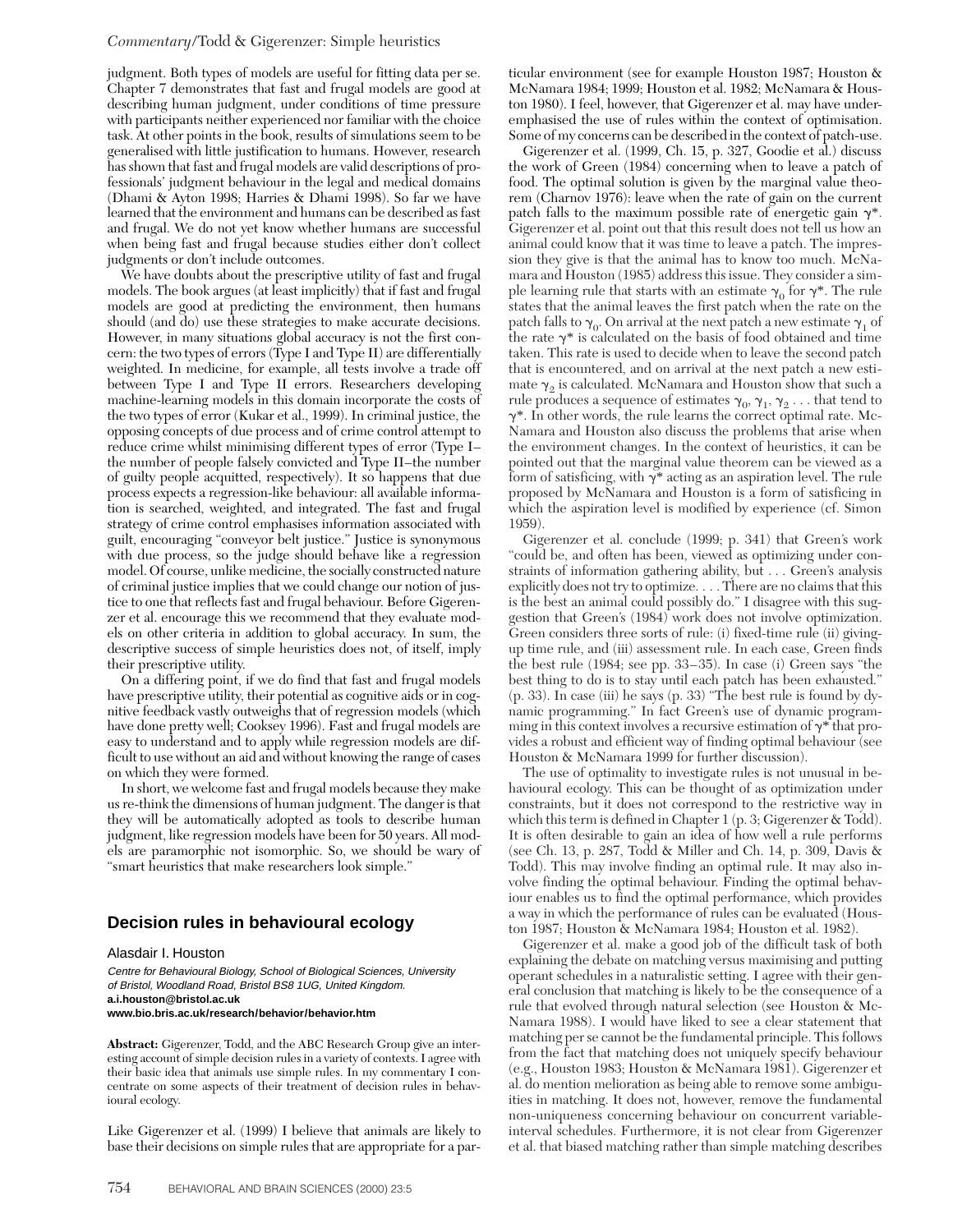behaviour when an animal can choose between a variable-interval and a variable-ratio schedule (Williams 1988).

## **What's in the adaptive toolbox: Global heuristics or more elementary components?**

Oswald Huber

Department of Psychology, University of Fribourg, CH-1700 Fribourg, Switzerland. **oswald.huber@unifr.ch www.unifr.ch/psycho/Allgemeine/Oswald\_Huber.htm**

**Abstract:** From the standpoint of decision research, investigating global heuristics like LEX is not fruitful, because we know already that people use partial heuristics instead. It is necessary (1) to identify partial heuristics in different tasks, and (2) to investigate rules governing their application and especially their combination. Furthermore, research is necessary into the adequate level of resolution of the elements in the toolbox.

Fast and frugal heuristics in the Gigerenzer, Todd, and the ABC Research Group (1999) book are assumed to be specialized higher order cognitive processes that are in the mind's adaptive toolbox. If we postulate elements in the toolbox, we have to make assumptions about the adequate grain of these elements. As I interpret the authors, they regard global heuristics like the Lexicographic heuristic (LEX), Weighted Pros or Elimination-by-Aspects (EBA) as elements of this toolbox, in the decision making context.

Results of decision theory contradict such an assumption. In many experiments where decision makers have to choose one of several alternatives (presented simultaneously), the following very stable result is observed (cf. e.g., Ford et al. 1989): The decision process can be divided into two main phases. In the first, people use, for example, some parts of EBA, not to make the final choice, but in order to reduce the set of alternatives quickly to a short list. When they have arrived at a short list they use, in the second phase, another partial heuristic in order to select the best alternative. For these alternatives, usually much more information is processed than for those not in the short list, and in a more alternativewise manner (transition to another attribute of the same alternative). From these results as well as from those obtained with verbal protocols, we conclude that decision makers do not apply a complete heuristic like LEX, and so on, but use a part of a heuristic or combine partial components of heuristics.

One such partial heuristic is, for example, Partial EBA, which is characterized by a sequence of the following two steps:

- Step 1: Select a criterion (attribute, dimension . . . ) from set *C* of criteria.
- Step 2: Eliminate all alternatives from the set *A* of alternatives which do not surpass an acceptance level on the selected criterion.

Global EBA consists of repeated applications of Partial-EBA, but most often Partial-EBA is combined flexibly with other partial heuristics. If the decision maker faces several alternatives she may apply Partial-EBA once or twice to reduce the set of alternatives to a more manageable short list, and then use another partial heuristic to make the final choice.

Thus, from the point of view of decision research, the toolbox has to contain smaller units than global strategies. The experiments reported by Gigerenzer et al. (1999) do not contradict these well established results. They were not designed to study the question of global heuristics versus components, and are restricted to the special case of only two alternatives. However, even in cases with two alternatives we cannot exclude the possibility that people combine parts of heuristics (e.g., LEX and the Conjunctive heuristic).

For research on the elements of the toolbox, this has two consequences:

1. In the context of decision making and judgment, the inves-

tigation of global heuristics is not a fruitful research strategy, because we already know that people do not use them. It is rather necessary to identify partial heuristics in different tasks. A variety of partial heuristics has already been investigated in multi-attribute decision making (see, e.g., Montgomery & Svenson 1989; Payne et al. 1993), but we do not know much, for example, about nonlottery risky decision situations.

2. If we have identified partial heuristics as elements, we need a theory that explains the rules of the use and the combination of partial heuristics. Even in multi-attribute decision making we do not have such a theory, able to model the decision process as a sequence of partial heuristics in such a way that the detailed decision behavior can be predicted. The problem of a theory that explains the combination of partial components is not treated in the book.

If we decompose global heuristics into smaller components as the results of decision research make necessary, the question arises at which level of decomposition to stop, because the partial heuristics again can be decomposed, and so on, until elementary operators are reached. We have to determine which level of resolution is adequate for the elements of the toolbox.

Consider, as an example, Partial EBA as described above as a sequence of two steps. At one level of resolution we could define each of the steps 1 and 2 as a basic component of the toolbox. An advantage of this resolution is frugality, because step 1 could serve as a component in many partial or even global heuristics (e.g., Partial LEX or Weighted Pros). At another less fine-grained level, we consider the two steps together as *one* unit. In my opinion, even if Partial-EBA is on a coarser level than the level where its two components are treated as separate units, it is a more adequate basic element in the toolbox. There are two reasons: (1) In people's task representations of a decision situation, probably alternatives and sets of alternatives play a central role. Therefore, people can easily form a subgoal to reduce the set of alternatives and search for an operator to reach that subgoal. In this process, details of how this operator functions are not relevant to the decision maker. Thus, partial heuristics are, on the one hand, big enough to ease the workload on the thinking process. (2) On the other hand, partial heuristics are small enough to be combined in a flexible manner.

The question of the adequate level of resolution of the elements of the toolbox is not treated in the book. It is especially important if we assume that the elements are genetically fixed (because they have been put into the toolbox by evolution).

#### ACKNOWLEDGMENT

I am grateful for discussions with Siegfried Macho.

## **The role of mathematics in heuristic performance**

Paul C. Kainen

Department of Mathematics, Georgetown University, Washington, DC 20057 **kainen@math.georgetown.edu**

**www.math.georgetown.edu/faculty/kainen/**

**Abstract:** A mathematical approach to heuristics is proposed, in contrast to Gigerenzer et al.'s assertion that laws of logic and probability are of little importance. Examples are given of effective heuristics in abstract settings. Other short-comings of the text are discussed, including omissions in psychophysics and cognitive science. However, the authors' ecological view is endorsed.

The book by Gigerenzer, Todd, and the ABC Research Group (1999) proposes that heuristics enjoy some sort of ecological rationality. However, the arguments do not seem entirely consistent; on pp. 18–19, heuristics are taken to be so simple that they apply to many cases, but complex enough to exploit environmental dependencies.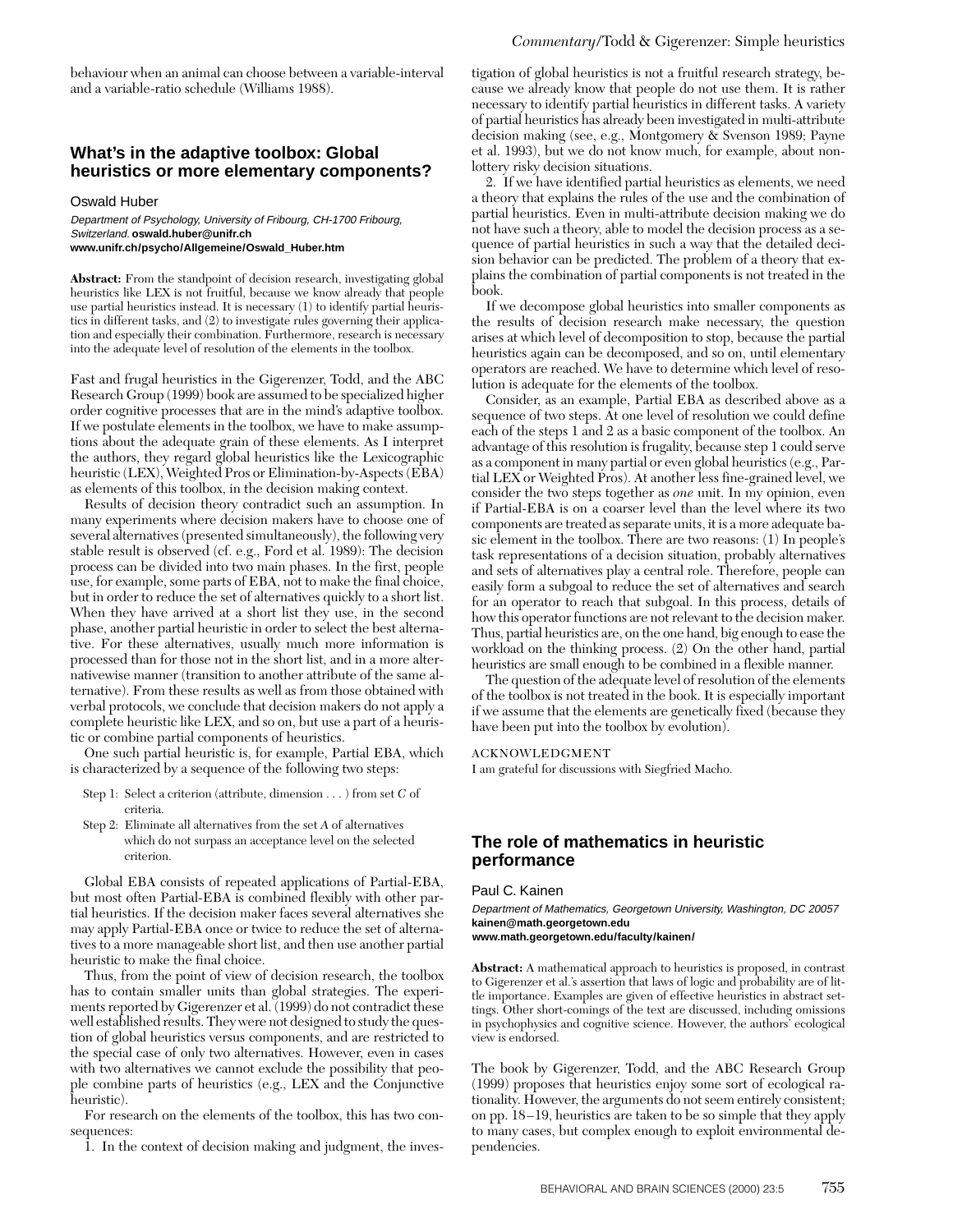Gigerenzer et al. (1999) seem to believe that no formal structure is needed to understand the remarkable performance of heuristics. On p. vii, they assert: "The laws of logic and probability play little if any role." I believe that this is false and that, on the contrary, heuristics derive their power precisely by their utilization of mathematical theory. Indeed, heuristics can be clearly seen in an entirely abstract context. I'll give two examples that show the idea (Kainen 1997).

Consider the search for an endpoint in a large tree. This is a well-defined task and can be implemented via software. If the tree has *n* vertices, then the usual algorithm, which merely follows a path until it finally terminates at an endpoint, will need order-log*n* steps. However, if the tree is selected "at random" from all possible trees (on the same set of labeled vertices) and if a vertex is then selected at random, then there is a chance of approximately 1/e (i.e., 0.37 . . . ) that the vertex will *be* an endpoint. Guessing 40 times, one has a probability of less than  $(2/3)^{40}$  of being wrong, independent of *n*. Using random choice as a heuristic beats the algorithm by as much as you like once *n* gets sufficiently large. Since many situations, for example, the solutions of games, can be cast in terms of tree search for endpoints, this mathematical result can be applied to many concrete examples.

Notice that the guessing heuristic allows parallel processing and makes no demands on sharing information. Moreover, if the data contains an extra non-tree edge, then the algorithm could be trapped in a loop but the heuristic will only be influenced slightly because each extra edge can kill off at most only two of the roughly *n/e* vertices which are endpoints in the tree.

Another heuristic, called First Fit Decreasing, has been analyzed for a resource-allocation problem. It turns out that using two reasonable strategies together (do the hardest first and just take the first available resource – i.e., be greedy) will get one to the essentially best possible solution.

While the book includes many examples showing how well some heuristics do in special test conditions, for example, how we infer intent from mouse movements on a computer, it does not go on to consider detailed computations from the perspective of psychophysics. For example, movement attracts human vision, guiding the direction of focal attention, as do other salient features. Heuristics may be involved because the speed of visual response and minimum requirements for information pretty much eliminate any conceivable algorithm. Another example may be the process of linearization so well known in mathematics, which has turned up in neurophysiological data for speech (Sussman et al. 1998) and also for reaching behaviors (Desmurget et al. 1996). I wish the book had gone further in these directions, which certainly seem congruent with the authors' basic slant.

Heuristic ideas can also be extended to cover issues relevant to cognitive science – G. Lakoff (1980) and H. Plotkin (1993) come to mind. These connections ought to be pointed out in future editions of this work. That physical metaphors fit so well with linguistic and psychological data may be evidence for the "unreasonable effectiveness" of mathematics even in the biological domain (Kainen 1998).

It would be nice to have an encyclopedia of basic heuristics. However, this might be a Sisyphean task. As the statistician B. Efron said, "*Good* simple ideas are our most precious intellectual commodity," but there may be no end to such good ways to organize knowledge.

The worst aspect of the book is its verbosity. Surely, the story could be told more succinctly. The authors must have used the phrase "fast and frugal heuristic" a thousand times. Homer got away with this trick, but he had a better ear. One might like to hear, rather, several reports, each of a few pages, on how using a simple heuristic has led to improvement. For example, here is one I stumbled across while working at Bell Laboratories: Distrust software (or systems) whose name is a third-order acronym.

This useful heuristic revealed a logistical horror story. A program had been written to determine the deployment of a new device which allowed multiple conversations to share the same transmission facilities. But this powerful multiplexing device was reduced to only a few percent of its actual capability by an elaborate algorithm – fossilized from birth because of the vast distance from programmers to factory-floor network environment, as the acronym indicated. Once the conceptual errors in the program were recognized, the problem was readdressed (successfully) via heuristic methods, and that would make another case history.

It would improve the next publication of this group if they could recount concrete instances like these. Although heuristic concepts can have some overarching features, the richness of the context is essential to see them *in vivo.*

In their preface, Gigerenzer and Todd refer to an interdisciplinary spirit "put[ting] everyone . . . together . . . learning the language and the skills of the others." This type of collaboration is called *transdisciplinary* by Ivan Havel, who distinguishes it precisely by the degree, depth, and longevity of the interactions. The authors have certainly made a contribution by promoting awareness of heuristic methods. If there is any area in which multiple research streams are converging, it is right here. Heuristics provide a vital tool for ongoing problems of science and industry.

## **Two cheers for bounded rationality**

#### Raanan Lipshitz

Department of Psychology, University of Haifa, Haifa, Israel 31905 **raanan@psy.haifa.ac.il**

**Abstract:** Replacing logical coherence by effectiveness as criteria of rationality, Gigerenzer et al. show that simple heuristics can outperform comprehensive procedures (e.g., regression analysis) that overload human limited information processing capacity. Although their work casts long overdue doubt on the normative status of the Rational Choice Paradigm, their methodology leaves open its relevance as to how decisions are actually made.

Hastie (1991, p. 137) wondered whether the field of decision making "will ever escape the oppressive yoke of normative 'Rational' models" and guessed that the Expected Utility Model will "fade away gradually as more and more psychologically valid and computationally tractable revisions of the basic formation overlay the original" (p. 138). Gigerenzer et al.'s work shows that escaping the "Rational" paradigm requires not a gradual revision of the "original," but radical reformulation of the purpose of psychology and the nature of rationality.

Following Brunswik's dictum that psychology is the study of people in relation to their environment, Gigerenzer et al. (1999) suggest that "the function of heuristics is not to be coherent. Rather, their function is to make reasonable, adaptive inferences about the real social and physical world given limited time and knowledge" (p. 22). Replacing internal coherence by external correspondence as a criterion for rationality, Gigerenzer et al. manage to cast doubt on the normative underpinnings of the rational paradigm. Despite repeated demonstrations of its poor descriptive validity, the model continues to influence Behavioral Decision Theory both descriptively (e.g., the operationalization of decision as choice and of uncertainty as probability estimates), and prescriptively (i.e., guiding evaluation and improvement of decision quality). This resilience is due, in large part, to Savage (1954), who suggested that the SEU model can be interpreted as (1) a description of an actual human decision maker, or (2) a description of an ideal decision maker who satisfies some "rational" criteria (e.g., transitivity of preferences). Because most human decision makers cannot be regarded as ideal, neither the fact that they systematically deviate from the model nor the fact that they are incapable of the comprehensive information processing required by the model is relevant to its coherence-based normative status. Uniquely in science, the rational paradigm in the study of decision making takes lack of descriptive validity as grounds for improving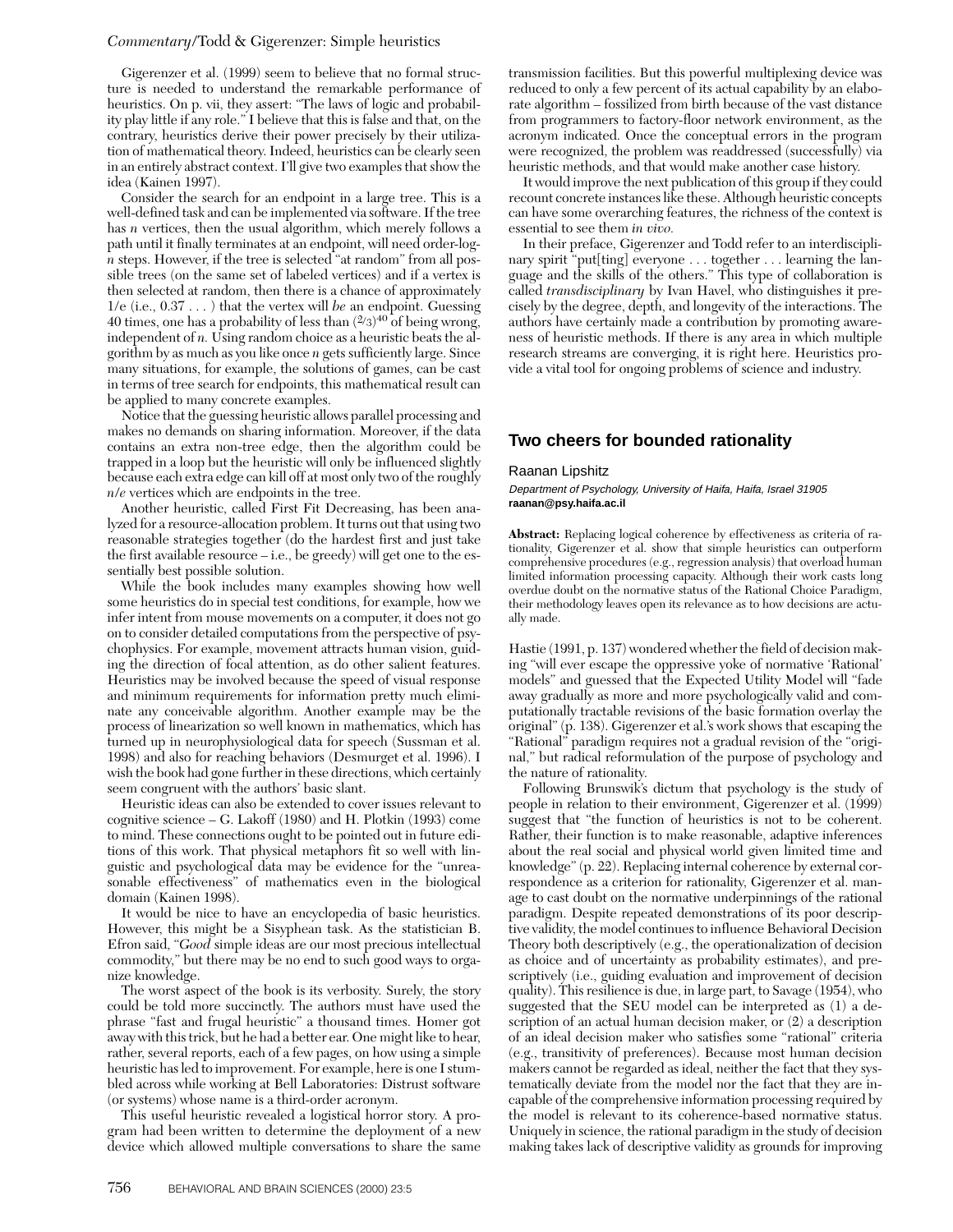its "suboptimal" subjects instead of its invalid models (Cohen 1993).

Using correspondence in place of coherence, Gigerenzer et al. use rational methods (regression and Bayesian analyses) as competitors (rather than yardsticks) of simple heuristics which require a fraction of the information, time, and computational power required by the former. Their result – that under certain conditions fast and frugal heuristics win the competition – should dampen enthusiasm for unrealistic, wasteful, and resource guzzling recipes epitomized by Janis and Mann's (1977) prescription:

1. Thoroughly canvass a wide range of alternative courses of action;

2. Survey a full range of objectives and values;

3. Carefully weigh all known positive and negative consequences;

4. Search for new information intensively;

5. Reexamine all alternatives and considerations before making the decision;

6. Make detailed implementation plans, prepare for potential contingencies.

The principal contribution of Gigerenzer et al.'s work leads to its principal weakness. To rigorously refute the normative basis of the rational paradigm they use simple judgment problems and computer simulations. It is certainly reasonable to begin with simple tasks and controlled methodologies before moving on to more complex and less tractable, but the authors themselves admit that this strategy leaves the really interesting (and "messy") questions unanswered: "[I]f we are also concerned with the principles that guide natural human and animal behavior, we must . . . [ask] what is the evidence that humans or animals use specific fast and frugal heuristics?" (p. 23).

An alternative research strategy is to forego traditional standards of rigor and tackle real-world decision processes in their naturalistic settings (Chi et al. 1982; Klein et al. 1993; Rogoff & Lave, 1984). Two findings and one conclusion from this research seems particularly pertinent to the question which Gigerenzer et al. leave unanswered:

1. Recognition does play a major role in decision making, but not as a mere sense of familiarity. It is a complex (still ill-understood) process of pattern matching which focuses attention on critical cues and generates goals, expectations, and action alternatives (Klein et al. 1993).

2. Experienced decision makers do use heuristics that save cognitive effort (Cohen et al. 1996; Scribner 1984). These, however, are highly domain specific and rely on considerable amount of domain specific knowledge and cannot be reduced either to "maximize expected utility" or to "choose the best."

3. Thus, effective real-wold use of "fast and frugal" heuristics requires considerable background knowledge, for example, "Which is the best indicator?" "What is the informational structure of the environment?" Similar to the Rational paradigm, which they so effectively undermine, Gigerenzer et al. pay insufficient attention to the fact that boundedly-rational human decision makers compensate the limited capacity of their short-term memories by the considerable capacities of their long-term memories and learning.

#### **Fast, frugal, and surprisingly accurate heuristics**

#### R. Duncan Luce

Social Science Plaza, Departments of Cognitive Sciences and Economics, University of California, Irvine, CA 92697-5100. **rdluce@uci.edu**

**Abstract:** A research program is announced, and initial, exciting progress described. Many inference problems, poorly modeled by some traditional approaches, are surprisingly well handled by kinds of simple-minded Bayesian approximations. Fuller Bayesian approaches are typically more accurate but rarely are they either fast or frugal. Open issues include codifying when to use which heuristic and to give detailed evolutionary explanations.

This volume (Gigerenzer et al. 1999) is a preliminary progress report – and progress it does indeed report – of the Center for Adaptive Behavior and Cognition (ABC) of the Max Planck Institute for Human Development in Berlin. Although not identified as such, it is an edited work with 16 signed chapters that are more than usually well integrated and coherent. Presumably Gigerenzer and Todd are the editors. The theme is that evolution has led people and other creatures to infer heuristics that are, in an often repeated phrase, "fast and frugal" and surprisingly effective.

The message seems directed primarily to psychologists interested in decision theory, but in reality the audience should be far broader than that. One claim is that our standard arsenal of statistical methods – those based on the familiar additive expressions of analysis of variance and linear regression – really seem to rest on a singularly bad representation of a great deal of reality; this matters greatly. Virtually all scientific psychologists should heed this message.

Examples of inference and categorization problems repeatedly arise that exhibit the following two features. First, each of a number of observables is correlated with a measure of interest whose value is not known directly. These observables may or may not be independent. For example, suppose comparative city size is a measure of interest and the observables are such things as having a professional soccer team, being the home of a university, being a state capital, and so on. Second, to decide which of two cities is larger, suppose one simply proceeds through the observables in descending order of correlation stopping at the first observable that discriminates between the cities: that dictates the choice. Surprisingly, this "take-the-best" heuristic regularly outperforms a variety of additive measures. Because no trade-offs occur, not all of the available information needs to be examined exhaustively, and very little computation is needed. So the heuristic tends to be fast as well as accurate. This can be seen as one way to implement Herbert Simon's (1956a) call for limited search and satisficing in decision making.

Many of the inference problems posed seem to fit more closely a Bayesian perspective than they do the classical additive trade offs, and indeed when fast and frugal heuristics are compared in Chapter 8 (p. 169, Martignon & Laskey) with certain Bayesian analyses, the latter indeed do somewhat better. But the expense in time and computation is considerable and the authors believe, but hardly prove, that evolution has found it effective to trade off a bit of accuracy for very fast procedures, often a condition for survival. "Fast and frugal heuristics can have their place in everyday affairs where time is limited and knowledge is scarce, and Bayesian tools can be the choice of someone who is in no hurry and has access to a computer" (p. 186).

Indeed, a major theme of the book is just that: Calculations of optimal behavior just are not practical for much real world decision making, and people should not be assumed even to approximate such calculations. Chapter 13 (p. 287, Todd & Miller) takes up the problems typified by selecting a secretary or a mate, where each party is dealing with a somewhat unknown pool of alternatives, both must agree on a match, and one cannot return to individuals previously passed over. The optimal rule is known for a given, fixed pool size, say 100, and assuming that the candidate selected will accept the offer: Examine 37 of the applicants, the best of whom establishes an aspiration level, and then select the next person exceeding that value. The chance of actually finding the optimal person is also 37% and, on average, 74 people are interviewed. Clearly, this is a costly and far from reliable procedure. Indeed, should one's goal be the optimum? Simulations show that a criterion based on the first 14 has an 83% chance of finding someone in the top 10% of the pool.

Another part of the so-called Bayesian revolution are attempts to take into account people's preferences over alternatives and uncertainties about the environment giving rise to them. This aspect has been embodied in subjective expected utility theory and a number of variants. Although they allude to this line of work, which I suspect they do not much like, they do not approach it directly: "we have focussed on adaptive goals in terms of correspondence crite-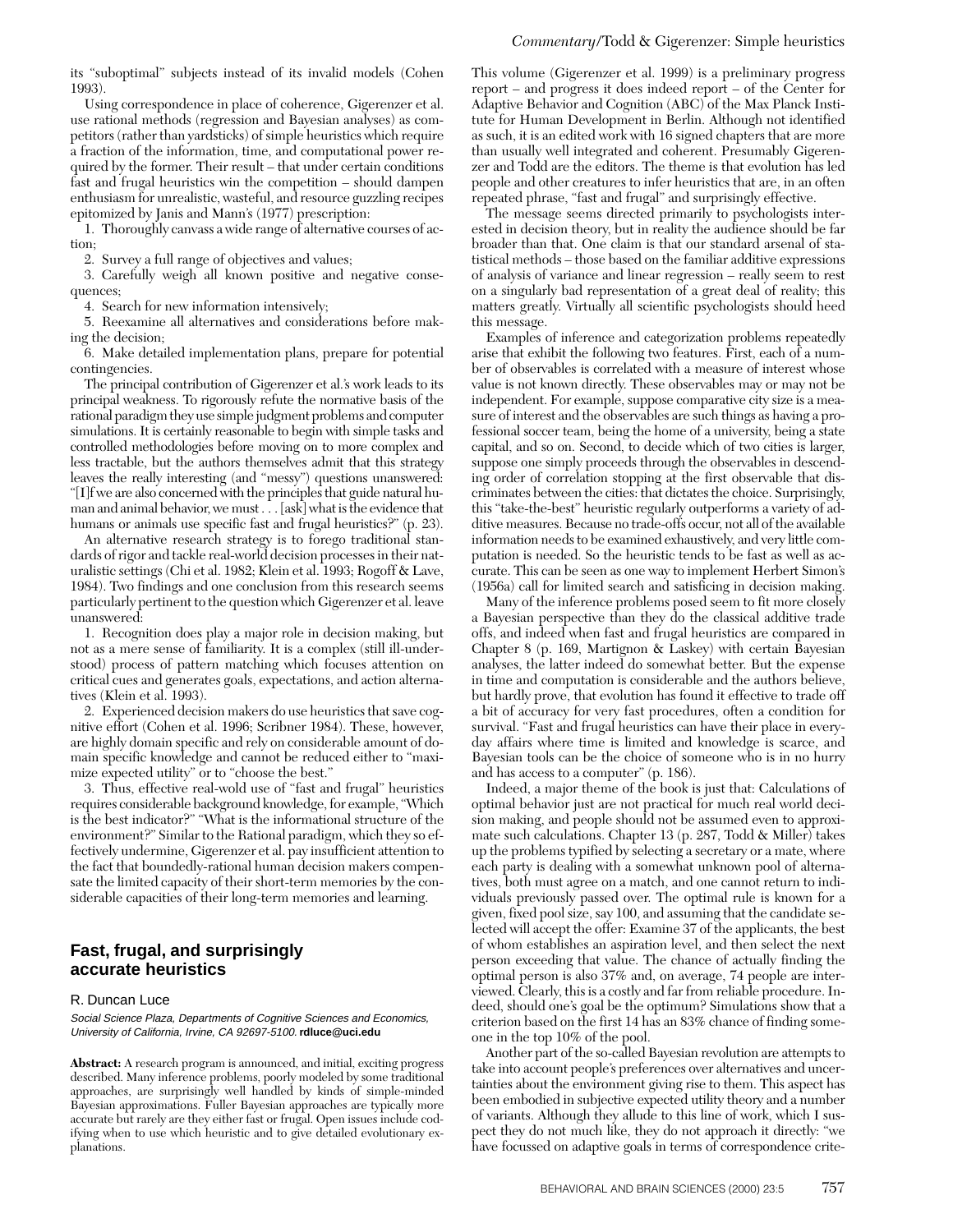ria (e.g., accuracy, speed, and frugality) as opposed to coherence criteria (e.g., consistency, transitivity, additivity of probabilities) traditionally used to define rationality. Is any role left for coherence criteria?" (p. 364, Todd & Gigerenzer). "Models of reasoning need not forsake rationality for psychological plausibility, nor accuracy for simplicity. The mind can have it both ways" (p. 365).

A large area is delineated, and it will require many scientists – not just psychologists – and much time to explore and codify it. First, how does one classify problems and decide upon which of several possible fast and frugal heuristics to employ? They speak of having an "adaptive tool box," and the question is when to use which tool. Over three quarters of a century of effort has gone into systematizing experimental design and analysis based on standard statistics, and something comparable probably will be needed to show how to proceed more effectively in modeling inference and classification. Second, how does one decide which tool each participant in an empirical study is actually using? This is an issue because the problems encountered neither automatically nor uniquely point to a particular analysis, and so it is only reasonable to expect variation in tool use. And third, how do we test in a nontautological fashion the claim that some of these procedures have been selected for by evolution? As we all are well aware, this is a very tricky issue, and evolutionary arguments, at least in psychology, typically invite a good deal of skepticism and, perhaps, have been misused in some cases. Should these developments actually occur, this book will be seen as seminal.

## **Simple heuristics that make us dumb**

#### Howard Margolis

The Irving B. Harris Graduate School of Public Policy Studies, University of Chicago, Chicago, IL 60637. **hmarg@uchicago.edu**

**Abstract:** The simple heuristics that may indeed usually make us smart – or at least smart enough – in contexts of individual choice will sometimes make us dumb, especially in contexts of social choice. Here each individual choice (or vote) has little impact on the overall choice, although the overall choice is compounded out of the individual choices. I use an example (risk aversion) to illustrate the point.

Gigerenzer, Todd, and the ABC Research Group (1999) argue that simple rule-of-thumb responses will often be strikingly effective relative to logically better but pragmatically hard to learn and hard to use responses. Hence, their message: "simple heuristics can make us smart." And they are right. But simple heuristics can also make us dumb. In fact, the very same simple heuristics.

As Gigerenzer et al. (1999) make clear, their simple heuristics come to be in place because experience in the world has trained us to rely on them, or sometimes even because experience of our species in evolutionary time has entrenched the responses genetically. We can expect that entrenched responses will be good enough to be favored by whatever selection process is operating. The net effect (the benefits when it works, net of the costs when it doesn't) must be positive enough, relative to feasible alternatives, to make sense of how the response comes to be entrenched.

But this argument only works for contexts close to those that favored the response. Even in just those contexts, the response will be subject to false alarms. It may be prompted when it is irrelevant or ineffective, and so does no good while perhaps pre-empting a less easily prompted response that would actually have worked. But in contexts remote from those that account for why a response becomes entrenched, these ordinarily favorable responses may be *far* from good. There is no reason to assume they would continue to be even moderately reliable in contexts far from their home territory, and they might even be completely unreliable. In unfamiliar contexts, the anchor-and-adjust response that guides our intuition might trigger a simple heuristic that is not at all a good proxy for what a more considered, more logical analysis would recommend.

I stress here, in particular, the contrast between contexts of individual choice in commonplace circumstances against contexts of social choice, where the aggregate effects of individual responses have large consequences entirely beyond the scope of ordinary experience. Then, the effect of any one individual choice is socially microscopic, hence also the motivation for an individual to think hard about that choice. Indeed, in the individual context, if a particular response is what a person feels comfortable with, that is likely to be all we need to know to say that response is a good one, or at least a good enough one. But in social contexts that very often is not true at all.

Here is an illustration. Our genetically entrenched propensities with respect to risk would have evolved over many millennia of hunter-gatherer experience, where life was commonly at the margin of subsistence, and where opportunities for effective stockpiling of surplus resources were rare. In such a context, running risks to make a large gain would indeed be risky. If you succeed, you may be unable to use what you have gained, and if you fail (when you are living on the margin of subsistence), there may be no future chances at all.

In contrast, such a life would encourage risk taking with respect to averting losses. If you have little chance to survive a substantial loss, you might as well take risks that could avert it. So we have a simple account of why (Kahneman & Tversky 1981) we are ordinarily risk-averse with respect to gains but risk-prone in the domain of losses. And this yields simple heuristics: with respect to gains, when in doubt, don't try it, and the converse with respect to averting a loss.

But we do not now live on the margin of subsistence, so now these simple heuristics that make us smart may easily be dumb: especially so with respect to a social choice that is going to affect large numbers of individual cases, where (from the law of large numbers) maximizing expectation makes far more sense than either risk aversion or its opposite. But because entrenched responses are (of course!) hard to change, and especially so because their basis is likely to be scarcely (or even not at all) noticed, effectively altering such choices will be socially and politically difficult.

Although space limits preclude developing the point here, I think a strong case can be made that the consequences of such effects are not small. One example (but far from the only one), is the case of new drug approvals in the United States, where there has been a great disparity between attention paid to the risks of harmful side effects and to the risks of delaying the availability of a medicine to patients whose lives might be saved.

Nor can we assume that faulty judgments governed by simple heuristics will be easily or soon corrected. I ran across one recently that had persisted among the very best experts for 400 years (Margolis 1998).

I think a bit of old-fashioned advice is warranted here: "If we may admire the power of ideas when they lead us and inspire us, so must we learn also their sinister effects when having served their purpose they oppress us with the dead hand." (Sir Thomas Clifford 1913) Same for simple heuristics.

## **Heuristics all the way up?**

#### Adam Morton

Department of Philosophy, University of Bristol, Bristol BS8 1TB, United Kingdom **adam.morton@bristol.ac.uk mail.bristol.ac.uk/~plam**

**Abstract:** I investigate whether heuristics similar to those studied by Gigerenzer and his co-authors can apply to the problem of finding a suitable heuristic for a given problem. I argue that not only can heuristics of a very similar kind apply but they have the added advantage that they need not incorporate specific trade-off parameters for balancing the different desiderata of a good decision-procedure.

Assume that most of the claims made by Gigerenzer et al. (1999) are true, and that each person possesses a toolbox of relatively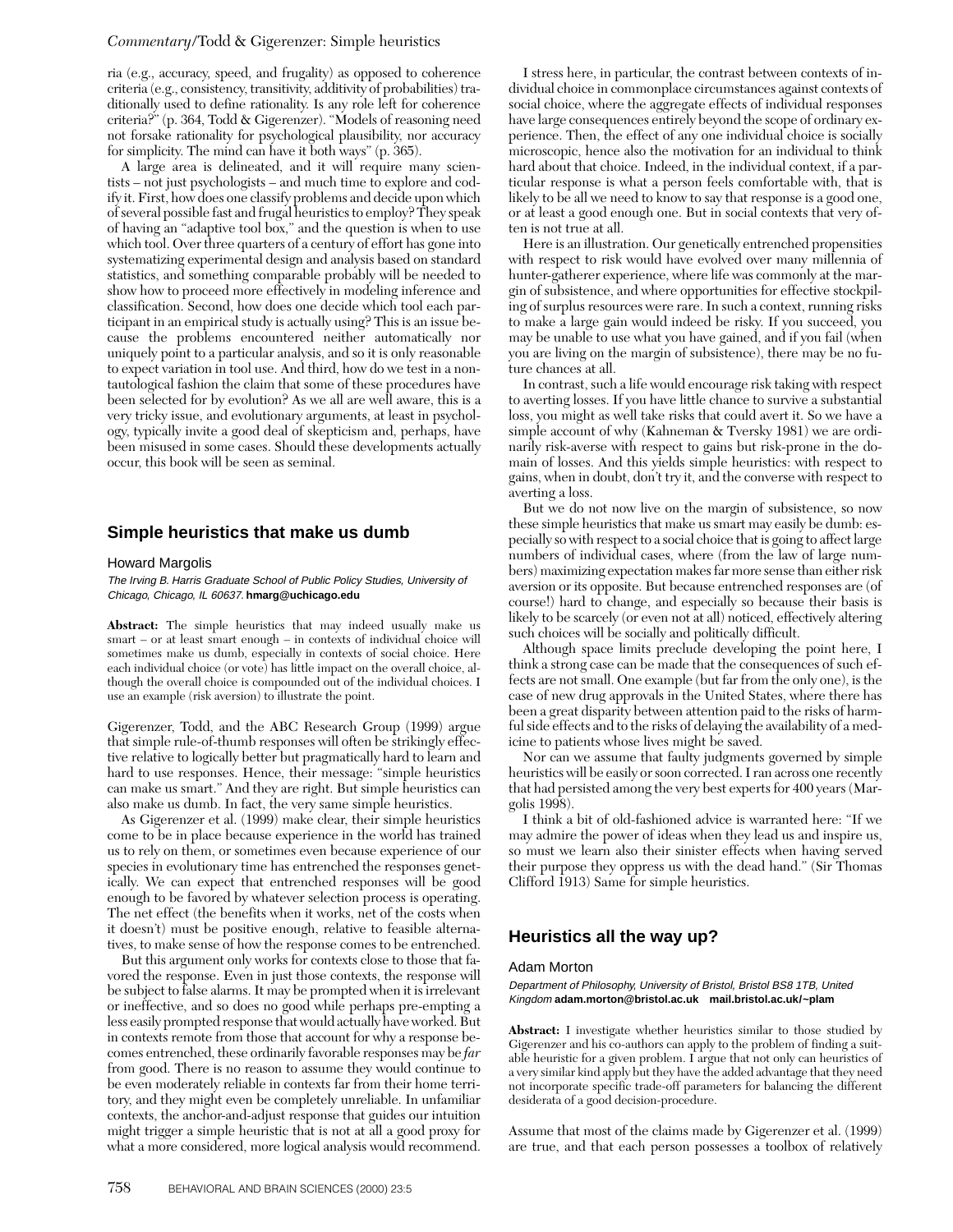naive procedures which, when used in suitable environments, give results almost as good as sophisticated statistical reasoning, for a fraction of the psychological cost. These procedures will give extremely bad results when used in the wrong environments. The simplest example of a bad environment is one where the values of a quantity to be estimated by the recognition heuristic are inversely correlated with the familiarity of the cues. There is thus a very non-trivial problem of matching heuristics to problems. How do we know which tool to take from the box?

The matching could be done by some approximation to the statistical considerations of Chapters 6 and 8. Or it could itself use some simple heuristics, which in suitable environments gave good results. Or, it could work in some entirely different way. Let us explore the second possibility. (The first seems unattractive, given the general ethos of the project, and although the third might well be true we can only explore it once we see the limitations of the second.) We must thus see how, given a problem of decision or estimation, we can choose from among a set of available simple procedures one which will give an accurate-enough and efficientenough solution. People do seem to adapt their decision-making procedures to the circumstances of the problem at hand, as remarked in Chapter 6 (Martignon & Hoffrage, p. 140), referring to Payne et al. (1988; 1993). But the core theory of frugal heuristics is itself neutral on the procedures by which the right heuristic for the problem at hand is chosen, as Chapter 16 (p. 364, Todd & Gigerenzer) explicitly accepts.

When we pose the meta-choice problem we are immediately faced with a question of incomparability. The choice procedure is asked simultaneously to optimize accuracy and frugality, without being given a trade-off function between them. This might be taken to be another dimension of difficulty, and indeed recent philosophical literature on decision-making often treats incomparability as a basic conceptual problem of decision, along with risk and cooperation (see Chang 1997; Morton 1990). But the simple heuristics point of view has a very significant card to play. Frugal heuristics often manage incomparability as a matter of course.

Suppose, for example, that we are faced with the problem of choosing a restaurant, where both quality and price are desiderata. If we apply a heuristic with a simple stopping rule, such as Take the Best we can find that we do not need to decide how to balance the desiderata. We must phrase the stopping rule neutrally: stop when you find a characteristic that correlates with either of the targets. But then we can simply stop searching when we find a candidate and a characteristic that is linked either to good price or good quality. In a series of such choices a balance of quality and price will be struck, but the form of the balance will depend on the environment to which the heuristic is applied and not on any parameter of its definition.

The same can apply with a meta-choice. Suppose we have a toolbox of heuristics and a database of cases, which would specify the categorization of a problem, whether one of the heuristics was applied, and whether it gave a result that was acceptable in terms of time or accuracy. Then, given a new problem falling into some category, a person can apply a meta-heuristic that involves a stopping rule as described above to select one that is acceptable either on the one criterion or the other. The result of applying this heuristic to this problem then expands the database to make it a more effective basis for subsequent meta-choices.

The choice of heuristics is unlikely to be made by any rule that is exactly parallel to any first order heuristic. But some features of first order heuristics are very attractive as attributes of metachoice, in particular the use of a simple stopping rule and the determination of some basic parameters by the environment. This suggests to me that there is another break to make with a traditional conception of rationality. We must not only be wary of an ideal of unlimited cognitive capacity; we must also be suspicious of ideals of self-containment, according to which all the parameters of a choice procedure are fixed by internal features of cognition.

## **What is an ecologically rational heuristic?**

#### Stephen E. Newstead

Department of Psychology, University of Plymouth, Plymouth PL4 8AA United Kingdom. **s.newstead@plymouth.ac.uk**

**Abstract:** The notion of ecological rationality, although plausible, does not readily lead to testable predictions. This is illustrated with respect to heuristics in syllogistic reasoning. Several possible heuristics have been proposed but ecological rationality does not appear to offer a sensible rationale for choosing between these.

There is much that I agree with in the book by Gigerenzer, Todd, and the ABC Research Group. I am sure they are right that many human judgments are based on heuristics. These heuristics are indeed often sensible ways of dealing with the situation in hand, and are sometimes more effective than logical responding. I find myself less convinced by their claim that these heuristics are "ecologically rational," in the sense that they are "adapted to the structure of an environment" (Gigerenzer et al. 1999, p. 13).

The problem is in translating this claim into operational terms and using it to make predictions. Any heuristic response will involve responding on the basis of only part of the information presented or using only limited search. But this claim has value only if it can predict which aspects of the situation will be selectively responded to. If the relevant features can be indicated only after responses are given then the theory has little or no predictive validity.

Consider, for example, syllogistic reasoning. This is precisely the kind of artificial reasoning task in which people deviate from the dictates of logic and where heuristics might come into play. There has, in fact, been no shortage of possible heuristics invoked to explain syllogistic reasoning errors. Possible contenders include:

*Atmosphere:* The claim that people base their responses on surface features of the quantifiers – whether these are negative or positive, and universal or particular (Woodworth & Sells 1935).

*Probability:* The claim that people use the least informative premise as the basis for their conclusion (Chater & Oaksford 1999).

*Caution:* The claim that people choose the response which commits them to the least general statement (Sells 1936).

*Limited processing:* The claim that people reach a decision after constructing just one representation of the premises (Newstead et al. 1999).

*Believability:* The claim that people give the conclusion they find most believable (Evans et al. 1983).

All of these predict reasonably well the responses that people actually give, and they are not mutually exclusive. The point is that there seems to be no sensible rationale based on ecological rationality for predicting which of these biases (if any) would be expected to operate. Intuitively, both the limited processing and the believability heuristics might make sense in a variety of other situations. Limited processing is, of course, one of the heuristics discussed by Gigerenzer et al.; and responding according to believability makes sense, as it would in many situations be irrational to accept an argument that was known to lead to an untrue conclusion. But much the same could be said of probability and caution. Oaksford and Chater claim that their probability heuristic has considerable generality, and caution could be a sensible heuristic to adopt in a number of very different situations. Atmosphere seems to be the only heuristic motivated solely by considerations of the syllogistic reasoning task, and even this could be seen as a more general tendency to match responses to surface characteristics of the information given.

And there's the rub. For if any of these heuristics can be argued to be ecologically rational, how can one predict which one will occur? And if one cannot make a prediction, how can the theory be tested? It is not enough to see which heuristic best fits the evidence and then claim that this is the most ecologically rational; this would clearly be circular.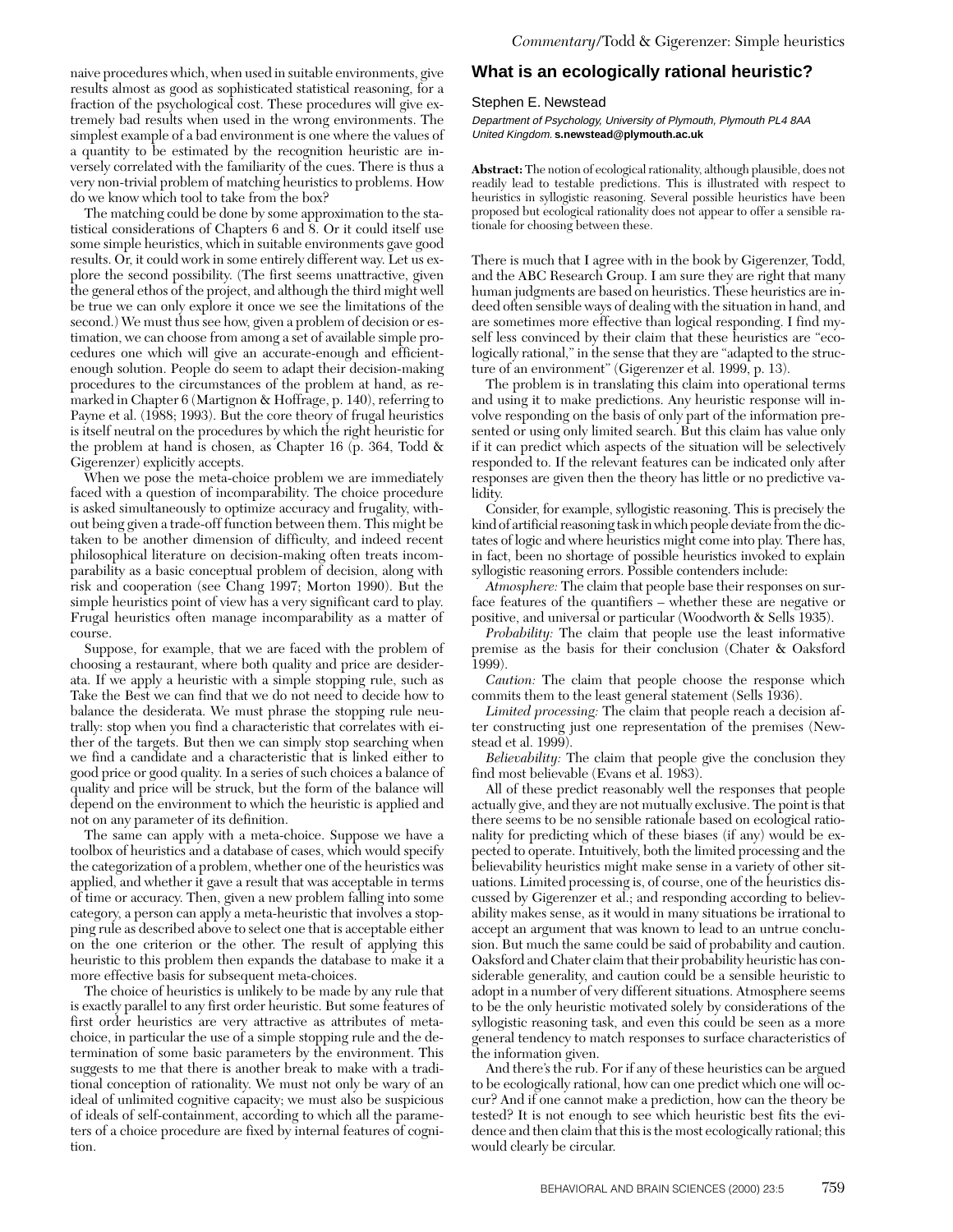A further point worth noting with respect to syllogistic reasoning is that there is overwhelming evidence that people *are* capable of responding according to logic. Studies of belief bias, for example, almost invariably find an effect of logic as well as an effect of believability (see Evans et al. 1983). It is not clear whether individuals respond partly on the basis of logic and partly on the basis of belief, or whether there are individual differences in the tendency to respond in these ways. Whichever is the case, this is clearly a complicating factor in any attempt to explain performance in terms of heuristics alone.

None of this implies that Gigerenzer et al. are wrong. On the contrary, what is needed is for them to develop their theory further so that more specific predictions can be put to the test.

## **Speed, frugality, and the empirical basis of Take-The-Best**

#### Mike Oaksford

School of Psychology, Cardiff University, Cardiff, CF1 3YG, Wales, United Kingdom. **oaksford@cardiff.ac.uk www.cardiff.ac.uk/psych/oaksford**

**Abstract:** This commentary questions the claim that Take-The-Best provides a cognitively more plausible account of cue utilisation in decision making because it is faster and more frugal than alternative algorithms. It is also argued that the experimental evidence for Take-The-Best, or nonintegrative algorithms, is weak and appears consistent with people normally adopting an integrative approach to cue utilisation.

Although I agree with much of Gigerenzer, Todd, and the ABC Research Group's approach – indeed, Nick Chater and I believe it can be extended to classical reasoning tasks such as syllogisms (Chater & Oaksford 1999) – I argue that their comparison with other algorithms provides less support for Take-The-Best than they suggest and that its empirical basis is weak and consistent with alternative interpretations.

Gigerenzer et al. (1999, Ch. 4, p. 94, Gigerenzer & Goldstein; Ch. 10, p. 231, Hertwig, Hoffrage & Martignon) cite the results of an unpublished study (Chater et al. 1999), comparing Take-The-Best with integrative algorithms such as neural networks and the generalised context model (GCM). Our interpretation of these results differs from that of Gigerenzer et al. (1999). They claim that Take-The-Best is particularly attractive because it is *fast* (it involves a small number of serial processing steps) and *frugal* (it draws on very limited information, because it is non-integrative). However, neither consideration straightforwardly gives Take-The-Best an advantage over the available alternatives.

There are two points to consider concerning speed. First, rapid integration of large amounts of information is believed to occur in language processing, perception, motor control, and commonsense reasoning. Hence integrative processing may be fast enough to account for the relatively slow human responses in the city size estimation task. the only empirical evidence the authors provide (Ch. 7, p. 141, Rieskamp & Hoffrage) is that people use nonintegrative algorithms like Take-The-Best only under time pressure. However, most of the decision domains to which Gigerenzer et al. have directed their modeling efforts (Ch. 5, pp. 99–100, Czerlinski et al.), do not require decisions to be made under time pressure. For example, predicting which of two cities has the higher rate of homelessness is not a decision that people would normally need to make rapidly. Consequently, the emphasis on speed as a deciding factor between algorithms may be inappropriate.

Second, Gigerenzer et al.'s measure of speed depends on assumptions about the architecture of the cognitive system (Chater & Oaksford 1990; Oaksford & Chater 1991; 1993; 1995). On a serial architecture, where information is searched in memory at a constant rate, Take-The-Best would be more rapid than the accounts Chater et al. considered. But in a parallel architecture, processing speed will not generally be related to the amount of information searched in memory, because large amounts of information can be searched simultaneously. For example, both the learning and application of multiple regression can be implemented in parallel using a connectionist network with a single layer of connections. This implementation could operate very rapidly – in the time it takes to propagate activity across one layer of connections (e.g., Hinton 1989). Similarly in an instance-based architecture, where instances can be retrieved in parallel, GCM would be the quickest. Take-The-Best only has a clear advantage over other algorithms if cognitive processes are assumed to be serial. Given the extensive research programs aimed at establishing the viability of instance-based and connectionist architectures as general accounts of cognitive architecture (e.g., Kolodner 1993; Rumelhart et al. 1986), it seems that considerable caution must be attached to a measure of speed that presupposes a serial architecture.

Gigerenzer et al. (1999) also compare the computational complexity of different algorithms (pp. 183–86). Using this measure they find that the complexity of Take-The-Best compares favourably with integrative algorithms. However, Gigerenzer et al. concede that the relevance of these worst-case sequential analyses to the presumably highly parallel human implementation is not clear (although the speed up could only be by a constant factor). Moreover, as we now argue there are many cognitive functions that require the mind/brain to perform rapid, integrative processing.

Take-The-Best is undoubtedly a very frugal algorithm. Rather than integrating all the information that it is given (all the features of the cities), it draws on only enough feature values to "break the tie" between the two cities. But does the frugality of Take-The-Best make it more cognitively plausible? Comparison with other domains suggests that it may not.

In other cognitive domains, there is a considerable evidence for the integration of multiple sources of information. We consider two examples. First, in speech perception, there is evidence for rapid integration of different cues, including cues from different modalities (e.g., Massaro 1987). This integration even appears to obey law-like regularities (e.g., Morton 1969), which follow from a Bayesian approach to cue integration (Movellan & Chadderdon 1996), and can be modelled by neural network learning models (Movellan & McClelland 1995). Second, recent work on sentence processing has also shown evidence for the rapid integration of multiple "soft" constraints of many different kinds (MacDonald et al. 1994; Taraban & McClelland 1988).

Two points from these examples are relevant to the cognitive plausibility of Take-The-Best. First, the ability to integrate large amounts of information may be cognitively quite natural. Consequently, it cannot be taken for granted that the non-frugality of connectionist or exemplar-based models should count against their cognitive plausibility. Second, the processes involved require rich and rapid information integration, which cannot be handled by a non-integrative algorithm such as Take-The-Best. Thus Take-The-Best may be at a disadvantage with respect to the generality of its cognitive performance.

A possible objection is that evidence for rapid integration of large amounts of information in perceptual and linguistic domains does not necessarily carry over to the reasoning involved in a *judgment* task, such as deciding which of two cities is the larger. Perhaps here retrieval from memory is slow and sequential, and hence rapid information integration cannot occur. However, the empirical results that Gigerenzer et al. report (Ch. 7) seem to show performance consistent with Take-The-Best only when people are under time pressure. But, as we suggested above, the judgments used in Gigerenzer et al.'s experiment do not normally need to be made rapidly. Consequently, the authors' data are consistent with the view that under normal conditions, that is, no time pressure, participants wait until an integrative strategy can be used. That is, for the particular judgments that Gigerenzer et al. consider, it is more natural for participants to adopt an integrative strategy; they use a non-integrative strategy only when they do not have the time to access more cues.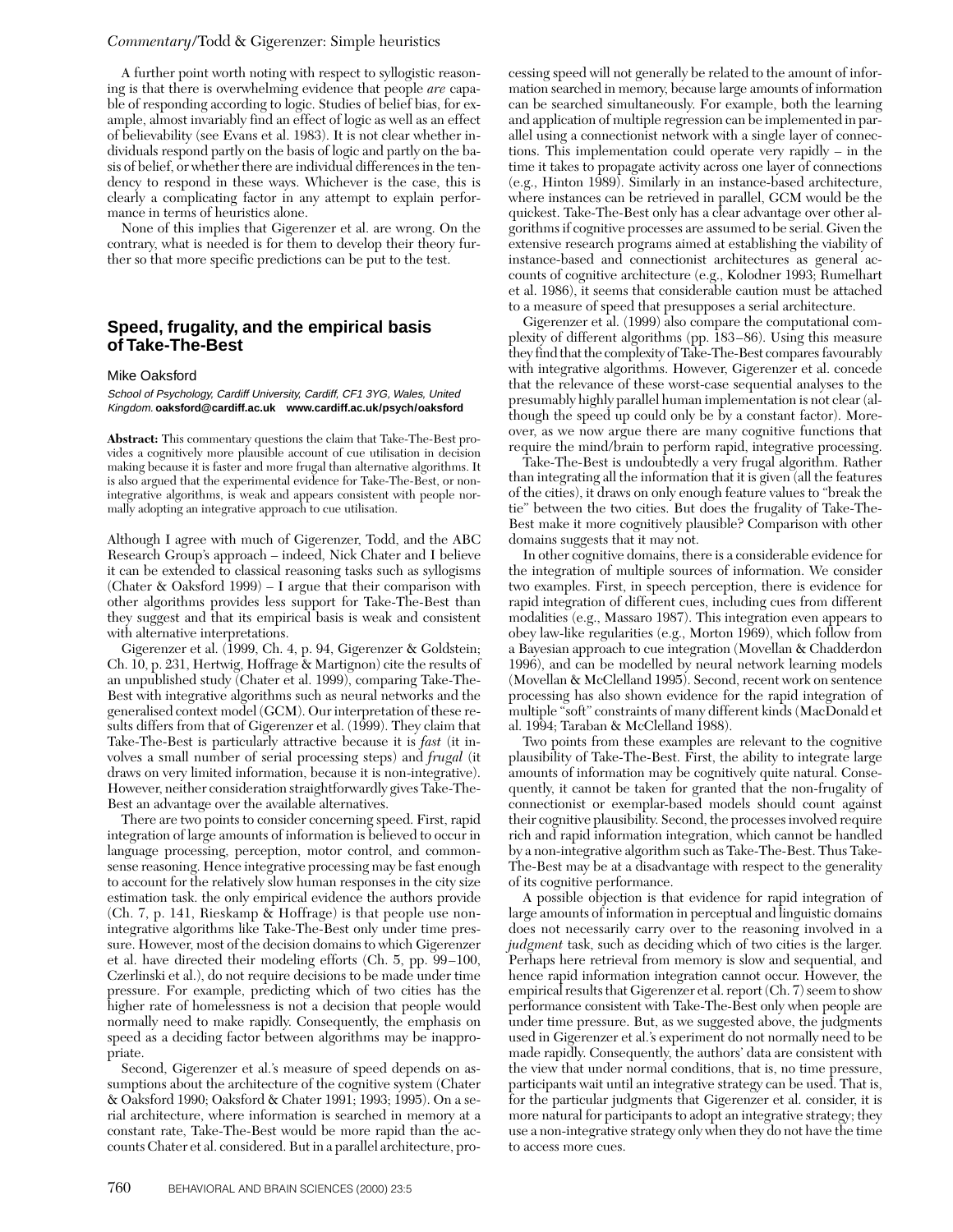In sum, whether Take-The-Best is fast, is architecture dependent, and whether frugality is a virtue are questioned by the many other cognitive functions that require fast, parallel, and integrative approaches. Moreover, the weak empirical basis for Take-The-Best seems consistent with people normally adopting an integrative approach (albeit with limited cues).

## **Sub-optimal reasons for rejecting optimality**

David R. Shanks and David Lagnado

Department of Psychology, University College London, London WC1E 6BT United Kingdom. **{d.shanks; d.lagnado}@ucl.ac.uk www.psychol.ucl.ac.uk/david.shanks/Shanks.html.**

**Abstract:** Although we welcome Gigerenzer, Todd, and the ABC Research Group's shift of emphasis from "coherence" to "correspondence" criteria, their rejection of optimality in human decision making is premature: In many situations, experts can achieve near-optimal performance. Moreover, this competence does not require implausible computing power. The models Gigerenzer et al. evaluate fail to account for many of the most robust properties of human decision making, including examples of optimality.

**A paradox in the rationale for fast and frugal algorithms.** There is a curious paradox in Gigerenzer et al.'s argument for the role of fast and frugal algorithms in human decision-making (Gigerenzer et al. 1999). They suggest that psychologists have been led astray by focusing on behavior from an optimization perspective and they imply that optimization models are implausible, intractable, and require demonic capacities. Instead, they urge us to explore fast and frugal algorithms. Yet they admit on p. 237 that categorization performance can often be optimal, but if that is the case, then surely the case for fast and frugal algorithms – which will almost certainly never achieve this level of performance – evaporates?

To evaluate Gigerenzer et al.'s case for minimal complexity in cognitive processes it is critical to determine whether decision making is truly optimal. The jury is still out on this issue, of course, but what is indisputable is that near-optimal performance can be achieved by experts in many realms including categorization (Anderson 1991; Ashby & Maddox 1992) and choice (Binmore 1991; Davis et al. 1993).

Gigerenzer et al. repeatedly ridicule what they take to be "optimal" theories (e.g., multiple linear regression, MLR) on the grounds that they require unrealistic amounts of computation (e.g., p. 76), but this is a highly misleading claim. Contrary to the impression made by Gigerenzer et al., it is possible to find a regression solution in minimal time without doing any computation at all. Imagine a set of points each represented by a peg on a two-dimensional board (the solution also works in principle in *n* dimensions). Then attach a long thin rod by a set of elastic bands to the pegs. By minimizing the allocation of tension across the elastic bands, the rod will align exactly according to the regression equation. As another example, consider the well-known Travelling Salesman problem in which the shortest route must be computed that visits each of a number (*N*) of cities exactly once. Despite its computational complexity (the computing time needed to solve this problem increases faster than any power of *N*), near-optimal solutions can be achieved by parallel neural networks in the blink of an eye (Hopfield & Tank 1985). What objection is there to the view that the human cognitive system approximates optimality by use of parallel constraint-satisfaction processes?

It is also troubling that Gigerenzer et al. take multiple linear regression (MLR) as one of their benchmark models throughout the book. Humans can learn highly nonlinear judgment rules in a variety of domains (Ashby & Maddox 1992; Ceci & Liker 1986) so MLR is simply not an appropriate model. If TTB (Take The Best) and CBE (categorization by elimination) approximately match the performance of MLR and if human experts significantly outper-

form MLR then the obvious conclusion is that TTB and CBE are inadequate models of human performance.

**Implausibility of the CBE model.** We believe that the candidate fast-and-frugal model for categorization which Gigerenzer et al. present, the CBE model, is wholly inadequate for human performance. First, it is unable to predict one of the benchmark phenomena of categorization, namely the ubiquitous "exemplar effect," that is, the finding that classification of a test item is affected by its similarity to specific study items, all else held constant (e.g., Whittlesea 1987). Even in the case of medical diagnosis, decisionmaking in situations very like the heart-attack problem Gigerenzer et al. describe is known to be strongly influenced by memory for specific prior cases (Brooks et al. 1991). The recognition heuristic is not adequate to explain this effect because it concerns the relative similarity of previous cases, not the absolute presence versus absence of a previous case. If a heavy involvement of memory in simple decision tasks seems to characterize human performance accurately, then plainly models which ignore this feature must be inadequate.

Second, there is strong evidence against deterministic response rules of the sort embodied in Gigerenzer et al.'s fast-and-frugal algorithms (Friedman & Massaro 1998): for instance, Kalish and Kruschke (1997) found that such rules were rarely used even in a one-dimensional classification problem. Thirdly, CBE is not a model of learning: it says nothing about how cue validities and response assignments are learned. When compared with other current models of categorization such as exemplar, connectionist, and decision-bound models, which suffer none of these drawbacks, the CBE model begins to look seriously inadequate.

**Methodology of testing the models.** By taking a tiny domain of application (and one which is artificial and highly constrained), Gigerenzer et al. find that the CBE model performs competently and conclude that much of categorization is based on the application of such algorithms. Yet they mostly do not actually fit the model to human data. The data in Tables 5-4, 11-1, and so on, are for objective classifications, not actual human behavior. It is hard to see how a model's ability to classify objects appropriately according to an objective standard provides any evidence that humans classify in the same way as the model.

Even in the cases they describe, the models often seriously underperform other models such as a neural network (Table 11-1). Compared to the more standard approach in this field, in which researchers fit large sets of data and obtain log-likelihood measures of fit, the analyses in Chapters 5 and 11 are very rudimentary. Gigerenzer et al. report percent correct data, which is known to be a very poor measure of model performance, and use very small datasets, which are certain to be highly nondiscriminating. The difference between the CBE model and a neural network (e.g., up to 9% in Table 11.1) is vast by the standards of categorization research: for instance, Nosofsky (1987) was able to distinguish to a statistically-significant degree between two models which differed by  $1\%$  in their percentages of correct choices.

**Melioration as a fast-and-frugal mechanism.** The algorithms explored by Gigerenzer et al. (TTB, CBE, etc.) share the common feature that when a cue is selected and that cue discriminates between the choice alternatives, a response is emitted which depends solely on the value of that cue. Gigerenzer et al. (Ch. 15, p. 327, Goodie et al.) consider the application of such models to the simplest possible choice situation in which a repeated choice is made between two alternatives in an unchanging context. The prototypical version of such a situation is an animal operant choice task in which, say, a food reinforcer is delivered according to one schedule for left-lever responses and according to an independent schedule for right-lever responses. As Gigerenzer et al. point out (p. 343), fast-and-frugal algorithms predict choice of the alternative with the highest value or reinforcement rate. Although this may seem like a sensible prediction, human choice does not conform to such a "momentary-maximization" or "melioration" process. In situations in which such a myopic process does not maximize overall reinforcement rate, people are quite capable of adopting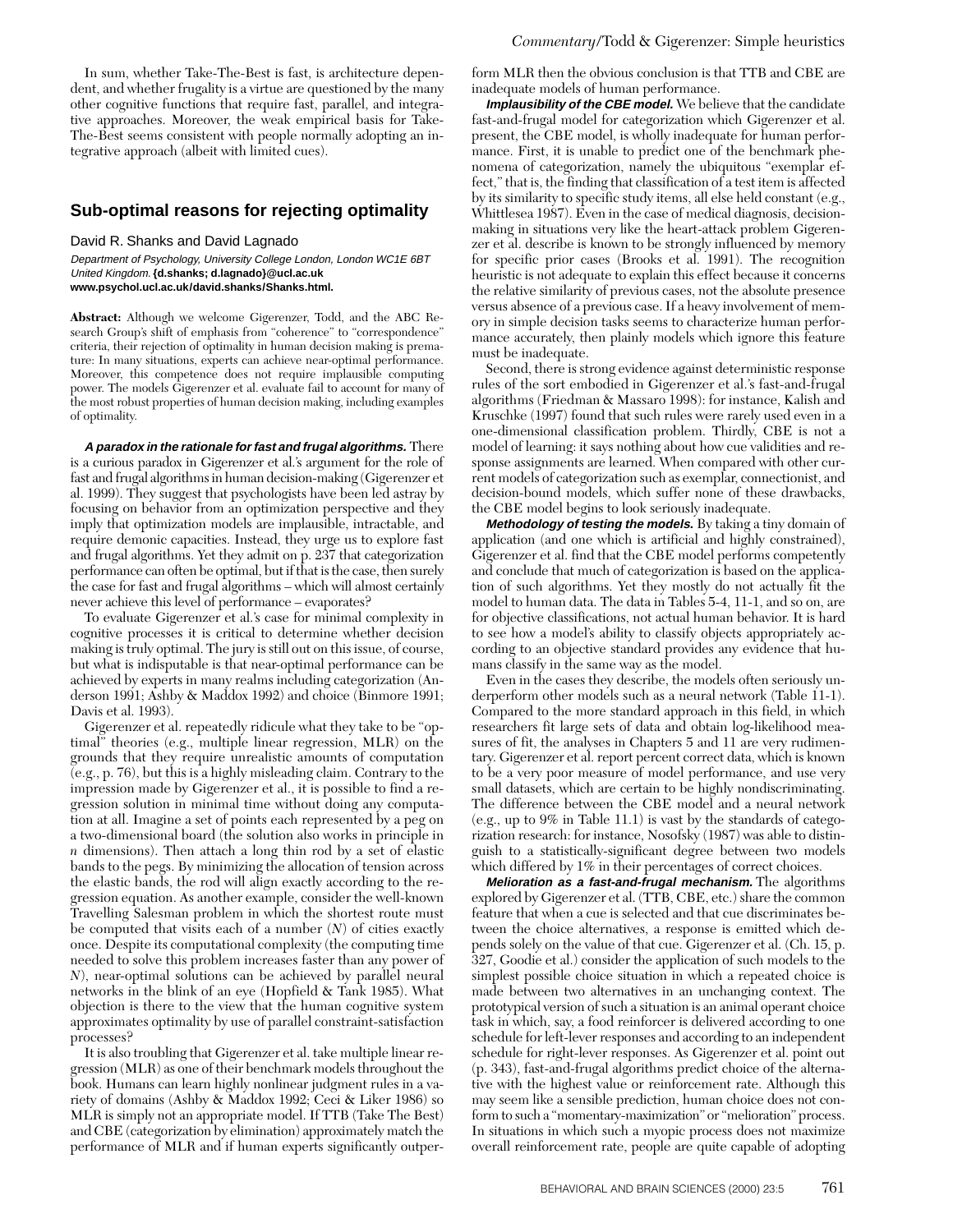better response strategies. A well-known example is the Harvard Game (Herrnstein 1997) in which one response alternative (say, right) always pays more at any moment than the other (left), but where overall reinforcement rate is maximized by allocating all responses to left. People's behavior is often seen to approach optimality under such conditions (Herrnstein et al. 1993; R. Tunney & D. Shanks, unpublished data). Yet again we have an example of humans' ability to achieve near optimal levels of performance, exactly as the "demonic" theory of rational choice predicts.

**The selection problem.** Gigerenzer et al. say very little about how individual heuristics are selected for application to specific problem domains. Such meta-level decisions will typically require some prior knowledge about the structure of the environment (e.g., whether it is non-compensatory, J-shaped, etc.), which may add substantially to the overall processing costs of a fast and frugal model. This would reduce its advantage over those models that can learn about the environment and have general applicability (thus cutting out the metadecision stage). In the majority of the simulations in the book, one particular heuristic is pre-selected to operate in a specific environment. More rigorous tests would place a complete fast and frugal system (different heuristics plus metadecision heuristics) in a variety of different environments, and compare its performance against an alternative generalpurpose learning model.

**The precision/accuracy trade-off.** On a more positive note, we welcome Gigerenzer et al.'s shift of emphasis from "coherence" to "correspondence" criteria. This is an important step towards a more complete understanding of rationality, and removes some of the obstacles placed by the heuristics-and-biases school. In addition to the examples cited in the book, the inadequacy of coherence criteria has been demonstrated in various experiments in which people trade the probability of being correct for increased precision in their judgments (Yaniv & Foster 1995), thereby sacrificing probabilistic coherence for a possible gain in informational content. It is not clear, however, how readily this fits into the fast and frugal picture. Computing a trade-off between precision and accuracy would appear to place additional processing demands on the decision maker, contrary to the spirit of speed and frugality.

We believe that this problem is resolvable by identifying the appropriate correspondence criterion, and the cognitive mechanisms attuned to this criterion. Recent work in human causal induction (López et al. 1998) suggests that predictive judgments are mediated by associative mechanisms sensitive to real-world statistical contingencies. Furthermore, it can be shown that networks sensitive to such a measure automatically compute a precision/accuracy trade-off. This suggests, contra Gigerenzer et al., that although the mechanisms underlying our mental algorithms may be simple, the computations which they embody need not be.

## **Fast and frugal heuristics: What about unfriendly environments?**

James Shanteau and Rickey P. Thomas

Department of Psychology, Kansas State University, Manhattan, KS 66506- 5302 **{shanteau; thomas}@ksu.edu www.ksu.edu/isbr/shanteau.htm**

**Abstract:** *Simple heuristics that make us smart* offers an impressive compilation of work that demonstrates fast and frugal (one-reason) heuristics can be simple, adaptive, and accurate. However, many decision environments differ from those explored in the book. We conducted a Monte Carlo simulation that shows one-reason strategies are accurate in "friendly" environments, but less accurate in "unfriendly" environments characterized by negative cue intercorrelations, that is, tradeoffs.

Gigerenzer, Todd, and the ABC Research Group's book offers an impressive compilation of theoretical and empirical work on how one-reason decision making can be both efficient and accurate in appropriate environments (Gigerenzer et al. 1999). The interaction between mind and environment is central to the book (see Gigerenzer & Todd, Ch. 1). Simon's "bounded rationality" concerns the mind side of the interaction, that is, how the human mind operates with limited computational capacity. "Ecological rationality" concerns the environment side of the interaction, namely, how decision strategies implemented by the mind are adapted to the environment. The findings in the book demonstrate convincingly that fast and frugal (F&F) heuristics can be simple, adaptive, and accurate.

The environments examined are sampled from real-world domains and share four important properties; choices are based (1) on judgments of estimation/inference (2) between two alternatives (3) with dichotomous cues (4) where cue intercorrelations are positive. Such simple environments are an obvious place to begin in a research program.

Many decision environments, however, possess different properties than those explored here (as recognized by Todd & Gigerenzer, Ch. 16). For instance, choice is often based on (1) preferences (2) between more than two alternatives (3) with continuous cues (4) in "unfriendly" environments. "Friendly" environments (of the sort analyzed in this book) have intercorrelations that are positive for the most valid cues. Rieskamp & Hoffrage (Ch. 7) are aware of findings that suggest negative cue intercorrelations may significantly influence the decision process. We argue that unfriendly environments must be considered when evaluating decision rules.

In many multiattribute problems cues are negatively correlated, which implies the need to make tradeoffs (Stillwell et al. 1981). For example, consumer decisions require a tradeoff between price and quality, that is, an increase in quality (a good thing) can lead to a price increase (a bad thing). Note that reverse scoring of cues does not eliminate the tradeoff. In an unfriendly world, no alternative exists that simultaneously maximizes all attribute dimensions (McClelland 1978). Decision-makers often make cascaded (multistage) choices, in which alternatives are successively eliminated if they fail to meet certain minimal requirements (Todd & Miller, Ch. 13). Such exclusion stages can dramatically change cue intercorrelations. McClelland (1978) proves analytically that multiattribute cues are necessarily negatively correlated for non-dominated alternatives. Johnson et al. (1989) further argue that negative cue intercorrelations arise in consumer decisions whenever the market/consumer eliminates dominated alternatives from consideration.

Does it matter whether environments are friendly or unfriendly? The following simulation study was designed to provide answers.

We compared three decision strategies in a Monte-Carlo simulation: Lexicographic (LEX) strategy (Coombs 1974), Dawes's equal-weight (EQ) rule (Dawes & Corrigan 1974), and Multiattribute utility (MAU) with Rank-Sum weights (Stillwell et al. 1981). LEX (a one-reason decision strategy) selects the alternative with the highest utility for the most valid cue – a generalization of Take The Best (Rieskamp & Hoffrage, Ch. 7). EQ serves as a nonnormative alternative and MAU (RS weights) serves as a normative alternative.

The decision strategies were evaluated for choices in three environments: friendly, neutral, and unfriendly. All decision environments consist of two cues and three alternatives. The cues are continuous bivariate normal with cue intercorrelations of .75 (friendly),  $0$  (neutral), and  $-.75$  (unfriendly). Five thousand decision problems were simulated for each environment. All results were compared to the optimal weighted additive difference (WAD) model using true weights. The entries in Table 1 are mean selection accuracy, that is, the average proportion of times the decision strategy selects the same alternative as WAD (true weights).

The accuracy results for all decision strategies decrease as the environment changes from friendly to neutral to unfriendly. Just as the authors contend, a one-reason strategy (LEX) performs as well as other strategies in friendly environments (Martignon & Hoffrage, Ch. 6; Todd & Gigerenzer, Ch. 16). However, the selection accuracy of LEX is less in unfriendly environments.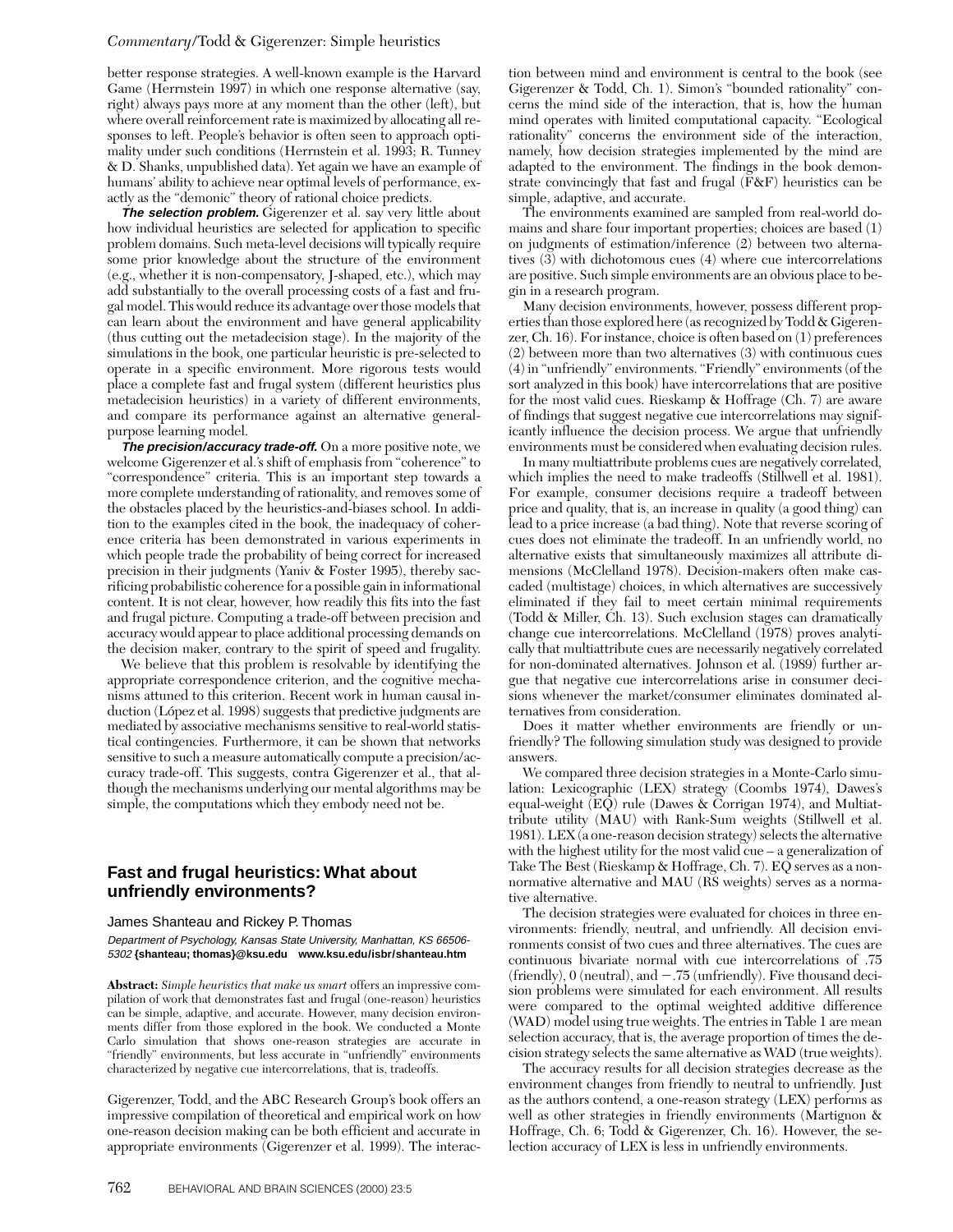| Table 1 (Shanteau & Thomas). Average selection accuracy |
|---------------------------------------------------------|
| of three decision strategies in friendly, neutral,      |
| and unfriendly decision environments                    |

| Environment | Strategy |      |      |  |
|-------------|----------|------|------|--|
|             | LEX      | EQ   | RS   |  |
| Friendly    | 0.90     | 0.93 | 0.96 |  |
| Neutral     | 0.80     | 0.84 | 0.90 |  |
| Unfriendly  | 0.76     | 0.70 | 0.84 |  |

Note. The average selection accuracy estimates are based on comparisons with WAD across five true weight vectors  $({}.50, .50]$ ,  $\{.60, .40\}, \{.70, .30\}, \{.80, .20\}, \text{and } \{.90, .10\}.$ 

From other simulations, we have found the selection accuracy of LEX generally decreases in unfriendly environments as (1) the steepness of the tradeoff increases, (2) the number of important cues increases, and (3) the number of alternatives increases. Moreover in some unfriendly environments, the selection accuracy of LEX is lower than a random choice process.

We believe our findings are supported by common sense; one good reason is not adequate for making decisions when there are tradeoffs. When consumers buy a VCR, for instance, they do not automatically go with the lowest price because the selected model is likely to be of inferior quality. As Keeney and Raiffa (1993) note, LEX is "naively simple" and "will rarely pass a test of reasonableness" (pp. 77–78).

A related problem is that one-reason heuristics are not descriptive of expertise. Experts generally work in complex environments involving multiattribute decisions with multiple tradeoffs, that is, negative cue intercorrelations. They typically follow a hierarchical process, with different stages of decision making. Although a onereason rule may describe the final stage, one cannot conclude the entire process consists of such simple processes (Phelps & Shanteau 1976).

In conclusion, one-reason decision making works well in the environments assumed in the book – two alternative estimation (or inference) tasks where the cues are dichotomous and positively intercorrelated (for examples, see Czerlinski et al., Ch. 5). Our simulations show that F&F rules also perform well when choices are based on preference and the cues are continuous, as long as the environment is friendly. One-reason decision making, however, does not perform well in unfriendly environments (characterized by tradeoffs) when there are more than two alternatives. Future research is needed to determine how well modified (multistage) F&F rules might do in such environments, for example, using elimination and satisficing heuristics (Hertwig et al., Ch. 10; Berretty et al., Ch. 11; Todd & Gigerenzer, Ch. 16). We look forward to learning of the results from Gigerenzer, Todd, and the ABC Research Group.

#### ACKNOWLEDGMENT

Preparation of this paper was supported in part, by Grant 98-G-026 from the Federal Aviation Administration, Department of Transportation.

## **Heuristics and development: Getting even smarter**

#### Gregg E. A. Solomon

Decision Management Group and Department of Brain and Cognitive Sciences, Massachusetts Institute of Technology, Cambridge, MA 02139. **geas@psyche.mit.edu**

**Abstract:** There are parallels between Gigerenzer et al.'s emphasis on the rationality of adults' reasoning in terms of simple heuristics and developmental researchers' emphasis on the rationality of children's reasoning in terms of intuitive theories. Indeed, just as children become better at using their theories, so might some people, experts, become better at using simple heuristics.

Gigerenzer, Todd, and the ABC Research Group (1999) present a welcome counter to the prevailing interpretation of human decision making: Left to our own devices, we tend to be irrational. The issues raised in the debate over the extent to which people observe the rules of logic recalls the debate in cognitive development concerning the extent to which *children* observe the rules of logic and how they become better thinkers.

The traditional, staunchly Piagetian, interpretation is that young children's reasoning does not adhere to the rules of formal logic. Development, on such a view, can be described as the acquisition of increasingly more powerful, domain-general reasoning structures. Just as the adult rationality literature has focused on robust and compelling phenomena, the Piagetian research tradition has yielded a collection of striking failures of logic. Not surprisingly, the conception of the young child implicit in many science education curricula in Euro-America is that of a thinker incapable of formal logical reasoning. Consequently, for many of these curricula, the preliminary goal is to teach children how to think logically (e.g., Lawson & Thompson 1988). But the attempt to improve children's understanding of science through tuition in the principles of logic has not been terribly successful (Bruer 1983). The literature on judgment errors would similarly indicate that even adults who have been trained in logic and probability are not immune to such errors, suggesting a lack of transfer of abstract logical principles to real-world decision making.

In recent years, cognitive science has broken with the concept of the child as a fundamentally different kind of thinker (e.g., Carey 1985). Many researchers have come to describe them as possessing powerful intuitive or framework theories that guide their understanding of the world about them (Wellman & Gelman 1992). Gigerenzer and Todd share this notion that we can have dispositions to reason within particular domains in terms of specific principles, and that such privileged ways of reasoning are triggered by specific cues. An integral part of the framework theory is still an account of how children's thinking develops, of how they get better at making predictions about the world. The educational implications of this characterization of cognitive development are an emphasis on teaching facts, as well as on addressing the frameworks in which children interpret their new facts.

Gigerenzer et al.'s model, unfortunately, gives development short shrift. This is not to say that their ABC research program precludes a developmental component. Far from it; their lack of attention to educational implications of heuristics is more likely a consequence of their (delightfully perverse) emphasis on demonstrations of superior novice performance. There is again a parallel in the framework theory literature. Many developmental researchers, in their rush to demonstrate the brilliant rationality of little children, have done so at the expense of a recognition of differences between children's early theories and the target adult theories. So too do the ABC researchers pay little attention to possible expert/novice differences. If there are such things as experts (granting that there is no single kind of expertise), then there is a place in this research program for the study of development.

What, if anything, do experts do that novices do not in their use of heuristics? Borrowing again from the debate in cognitive de-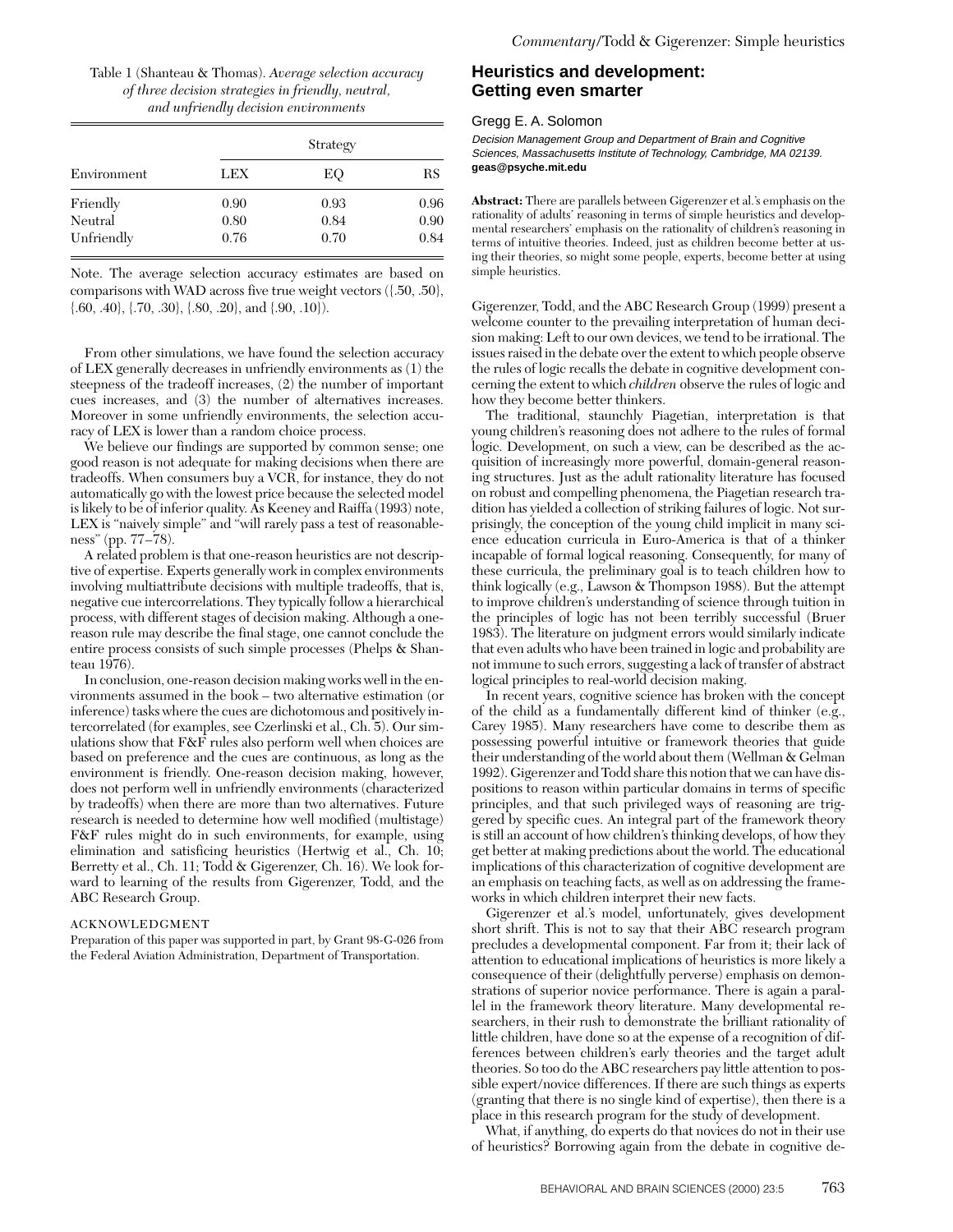velopment, we might expect two broad courses of development: continuous and discontinuous. It can be argued that young children reason about particular phenomena (e.g., folk-psychology) in qualitatively the same ways as adults do, but their predictions often differ simply because they do not know as much as adults do. Do experts in a particular domain use the same heuristics as do novices, but merely use them better, more efficiently? For example, surely the Take The Best heuristic yields improved performance when employed by individuals with more experience on which to base their estimations of which cues have been more successful.

By contrast, there are other domains of thought in which children's theories would appear to undergo conceptual change. For example, young children may respond to cues in "living things" that lead them to reason in a manner more appropriate to folkpsychology than folkbiology (see Carey 1985). Children arguably come to interrelate concepts concerning living things in a qualitatively different manner; there is a change in which cues are recognized as centrally important. Similarly, it may be that experts and novices alike invoke heuristics in a particular domain, but they could differ immensely in their choices of search, stop, or decision making strategies. Indeed, novices, given their relative ignorance, might tend to rely on default dispositions to recognize particular cues in specific domains, whereas experts might be driven by explicit theories to attend to particular cues and in terms of particular heuristics (e.g., in the domain of wine tasting, see Solomon 1997). The expert strategies might be more ecologically rational, more suited to the particular environmental structures, but novices might not know enough to realize this (not unreasonably, in the case of wine tasting, novices' decision strategies would appear more suited to making predictions about beverages in general rather than wines in particular). Finally, it remains to be seen to what extent novices (and children) can be trained in more efficient use of heuristics. At the very least, the nature of such interventions ought to reflect an attention to the nature of the specific differences between experts and novices, rather than a general attention to logical ability.

## **Damn it, I still don't know what to do!**

#### Robert J. Sternberg

Department of Psychology, Yale University, New Haven, CT 06520-8205. **robert.sternberg@yale.edu www.yale.edu/rjsternberg**

**Abstract:** The simple heuristics described in this book are ingenious but are unlikely to be optimally helpful in real-world, consequential, highstakes decision making, such as mate and job selection. I discuss why the heuristics may not always provide people with such decisions to make with as much enlightenment as they would wish.

*Simple heuristics that make us smart* (Gigerenzer et al. 1999) is a wonderful, ingenious, and even brilliant book. I found it one of the most interesting psychology books I have read in quite a while. It is a milestone that helps move human decision-making research into a new post-Kahneman-and-Tversky era.

I was delighted to receive the book when I did, because it arrived when I was (and still am) in the throes of a very difficult, high-stakes decision – whether to remain at the institution where I am currently teaching or to accept another job offer. Much as I enjoyed reading the book, when I finished it, I threw up my hands and said to myself, "Damn it, I still don't know what to decide." Why?

**Stakes in decision making.** Most (although certainly not all) of the decisions described in the book are for very low stakes. How much do I care whether San Diego has more inhabitants than San Antonio, how much houses cost in Erie, Pennsylvania, how fertile 395 Arctic char are, or how much oxygen is absorbed by cow manure? In making these decisions, I would happily go for any of the one-reason heuristics for decision making. But I would be much more reluctant to do so when an important life decision is at stake. Although the kinds of problems used by Gigerenzer, Todd, and their colleagues are several steps up from poker chips, most of them are still a step down from consequential life decisions.

Some of the decisions described in the book are potentially consequential, such as investing in the stock market, choosing a mate, and investing in children. Whether most people will feel comfortable investing solely on the basis of name recognition of companies remains to be seen. But I found the advice on mate-selection decisions and parental investment less than useful. Why?

**What are the attributes and what are their weights?** Issues with regard to mate selection are described in terms of a dowry problem, where one is trying to select the mate who will produce the highest dowry. This decision and others in the chapter differ from real mate-selection decisions, however, in that the attributes involved are clearly specified and unidimensional. But in real-life mate selection, at least for many people, there is no obvious attribute, such as a dowry, that can be readily quantified and expressed unidimensionally. Often it is not even clear what the attributes are, or if they are identified, which ones should matter at all.

The chapter repeatedly refers to one mate choice being better than another or in the top such-and-such percent, but much of the problem is figuring out the attributes to use to decide who is better than whom. And having figured out the attributes, one still needs to figure out their weights. These issues, discussed in so much detail for the less consequential decisions, are bypassed for this kind of more consequential decision.

**Multiple interests.** The chapter on mate selection as well as that on parental investment are especially interesting because they touch on a further issue that characterizes real-life high-stakes decisions but that does not characterize most of the decisions considered in this book. In everyday life, many interests are involved. In truth, mate selection does not just involve the self and the partner. It usually also involves interests of parents, friends, members of reference groups, and so forth. A career decision, too, often involves many different parties, as do union-management negotiations, international negotiations, and the like.

Gigerenzer et al. deserve credit for looking at many decisionmaking contexts. But many of the contexts are rather different from the decisions that truly matter in one's life.

**What is missing.** Other issues such as those mentioned above could be raised, but my goal is not to be exhaustive but rather to make a more general point. The kind of decision making described here, in many cases, is reminiscent of the kinds of problem solving found on conventional tests of mental abilities. The items clearly measure important skills, but perhaps not those that will matter most to who succeeds in real-life decision making or problem solving so that colleagues, spouses, and friends unaware of test or task scores will label the person as "smart."

Consequential real-world decision making and problem solving are often different in kind from the decision making and problem solving represented by low-stakes problems that to participants may seem contrived. Our own data suggest that there is little or no correlation between performance on the two kinds of tasks (Sternberg et al. 2000). Even the real-world tasks studied, such as mate selection and parental investment, are not studied in a way that is likely to be maximally helpful to people facing serious everyday constraints. For example, it is not at all clear that parents can or will "rely on simple rules to guide their investment in their children" (p. 309), or that we would label as "smart" parents who do so.

One book later, I am still stuck as to my employment decision. I could try just counting the top two considerations, if I could figure out what they are or even should be. But that is much of the problem. Wonderful though the book may be, I suspect that many others seeking decision rules for the high-stakes decisions they encounter in their lives will not find that the rules in this book will make their decisions all that easy. Damn.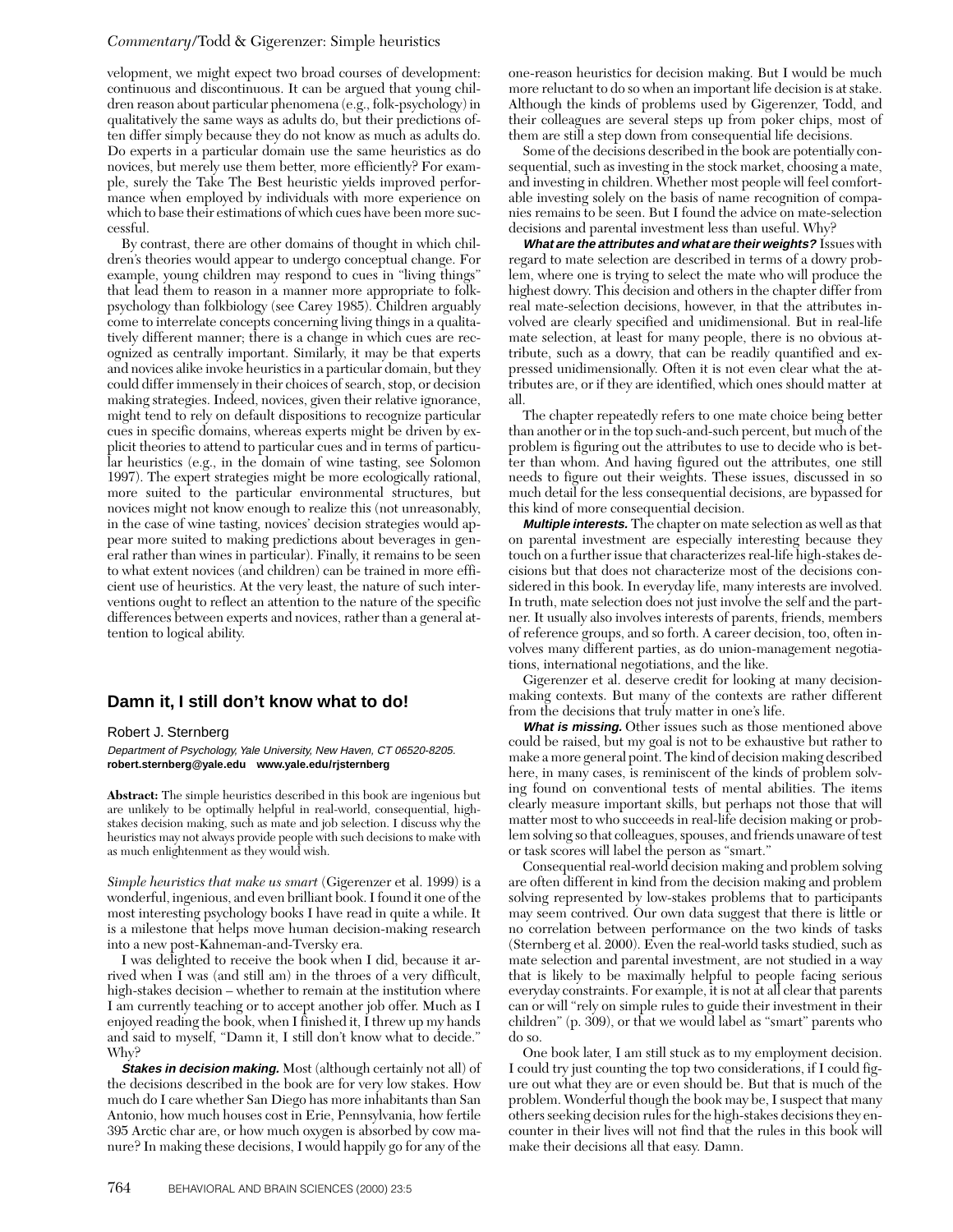#### ACKNOWLEDGMENT

Preparation of this report was supported by Grant R206R950001 from the U.S. Department of Education, Office of Educational Research and Improvement. Such financial support does not constitute agreement with or support for any of the statements made in this article.

## **Smart people who make simple heuristics work**

#### Annika Wallin and Peter Gärdenfors

Lund University Cognitive Science, Kungshuset, Lundagård, 222 22 Sweden. **{annika.wallin; peter.gardenfors}@lucs.lu.se www.lucs.lu.se/People/{Annika.Wallin; Peter.Gardenfors@lucs.lu.se**

**Abstract:** To evaluate the success of simple heuristics we need to know more about how a relevant heuristic is chosen and how we learn which cues are relevant. These meta-abilities are at the core of ecological rationality, rather than the individual heuristics.

Gigerenzer, Todd, and the ABC Research Group (1999) focus on simple heuristics for decisions instead of optimization procedures that presume unbounded rationality. We agree that this is an important step toward an understanding of the cognitive processes underlying human (and animal) decision making. However, Gigerenzer et al. mainly explain the success of simple heuristics as an exploitation of the structure of our natural environment. We wish to add that it is not the simple heuristics in themselves that make us smart. Knowing how to choose the right heuristic in the right context and how to select relevant cues is just as important in the decision process (regardless of whether theses choices are conscious or unconscious). In brief, we are smart enough to make simple heuristics work and before we can evaluate the role of simple heuristics, we must know more about how people choose to apply a particular heuristic in a given decision situation.

A heuristic must be applied in a context where it can reliably utilize the world's natural structure. For instance, the recognition heuristic is most sensibly used when there is a (causal) connection between the fact that we recognize something, and whatever factor it is we are trying to determine. In the examples presented, the environmental criteria presumed by the heuristics *are fulfilled by the selection of examples.* However, there are plenty of real world situations where this is not the case. If these heuristics are applied in such situations, they may not be as successful as Gigerenzer et al. claim. To repair this, one must add to the description of the heuristics how they take advantage of the environmental structure *through* our ability to find and understand certain regularities.

In order to apply most heuristics successfully, it is also necessary to know the value of the cues that are utilized. Another feature of Gigerenzer et al.'s examples is that knowledge concerning the relevant cues is accessible to the decision maker. The selection and ecological ordering of cues had already been made in the context the examples came from (mostly statistical textbooks). The ecological rationality of a heuristic such as Take The Best cannot be evaluated until we know more about how the cues are selected.

The value of a cue is judged by its ecological validity, which Gigerenzer et al. define as the proportion of correct predictions generated by the cue. Knowledge about the ecological validity of different cues is necessary for successful application of several of the heuristics studied by Gigerenzer et al. However, in a practical decision situation, agents must select the cues themselves and have no guarantee that the most relevant ones have been found. In such a situation, there is often *no way of knowing whether the best decision was made.* Hence there is a double difficulty in determining the validity of the cues.

We believe that ecological validity should be seen as only a secondary effect of the fact that a decision maker aims at forming hypothesis about *causal connections* between the cues and the decision variable. The causal reasoning involved in this process may better explain how the decision makers act than the statistical correlations that are used in Take The Best and the other heuristics. Unfortunately, Gigerenzer et al. do not discuss this kind of causal reasoning (Glymour 1998; Gopnik 1998).

Even if we stick to the ecological validity studied by Gigerenzer et al., it will be important to know how humans learn the correlations. One reassuring finding is that humans are very good at detecting covariations between multiple variables (Billman & Heit 1988; Holland et al. 1986). (But we don't know *how* we do it.) This capacity is helpful in finding the relevant cues to be used by a heuristic. The ability can be seen as a more general version of "ecological validity" and it may thus be used to support Gigerenzer et al.'s arguments.

Another aspect of the role of the experience of the agent is that the agent has some meta-knowledge about the decision situation and its context which influences the attitude of uncertainty to the decision. If the type of situation is well-known, the agent may be confident in applying a particular heuristic (since it has worked well before). But the agent may also be aware of her own lack of relevant knowledge and thereby choose a different (less riskprone) heuristic. The uncertainty pertaining to a particular decision situation will also lead the agent to greater attentiveness concerning which cues are relevant in that kind of situation.

We have focused on two problems that have been neglected by Gigerenzer et al.: How the decision maker chooses the relevant heuristics and how the decision maker learns which cues are most relevant. We believe that these meta-abilities constitute the core of ecological rationality, rather than the specific heuristics that are used (whether simple or not). In other words, the important question concerning the role of heuristics is not whether the simple heuristics do their work, but rather *whether* we as humans possess the right expertise to use a heuristic principle successfully, and *how* we acquire that expertise.

## **From Simon's scissors for rationality to ABC's adaptive toolbox**

#### X. T. Wang

Psychology Department, University of South Dakota, Vermillion, SD 57069. **xtwang@usd.edu**

**Abstract:** The smartness of simple heuristics depends upon their fit to the structure of task environments. Being fast and frugal becomes psychologically demanding when a decision goal is bounded by the risk distribution in a task environment. The lack of clear goals and prioritized cues in a decision problem may lead to the use of simple but irrational heuristics. Future research should focus more on how people use and integrate simple heuristics in the face of goal conflict under risk.

**1. A scissors missing one blade.** Bounded rationality, according to Herbert Simon, is shaped by a scissors whose two blades are "the structure of task environments and the computational capacities of the actor" (1990, p. 7). However, an overview of the studies of human reasoning and decision making shows an unbalanced achievement. We have gained a great deal of knowledge about human computational capacities over the last several decades, but have learned little about the roles of the structure of task environments played in human rationality.

Although persistent judgmental errors and decision biases have been demonstrated in cognitive studies, biologists, anthropologists, and ecologists have shown that even young monkeys are adept at inferring causality, transitivity, and reciprocity in social relations (e.g., Cheney & Seyfarth 1985) and foraging birds and bees are rational in making risky choices between a low variance food source and a high variance one based on their bodily energy budget (e.g., Real & Caraco 1986; Stephens & Krebs 1986). This picture of "rational bees and irrational humans" challenges the Laplacian notion of unbounded rationality and calls for attention to the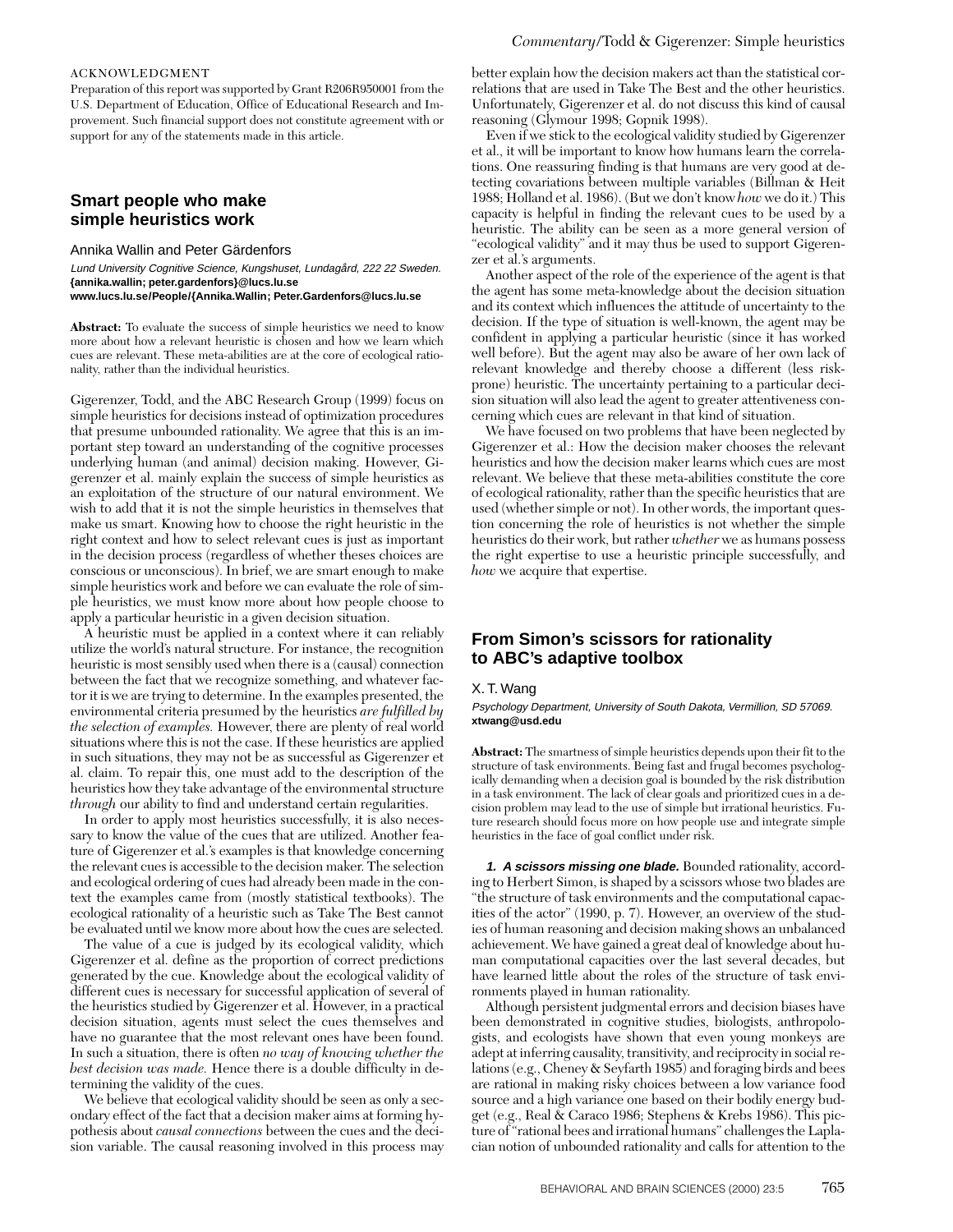mapping between our mental structure and the structure of evolutionary, ecological, and social environments.

In answering such a call, Gigerenzer et al. (1999) provide us with a toolbox of fast and frugal heuristics designed to work in different task environments. The book offers a ground-breaking synthesis of Simon's concept of satisficing (e.g., 1956a; 1990) and Brunswik's concept of vicarious functioning (e.g., 1940) with appealing theoretical ideas, thorough computer simulations and initial empirical testing. This team work of the ABC (Adaptive Behavior and Cognition) group represents a major advance in understanding human rationality under real-world constraints.

**2. Satisficing goal setting and cue ranking.** The smartness of simple heuristics depends on their fit to the structure of task environments. A lack of these constraints in task environments would devastate the search process for cues. An important issue raised by the book concerns the priority structure of decision cues. The proposed simple heuristics are primarily procedural heuristics dealing with the selection and integration of cues. However, these fast and frugal heuristics would not work effectively if one did not know the priority ranking of relevant cues. Thus, how to sort out valid cue ranking in a task environment, particularly when risks are involved, becomes essential for the success of simple heuristics. Although cue ranking determines the use of simple heuristics, goal setting in a task affects the ranking of relevant cues.

The functional values of fast and frugal heuristics can be viewed in a framework of goal setting and problem solving in which a decision maker is expected to maximize the opportunity of reaching a task-specific goal (see also, Lopes 1987). Being fast and frugal becomes psychologically demanding when a decision goal is bounded by the risk distribution in a task environment. The simple heuristics become even more useful when the risk factors are taken into account. Under risk, one needs not only consider a task-specific goal but also a task specific minimum requirement (e.g., to get *x* amount of *y* before the deadline *z*). In such a situation, to search for a satisficing solution under task constraints is to maximize the likelihood of reaching a goal and minimize the likelihood of falling below a minimum requirement at the same time. In contrast to the normative concept of maximizing expected utility values, a choice alternative yielding the highest expected value may not have a riskvariance distribution that satisfies the task constraints as measured by both the goal level and minimum requirement.

Goals not only define the relevance of decision cues but also define psychological accounting in making decisions. For instance, as demonstrated by Tversky and Kahneman (1981), one is more likely to buy a theater ticket for \$10 after losing a \$10 bill than to buy a ticket again after losing a \$10 ticket. Presumably, the loss of a \$10 bill is a goal-irrelevant event and thus a small loss in an individual's overall wealth. In contrast, the loss of a \$10 ticket is related to the goal of seeing a play and thus a larger loss in the account that is set up along with the goal.

On the other hand, the lack of clear goals and prioritized cues in a decision problem may lead to the use of simple but irrational heuristics. To illustrate the point consider the framing effect demonstrated in the Asian disease problem by Tversky and Kahneman (1981). The observed reversal in risk preference as a result of ways in which a choice problem is presented violates the descriptive invariance principle of normatively defined rationality. As a matter of fact, this irrational reversal in risk preference can be attributed to the use of a simple heuristic which directs the decision maker to be risk-averse when choice outcomes are framed positively, but risk-seeking when the same outcomes are framed negatively.

Our studies (Wang 1996a; 1996b) suggest that the use of such simple but dumb heuristics is a result of the lack of clear task goals. This irrational framing effect disappears when the problem is presented in a kinship context or when the group size of endangered lives is reduced to a single- to two-digit number which approximates a typical group size throughout most of human evolution. The kinship cue and group size cue have made a sure outcome of saving one-third of endangered lives unacceptable and forced the decision makers to choose the gamble option irrespective of the hedonic cues of verbal framing. Consistent with the Take-The-Best heuristic, subjects' risky choice is determined by the most dominant decision cue whose presence overwhelms the secondary cue of outcome framing. Kinship, group size, and other social and biological concepts may help us understand goal setting and cue ranking in social decisions. Relying on valid cue ranking, fast and frugal heuristics are no longer quick and dirty expediencies but adaptive mental tools for solving problems of information search and goal conflict at risk.

## **Heuristics refound**

#### William C. Wimsatt

Department of Philosophy and Committee on Evolutionary Biology, The University of Chicago, Chicago, IL 60637. **w-wimsatt@uchicago.edu**

Abstract: Gigerenzer et al.'s is an extremely important book. The ecological validity of the key heuristics is strengthened by their relation to ubiquitous Poisson processes. The recognition heuristic is also used in conspecific cueing processes in ecology. Three additional classes of problemsolving heuristics are proposed for further study: families based on neardecomposability analysis, exaptive construction of functional structures, and robustness.

This is an extremely important book. It could precipitate a second wave of interest in bounded rationality – delivering the revolution begun by Herbert Simon in the late 1940s with his "satisficing" model of decision making. Gigerenzer, Todd, and the ABC Research Group (1999) argue the natural affinity of their "fast and frugal" heuristics to new developments in social cognition; Simon's model came out of a study of corporate decision making in administrative structures – decisions which are both satisficed and distributed. Ecological rationality also figures in Simon's original work, and even more centrally in the present work. With its new tools, results, perspectives, and diverse applications, this book should give significant direction to that new wave, while confirming the original deep insights of Simon's first wave.

This is an *amicus curae* brief for this new program from a longtime devotee and user of Simon's work. Most central are the striking experimental results and simulations with the "recognition" and "take the best" heuristics, and their "ecological" analyses to determine the conditions under which they should be expected to work well, and when they should break down. These chapters are extremely well done. The robustness, economy, and simplicity of the heuristics under these conditions make them important, but the crisp analysis of their limits is also a methodological paradigm for future workers. The varied applications in Chapters 9 through 14 only begin to suggest the fruitfulness of this new paradigm. One of my favorites is the chapter on hindsight bias (Ch. 9). It is a powerful argument for the "fast and frugal" approach in that it yields such a revealing account of this ubiquitous and seemingly unrelated phenomenon – making it a signature of such methods.

The ecological rationality of these procedures noted in Chapter 10 deserves particular emphasis: the J-shaped distributions required for the robustness of these procedures should themselves be extremely robust: they are produced by power laws (emphasized by physicist Per Bak) and more generally by Poisson processes, which are ubiquitous in nature. Poisson distributions for objects and processes in nature do not guarantee Poisson distributions for cue validities (what else is required?), but are very suggestive, and worth more attention. If this connection can be fleshed out, it would be hard to imagine a more robust way of anchoring these procedures in a stochastic world.

The recognition heuristic is both inevitable and advantageous in another ecological situation: so called "conspecific cueing." Colonizing species or organisms with wide ranges may cover large amounts of territory in search of food, nest sites, or other resources. Because they would leave unsuitable areas quickly and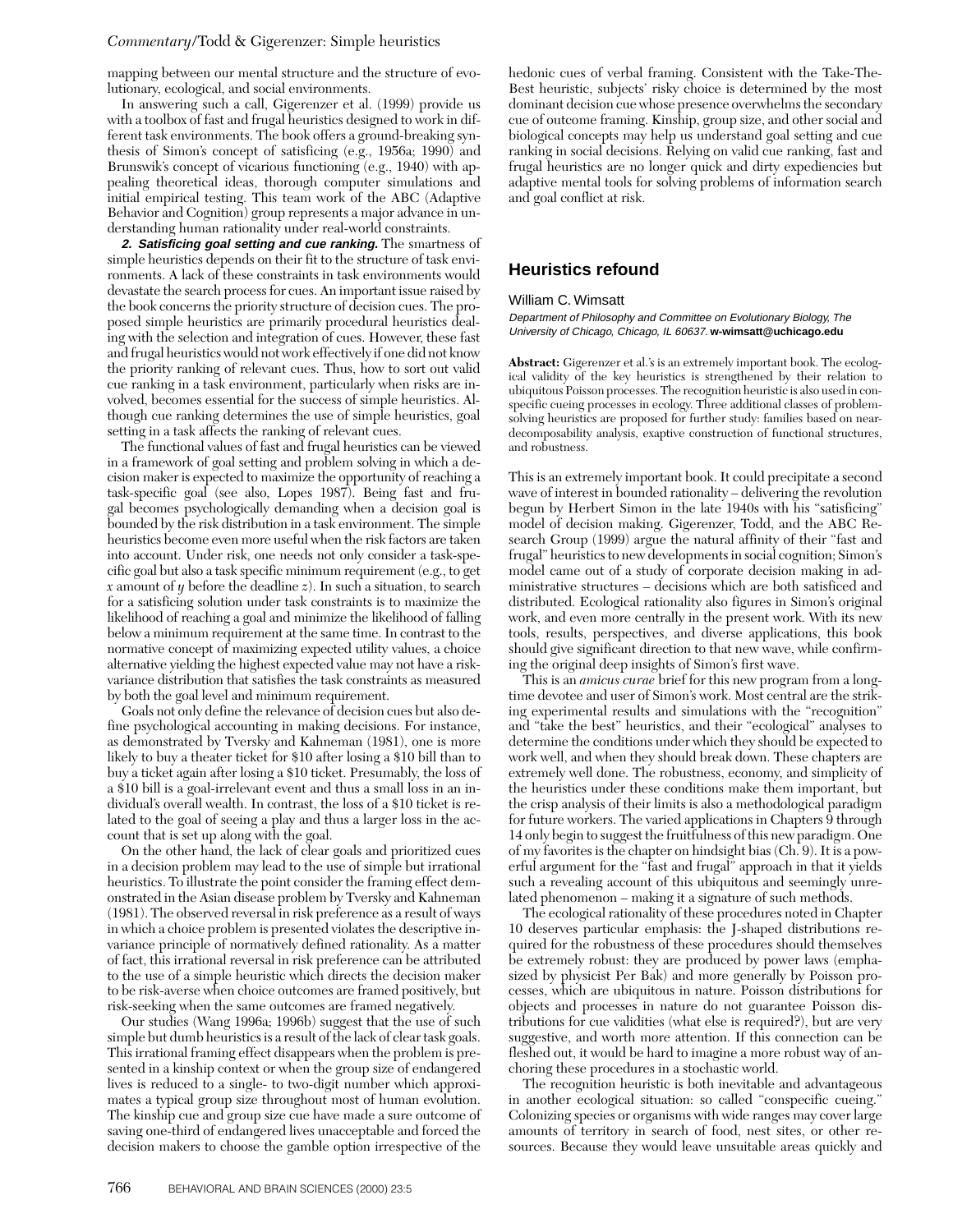spend more time in suitable ones, the presence of a conspecific, when rare, is a good indicator of the suitability of an area. And most species already have and need means for recognizing conspecifics for mating, territory defense, migration, and other ends. Many use specific marking behaviors to indicate their presence, and can detect the age, sex, and other characteristics of other markers (Kiester 1979; Stamps 1987).

But there are other problem areas which could be fruitfully searched for "fast and frugal" strategies. The three classes of heuristics below are effective, simplifying, and extremely widely used. They would benefit from a similar analysis.

The first, "near-decomposability" heuristics, also received pioneering elaborations by Simon. They are at the core of reductionistic and "analytic" problem-solving methods in all areas (Simon 1996; Simon & Ando 1961; Wimsatt 2000a). One approaches a problem by trying to break it into sub-problems which can be solved independently and whose solutions can then be strung together as a solution, or the first try at one, for a more complex problem. It is crucial in the analysis of complex systems and the synthesis of composite systems, but also in planning for and executing any complex task – either an extended task by an individual or a coordinated plan (e.g., for hunting) by a group of individuals. Not all complex problems are solvable in this way (there may be complex interactions between subsystems which cannot be treated in this quasi-modular fashion), but the architecture of our own artifacts is likely skewed in this direction as a result of our own cognitive methods.

The second are "exaptive" heuristics. Gould and Vrba (1982) note that many things classified as adaptations were not originally created for the ends they now serve. Evolution, human engineering, science, and culture all systematically reuse constructs in new contexts that drive their elaboration in new directions. It is simply easier to take something which you already have and can make do (perhaps with simple modifications) for the new task. And it is exaptations all the way down. As a result, one cannot understand the functional organization of any complex system without considering its history. And some deep problems – the Y2K fiasco – can be traced to early trivial decisions whose consequences propagated so widely that their correction is immensely costly (Wimsatt 2000b).

A third class of "robustness" strategies use multiple presumptively independent means to locate something, triangulate on its properties, cross-check and calibrate the means of access, and more generally decide what is real and trustworthy and what is fleeting and artifactual. These strategies are widely used in our perceptual systems, and in scientific inference (Wimsatt 2000a).

## Authors' Response

## **How can we open up the adaptive toolbox?**

Peter M. Todd, Gerd Gigerenzer, and the ABC Research Group Center for Adaptive Behavior and Cognition, Max Planck Institute for Human Development, 14195 Berlin, Germany **{ptodd; gigerenzer}@mpib-berlin.mpg.de**

**www.mpib-berlin.mpg.de/abc**

**Abstract:** The adaptive toolbox is an evolutionarily inspired vision of the mechanisms of cognition, including simple decision making heuristics for specific problem domains. In *Simple heuristics* we showed how different heuristics in the adaptive toolbox could be constructed for different tasks, and how they could achieve ecological rationality (being accurate and robust) by exploiting the structure of information in the environment. Our commentators

have raised a number of important challenges for further extending the study of ecological rationality. Here we summarize those challenges and discuss how they are being met along three theoretical and three empirical fronts: Where do heuristics come from? How are heuristics selected from the adaptive toolbox? How can environment structure be characterized? How can we study which heuristics people use? What is the evidence for fast and frugal heuristics? And what criteria should be used to evaluate the performance of heuristics?

In *Simple heuristics that make us smart* (Gigerenzer et al. 1999), we introduced the main concepts for studying the cognitive mechanisms that make up the *adaptive toolbox:* the idea of simple heuristics whose building blocks are precisely specified (simple rules for search, stopping, and decision), the way heuristics achieve ecological rationality by exploiting the structure of information in the environment, and how they can be accurate and robust through being fast and frugal. The adaptive toolbox is inspired by a Darwinian vision of decision making in humans, animals, and artificial agents. First, just as evolution does not follow a grand plan but results in a patchwork of solutions for specific problems, so the toolbox is structured as a collection of mechanisms that each do a particular job. Second, just as evolution produces adaptations that are bound to their particular context, the heuristics in the adaptive toolbox are not good or bad, rational or irrational, per se, but only relative to a particular environment. From these two features springs the potential power of simple heuristics: They can perform astonishingly well when used in a suitable environment.

The vision of the adaptive toolbox conflicts with several beautiful ideals, which some of the commentators share explicitly or implicitly. These ideals have their origins in a long philosophical tradition in which humans are recreated in the image of an omniscient God, or in a secularized version thereof, Laplace's superintelligence. The principles underlying the adaptive toolbox also have a long pedigree, from Darwin to Herbert Simon. We therefore begin by stating a few of the idealistic assumptions taken at face value by some of our commentators, and the opposing principles underlying the adaptive toolbox:

1. *More information is always better.* One-reason decision making is granted by **Sternberg** for everyday affairs but not for "consequential" decisions, conveying the implicit assumption that you are always better off using as much information as possible when time allows. The ideal that more information is always better is, however, misleading. Rather, *in order to make sound decisions in an uncertain world, one must ignore some of the available information.* The reason is that not all of the information available about one situation is useful for making judgments about another – a strategy that used *all* the available information would fall prey to overfitting and be unable to make robust generalizations. The trick – the job of frugal heuristics – is to ignore the *proper* pieces of information. **Engel** points out that frugality also conflicts with legal systems, which (like bureaucracies) often run on the defensive vision that more is always better.

2. *Optimization is always better.* **Shanks & Lagnado** imply that because human behavior can be optimal, fast and frugal heuristics, which do not optimize, cannot account for it. But the distinction must not be blurred between optimizing processes (e.g., computing the maximum of some function such as expected utility), which heuristics do not employ, and optimal outcomes, which heuristics *can*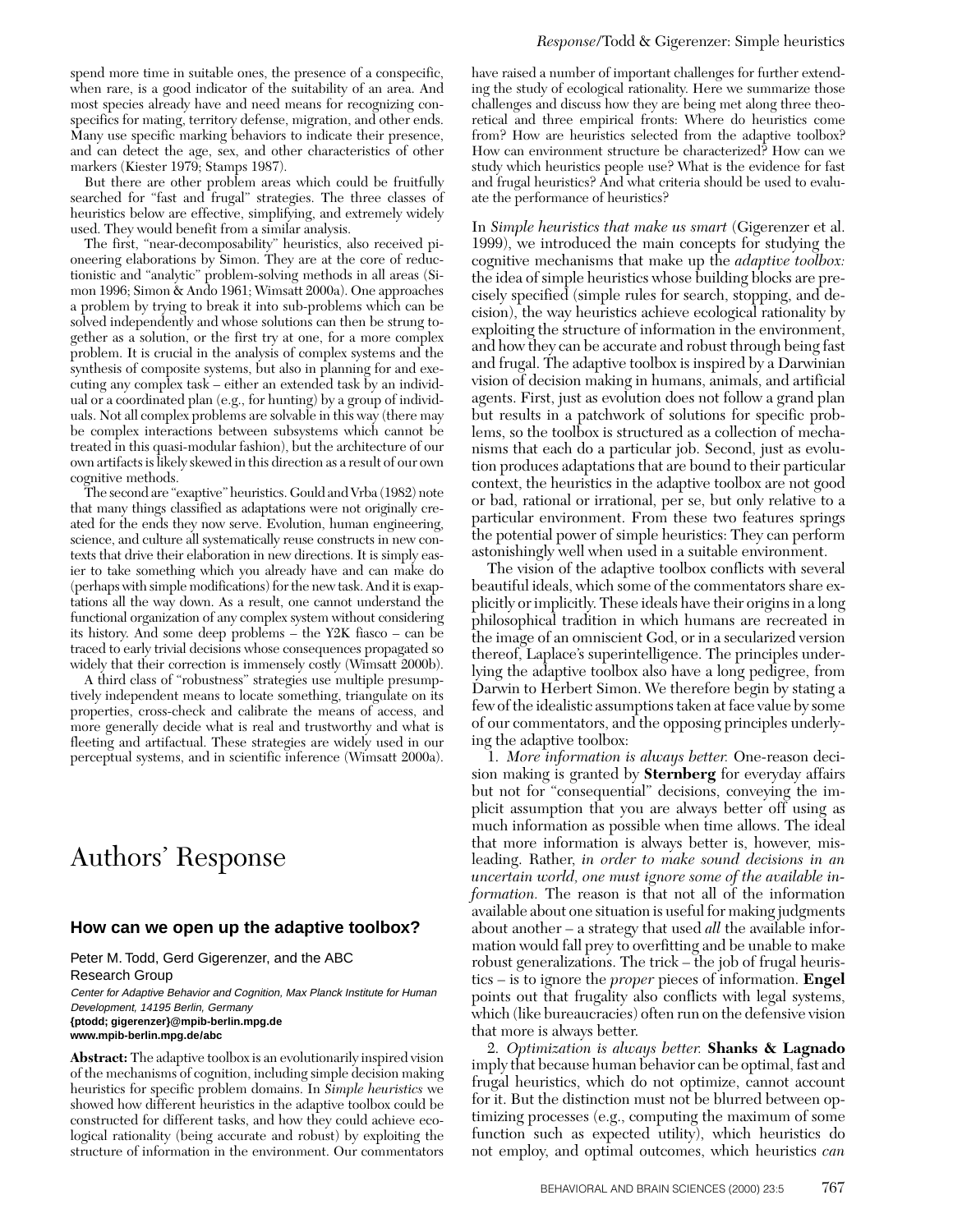#### *Response/*Todd & Gigerenzer: Simple heuristics

nonetheless reach. Moreover, using optimization does not guarantee an optimal outcome for a given situation, because the choice of optimizing process must often be made based on uncertain simplifying assumptions. Similarly, the optimal strategy in a particular domain will usually not generalize to being optimal in a different domain, because of the particular assumptions on which optimization must be based. The considerations of speed, simplicity, robustness, and psychological plausibility can add to make heuristics a better choice in particular situations.

3. *Complex environments demand complex reasoning strategies.* **Allen** suggests that social environments, being "responsive" rather than "passive," are so complex and quixotic that they require demonic reasoning abilities (cf. the Machiavellian intelligence hypothesis on the social evolution of intelligence; Whiten & Byrne 1997), or at least the application of logic and probability theory. In particular, the assumption is that if you do not reason logically, you can be exploited by others. But simple social exchange rules (e.g., cheater detection; see Cosmides & Tooby 1992) can coordinate social interactions without logical reasoning. Conversely, following logic can make one predictable and hence open to exploitation (Frank 1988), making "illogical" protean behavior more adaptive in many situations (Driver & Humphries 1988).

4. *Search can be ignored.* **Oaksford** argues that information is usually integrated in decision making by pointing to examples (such as speech perception and sentence processing) where the necessary information is available simultaneously, obviating search. But integration seems less universal when one recognizes that many decision situations require cues to be searched for, whether internally in memory or externally in the world. In such cases, there is evidence for fast and frugal mechanisms that stop information search as soon as possible, coupled with decision rules that do not integrate information (see sect. 5). (This may also apply in some of the language processing examples that Oaksford draws upon, according to optimality theory's lexicographic search for rules; see Prince & Smolensky 1997.) By ignoring the need for search, we can easily overlook those situations in which information is not integrated – one of the territories of simple heuristics.

*Simple heuristics* is a progress report of our first three years of studying the adaptive toolbox. As many of the commentators agreed, there is a need for a new alternative to rational choice theory and other demonic visions of decision making in fields ranging from primatology, to cognitive psychology, to philosophy, and we are grateful to the commentators for pointing out the important open questions in this program and suggesting some possible answers. We have organized this reply around six open questions raised by the commentators. The three major theoretical questions are: Where do heuristics come from? How are heuristics selected from the adaptive toolbox? How can environment structure be characterized? The three methodological and empirical questions are: How can we study which heuristics people use? What is the evidence for fast and frugal heuristics? What criteria should be used to evaluate the performance of heuristics?

Before we address these pressing questions, we want to clarify one issue. We called the book "Simple heuristics *that* make us smart" rather than "Simple heuristics *make* us smart" for a good reason. We do not believe, and do not want to be misconstrued as saying, that the set of simple heuristics and the set of things that make us smart are identical. Not every reasoning task is tackled using simple heuristics – some may indeed call for lengthy deliberation or help from involved calculations. Conversely, not every simple strategy is smart. Thus, the key question organizing the overall study of the adaptive toolbox is that of ecological rationality: Which structures of environments can a heuristic exploit to be smart?

## **R1. Where do heuristics come from?**

Several commentators have called for clarification about the origins of heuristics. There are three ways to answer this question, which are not mutually exclusive: heuristics can arise through evolution, individual and social learning, and recombination of building blocks in the adaptive toolbox.

## **R1.1. Evolution of heuristics**

Ecologically and evolutionarily informed theories of cognition, are approved by **Baguley & Robertson** but they express concern over how the adaptive toolbox comes to be stocked with heuristics. The book, they say, sometimes leaves the reader with the impression that natural selection is the only process capable of adding a new tool to the toolbox, whereas humans are innately equipped to learn certain classes of heuristics. We certainly did not want to give the impression that evolution and learning would be mutually exclusive. Whatever the evolved genetic code of a species is, it usually enables its members to learn, and to learn some things faster than others.

For some important adaptive tasks, for instance where trial-and-error learning would have overly high costs, there would be strong selective advantages in coming into the world with at least some heuristics already wired into the nervous system. In *Simple heuristics,* we pointed out a few examples for heuristics that seem to be wired into animals. For instance, the recognition heuristic is used by wild Norway rats when they choose between foods (Ch. 2), and female guppies follow a lexicographic strategy like Take The Best when choosing between males as mates (Ch. 4). A growing literature deals with heuristics used by animals that are appropriate to their particular environment, as **Houston** points out. This includes distributed intelligence, such as the simple rules that honey bees use when selecting a location for a new hive (e.g., Seeley 2000).

**Hammerstein** makes the distinction between an *optimizing process* and an *optimal outcome* very clear. He discusses the view generally held in biology of how decision mechanisms including simple heuristics can arise through the optimizing process of evolution (often in conjunction with evolved learning mechanisms). This does *not* imply that the heuristics themselves (nor specific learning mechanisms) are optimizing, that is, that they are calculating the maximum or minimum of a function. But they will tend to be the best alternative in the set of possible strategies from which evolution could select (that is, usually the one closest to producing the optimal *outcome*). As Hammerstein says, biology meets psychology at this point, because investigations of psychologically plausible – and ecologically rational – decision mechanisms are necessary to delineate the set of alternatives that evolutionary selection could have operated on in particular domains.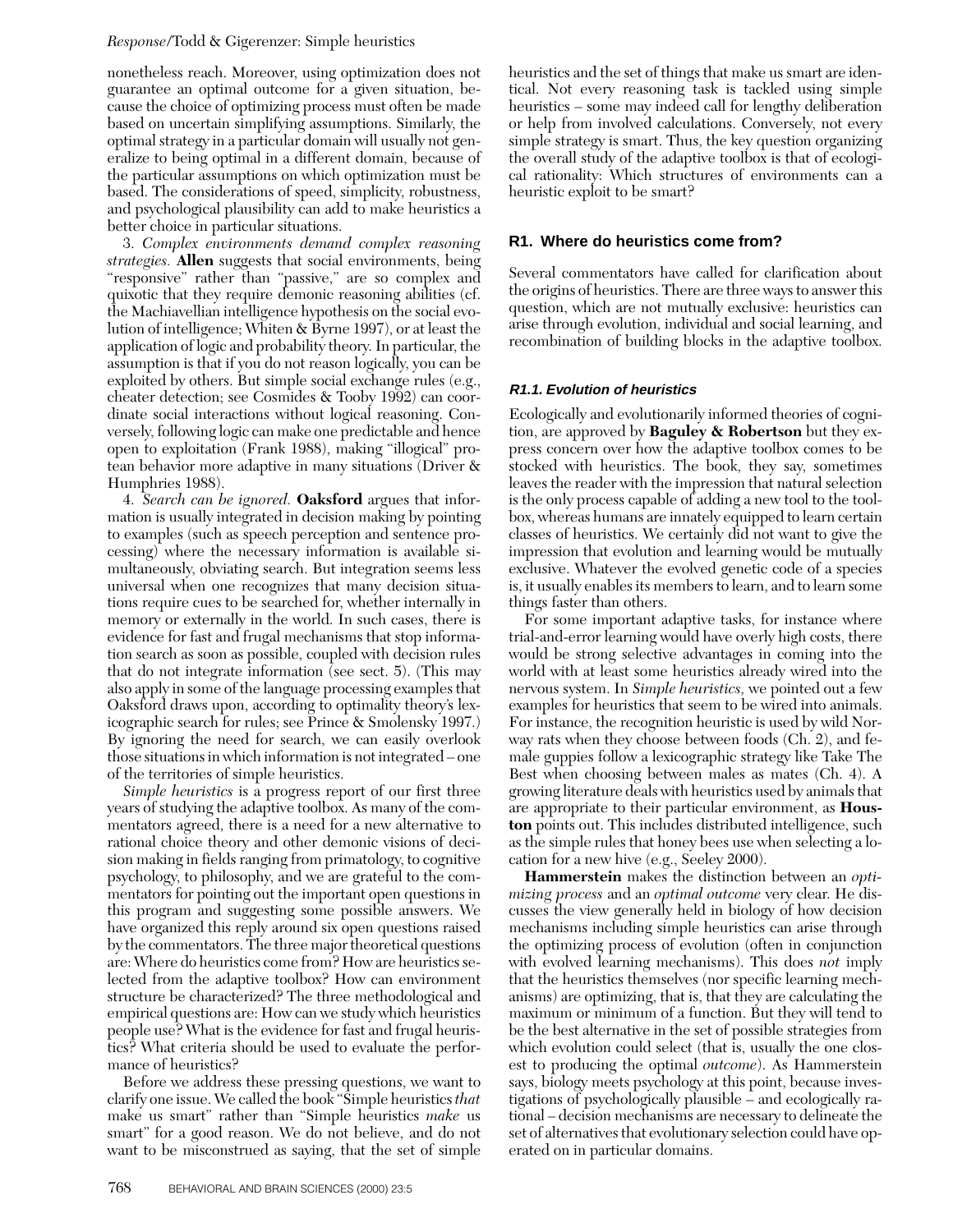**Hammerstein** also reminds us that the absence of optimality in observed behavior does not imply that evolution had no role in building the heuristics involved; instead, a heuristic that was evolved for adaptive use in one environment may be misapplied in another. An example is decision heuristics that appropriately neglect base rate information in some circumstances (such as in changing environments; see Goodie & Todd, submitted), but which are tripped up by this simplicity in other situations (for instance ignoring base rates when they are stable and useful). Here again psychologists can work together with biologists to understand behavior that might otherwise be relegated to the category of irrational biases.

#### **R1.2. Learning and development of heuristics**

**R1.2.1. Individual learning.** Certain classes of heuristics can be learned, state **Baguley & Robertson.** Certainly people can learn new problem-solving techniques, but there is a distinction to be drawn between adding a new component to the adaptive toolbox and learning to use the tools already there in new ways (parallel to **Wimsatt**'s evolutionary example of exaptations as borrowed adaptations). **Solomon**'s commentary is useful in this regard: he points out that since Piaget, the search for domain-general principles of reasoning and decision-making in children – and the cataloging of their "failures of logic" – has been eclipsed by interest in domain-specific reasoning principles that children use in particular contexts or environments. Two general conclusions that can be drawn from the developmental literature to which Solomon refers are (1) that young children, and even infants, apply different reasoning principles in different problem domains (the infant's adaptive toolbox already contains multiple tools), and (2) that children know when and how to apply these tools from a very early age (see, e.g., Baillargeon 1986; Csibra et al. 1999; Spelke 1990).

**Solomon** distinguishes two kinds of developmental change that map onto the distinction mentioned above between adding new tools and using old tools in new ways: change in the core "theories," concepts, or reasoning principles deployed in a particular domain – what might be called the tools in the adaptive toolbox (see, e.g., Carey 1985; Gopnik & Meltzoff 1997) – and change in "expertise" with age, that is, changes in the stores of data upon which particular tools can be brought to bear, or in how and when the tools are used. An important area to be explored is thus the developmental trajectories of different domain-specific heuristics. For example, Klayman (1985) showed that 12 year-olds tend to use more frugal strategies in complex search tasks than adults, though many of the strategies used by adults are present by age 12.

*Simple heuristics* did not much address individual learning and development. But this does not mean that the notion of the adaptive toolbox should be seen as irrelevant for developmental researchers. On the contrary, as **Solomon** points out, the adaptive toolbox perspective raises a set specific developmental questions: What heuristics come preloaded into the adaptive toolbox? Which ones drop out over time, which are added, and which are modified? Can the change in heuristic use over time be matched to changes in the environment facing growing children? What heuristic principles for search do children use (e.g., random search, ordered search), when do they stop search, and how do they arrive at a decision? And how do children acquire new heuristics?

**R1.2.2. Social learning.** Primatologists **Barrett & Henzi** wonder whether fast and frugal heuristics are the result of our primate heritage, or even a specifically human form of reasoning not available to other primate species. Although such an extreme position is almost certainly untenable (as **Houston** indicates, biologists have long been satisfied with the idea that animals of all phyla use simple decisionmaking rules), humans probably *are* extreme in our reliance on social learning of heuristics. This enables much more rapid increase in the contents of the adaptive toolbox and provides a foundation for culture.

**Gorman** points out that there are many domains of human endeavor, including scientific discovery, where heuristics can be obtained from other individuals, but wonders whether heuristics might be applicable in the search for whom to borrow from as well. In this line, **Goldman** also describes how the decisions themselves (not just the strategies) can be obtained from others: For instance, it can make sense to copy someone with similar political views but more information about the candidates, and just vote for whomever she chooses. There is a growing body of work, primarily covering other species, that explores the simple mechanisms that can be used for these sorts of social information exchange (Noble & Todd, in press). This research has focused on the ways that imitation-like behavior can be achieved without the necessity of the imitator modeling the intentions and actions of the imitated individual; indeed, what looks like imitation can often be the result of one agent merely following another around and being prompted by the same environmental cues. Explicit language-based instruction and information exchange in humans is obviously more involved than this, but the processes underlying *whom* to listen to – for instance, how to find experts, as Gorman says, or core voters, in Goldman's example – may well be guided by fast and frugal mechanisms. Important links to existing research in social psychology and sociology can be made here.

As **Gorman** discusses, scientific discovery and theorybuilding is a special case of social information exchange, where the environment is the cultural one of other scientists and existing theories. He addresses the role of heuristics in discovery, in particular heuristics for guessing laws from data as in the tradition of the computer program BACON. While we have not included this topic in *Simple heuristics,* some of us have analyzed heuristic processes in scientific discovery in earlier work, focussing on heuristics for finding analogies. For instance, the tools-to-theories heuristic (Gigerenzer 1991; 1994) applies to cases where new theories are inspired not by new data (as is usually thought to be the case), but rather by new research tools, such as statistical methods (Gigerenzer & Murray 1987) or computers (Gigerenzer & Goldstein 1996b). This heuristic differs from those implemented in the BACON tradition in that it does not model discovery as an inductive process, but as a projection of laboratory practice into theories of mind (e.g., Neyman-Pearson's hypothesis testing methods inspiring Tanner and Swets' 1954 theory of signal detectability).

#### **R1.3. Construction of heuristics from building blocks**

In *Simple heuristics* we discuss how heuristics can be built from simpler components, whether these are building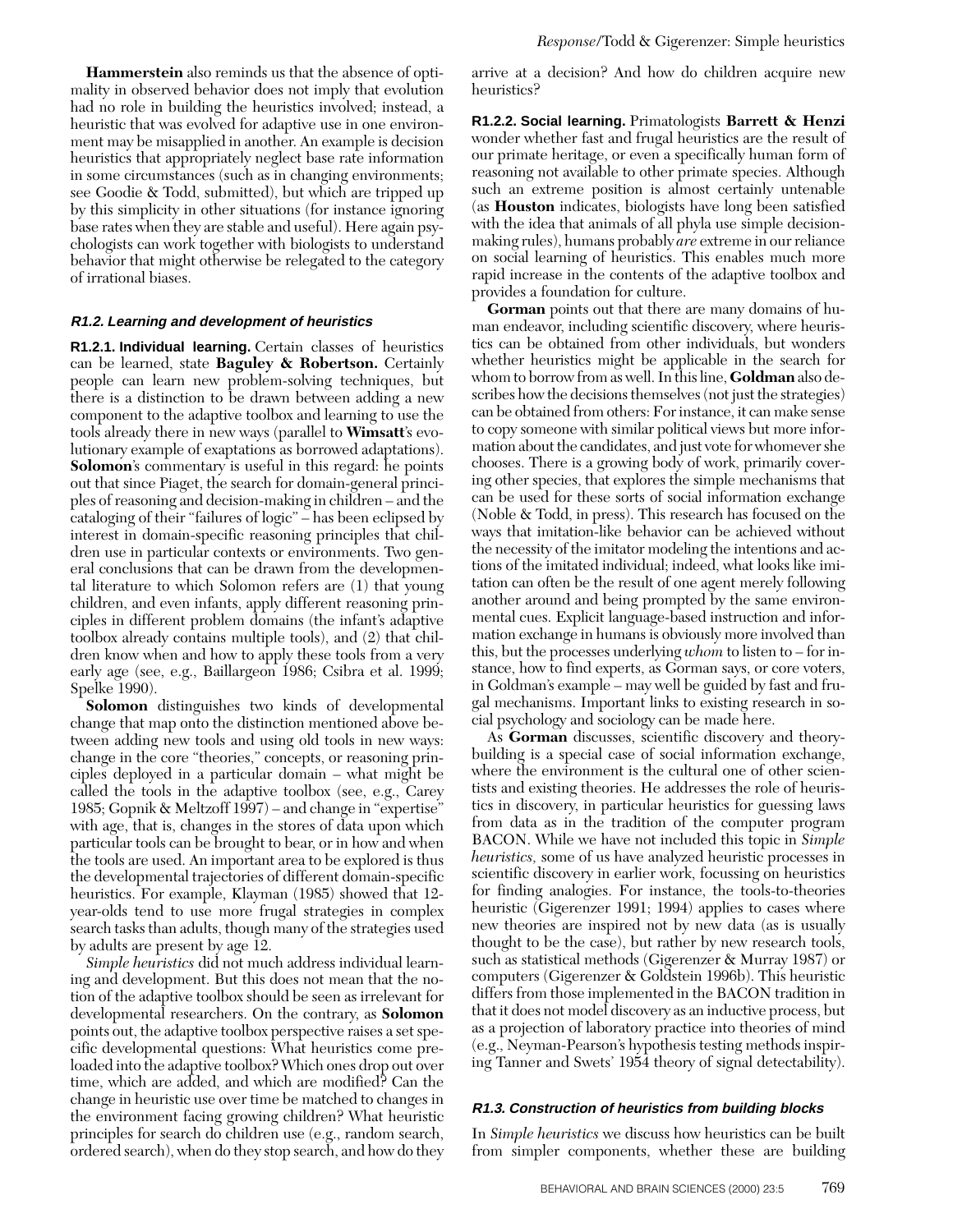#### *Response/*Todd & Gigerenzer: Simple heuristics

blocks for guiding information search, stopping search, and making a decision, or whole heuristics combined into composite decision mechanisms. An example of the latter combination is the use of the recognition heuristic as the first step in Take The Best. We expect such nested heuristics themselves to be used in environments to which they are matched, so that for instance the recognition heuristic/Take The Best combination would not be employed in an environment where recognition validity is too low (see the discussion of **Erdfelder & Brandt**'s simulations in sect. R2.3).

Indeed, **Huber** feels that the contents of the adaptive toolbox are more likely to be what he calls "partial" heuristics than the whole or "global" heuristics usually proposed – that is, he thinks most decision making is based on using (parts of) one heuristic first, and then switching to another. He argues that "the investigation of global heuristics is not a fruitful research strategy, because we know already that people do not use them." But in arguing this way, Huber overgeneralizes from the artificial lottery problems of risky choice that many decision experiments rely on. The fact that more than 90% of the participants in the studies reported in Chapter 2 made inferences following the recognition heuristic, and that 65% of the participants in another study made inferences following Take The Best (Bröder, in press; Experiment 4) are just two examples contradicting Huber's bold assertion. Furthermore, Huber's assertion that people use partial rather than global heuristics sets up a false opposition: both can sit comfortably in the adaptive toolbox. As mentioned above, heuristics are composed of building blocks, and heuristics themselves can be combined to form new heuristics. The possibility of combining parts into new strategies is central to the toolbox metaphor, but not to the related image of the mind as a Swiss army knife (Cosmides & Tooby 1992). Both views emphasize the existence of many domain-specific strategies (rather than a single general-purpose calculus); but the toolbox highlights the possibility of recombining tools and nesting heuristics.

For instance, in an environment where a person has an intuition about the ranking of cues based on validity, she can use Take The Best and search for cues in that order; but in another environment where cue validities are unavailable, the search rule can be changed accordingly to build a different heuristic that works with less knowledge, such as Take the Last. Similarly, if a decision is highly consequential, different building blocks may be combined. Consider **Sternberg**'s dilemma whether to accept an offer from a rival university or stay at Yale. Here, search for information is likely to be prolonged – that is, a different stopping rule may be used, such as finding all the possible relevant cues within a two-month decision period. This extended search, however, may lead to the question of how to make a trade-off between the reasons found, such as the intellectual quality of a department and the tears of one's children who do not want to move. Not all things have a common denominator (see **Morton**'s discussion of incomparability). As a consequence, an extended search may still be combined with a quick and simple decision rule, relying on the most important cue instead of exchanging all cues into a common currency and weighting and combining them. Maybe Sternberg can let us know how he made up his mind.

## **R1.4. Learning of Cues**

It is not enough to ask where heuristics come from; we must also address the question of how to find the relevant cues, as **Wallin & Gärdenfors** point out. In general, the same sorts of possibilities exist for an organism to determine what cues to use as what heuristic to use. First, cues can be genetically encoded, as in the human reliance on bitterness as a cue to unpalatability. Second, appropriate cues can be learned through individual experience. Third, cues can be picked up socially, for instance by copying the decision strategies of others.

Knowing the appropriate cues to use in an environment and the direction of their association with a decision variable may be all that a heuristic has to go on, but this can be enough. The sufficiency of this minimum knowledge stands in contrast to **Wang**'s comment that "these fast and frugal heuristics would not work effectively if one did not know the priority ranking of relevant cues." Here is a misunderstanding that it is important to clear up: Not all heuristics need a ranking of cues according to their validity. Some do, such as Take The Best and Categorization by Elimination, while others do not, such as Take The Last and Minimalist. To repeat, the minimal knowledge needed for cue-based inference is only which cues to use and the direction in which each cue points, for instance, whether having a soccer team in the major league indicates that the associated city has a large or small population (Ch. 4). This direction can be estimated by simply counting within a small learning sample.

The Minimalist heuristic in fact knows nothing more than this, and thus has no idea about which cues are better predictors than others. Consequently, the only building block for search that Minimalist can use is to look up cues in random order. In contrast to **Wang**'s intuition, we found that Minimalist can compete well with other algorithms in terms of accuracy, particularly when knowledge is scarce (Chs. 4 and 5). A truly minimal amount of learning (or inherited knowledge) can thus be adequate to get a simple heuristic off the ground in a new domain. With a little more learning, frugal methods for ranking cues according to estimates of their validity can be used (Chs. 4 and 6). Note that these methods do not necessarily result in the "optimal" ranking of cues, but yield an ordering that is good enough and robust enough to generalize to new situations.

## **R2. How are heuristics selected from the adaptive toolbox?**

This question has been asked by many commentators (e.g., **Cooper, Luce, Wallin & Gärdenfors**), and **Morton** has proposed an answer. In *Simple heuristics,* we spent little more than one page (pp. 32–33) on the issue of heuristic selection; here, with the help of our commentators, we can deal with this question a bit more systematically.

#### **R2.1. How pressing is the problem of heuristic selection?**

First, we should point out that heuristic selection may not always be a problem. As **Feeney** indicates, there are situations in which the need for selecting a heuristic does not even arise, for example when the use of a particular heuristic has been hardwired in a domain-specific (but possibly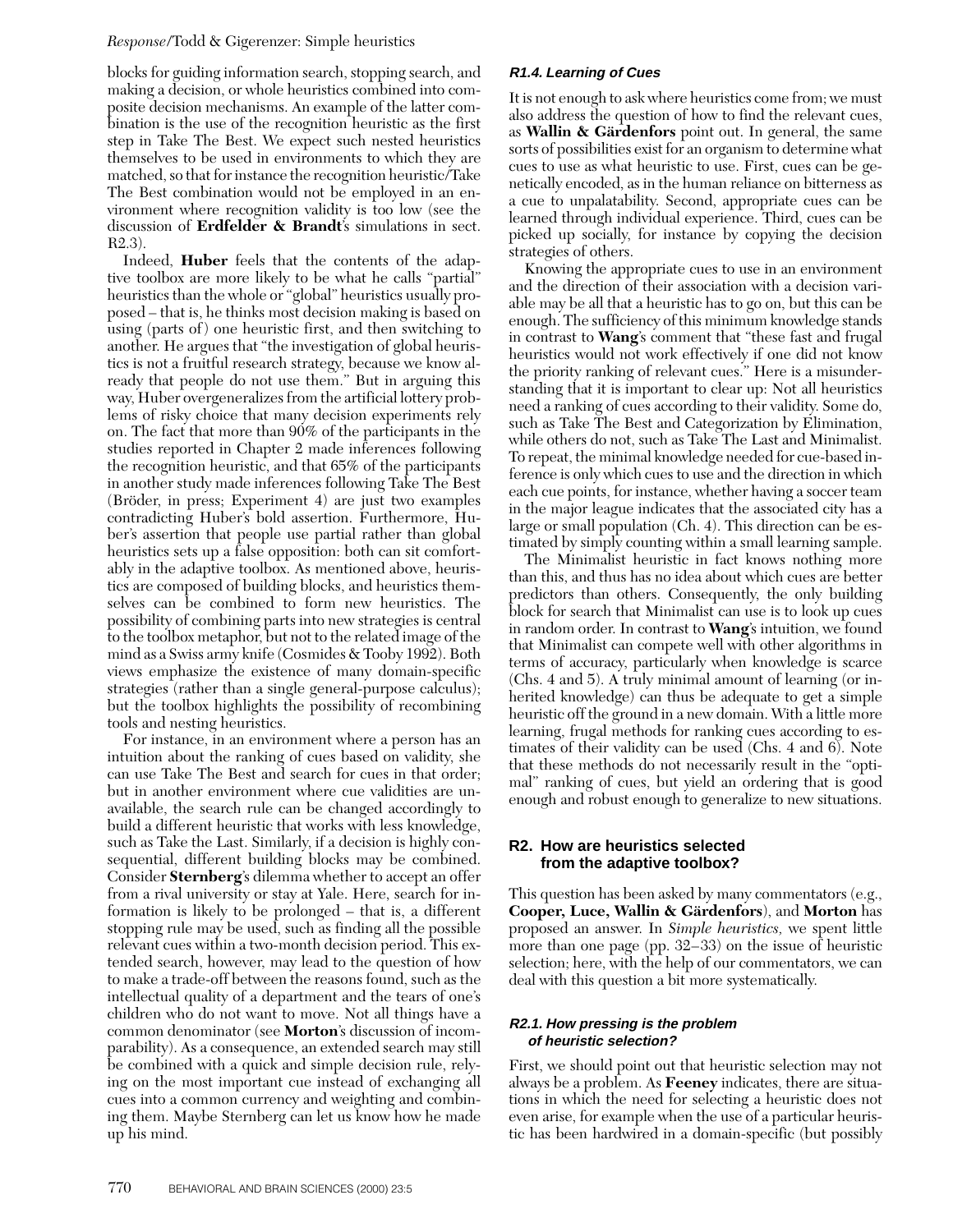environmentally contingent) way. When there *is* more than one available heuristic, the choice set of possibilities may still be small. One reason for this is that the heuristics in the adaptive toolbox are designed for specific tasks – like screwdrivers and wrenches, they are not universal tools. This specificity goes a long way to reduce the selection problem. For instance, when a task calls for estimating a quantitative variable, the QuickEst heuristic is a candidate, but others such as Take The Last and Categorization by Elimination, designed for choice and categorization tasks, will not be in the choice set. A second factor that reduces the set of possible heuristics to choose between is the presence or absence of particular knowledge on the part of the decision maker. For instance, Take The Last and Take The Best are both designed for the same type of choice task, but if a person has no intuition about which of several cues should be checked first (i.e., no validity-based ranking of the cues; see sect. R1.4), then Take The Best cannot be used.

#### **R2.2. Fast and frugal selection of heuristics**

Even after these task- and knowledge-specific reductions of the choice set, there may still remain a number of heuristics that are applicable for a given situation. How then can we choose between them? **Morton** suggests an answer consistent with the notion of an adaptive toolbox: a metaheuristic which chooses between heuristics using the same principles as the fast and frugal heuristics themselves. For instance, just as Take The Best looks up cues in a particular (validity-based) order, a meta-heuristic can try heuristics in a particular (e.g., success-based) order. Furthermore, just as the cue order that Take The Best follows is not arrived at by optimizing computations – and is good enough rather than optimal – the ordering of heuristics is not achieved by optimizing calculations either, but by using simple and robust criteria, such as past success. The process of ordering itself can be modeled by a simple reinforcement learning mechanism like that described by Erev and Roth (2000). Morton's solution avoids what **Feeney** fears: an infinite regress of meta- and meta-meta-strategies that would be needed to compute the best of all heuristics and all metaheuristics for each situation given all constraints (as in optimization under constraints). As soon as one dispenses with the ideal of finding the very best heuristics for each situation, the infinite regress that would burden an optimization approach does not arise.

Thus, **Cooper**'s and **Feeney**'s further worry that the meta-heuristics will not pick the best heuristic to use could certainly be true. But the whole point of the adaptive toolbox approach is *not aiming* at optimization. We must not let optimal requirements sneak in at the meta-level either. Moreover, because there is often more than one heuristic that can perform well in a particular situation – the flat maximum phenomenon – the choice between them may not always be critical, certainly not worth pondering an eternity over.

#### **R2.3. How environments can select heuristics**

According to **Cooper,** we have not specified the conditions that select particular heuristics. It is fair to say that most heuristic-relevant conditions must still be discovered, but we and others (e.g., Payne et al. 1993) have already filled in some examples. For instance, there are two conditions that

are necessary and sufficient to make the recognition heuristic useful: recognition must be correlated with a criterion (e.g., recognition of city names is correlated with their size), and recognition must be partial (e.g., a person has heard of some objects in the test set, but not all). More formally, this means that the recognition validity  $\alpha$  is larger than .5 and the number *n* of recognized objects is  $0 \le n \le N$ , where *N* is the total number of objects. Note that these variables,  $\alpha$ , *n*, and *N*, can be empirically measured – they are not free parameters for data fitting.

When these conditions do not hold, using the recognition heuristic is not appropriate. **Erdfelder & Brandt,** for instance, overlooked the first condition and thereby misapplied the recognition heuristic. They tested Take The Best with the recognition heuristic as the initial step in a situation with  $\alpha = .5$  (i.e., recognition validity at chance level). In this case, the recognition heuristic is not a useful tool, and Take The Best would have to proceed without it. Their procedure is like testing a car with winter tires when there is no snow. Nevertheless, their approach puts a finger on one unresolved question. Just as a driver in Maine faces the question when to put on winter tires, an agent who uses the Take The Best, Take The Last, or Minimalist heuristic needs to face the question of when to use recognition as the initial step. The recognition validity needs to be larger than chance, but how much? Is this decided on an absolute threshold, such as .6 or .7, or relative to what a person knows about the domain, that is, the knowledge va- $\overline{\text{lidity}}$   $\beta$ ? There seems to be no empirical data to answer this question. Note that this threshold problem only arises in situations where objects about which an agent has not heard (e.g., new products) are compared with objects about which she has heard *and* knows some further facts. If no other facts are known about the recognized object, then the threshold question does not matter – when there is nothing else to go on, just rely on recognition, whatever its validity is.

In contrast, one condition that might seem important for the applicability of the recognition heuristic is actually irrelevant. **Goldman** says that "only with a (tolerably) accurate estimate" of the recognition validity will applications of the recognition heuristic succeed. This is not necessary – the recognition heuristic can work very well without any quantitative estimate of the recognition validity. The decisionmaker just has to get the direction right. Goldman also suggests that the less-is-more effect in the example of the three brothers (Ch. 2, pp. 45–46) would be due to the fact that the middle brother knows about the validity of recognition while the eldest does not. As Figure 2-3 shows, however, the less-is-more effect occurs not only when one compares the middle with the eldest brother, but also when one compares the middle with other potential brothers (points on the curve) to the left of the eldest. Thus, the less-is-more effect occurs even when the agent who knows more about the objects also has the "substantial problem-specific knowledge," that is, the intuition that recognition predicts the criterion. Less is more.

**Margolis** raises the fear that environments may prompt the use of a heuristic that proves maladaptive, especially with genetically entrenched – evolved – heuristics that are resistant to modification via learning. His argument is that when environments change in a significant way (e.g., from scarce to abundant resources), heuristics adapted to past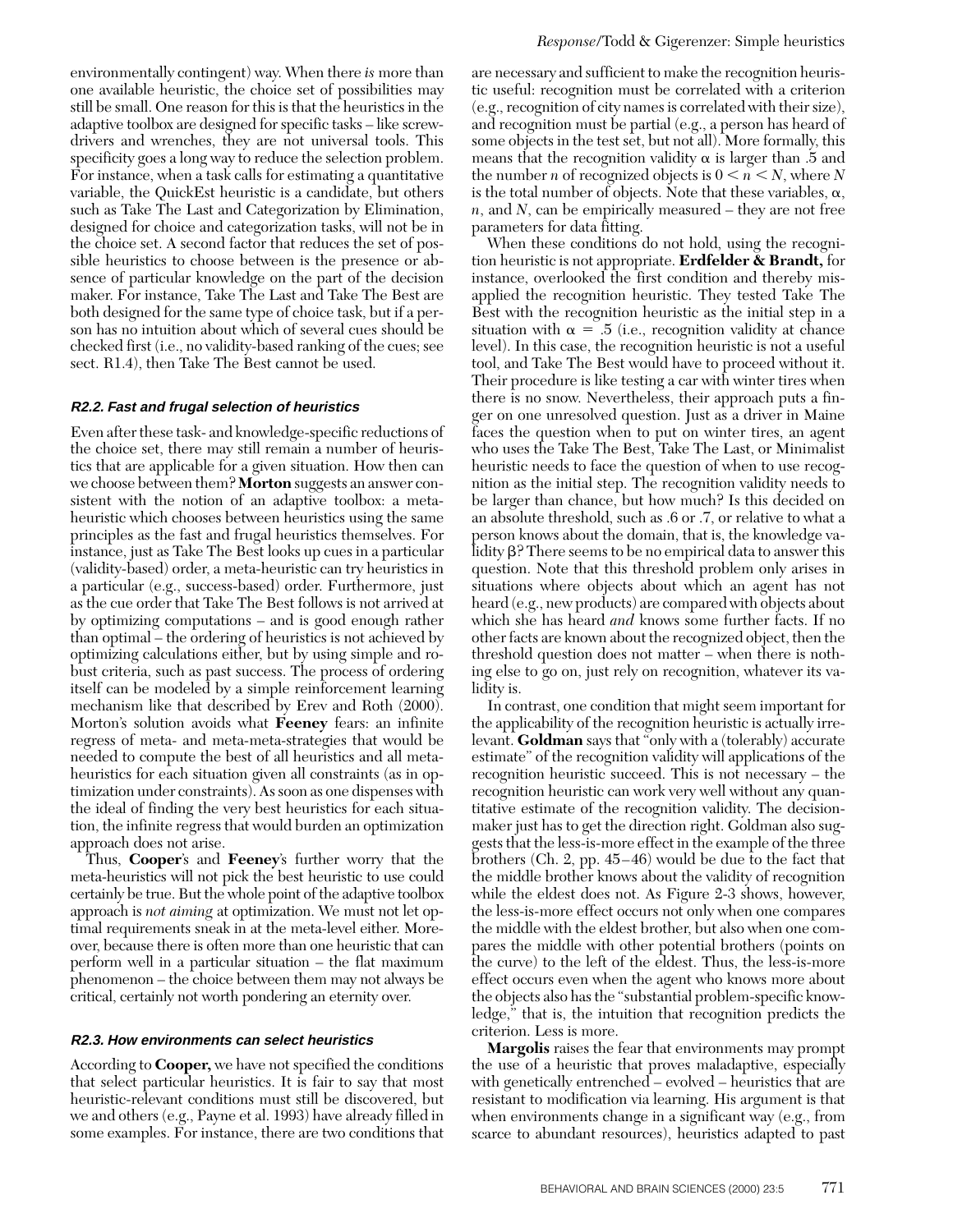#### *Response/*Todd & Gigerenzer: Simple heuristics

conditions may prove harmful in the new state of affairs. This discrepancy can become amplified when one looks beyond the individual to aggregate social choice. Margolis's reasoning here is akin to that of Robert Ornstein and Paul Ehrlich's *New world, new mind* (1989). In this book, the argument is made that the human mind fails to comprehend the modern world, because we are more impressed by unique events and dramatic changes than by the more threatening slow-motion disasters such as the greenhouse effect, AIDS, and dwindling natural resources. The evidence for this view, however, is contested, as a widely publicized wager between Paul Ehrlich and the economist Julian L. Simon illustrates (Tierney 1990). In 1980, Ehrlich bet that the prices of five metals (which he selected) would go up within ten years because of the exploitation and exhausting of natural resources; Simon bet that they would go down because of human innovation. Simon won. Similarly, the maladaptively entrenched heuristics Margolis points to may be replaced by new more appropriate heuristics acquired through individual or social innovation and learning.

#### **R3. How can environment structure be characterized?**

The structures of environments are essential for understanding cognition and behavior in terms of adaptation, because adaptations are shaped by (past) environments. Fast and frugal heuristics that are matched to particular environmental structures allow organisms to be ecologically rational. To understand their performance, one needs conceptual languages both for the design of heuristics (e.g., rules for search, stopping, and decision) and for the structure of environments. The two classic behaviorist-inspired approaches to studying the structure of environments, Egon Brunswik's search for environmental or ecological texture and J. J. Gibson's search for invariants in the visual environment, paid little attention to heuristics or anything else going on in the mind, and therefore did not analyze the match between heuristics and environments (see Gigerenzer 2000). More recently, rational analysis (Anderson 1990; see also **Chater**), Hutchins's (1995) study of artifacts (e.g., maps, navigation instruments), and Norman's (1993) work on things that make us smart, among other research directions, epitomize a growing emphasis on the importance of environmental structure.

In *Simple heuristics,* we investigated the following types of environment structures and analyzed the degree to which specific heuristics can exploit them: environments in which lack of recognition is informative (Ch. 2); noncompensatory information (Ch. 6); scarce information (Ch. 6); J-shaped distributions (Ch. 10); and decreasing choice sets (Ch. 13). (Note that we are concerned here with the structure of the environment as it is known by the decision maker, which of course is strongly tied to the "objective" environment structure.) Clearly, this is only a beginning. We are happy that several commentators have added to the catalog of environment structures under investigation.

#### **R3.1. Cost-benefit structure of the environment**

Commentator **Allen** suggests that heuristics may not be used in situations in which the cost of being wrong exceeds the benefit of being right. In such cases, he expects people will aim to maximize their chance of producing correct responses, and therefore abandon simple heuristics for more normative or deliberative approaches. **Sternberg** suggests that heuristics can be used to good advantage in a range of everyday decisions but are inappropriate for consequential (i.e., important) real-world decisions, and **Harries & Dhami** voice similar but more prescriptive concerns for legal and medical contexts. All this sounds plausible, but what is the evidence? As a test of this plausible view, Bullock and Todd (1999) manipulated what they called the *significance structure* of an environment – the costs and benefits of hits, misses, false alarms, and correct rejections in a choice task. Against expectations, they found that lexicographic strategies can work well even in high-cost environments. They demonstrated this for artificial agents foraging in a simulated environment composed of edible and poisonous mushrooms. When ingesting a poisonous mushroom is not fatal, the best lexicographic strategies for this environment use as few cues as possible, in an order that allows a small number of bad mushrooms to be eaten in the interest of not rejecting too many good mushrooms. When poisonous mushrooms are lethal, lexicographic strategies can still be used to make appropriate decisions, but they process the cues in a different order to ensure that *all* poisonous mushrooms are passed by.

One feature of consequential decisions is that they frequently have to be justified. Often a consequential decision is reached very quickly, but much further time in the decision process is spent trying to justify and support the choice. Such cases illustrate that consequential environments may call for long and unfrugal search that is nonetheless combined with fast and frugal decision making, as discussed in section 1.3 (see also Rieskamp & Hoffrage 2000; Ch. 7).

#### **R3.2. Friendly versus unfriendly environments**

The cues in an environment (as the decision maker knows it) can all be positively correlated, or a subset of them can be negatively correlated. **Shanteau & Thomas** call the first type of environment "friendly" and the second type "unfriendly." We welcome Shanteau & Thomas's work to extend the understanding of the ecological rationality of heuristics to this type of environment structure. They have found that unfriendly environments contain tradeoffs that present a challenge to fast and frugal heuristics, particularly those that employ one-reason decision making. One way of meeting this challenge is to combine partial heuristics (as **Huber** discusses), starting with an elimination strategy to remove options with unacceptable tradeoffs, and proceeding to a lexicographic strategy to process the remaining options.

More specifically, **Shanteau & Thomas** state that the performance of the LEX heuristic decreases in unfriendly environments as the number of cues increases. But it is important to realize that there is a fundamental asymmetry between friendly and unfriendly environments. An environment with many cues can be extremely friendly, but not extremely unfriendly. That is, all correlations between cues can be positive, but not all can be negative. To see the point, imagine two cues which are correlated at  $r = -1$ ; a third cue which is negatively correlated with one of the first two cues must be positively correlated with the other. In other words, unfriendly environments will have pockets of friendly cues, and the more cues the decision maker as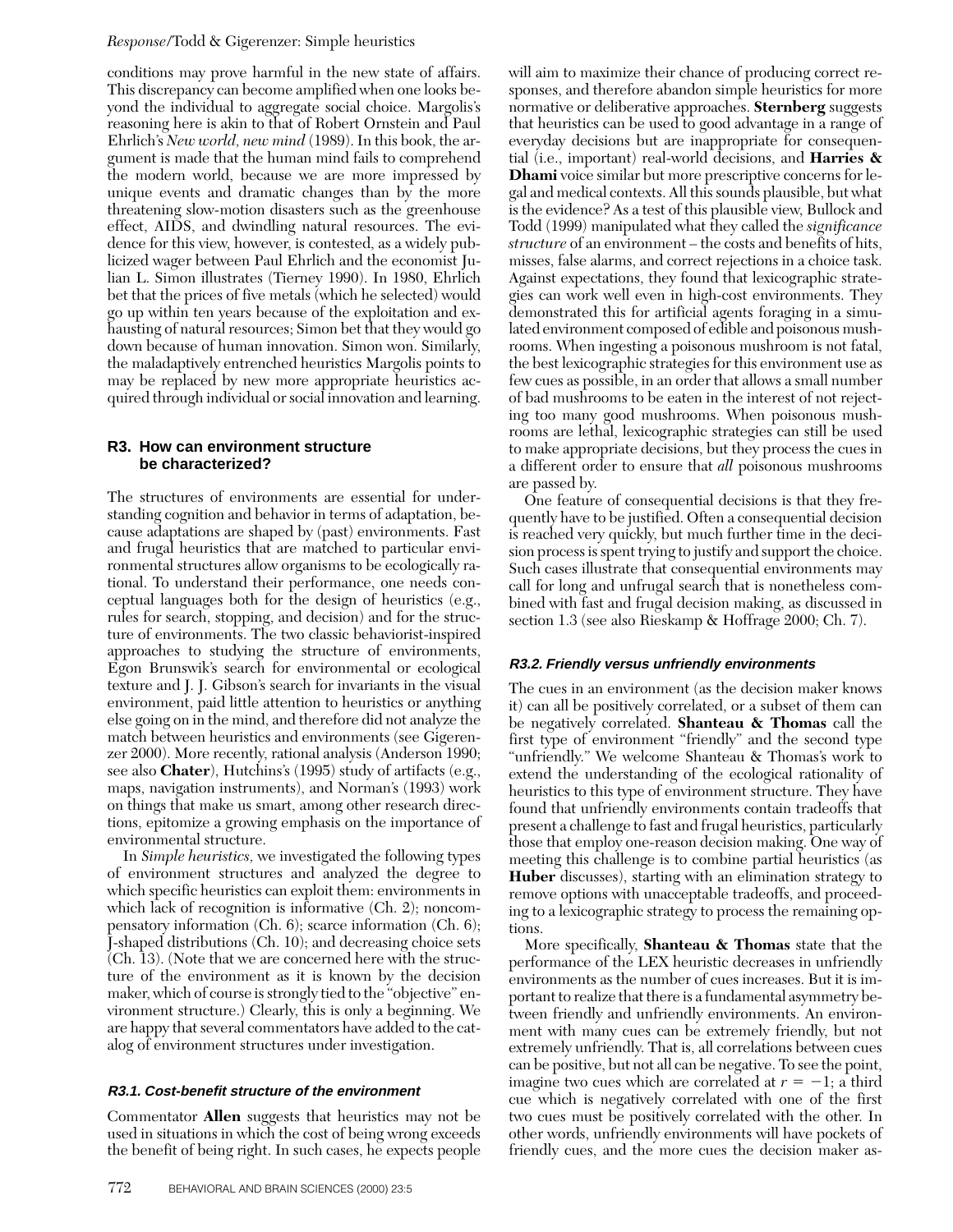sesses, the bigger those friendly groups will be. How heuristics can exploit these pockets is a question that should be explored.

We also want to point out the importance of performance measures used to compare strategies in these and other environments (see also sect. R6). **Shanteau & Thomas** measure the performance of their strategies against a weighted additive difference (WAD) model as the gold standard, as in earlier work on preferences by Payne et al. (1993). In *Simple heuristics,* in contrast, we have used real-world criteria – from attractiveness judgments to school drop-out rates – as the gold standard. This corresponds to the difference between preferences (where there is no external criterion) and inferences (where there is one). This choice has consequences. When WAD is employed as the performance standard (rather than an external criterion), a simple heuristic such as a lexicographic strategy can never be more accurate than WAD, by definition. But when real-world criteria are introduced, heuristics can outperform WAD, as we have shown in Chapters 4 and 5. Specifically, the gold standard is likely to be outperformed when the task of an agent is prediction (e.g., cross-validation) rather than mere data fitting. Thus, we are curious to know how accurate lexicographic heuristics are in unfriendly environments when they have to predict features of the environment (rather than match the outputs of a WAD model). Preliminary results obtained by the ABC Research Group indicate that in unfriendly environments, Take The Best can be more accurate than Dawes's rule (consistent with Shanteau & Thomas), but can also match or slightly outperform what we call Franklin's rule, a weighted additive model.

#### **R3.3. Conspecifics are the environment**

One important field for the study of the adaptive toolbox is social rationality, the investigation of cognitive mechanisms for dealing with an environment consisting of conspecifics. We agree with **Barrett & Henzi** that extending the simple heuristics research program further into the social domain is an important next step. This would help bring psychology and game theory together (as **Hammerstein** calls for) and emphasize the importance for social psychology of interactive strategies – the heuristics individuals actually employ to deal with others. We have begun to explore the ways in which people and animals can use simple rules to process information they gain by observing the behavior of conspecifics (Noble & Todd, in press; see also **Wimsatt**'s example linking the recognition heuristic with "conspecific cueing" in species where the rare sight of another conspecific is a good cue for the presence of resources). **Allen** and **Barrett & Henzi** raise the possibility that in the social realm, with selection for increasingly sophisticated Machiavellian behavior, simple heuristics may eventually fall prey to exploitation by more complex strategies. As mentioned earlier, however, the general assumption that increasingly complex environments can only be tamed by increasingly complex strategies is doubtful. Counterexamples are simple social heuristics such as Tit-For-Tat and its relatives, the "automaticity" of everyday life (Bargh & Chartrand 1999) and the advantage of simple and transparent rules in businesses and legal systems as opposed to cancerous growing bureaucracies (Engel 1994; Epstein 1995).

#### **R3.4. Poisson processes**

In Chapter 10, Hertwig et al. showed how the QuickEst heuristic can exploit J-shaped distributions in environments. But which environments have such structure? **Wimsatt** points out that J-distributions are likely to be very commonplace because they are produced by power laws, and more generally by Poisson processes, which are ubiquitous in the natural world. For instance, he directs us to the work of Bak (1996) who explains seemingly disparate phenomena including the formation of landscapes, the regularity of catastrophic events such as earthquakes, and the behavior of economic systems as manifestations of one principle, *self-organized criticality,* which produces power-law distributions. Whether or not one agrees with this view, Bak's work points to the questions of what kind of mechanisms and processes produce environmental structures. Linking an understanding of the processes that generate environment structure to the mechanisms that people and other animals use to understand them is an exciting challenge.

#### **R3.5. Causal cues versus surface cues**

What kind of environmental cues do heuristics use? **Wallin & Gärdenfors** propose that "ecological validity should be seen as only a secondary effect of the fact that a decision maker aims at forming hypotheses about *causal connections* between the cues and the decision variable." The implication is that causally related cues should be sought rather than merely ecologically valid cues. We disagree with relegating ecological validity to this secondary role. Causal variables may well be used as cues, if available. However, we suspect that it may be easier to assess and monitor ecologically valid cues that are covarying at the surface level with the decision variable (e.g., because both are caused by the same underlying process) rather than cues that are causally linked to the decision variable. Moreover, several causal cues may need to be taken into account to reach a decision, when only one surface-level concomitant cue might suffice. For instance, consider a baseball or cricket player who tries to catch a ball. If the player tried to compute the spot where the ball would land by relying on causal variables alone, he would have to estimate the initial velocity, initial speed, spin, air resistance, direction and intensity of wind, and a myriad of other causal factors, and then apply the proper mathematics to integrate all this information. Real players, in contrast, seem to rely on one-reason decision making, and the one reason is not a causal cue. It is the angle of gaze, that is, the angle that their eyes have to keep to stay directed at the ball. The simple heuristic is to start running and to adjust running speed so that the angle of gaze is constant (or within a certain range, see McLeod & Dienes 1996). This gaze heuristic illustrates that a smart heuristic can ignore all causal factors, and gain accuracy through its frugality.

#### **R4. How can we study which heuristics people use?**

Obtaining empirical evidence for the use of particular heuristics demands careful methodology, because of challenges such as the flat maximum phenomenon (Ch. 7). **Cooper** doubts whether this is even possible, feeling that we have presented an unfalsifiable theory of decision mak-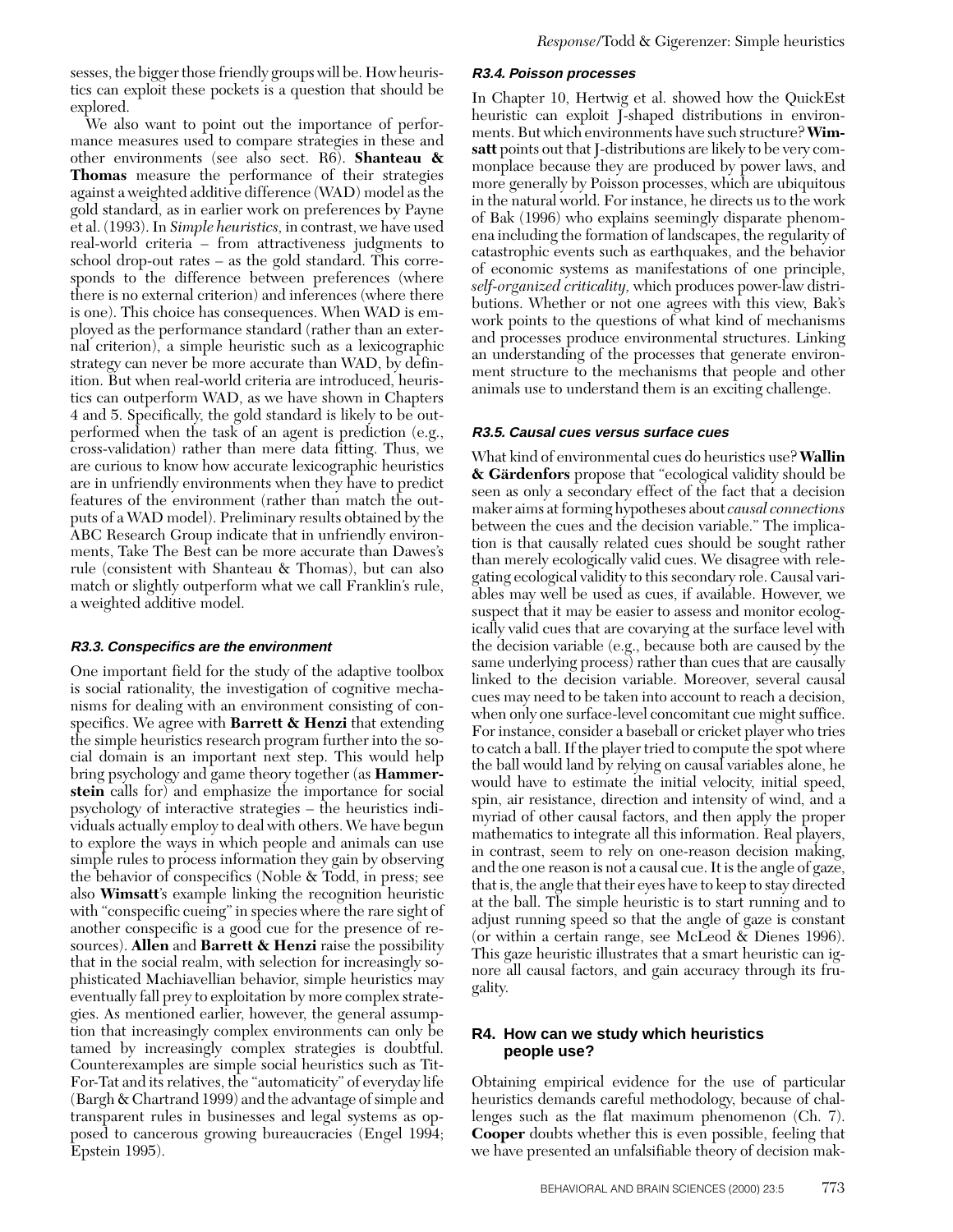#### *Response/*Todd & Gigerenzer: Simple heuristics

ing, akin to the heuristics-and-biases program of Kahneman and Tversky. This is incorrect – here is an example. One of the strongest tests of a heuristic is obtained when it makes a bold and new prediction. Consider the recognition heuristic, which predicts the counterintuitive less-is-more effect – that is, once a person has a critical degree of knowledge, more knowledge will produce less accurate inferences. The necessary and sufficient condition for the less-is-more effect is that a person's recognition validity is larger than her knowledge validity (i.e.,  $\alpha > \beta$ , where both are empirically measurable variables, and no free parameters are involved; see Ch. 2). Thus, if one experimentally induces (or empirically observes) this condition, then people who use the recognition heuristic will exhibit the less-is-more effect. If the effect is not seen, then the hypothesis that participants use the recognition heuristic in this situation is falsified.

This less-is-more effect has not been repeatedly experimentally demonstrated (Goldstein & Gigerenzer, in press ). There are also simpler ways to test whether people use the recognition heuristic that do not involve such bold predictions (e.g., setting up conditions as in sect. R2.3). In general, testing hypotheses about heuristics calls for a methodology that differs from the dominant approach in experimental psychology: the comparison of group-means by null hypothesis testing.

Hypothesis testing in much of experimental psychology follows a standard paradigm: vary an independent variable, or a few, and test whether the resulting group means in a dependent variable differ significantly from the null hypothesis ("chance"). This paradigm, applied to the study of reasoning strategies or heuristics, has two dramatic flaws. First, no hypotheses about mental strategies, nor their predictions, are specified, only a null hypothesis. Second, the means analyzed are aggregated across participants. Doing this, one assumes a priori that people will not use different heuristics, and researchers will hardly detect them if they do. The flaws of this methodology are well documented (e.g., Gigerenzer 1993).

The metaphor of the adaptive toolbox, in contrast, encourages a methodology that is sensitive to the existence of multiple heuristics and individual differences in their use. Such a methodology can consist of (1) specifying multiple candidate heuristics, (2) deriving the predictions for each heuristic on the experimental tasks, and (3) testing each participant's judgments against the predictions of each heuristic (e.g., Ch. 7; Gigerenzer & Hoffrage 1995). The result may be that 60% of the participants use heuristic A, 20% use heuristic B, 10% use C, and the rest use idiosyncratic strategies or cannot be categorized. Note that this methodology avoids averaging across individuals, which is unjustified when multiple strategies are in use in a population – a situation that we have found to be the rule rather than the exception. This methodology is particularly important when one analyzes ontogenetic development in heuristic use, as **Solomon** proposes. In earlier work, some of us have identified half a dozen heuristics children use for estimating size, for instance of chocolate bars (Gigerenzer & Richter 1990). These heuristics changed systematically with age, with the most frequent ones in young children dropping out later while others were added. At each age, from pre-schooler to adult, there was not one strategy used across individuals, but several.

This methodology is all too rarely used. For instance, in the *BBS* target article on individual differences in reasoning by Stanovich and West (2000), no models of reasoning heuristics were formulated, no competing predictions derived, and the analysis of individual differences was performed exclusively on whether participants' judgments deviated from some norm. This procedure can obscure evidence for the use of particular heuristics, for instance when one leads to behavior close to the norm in some situations but far from the norm in others and thus appears inconsistent (Hoffrage 2000). Unless a set of hypotheses for participants' strategies is formulated in the first place, there is little hope of identifying individual differences in heuristic use.

Thus, the methodology of the adaptive toolbox encourages precise predictions, including predictions of individual differences in performance based on individual differences in knowledge, and, in some lucky cases, bold and counterintuitive predictions. For instance, the recognition heuristic makes precise predictions of choices for each pair of objects, predicts systematic individual differences in choice on the basis of individual differences in recognition, and even indicates when the less-is-more effect might be observed. Each of these predictions can be, and has been, experimentally tested.

**Chater** discusses how rational analysis (Anderson 1990) can complement the study of fast and frugal heuristics: It can provide a framework to evaluate the performance of simple heuristics. (Rational analysis is thus related to the use of optimality models in biology as **Houston** discusses.) We agree. The two programs approach the first step in the above methodology – specifying multiple candidate heuristics – from two different ends. Rational analysis starts by trying to find the optimal solution to some particular problem, and then begins whittling that down through successive simplifications – all mathematically derivable and testable – until finally a psychologically plausible mechanism is found. In contrast, the program of fast and frugal heuristics starts with building blocks that people may actually use – like recognition, or forming aspiration levels – and looks at how these can be combined into good enough solutions.

## **R5. What is the evidence for fast and frugal heuristics?**

It is widely accepted that animals use simple heuristics (more commonly called "rules of thumb") that are successful and well-adapted to their particular environments, as **Houston** points out and as we discuss in Chapters 13, 14, and 15. Here we focus on the more contentious human case. **Cooper** and **Harries & Dhami** claim that there is little or no evidence that humans use simple heuristics. However, Chapters 2, 7, and 9 of *Simple heuristics* do provide just such empirical evidence. Nevertheless, we agree that more evidence is needed, and we are happy to report here some of the efforts in this direction.

We are not the first to find evidence that people employ limited search, fast stopping rules, elimination heuristics, or one-reason decision making. For example, it has long been known that people often look up only one or two relevant cues, avoid searching for conflicting evidence, ignore dependencies between cues, and use non-compensatory strategies (e.g., Einhorn 1970; Einhorn & Hogarth 1981, p. 71; Fishburn 1988; Hogarth 1987; Payne et al. 1993; Shep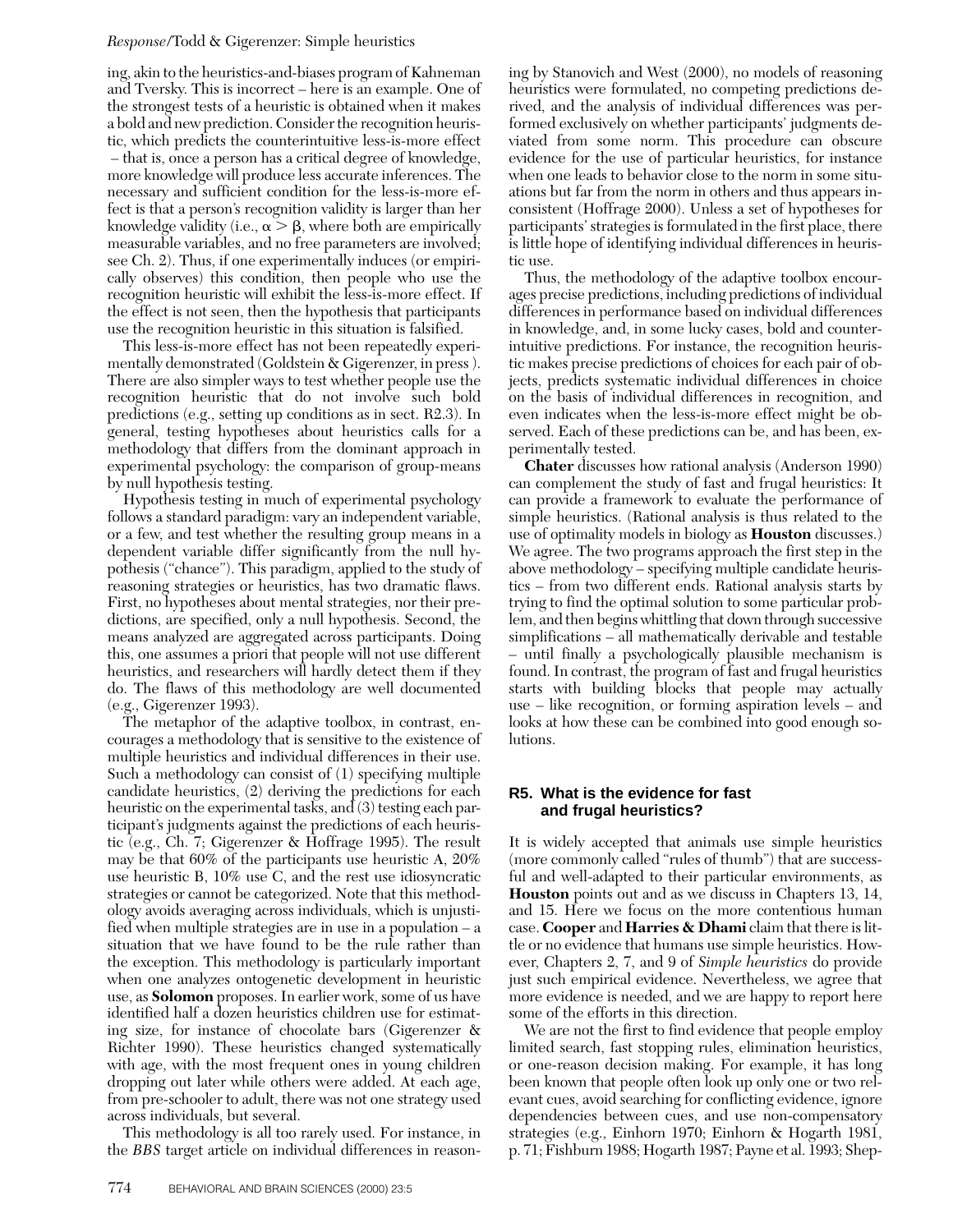ard 1967). But these "limitations" have been tossed too quickly into the box of human irrationality. For instance, ignoring cue dependencies is usually suspected as a "failure" of the human mind. But we have found that in suitable environments, one-reason decision heuristics that ignore all dependencies can be more accurate than linear strategies that carefully estimate the dependencies (Ch. 5). It may thus be profitable to return to and reinterpret some of the important results of earlier decision making research in the light of the ecological rationality perspective.

Since the publication of *Simple heuristics,* further tests of fast and frugal decision mechanisms have been performed. Bröder (in press, Experiment 4) used an ingenious experimental design to test whether people use Take The Best. He showed that when participants have to search for costly information, 65% of all participants were classified as using Take The Best. In contrast, less than 10% could be classified as using Dawes's rule, a simple linear model with unit weights. Further evidence has also been found for the earlier hypothesis of Payne et al. (1993) that lexicographic strategies are employed when time is short (Rieskamp & Hoffrage 2000). Finally, **Harries & Dhami** conclude from their work with English magistrates and other experts that fast and frugal heuristics could underlie some decisions in legal and medical domains, even when they are prescribed against by the stated goals of those professions.

Some heuristics can produce intransitive judgments. **Allen** notes that we did not provide evidence that people in fact make such inconsistent judgments, and the lack of such evidence can be taken as a strike against the use of particular heuristics. However, Lages et al. (2000) have now gathered experimental evidence for intransitivities: When people make comparisons of population size between pairs of cities (the example to which Allen refers), the total set of judgments contains about 10% of the maximum possible number of intransitive triples, that is, cases where people inferred that city A is larger than B, B is larger than C, but C is larger than A.

The reason this is important is that specific rules for search and stopping predict characteristic patterns of intransitivities, as illustrated in Gigerenzer and Goldstein (1996a, p. 664). Thus, at an individual level we can predict particular patterns of intransitivities associated with the use of particular heuristics, and then we can compare these predictions with the patterns actually observed. Lages et al. (2000) have derived the theoretically predicted patterns in detail, and have found that people's patterns of intransitivities are consistent with the use of the Take The Last heuristic. **Allen** further asks whether people show signs of discomfort when they produce intransitivities. Indeed, some participants said they were afraid of producing intransitivities. But they did not show discomfort when they actually made intransitive judgments, because they made several hundred pair comparisons and did not notice when intransitivities crept in. As Chapter 9 shows, memory of earlier judgments is limited and often even updated in hindsight, which could further erode an individual's recognition of his own intransitive judgments.

Furthermore, the common assumption that consistency per se is always better has been challenged by these findings. Consistency does not guarantee correspondence. For instance, the Take The Last heuristic, which occasionally produces systematic intransitivities, can generate more accurate judgments than linear strategies (such as Dawes's

rule, see Ch. 4) which do not. Lages et al. (2000) report that in about one third of all pairs of participants, the one who generated more intransitivities was also more accurate.

Finally, **Kainen** echoes our call for examples of heuristics in other fields, such as perception and language processing, and provides examples of heuristics from engineering and other applied fields that he would like to see collected and tested – but one must be clear about how examples of these artificial mechanisms can be used to elucidate the workings of human or animal minds. **Lipshitz** sees more progress to be made in tackling the heuristics underlying naturalistic real-world decision making, of the sort that Klein (1998) investigates.

## **R6. What criteria should be used to evaluate the performance of heuristics?**

The choice of criteria for evaluating the performance of heuristics lies at the heart of the rationality debate. Our focus on multiple correspondence criteria – such as making decisions that are fast, frugal, and accurate – rather than on internal coherence has drawn the attention of many commentators. We are happy to spark a discussion of suitable criteria for evaluating cognitive strategies, because this topic has been overlooked for too long. As an example, decades' worth of textbooks in social and cognitive psychology have overflowed with demonstrations that people misunderstand syllogisms, violate first-order logic, and ignore laws of probability, with little or no consideration of whether these actually are the proper criteria for evaluating human reasoning strategies. This lack of discussion has an important consequence for the study of cognition: The more one focuses on internal coherence as a criterion for sound reasoning, the less one can see the correspondence between heuristics and their environment, that is, their ecological rationality.

## **R6.1. Correspondence versus coherence**

A person who states that there is a 95% chance that Elvis is still alive and a 5% chance that he has gone to his great reward makes a coherent statement (the probabilities add up to 100%). But as far as we know, the belief does not correspond to the state of the real world. Thus, there can be a tension between the two ideals of coherence and correspondence, as **Allen** and **Fuller** note. The two *need* not conflict; a person's judgments can be coherent, that is, internally consistent, and at the same time correspond well to the outside world. The ideal of complete coherence among all statements or beliefs of a person, however, can be a demonic fiction because it would require elaborate consistency checking and maintenance mechanisms and may even be empirically meaningless (Sen 1993). Research on preferences (as opposed to inferences) invites coherence as a criterion for rationality, because preferences are matters of taste for which external criteria rarely exist – similarly, there are only internal, not external, criteria in research on deductive reasoning and mental logic to which **Newstead** refers. The decision mechanisms described in *Simple heuristics,* however, are intended mainly for inferences, and here the conflict between coherence and correspondence can arise. Taking sides in this conflict, **Barrett & Henzi** welcome the move to design and test heuristics for real-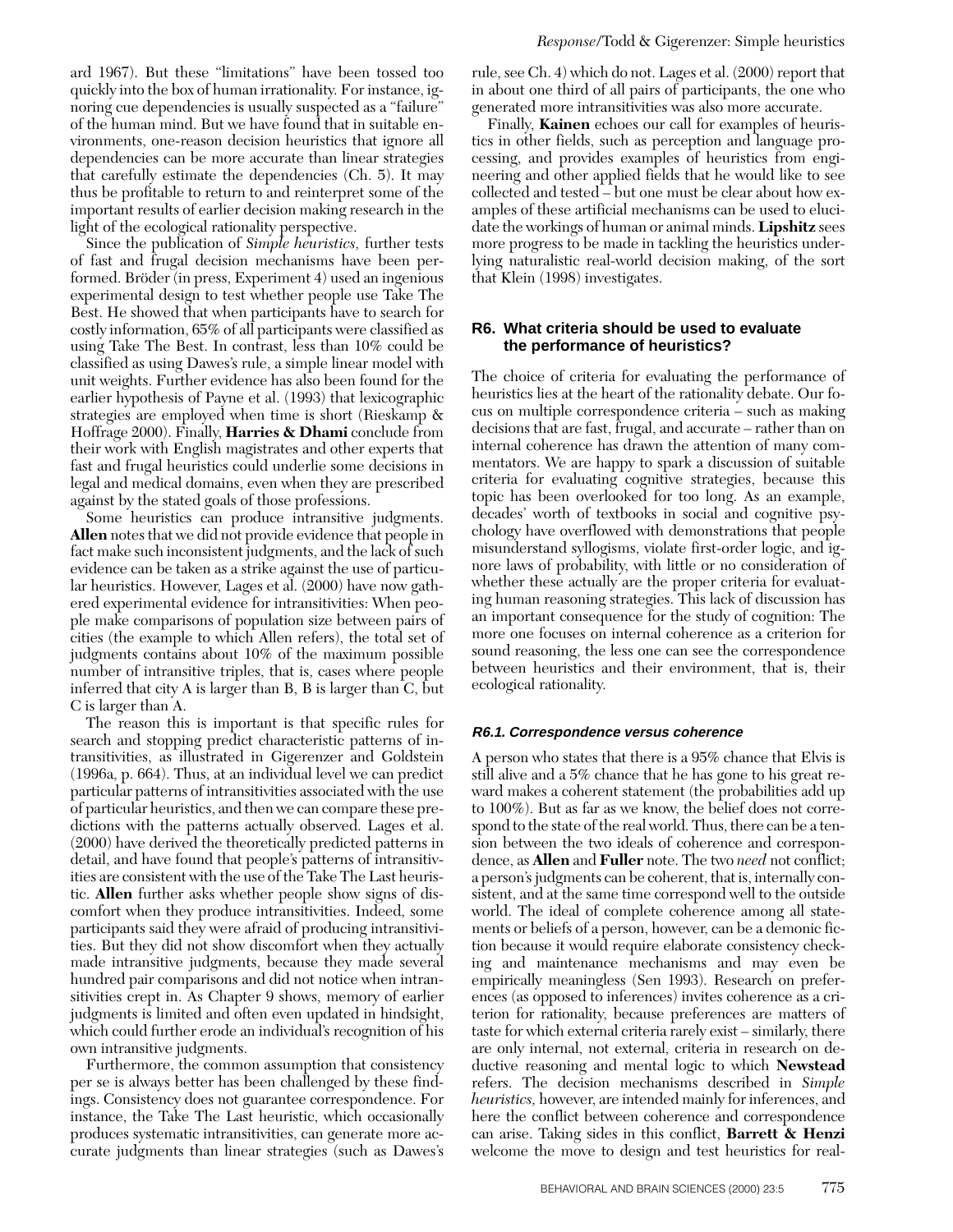#### *Response/*Todd & Gigerenzer: Simple heuristics

world situations where external correspondence criteria can reveal their success, as do **Shanks & Lagnado,** but **Allen** expects that it is still worthwhile carrying around the "baggage" of the laws of logic as a standard of good reasoning.

**Bermúdez** has questioned the justifiability of using fast and frugal heuristics that are evaluated on the basis of success alone. He says that "a workable concept of rationality must allow us to evaluate the rationality of an action without knowing its outcome." But basing an evaluation of success on the outcome of a decision is exactly what the processes of evolution and learning do; and as these are the processes that led to the decision making mechanisms we use, we must adopt the same success-oriented perspective if we want to uncover and understand what is going on in our heads when we make choices.

#### **R6.2. Choosing a benchmark**

To evaluate the performance of heuristics in the real world, benchmarks are useful. In *Simple heuristics,* we have employed a range of benchmarks – linear models, neural networks, and Bayesian networks, among others (not just multiple linear regression, as **Shanks & Lagnado** imply). The choice of benchmarks (like the choice of criteria) is not always straightforward, and for some, particularly benchmark models with numerous free parameters such as neural networks, it typically takes considerable search (e.g., training and testing) to find a good model for a given situation. Because this choice can be complicated, we welcome the discussion that commentators have raised of the benchmarks we used.

**Harries & Dhami,** for instance, argue that we should have used a modified version of multiple regression that ignores all non-significant cue weights, because this pruned regression would result in a better benchmark. Hertwig, Hoffrage, and Martignon tested this argument in Chapter 10 (p. 231), with respect to the frugality and accuracy of estimation. First, using only the significant weights did not make multiple regression much more frugal – it only decreased the number of cues used from 8 to 7.3 on average. The QuickEst heuristic, in contrast, used only 2.3 cues on average. Second, pruning improved the accuracy of regression only in one (the smallest) of the 10 training sets substantially, but the fast and frugal QuickEst still remained more accurate. Similar results were obtained when Dawes's rule, a linear strategy with equal weights, was pruned (Ch. 5, p. 112). Thus, Harries & Dhami are right that ignoring cues can improve the accuracy of linear models and make them better benchmarks (just as ignoring information can make heuristics more accurate), but we have found that this still does not change the overall pattern of comparisons between the linear models and simple heuristics.

**Shanks & Lagnado** also stress the problem of choosing proper benchmarks to evaluate heuristic performance, particularly challenging our assessment of the Categorization by Elimination (CBE) heuristic. They want to see more evaluation of the model in comparison to human data, and so do we – the problem is that very few experiments have ever been performed with categories comprising a large number of cues, the realistic situation for which CBE is intended. Consequently, as we explained in Chapter 11, we resorted to standard categorization data sets from the machine learning literature, which contain hundreds to thousands of instances and dozens of cues and are thus neither

"very small" nor "highly non-discriminating" as Shanks & Lagnado state. But we agree that these tests only allow us to indicate the general viability of this approach to categorization, and we must extend the model to account for phenomena such as learning and then pit it against further human data (much of which will have to be obtained from new experiments; see Berretty 1998). However, the choice of human data to use as benchmarks is also not without controversy: For instance, Shanks & Lagnado say that CBE must be able to predict the so-called "exemplar effect," but the existence of this effect is still an open question. In experiments showing the exemplar effect, participants were trained on only a small number of exemplars (e.g., 10 exemplars in Whittlesea 1987, and 30 exemplars in Brooks et al. 1991). Furthermore, Thomas (1997) has shown that not all participants used exemplar information in categorization judgments after learning more realistically sized categories comprising hundreds of exemplars. Shanks & Lagnado also argue that CBE's deterministic response rule is implausible, but Maddox and Ashby (1993) have shown that humans respond with less variability than predicted by **Luce**'s choice axiom, that is, in a more deterministic fashion than expected. Thus again we confront the problem of choice of benchmarks.

## **R6.3. When fast and frugal heuristics conflict with established values**

**Engel, Fuller,** and **Harries & Dhami** have extended the discussion of performance criteria for heuristics to include societal and legal values, such as accountability, legitimacy, and due process. This is an important extension that raises many fundamental questions. Harries & Dhami ask whether the use of simple heuristics should be prescribed in situations where they are successful, and point out the possible society-level legal implications of fast and frugal judgments. Engel has previously considered the normative question of bounded rationality in the law (Engel 1994). In his comment, he makes the question very clear using our introductory example, the classification of heart-attack patients by at most three yes-no questions. It is easy to imagine a lawyer who sues the doctor because he ignored information, following the assumption that more information is always better – but which party would be in the right?

We agree with **Engel** that the philosophy of fast and frugal decision making may conflict with certain interpretations of the law. The legal system faces a conflict between the ideals of optimization and bounded rationality similar to that in cognitive science. There are two ways to react to a world that is becoming more complex: to strive for perfection by designing ever more complex legal rules that govern every aspect of human behavior, or to stop this growth and strive for a few simple and robust legal rules, as Epstein (1995) proposes. Epstein argues that the half dozen rules he designed would cover 95% of all legal cases. To expect more complete coverage than this from a legal system, he says, would be an illusion.

## **R7. Conclusion**

As the range of expertise covered by our commentators confirms, the study of bounded rationality is a multidisciplinary effort, and its results have relevance for all sciences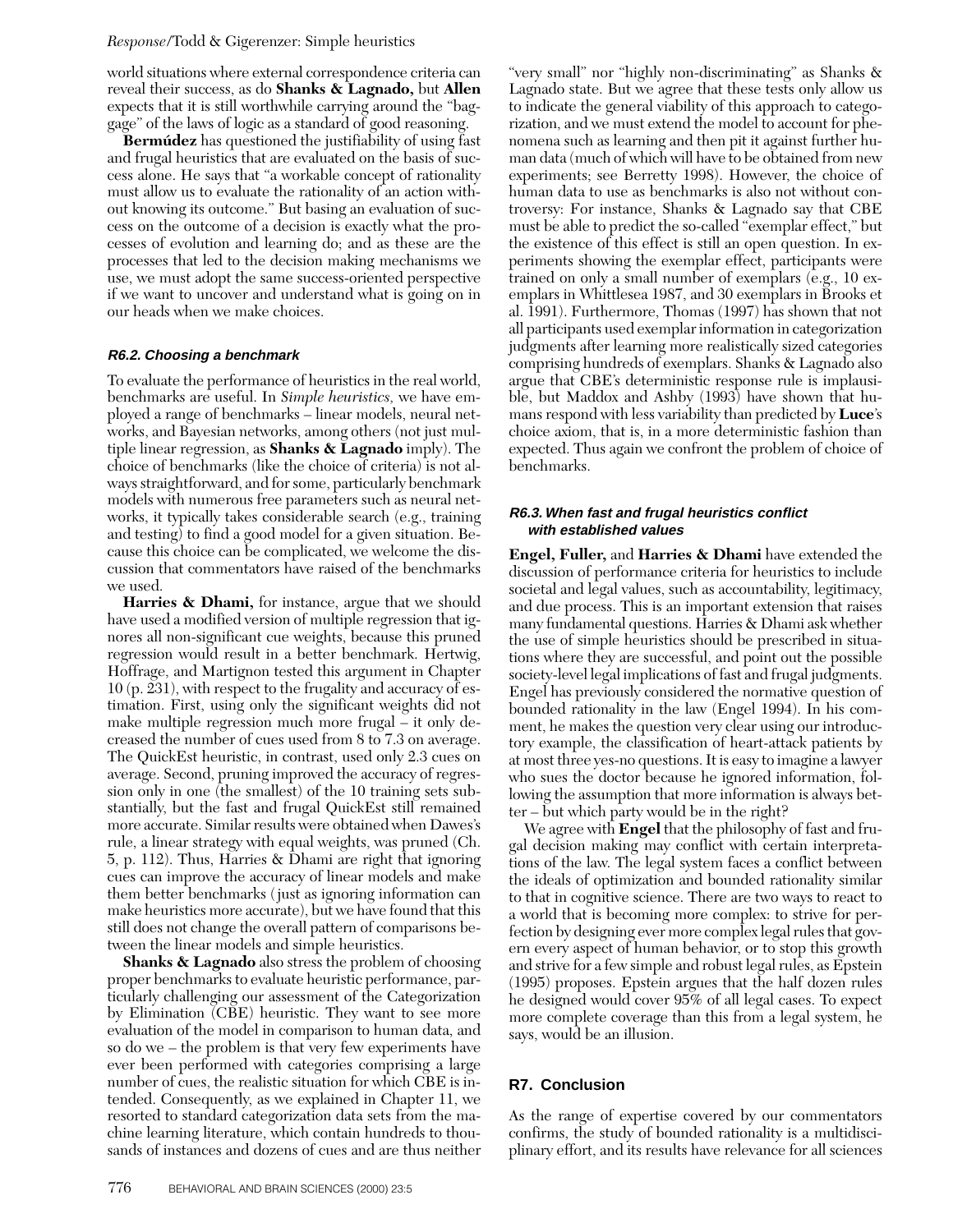that try to understand the behavior of living organisms. Opening up the adaptive toolbox and figuring out what lies inside is a challenge that must be addressed from many directions. To the extent that fast and frugal heuristics fill the toolbox, many fields will have to rethink some of our underlying assumptions of the appropriate representation of the world, as **Luce** points out – additive linearity may be, as he says, "a singularly bad representation of a great deal of reality; this matters greatly." To find out, we must extend our understanding of ecological rationality – how environment structures and heuristic mechanisms fit together. We are grateful to the commentators for leading this exploration into new directions.

#### ACKNOWLEDGMENT

Members of the ABC Research Group who contributed to this response were H. Clark Barrett, Patricia M. Berretty, Seth Bullock, Valerie M. Chase, Jennifer Nerissa Davis, Thomas Dudey, Laurence Fiddick, Daniel G. Goldstein, Adam S. Goodie, Ralph Hertwig, Ulrich Hoffrage, Monika Keller, Stefan Krauss, Martin Lages, Barnaby Marsh, Laura Martignon, Jason Noble, Andreas Ortmann, Jörg Rieskamp, and Christoph Wassner.

## References

#### **Letters "a" and "r" appearing before authors' initials refer to target article and response, respectively**

- Albers, W. (1997) *Foundations of a theory of prominence in the decimal system.* Working papers (No. 265–271). Institute of Mathematical Economics. University of Bielefeld, Germany. [aPMT]
- Anderson, J. R. (1990) *The adaptive character of thought.* Erlbaum. [NC, arPMT] (1991) The adaptive nature of human categorization. *Psychological Review* 98:409–29. [DRS]
- Anderson, J. R. & Milson, R. (1989) Human memory: An adaptive perspective. *Psychological Review* 96:703–19. [aPMT]
- Armelius, B. & Armelius, K. (1974) The use of redundancy in multiple-cue judgments: Data from a suppressor-variable task. *American Journal of Psychology* 87:385–92. [aPMT]
- Ashby, F. G. & Maddox, W. T. (1992) Complex decision rules in categorization: Contrasting novice and experienced performance. *Journal of Experimental Psychology: Human Perception and Performance* 18:50–71. [DRS]
- Baguley, T. S. & Payne, S. J. (2000) Long-term memory for spatial and temporal mental models includes construction processes and model structure. *Quarterly Journal of Experimental Psychology* 53:479–512. [TB]
- Baillargeon, R. (1986) Representing the existence and the location of hidden objects: Object permanence in 6- and 8-month old infants. *Cognition* 23:21– 41. [rPMT]
- Bak, P. (1996) *How nature works: The science of self-organized criticality.* Copernicus. [rPMT]
- Bargh, J. A. & Chartrand, T. L. (1999) The unbearable automaticity of being. *American Psychologist* 54:462–79. [rPMT]
- Barrett, L., Henzi, S. P., Weingrill, T., Lycett, J. E. & Hill, R. A. (1999) Market forces predict grooming reciprocity in female baboons. *Proceedings of the Royal Society, London, Series B* 266:665–70. [LB]
- Becker, G. S. (1991) *A treatise on the family.* Harvard University Press. [aPMT]
- Bermúdez, J. L. (1998) Philosophical psychopathology. *Mind and Language* 13:287–307. [JLB]
- (1999a) Naturalism and conceptual norms. *Philosophical Quarterly* 49:77–85.  $[|LB]$
- (1999b) Rationality and the backwards induction argument. *Analysis* 59:243–48. [JLB]
- (1999c) Psychologism and psychology. *Inquiry* 42:487–504. [JLB] (2000) Personal and sub-personal: A difference without a distinction.
- *Philosophical Explorations* 3:63–82. [JLB]
- Bermúdez, J. L. & Millar, A., eds. (in preparation) *Naturalism and rationality.* [JLB]
- Berretty, P. M. (1998) Category choice and cue learning with multiple dimensions. Unpublished Ph. D. dissertation. University of California at Santa Barbara, Department of Psychology. [rPMT]
- Berretty, P. M., Todd, P. M. & Blythe, P. W. (1997) Categorization by elimination: A

fast and frugal approach to categorization. In: *Proceedings of the Nineteenth Annual Conference of the Cognitive Science Society,* ed. M. G. Shafto & P. Langley. Erlbaum. [aPMT]

- Bettman, J. R. (1979) *An information processing theory of consumer choice.* Addison-Wesley. [aPMT]
- Billman, D. & Heit, E. (1988) Observational learning from internal feedback: A simulation of an adaptive learning method. *Cognitive Science* 12:587–625. [AW]
- Binmore, K. (1991) Rational choice theory: Sufficient but not necessary. *American Psychologist* 46:797–99. [DRS]
- Blurton-Jones, N., Hawkes, K. & O'Connell, J. F. (1999) Some current ideas about the evolution of human life history. In: *Comparative primate socioecology,* ed. P. C. Lee. Cambridge Studies in Biological Anthropology. [LB]
- Blythe, P. W., Miller, G. F. & Todd, P. M. (1996) Human simulation of adaptive behavior: Interactive studies of pursuit, evasion, courtship, fighting, and play. In: *From animals to animats 4: Proceedings of the Fourth International Conference on Simulation of Adaptive Behavior,* ed. P. Maes, M. J. Mataric, J.-A. Meyer, J. Pollack & S. W. Wilson. MIT Press/Bradford Books. [aPMT]
- Bradshaw, G. L., Langley, P. & Simon, H. A. (1983) Studying scientific discovery by computer simulation. *Science* 222:971–75. [MEG]
- Brehmer, B. (1994) The psychology of linear judgment models. *Acta Psychologica* 87:137–54. [CH]
- Breiman, L., Friedman, J. H., Olshen, R. A. & Stone, C. J. (1993) *Classification and regression trees.* Chapman & Hall. [aPMT]
- Bröder, A. (in press) Assessing the empirical validity of the "take the best"-heuristic as a model of human probabilistic inference. *Journal of Experimental Psychology: Learning, Memory, and Cognition.* [rPMT]
- Brooks, L. R., Norman, G. R. & Allen, S. W. (1991) The role of specific similarity in a medical diagnostic task. *Journal of Experimental Psychology: General* 120(3):278–87. [DRS, rPMT]
- Bruer, J. T. (1993) *Schools for thought: A science of learning in the classroom.* Bradford Books. [GEAS]
- Brunswik, E. (1940) Thing constancy as measured by correlation coefficients. *Psychological Review* 47:69–78. [XTW]
- (1943) Organismic achievement and environmental probability. *Psychological Review* 50:255–72. [aPMT]
- (1957) Scope and aspects of the cognitive problem. In: *Contemporary approaches to cognition,* ed. J. S. Bruner, E. Brunswik, L. Festinger, F. Heider, K. F. Muenzinger, C. E. Osgood & D. Rapaport. Harvard University Press. [aPMT]
- Bullock, S. & Todd, P. M. (1999) Made to measure: Ecological rationality in structured environments. *Minds and Machines* 9(4):497–541. [rPMT]
- Byrne, R. W. & Whiten, A. (1988) *Machiavellian intelligence: Social expertise and the evolution of intellect in monkeys, apes and humans.* Oxford Scientific Publications. [LB]
- Carey, S. (1985) *Conceptual change in childhood.* MIT Press/Bradford Books. [GEAS, rPMT]
- Ceci, S. J. & Liker, J. K. (1986) A day at the races: A study of IQ, expertise, and cognitive complexity. *Journal of Experimental Psychology: General* 115:255– 66. [DRS]
- Chang, R., ed. (1997) *Incommensurability, incomparability, and practical reason.* Harvard University Press. [AM]
- Charnov, E. L. (1976) Optimal foraging: The marginal value theorem. *Theoretical Population Biology* 9:129–36. [AIH]
- Chase, V. M., Hertwig, R. & Gigerenzer, G. (1998) Visions of rationality. *Trends in Cognitive Science* 2(6):206–14. [aPMT]
- Chater, N. & Oaksford, M. (1990) Autonomy, implementation, and cognitive architecture: A reply to Fodor and Pylyshyn. *Cognition* 34:93–107. [MO] (1999) The probability heuristics model of syllogistic reasoning. *Cognitive Psychology* 38:191–258. [SEN, MO]
- Chater, N., Oaksford, M., Nakisa, R. & Redington, M. (1999) Fast, frugal *and* rational: How rational norms explain behavior. Unpublished manuscript, Department of Psychology, University of Warwick, Coventry, UK. [NC, MO]
- Cheney, D. L. & Seyfarth, R. M. (1985) Vervet monkey alarm calls: Manipulation through shared information? *Behaviour* 93:150–66. [XTW]
- Chi, M. T. H., Glaser, R. & Farr, M., eds. (1982) *The nature of expertise.* Erlbaum. [RL]
- Cohen, M. S. (1993) Three paradigms for viewing decision biases. In: *Decision making in action: Models and methods,* ed. G. A. Klein, J. Orasanu, R. Calderwood & C. Zsambok. Ablex. [RL]
- Cohen, M. S., Freeman, J. T. & Wolf, S. (1996) Meta-recognition in time stressed decision making: Recognizing, critiquing and correcting. *Human Factors* 38:206–19. [RL]
- Connolly, T. & Gilani, N. (1982) Information search in judgment tasks: A regression model and some preliminary findings. *Organizational Behavior and Human Performance* 30:330–50. [aPMT]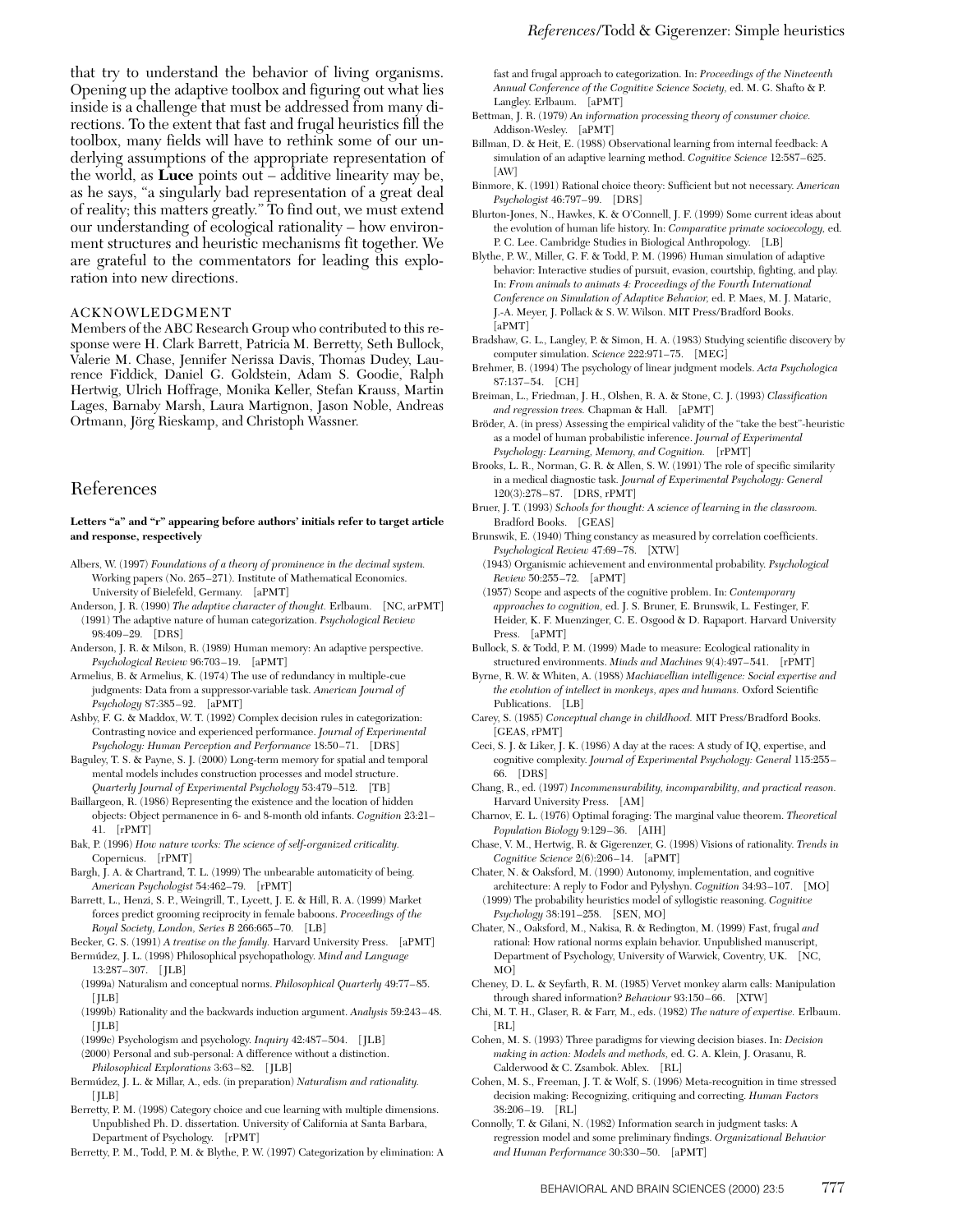#### *References/*Todd & Gigerenzer: Simple heuristics

Cooksey, R. W. (1996) *Judgment analysis: Theory, methods and applications.* Academic Press. [CH]

Coombs, C. H. (1964) *A theory of data.* Wiley. [JS]

Cosmides, L. & Tooby, J. (1992) Cognitive adaptations for social exchange. In: *The adapted mind: Evolutionary psychology and the generation of culture,* ed. J. Barkow, L. Cosmides & J. Tooby. Oxford University Press. [arPMT]

Csibra, G., Gergely, G., Biro, S., Koos, O. & Brockbank, M. (1999) Goal attribution without agency cues: The perception of "pure reason" in infancy. *Cognition* 72:237–67. [rPMT]

Darwin, C. (1969) *The autobiography of Charles Darwin, 1809–1882,* ed. N. Barlow. Norton. (Original work published in 1887.) [aPMT]

Davis, D. G. S., Staddon, J. E. R. Machado, A. & Palmer, R. G. (1993) The process of recurrent choice. *Psychological Review* 100:320–41. [DRS]

Dawes, R. M. (1979) The robust beauty of improper linear models in decision making. *American Psychologist* 34:571–82. [aPMT]

Dawes, R. M. & Corrigan, B. (1974) Linear models in decision making. *Psychological Bulletin* 81:97–106. [JS]

- Dawkins, M. S. (1995) *Unravelling animal behaviour,* 2nd edition. Longmans. [JLB]
- Desmurget, I., Prablanc, C., Arzi, M., Rossetti, Y., Paulignan, Y. & Urquizar, C. (1996) Integrated control of hand transport and orientation during prehension. *Experimental Research* 110:265–78. [PCK]
- Dhami, M. K. & Ayton, P. (1998) Legal decision making the fast and frugal way. Paper presented at the Meeting of the Society for Judgement and Decision Making, Dallas, TX, 1998. [CH]

Driver, P. M. & Humphries, D. A. (1988) *Protean behavior: The biology of unpredictability.* Oxford University Press. [arPMT]

Dutton, D. M. & Conroy, G. V. (1996) A review of machine learning. *The Knowledge Engineering Review* 12:341–67. [CH]

Einhorn, H. J. (1970) The use of nonlinear, noncompensatory models in decision making. *Psychological Bulletin* 73:221–30. [rPMT]

Einhorn, H. J. & Hogarth, R. M. (1981) Behavioral decision theory: Processes of judgment and choice. *Annual Review of Psychology* 32:53–88. [arPMT]

Elster, J. (1979) *Ulysses and the sirens: Studies in rationality and irrationality.* Cambridge University Press. [aPMT]

Engel, C. (1994) Legal responses to bounded rationality in German administration. *Journal of Institutional and Theoretical Economics* 150:145–62. [rPMT]

Epstein, R. A. (1995) *Simple rules for a complex world.* Harvard University Press. [rPMT]

Erev, I. & Roth, A. (2000) Learning, reciprocation and the value of bounded rationality. In: *Bounded rationality: The adaptive toolbox,* ed. G. Gigerenzer & R. Selten. MIT Press. [rPMT]

- Evans, J. St. B. T., Barston, J. L. & Pollard, P. (1983) On the conflict between logic and belief in syllogistic reasoning. *Memory and Cognition* 11:295–306. [SEN]
- Evans, J. St. B. T., Newstead, S. N. & Byrne, R.M. J. (1993) *Human reasoning: The psychology of deduction.* Erlbaum. [AF]
- Evans, J. St. B. T. & Over, D. E. (1996) *Rationality and reasonin*g. Erlbaum.  $[AF]$

Feeney, A. & Handley, S. J. (in press) The suppression of q-card selections: Evidence for deductive inference in Wason's selection task. *Quarterly Journal of Experimental Psychology.* [AF]

Festinger, L. (1957) *A theory of cognitive dissonance.* Stanford University Press. [SF]

Fishburn, P. C. (1988) *Nonlinear preference and utility theory.* Johns Hopkins University Press. [rPMT]

Ford, J. K., Schmitt, N., Schechtman, S. L., Hults, B. M. & Doherty, M. L. (1989) Process tracing methods: Contributions, problems and neglected research questions. *Organizational Behavior and Human Decision Processes* 43:75– 117. [OH]

Frank, R. H. (1988) *Passions within reason: The strategic role of emotions.* Norton. [rPMT]

Frege, G. (1918–19/1987) Thoughts. In: *Logical investigations,* ed. P. T. Geach. Republished 1987. Basil Blackwell. [JLB]

Friedman, D. & Massaro, D. W. (1998) Understanding variability in binary and continuous choice. *Psychonomic Bulletin and Review* 5:370–89. [DRS]

Fuller, S. (1985) *Bounded rationality in law and science.* Ph. D. dissertation, University of Pittsburgh, Department of History and Philosophy of Science.  $[SF]$ 

Galef, B. G., Jr. (1987) Social influences on the identification of toxic foods by Norway rats. *Animal Learning and Behavior* 18:199–205. [aPMT]

Geman, S., Bienenstock, E. & Doursat, E. (1992) Neural networks and the bias/ variance dilemma. *Neural Computation* 4:1–58. [aPMT]

Gibson, J. J. (1979) *The ecological approach to visual perception.* Houghton-Mifflin. [aPMT]

Gigerenzer, G. (1991) From tools to theories: A heuristic of discovery in cognitive psychology. *Psychological Review* 98:254–67. [rPMT]

(1993) The superego, the ego, and the id in statistical reasoning. In: *A handbook*

*for data analysis in the behavioral sciences: Methodological issues,* ed. G. Keren & C. Lewis. Erlbaum. [rPMT]

- (1994) Where do new ideas come from? In: *Dimensions of creativity,* ed. M. A. Boden. MIT Press. [rPMT]
- (1996) On narrow norms and vague heuristics: A reply to Kahneman and Tversky. *Psychological Review* 103:592–96. [aPMT]
- Gigerenzer, G. & Goldstein, D. G. (1996a) Reasoning the fast and frugal way: Models of bounded rationality. *Psychological Review* 103:650–69. [EE, arPMT]
- (1996b) Mind as computer: The birth of a metaphor. *Creativity Research Journal* 9:131–44. [rPMT]

Gigerenzer, G. & Hoffrage, U. (1995) How to improve Bayesian reasoning without instructions. Frequency formats. *Psychological Review* 102:684–704. [rPMT]

Gigerenzer, G. & Murray, D. J. (1987) *Cognition as intuitive statistics.* Erlbaum. [arPMT]

Gigerenzer, G. & Richter, H. R. (1990) Context effects and their interaction with development: Area judgments. *Cognitive Development* 5:235–64. [rPMT]

Gigerenzer, G., Swijtink, Z., Porter, T., Daston, L., Beatty, J. & Krüger, L. (1989) *The empire of chance. How probability changed science and everyday life.* Cambridge University Press. [aPMT]

Gigerenzer, G., Todd, P. M. & the ABC Research Group (1999) *Simple heuristics that make us smart.* Oxford University Press. [CA, TB, LB, JLB, NC, RC, CE, EE, AF, SF, AIG, MEG, PH, CH, AIH, OH, PCK, RL, RDL, HM, AM, SEN, MO, DRS, JS, GEAS, RJS, aPMT, AW, XTW, WCW]

Glymour, C. (1998) Learning causes: Psychological explanations of causal explanation. *Minds and Machines* 8:39–60. [AW]

Goldman, A. I. (1999) *Knowledge in a social world.* Oxford University Press. [AIG] Goldstein, D. G. & Gigerenzer, G. (in press) Models of ecological rationality: The

recognition heuristic. *Psychological Review.* [rPMT] Goodie, A. S. & Todd, P. M. (submitted) The ecological rationality of base-rate

neglect. [rPMT]

Gopnik, A. (1998) Explanation as orgasm. *Minds and Machines* 8:39–60. [AW]

Gopnik, A. & Meltzoff, A. N. (1997) *Words, thoughts, and theories.* MIT Press. [rPMT]

Gorman, M. E. (1992) *Simulating science: Heuristics, mental models, and technoscientific thinking.* Indiana University Press. [MEG]

(1995) Confirmation, disconfirmation and invention: The case of Alexander Graham Bell and the telephone. *Thinking and Reasoning* 1(1):31–53. [MEG]

(1998) *Transforming nature: Ethics, invention and design.* Kluwer. [MEG]

Gould, S. J. & Vrba, E. (1982) Exaptation – A missing term in the science of form. *Paleobiology* 8:4–15. [WCW]

Green, R. F. (1984) Stopping rules for optimal foragers. *American Naturalist* 123:30–43. [AIH]

Groner, M., Groner, R. & Bischof, W. F. (1983) Approaches to heuristics: A historical review. In: *Methods of heuristics,* ed. R. Groner. Erlbaum. [aPMT]

Hammond, K. R. (1996) *Human judgment and social policy: Irreducible uncertainty, inevitable error, unavoidable injustice.* Oxford University Press. [aPMT]

Harries, C. & Dhami, M. K. (1998) Fast and frugal models of human judgement: Fructiferous freethinking or futile fracas? Paper presented at the Meeting of the Brunswik Society, Dallas, TX, 1998. [CH]

Hastie, R. (1991) A review from a high place: The field of judgment and decision making as revealed in its current text books. *Psychological Science* 2:135–38. [RL]

Herrnstein, R. J. (1997) *The matching law: Papers in psychology and economics,* ed. H. Rachlin & D. I. Laibson. Harvard University Press. [DRS]

Herrnstein, R. J., Loewenstein, G. F., Prelec, D. & Vaughan, W. (1993) Utility maximization and melioration: Internalities in individual choice. *Journal of Behavioral Decision Making* 6:149–85. [DRS]

Hinton, G. E. (1989) Connectionist learning procedures. *Artificial Intelligence* 40:185–234. [MO]

- Hoffrage, U. (in press) Why the analysis of cognitive processes matters. *Behavioral and Brain Sciences.* [rPMT]
- Hogarth, R. M. (1987) *Judgment and choice: The psychology of decision,* 2nd edition. Wiley. [rPMT]

Holland, J. H., Holyoak, K. J., Nisbett, R. E. & Thagard, P. R. (1986) *Induction: Processes of inference, learning and discovery.* MIT Press. [AW]

Holte, R. C. (1993) Very simple classification rules perform well on most commonly used datasets. *Machine Learning* 3(11):63–91. [aPMT]

Hopfield, J. J. & Tank, D. W. (1985) "Neural" computation of decisions in optimization problems. *Biological Cybernetics* 52:141–52. [DRS]

Houston, A. I. (1983) Optimality theory and matching. *Behaviour Analysis Letters* 3:1–15. [AIH]

(1987) The control of foraging decisions. In: *Quantitative analysis of behavior, vol. 6,* ed. M. L. Commons, A. Kacelnik & S. J. Shettleworth. Erlbaum. [AIH]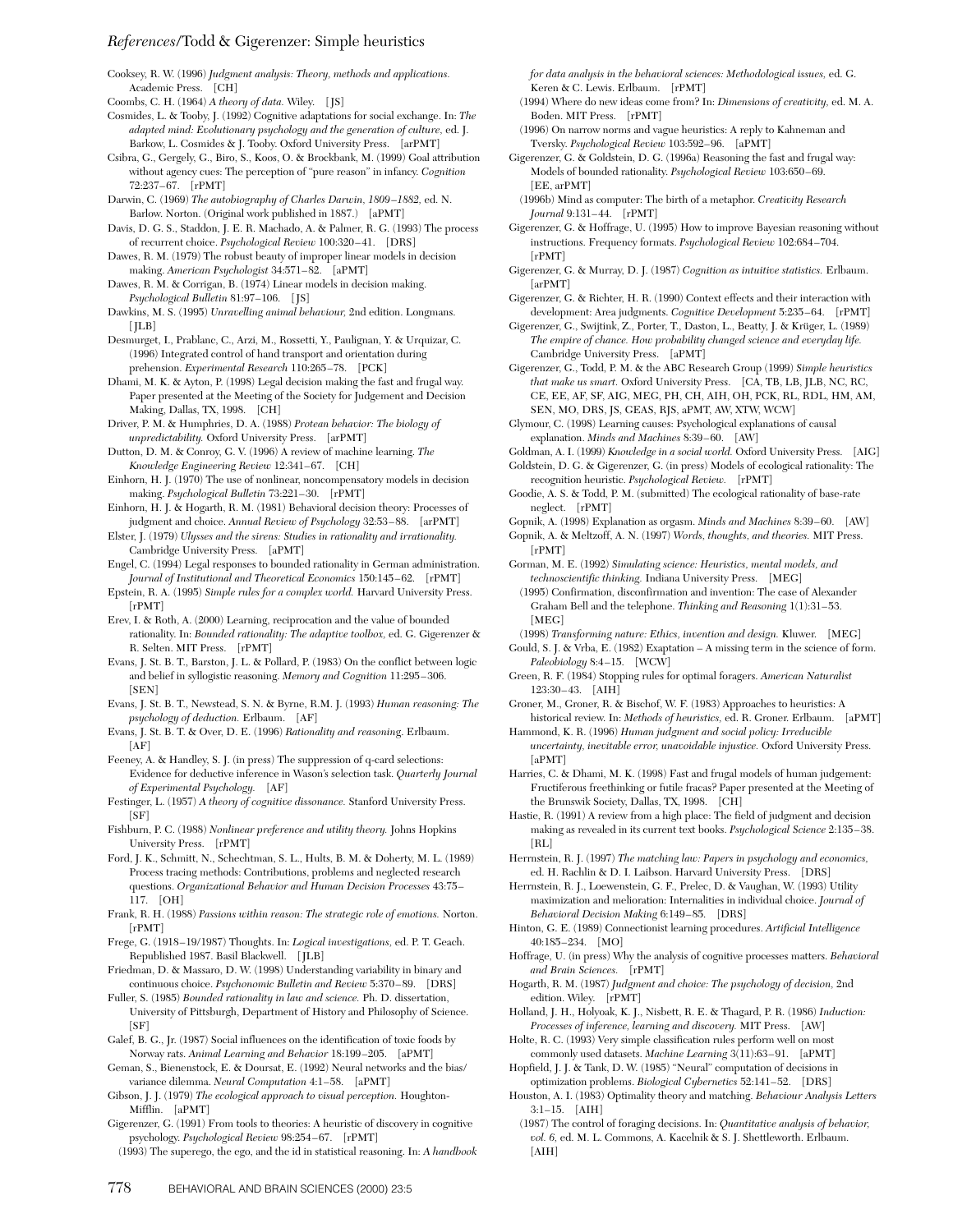- Houston, A. I., Kacelnik, A. & McNamara, J. M. (1982) Some learning rules for acquiring information. In: *Functional ontogeny,* ed. D. J. McFarland. Pitman. [AIH]
- Houston, A. I. & McNamara, J. M. (1981) How to maximize reward rate on two VI paradigms. *Journal of the Experimental Analysis of Behavior* 35:367–96. [AIH]
- (1984) Imperfectly optimal animals. *Behavioral Ecology and Sociobiology* 15:61–64. [AIH]
- (1988) A framework for the functional analysis of behavior. *Behavioral and Brain Sciences* 11:117–63. [AIH]
- (1999) *Models of adaptive behaviour.* Cambridge University Press. [AIH] Hutchins, E. (1995) *Cognition in the wild.* MIT Press. [rPMT]
- Janis, I. L. & Mann, L. (1977) *Decision making: A psychological analysis of conflict, choice and commitment.* Free Press. [RL]
- Johnson, E. J., Meyer, R. J. & Ghose, S. (1989) When choice models fail: Compensatory models in negatively correlated environments. *Journal of Marketing Research* 24:255–70. [JS]
- Kahneman, D. & Tversky, A. (1973) On the psychology of prediction. *Psychological Review* 80:237–51. [JLB]
- (1996) On the reality of cognitive illusions: A reply to Gigerenzer's critique. *Psychological Review* 103:582–91. [aPMT]
- Kainen, P. C. (1997) Utilizing geometric anomalies of high dimension: When complexity makes computation easier. In: *Computer-intensive methods in control and signal processing: Curse of dimensionality,* ed. K. Warwick & M. Karny. Birkhauser. [PCK]
- (1998) Mathematical cognition. *Evolution and Cognition* 4(1):81–88. [PCK]
- Kalish, M. L. & Kruschke, J. K. (1997) Decision boundaries in one-dimensional categorization. *Journal of Experimental Psychology: Learning, Memory, and Cognition* 23:1362–77. [DRS]
- Keeney, R. L. & Raiffa, H. (1993) *Decisions with multiple objectives.* Cambridge University Press. [JS]
- Kiester, A. R. (1979) Conspecifics as cues: A mechanism for habitat selection in the Panamanian grass anole (*Anolis auratus*). *Behavioral Ecology and Sociobiology* 5:323–30. [WCW]
- Klayman, J. (1985) Children's decision strategies and their adaptation to task characteristics. *Organizational Behavior and Human Decision Processes* 35:179–201. [rPMT]
- Klayman, J. & Ha, Y.-W. (1987) Confirmation, disconfirmation and information in hypothesis testing. *Psychological Review* 94:211–28. [MEG]
- Klein, G. A. (1998) *Sources of power: How people make decisions.* MIT Press. [rPMT]
- Klein, G. A., Orasanu, J., Calderwood, R. & Zsambok, C., eds. (1993) *Decision making in action: Models and methods.* Ablex. [RL]
- Kolodner, J. L. (1993) *Case-based reasoning.* Morgan Kaufman. [MO]
- Kreps, D. M. (1990) *A course in microeconomic theory.* Harvester Wheatsheaf. [NC]
- Krüger, L., Gigerenzer, G. & Morgan, M., eds. (1987) *The probabilistic revolution. Vol. II: Ideas in the sciences.* MIT Press. [aPMT]
- Kukar, M., Kononenko, I., Grošelj, C., Kralj, K. & Fettich, J. (1999) Analysing and improving the diagnosis of ischaemic heart disease with machine learning. *Artificial Intelligence in Medicine* 16:25–50. [CH]
- Kulkarni, D. & Simon, H. A. (1988) The processes of scientific discovery: The strategies of experimentation. *Cognitive Science* 12:139–75. [MEG]
- Kusch, M. (1999) *A social history and philosophy. Psychological knowledge.* Routledge. [aPMT]
- Lages, M., Hoffrage, U. & Gigerenzer, G. (2000) How heuristics produce intransitivity and how intransitivity can discriminate between heuristics. (submitted). [rPMT]
- Lakoff, G. & Johnson, M. (1980) *Metaphors we live by.* University of Chicago Press. [PCK]
- Lansdale, M. W. (1998) Modeling memory for absolute location. *Psychological Review* 105:351–78. [TB]
- Laplace, P. S. (1951) *A philosophical essay on probabilities,* trans. F. W. Truscott & F. L. Emory. Dover. (Original work published in 1814.) [aPMT]
- Lawson, A. E. & Thompson, L. D. (1988) Formal reasoning ability and misconceptions concerning genetics and natural selection. *Journal of Research in Science Teaching* 25:733–46. [GEAS]
- Leibniz, G. W. (19951) Toward a universal characteristic. In: *Leibniz: Selections,* ed. P. P. Wiener. Scribner's Sons. (Original work published in 1677.) [aPMT]
- Locke, J. (1959) *An essay concerning human understanding,* ed. A. C. Fraser. Dover. (Original work published in 1690.) [aPMT]
- Lopes, L. L. (1987) Between hope and fear: The psychology of risk. *Advances in Experimental Social Psychology* 20:255–95. [XTW]
- López, F. J., Cobos, P. L., Caño, A. & Shanks, D. R. (1998) The rational analysis of human causal and probability judgment. In: *Rational models of cognition,* ed. M. Oaksford & N. Chater. Oxford University Press. [DRS]
- MacDonald, M. C., Pearlmutter, N. J. & Seidenberg, M. S. (1994) Lexical nature of syntactic ambiguity resolution. *Psychological Review* 101:676–703. [MO]

Maddox, W. T. & Ashby, F. G. (1993) Comparing decision bound and exemplar models of categorization. *Perception and Psychophysics* 53:49–70. [rPMT]

- Makse, H. A., Havlin, B. & Stanley, H. E. (1995) Modelling urban growth patterns. *Nature* 377:608–12. [aPMT]
- Margolis, H. (1998) Tycho's illusion. *Nature* 382:957. [HM]
- Massaro, D. W. (1987) *Speech perception by ear and eye.* Erlbaum. [NC, MO]
- (1988) Some criticisms of connectionist models of human performance. *Journal of Memory and Language* 27:213–34. [aPMT]
- McClelland, G. (1978) Equal versus differential weighting for multiattribute decisions: There are no free lunches. Center Report No. 207, Institute of Cognitive Science, University of Colorado, Boulder, CO. [JS]
- McFarland, D. & Houston, A. (1981) *Quantitative ethology: The state space approach.* Pitman. [NC]
- McLeod, P. & Dienes, Z. (1996) Do fielders know where to go to catch the ball or only how to get there? *Journal of Experimental Psychology: Human Perception and Performance* 22:531–43. [rPMT]
- McNamara, J. M. & Houston, A. I. (1980) The application of statistical decision theory to animal behaviour. *Journal of Theoretical Biology* 85:673–90. [AIH]
- (1985) Optimal foraging and learning. *Journal of Theoretical Biology* 117: 231–49. [AIH]
- Meehl, P. E. (1954) *Clinical versus statistical predictions: A theoretical analysis and revision of the literature.* University of Minnesota Press. [NC]
- Montgomery, H. & Svenson, O. eds. (1989) *Process and structure in human decision making.* Wiley. [OH]
- Morton, A. (1990) *Disasters and dilemmas.* Blackwell. [AM]
- Morton, J. (1969) The interaction of information in word recognition. *Psychological Review* 76:165–78. [MO]
- Movellan, J. R. & Chadderdon, G. (1996) Cognition and the statistics of natural signals. In: *Proceedings of the Eighteenth Annual Conference of the Cognitive Science Society,* ed. G. Cottrell. Erlbaum. [MO]
- Movellan, J. R. & McClelland, J. L. (1995) Stochastic interactive processing, channel separability and optimal perceptual inference: An examination of Morton's Law. Technical Report PDP.CNS.95.4, Carnegie Mellon University, Pittsburgh, PA. [MO]
- Newell, A. (1990) *Unified theories of cognition.* Harvard University Press. [TB]
- Newell, A. & Simon, H. A. (1972) *Human problem solving.* Prentice Hall.
- $|TB, aPMT|$ Newstead, S. E., Handley, S. J. & Buck, E. (1999) Falsifying mental models: Testing the predictions of theories of syllogistic reasoning. *Memory and Cognition* 27:344–54. [SEN]
- Noble, J. & Todd, P. M. (in press) Imitation or something simpler? Modelling simple mechanisms for social information processing. In: *Imitation in animals and artifacts,* ed. K. Dautenhahn & C. Nehaniv. MIT Press. [rPMT]
- Norman, D. A. (1993) *Things that make us smart: Defending human attributes in the age of the machine.* Addison-Wesley. [rPMT]
- Nosofsky, R. M. (1987) Attention and learning processes in the identification and categorization of integral stimuli. *Journal of Experimental Psychology: Learning, Memory, and Cognition* 13:87–108. [DRS]
- Nozick, R. (1993) *The nature of rationality.* Harvard University Press. [JLB]
- Oaksford, M. & Chater, N. (1991) Against logicist cognitive science. *Mind and Language* 6:1–38. [MO]
- (1993) Reasoning theories and bounded rationality. In: *Rationality,* ed. K. I. Manktelow & D. E. Over. Routledge. [MO]
- (1994) A rational analysis of the selection task as optimal data selection. *Psychological Review* 101:608–31. [AF, aPMT]
- (1995) Theories of reasoning and the computational explanation of everyday inference. *Thinking and Reasoning* 1:121–52. [MO]
- (1998a) *Rationality in an uncertain world: Essays in the cognitive science of human reasoning.* Psychology Press. [NC]
- (1998b) *Rational models of cognition.* Oxford University Press. [NC] Ornstein, R. & Ehrlich, P. (1989) *New world, new mind: Moving toward conscious*
- *evolution.* Doubleday. [rPMT] Payne, J. W., Bettman, J. R. & Johnson, E. J. (1988) Adaptive strategy selection in decision making. *Journal of Experimental Psychology: Learning, Memory, and Cognition* 14:534–52. [AM]
- (1993) *The adaptive decision maker.* Cambridge University Press. [OH, AM, arPMT]
- Payne, S. J. (1988) Methods and mental models in theories of cognitive skill. In: *Artificial intelligence and human learning: Intelligent computer aided instruction,* ed. J. Self. Chapman & Hall. [TB]
- Pearson, K. (1897) On the scientific measure of variability. *Natural Science* 11:115–18. [aPMT]
- Phelps, R. H. & Shanteau, J. (1978) Livestock judges: How much information can an expert use? *Organizational Behavior and Human Decision Processes* 21:209–19. [JS]
- Pinker, S. (1997/1998) *How the mind works.* Penguin/Norton. [TB, aPMT]